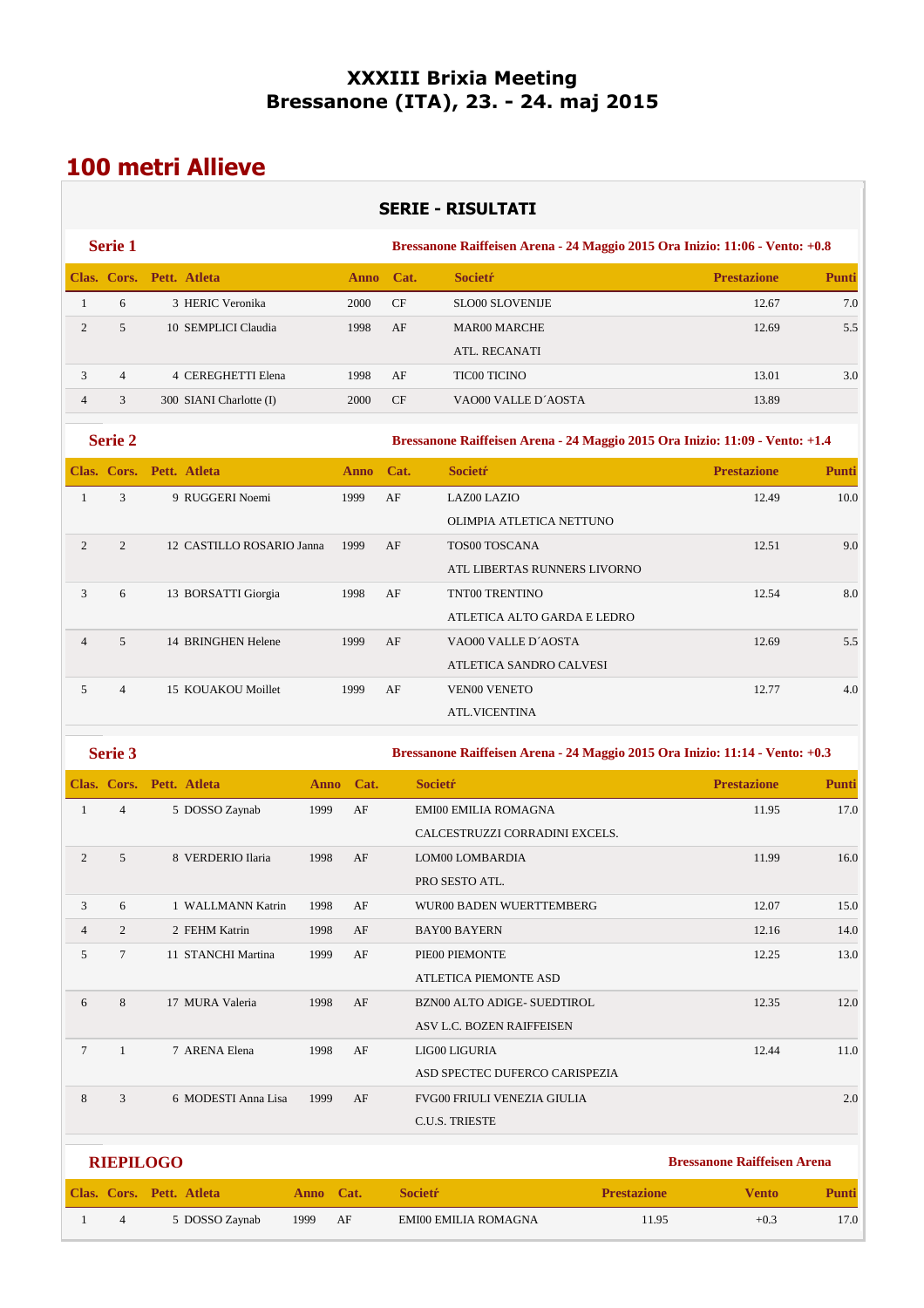|                |                |                              |      |    | CALCESTRUZZI CORRADINI<br>EXCELS.                                                   |       |        |      |
|----------------|----------------|------------------------------|------|----|-------------------------------------------------------------------------------------|-------|--------|------|
| $\overline{c}$ | 5              | 8 VERDERIO Ilaria            | 1998 | AF | LOM00 LOMBARDIA                                                                     | 11.99 | $+0.3$ | 16.0 |
|                |                |                              |      |    | PRO SESTO ATL.                                                                      |       |        |      |
| 3              | 6              | 1 WALLMANN Katrin 1998       |      | AF | <b>WUR00 BADEN</b><br><b>WUERTTEMBERG</b>                                           | 12.07 | $+0.3$ | 15.0 |
| $\overline{4}$ | $\overline{2}$ | 2 FEHM Katrin                | 1998 | AF | <b>BAY00 BAYERN</b>                                                                 | 12.16 | $+0.3$ | 14.0 |
| 5              | $\tau$         | 11 STANCHI Martina           | 1999 | AF | PIE00 PIEMONTE                                                                      | 12.25 | $+0.3$ | 13.0 |
|                |                |                              |      |    | <b>ATLETICA PIEMONTE ASD</b>                                                        |       |        |      |
| 6              | 8              | 17 MURA Valeria              | 1998 | AF | <b>BZN00 ALTO ADIGE-</b><br><b>SUEDTIROL</b><br>ASV L.C. BOZEN<br><b>RAIFFEISEN</b> | 12.35 | $+0.3$ | 12.0 |
| $\tau$         | $\mathbf{1}$   | 7 ARENA Elena                | 1998 | AF | LIG00 LIGURIA                                                                       | 12.44 | $+0.3$ | 11.0 |
|                |                |                              |      |    | ASD SPECTEC DUFERCO<br><b>CARISPEZIA</b>                                            |       |        |      |
| 8              | 3              | 9 RUGGERI Noemi              | 1999 | AF | LAZ00 LAZIO                                                                         | 12.49 | $+1.4$ | 10.0 |
|                |                |                              |      |    | <b>OLIMPIA ATLETICA</b><br><b>NETTUNO</b>                                           |       |        |      |
| 9              | $\overline{2}$ | 12_CASTILLO<br>ROSARIO Janna | 1999 | AF | TOS00 TOSCANA                                                                       | 12.51 | $+1.4$ | 9.0  |
|                |                |                              |      |    | ATL LIBERTAS RUNNERS<br><b>LIVORNO</b>                                              |       |        |      |
| 10             | 6              | 13 BORSATTI Giorgia 1998     |      | AF | TNT00 TRENTINO                                                                      | 12.54 | $+1.4$ | 8.0  |
|                |                |                              |      |    | ATLETICA ALTO GARDA E<br><b>LEDRO</b>                                               |       |        |      |
| 11             | 6              | 3 HERIC Veronika             | 2000 | CF | <b>SLO00 SLOVENIJE</b>                                                              | 12.67 | $+0.8$ | 7.0  |
| 12             | 5              | 14 BRINGHEN Helene 1999      |      | AF | VAO00 VALLE D'AOSTA                                                                 | 12.69 | $+1.4$ | 5.5  |
|                |                |                              |      |    | <b>ATLETICA SANDRO</b><br><b>CALVESI</b>                                            |       |        |      |
| 12             | 5              | 10 SEMPLICI Claudia          | 1998 | AF | <b>MAR00 MARCHE</b>                                                                 | 12.69 | $+0.8$ | 5.5  |
|                |                |                              |      |    | ATL. RECANATI                                                                       |       |        |      |
| 14             | $\overline{4}$ | 15 KOUAKOU Moillet 1999      |      | AF | <b>VEN00 VENETO</b>                                                                 | 12.77 | $+1.4$ | 4.0  |
|                |                |                              |      |    | <b>ATL.VICENTINA</b>                                                                |       |        |      |
| 15             | $\overline{4}$ | 4 CEREGHETTI Elena 1998      |      | AF | <b>TIC00 TICINO</b>                                                                 | 13.01 | $+0.8$ | 3.0  |
| 16             | 3              | 300 SIANI Charlotte (I)      | 2000 | CF | VAO00 VALLE D'AOSTA                                                                 | 13.89 | $+0.8$ |      |
| 17             | 3              | 6 MODESTI Anna Lisa 1999     |      | AF | <b>FVG00 FRIULI VENEZIA</b><br><b>GIULIA</b>                                        |       | $+0.3$ | 2.0  |
|                |                |                              |      |    | <b>C.U.S. TRIESTE</b>                                                               |       |        |      |
|                |                |                              |      |    |                                                                                     |       |        |      |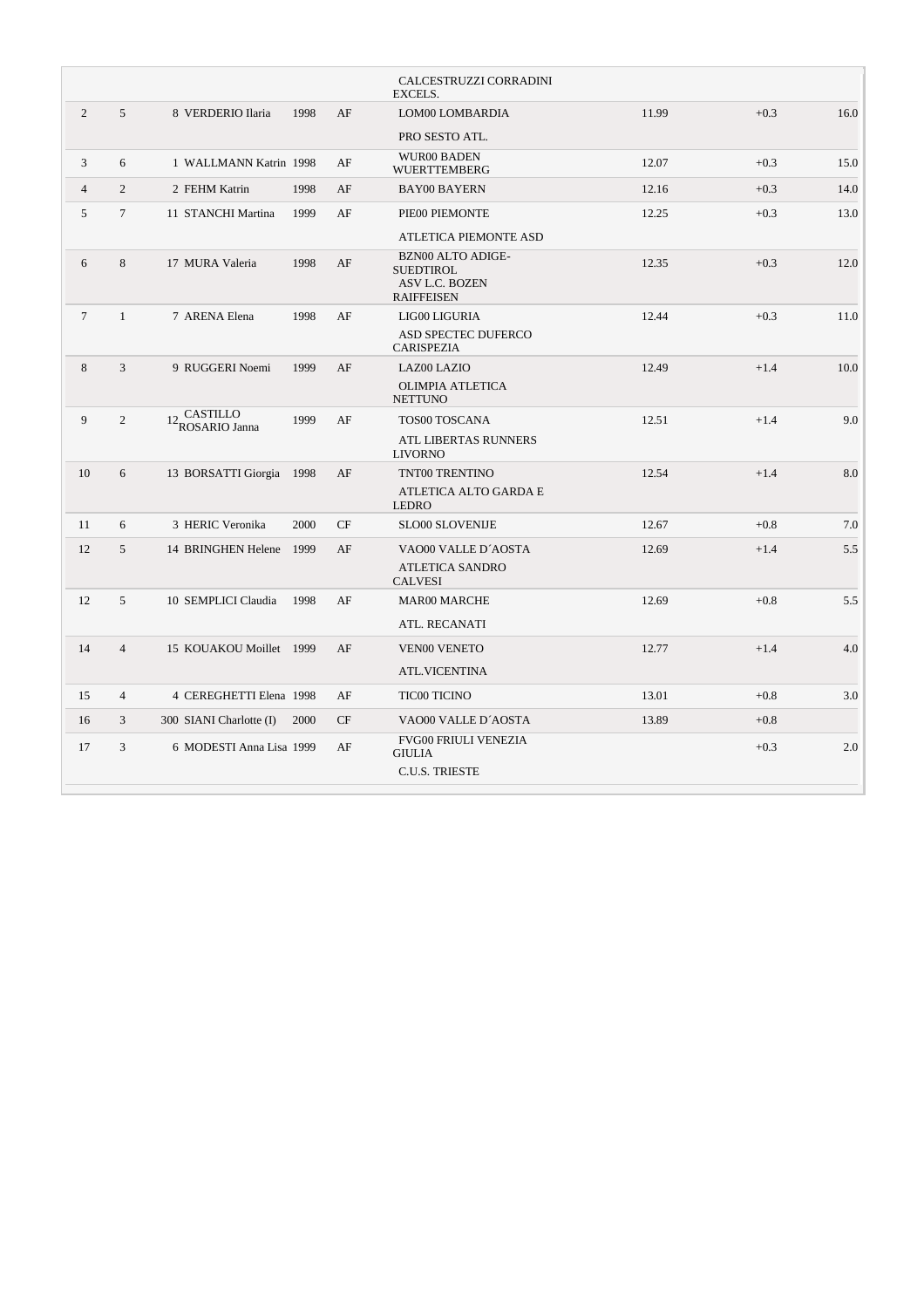## **SERIE - RISULTATI**

|                | Serie 1        |                          |           |    | Bressanone Raiffeisen Arena - 24 Maggio 2015 Ora Inizio: 12:52 - Vento: -0.1 |                    |              |  |  |
|----------------|----------------|--------------------------|-----------|----|------------------------------------------------------------------------------|--------------------|--------------|--|--|
|                |                | Clas. Cors. Pett. Atleta | Anno Cat. |    | <b>Societr</b>                                                               | <b>Prestazione</b> | <b>Punti</b> |  |  |
| 1              | 2              | 9 SIMONELLI Valeria      | 1999      | AF | LAZ00 LAZIO                                                                  | 24.98              | 13.0         |  |  |
|                |                |                          |           |    | ROMATLETICA FOOTWORKS                                                        |                    |              |  |  |
| 2              | 6              | 13 BORSATTI Giorgia      | 1998      | AF | TNT00 TRENTINO                                                               | 25.46              | 8.0          |  |  |
|                |                |                          |           |    | ATLETICA ALTO GARDA E LEDRO                                                  |                    |              |  |  |
| 3              | 8              | 12 FALAGIANI Martina     | 1999      | AF | <b>TOS00 TOSCANA</b>                                                         | 25.58              | 7.0          |  |  |
|                |                |                          |           |    | ATLETICA FIRENZE MARATHON S.S.                                               |                    |              |  |  |
| $\overline{4}$ | $\overline{4}$ | 11 SCHIEDA Virginia      | 1999      | AF | PIE00 PIEMONTE                                                               | 25.79              | 6.0          |  |  |
|                |                |                          |           |    | ASDP ATLETICA PINEROLO                                                       |                    |              |  |  |
| 5              | 3              | 1 WISSING Lea            | 1998      | AF | WUR00 BADEN WUERTTEMBERG                                                     | 26.16              | 5.0          |  |  |
| 6              | $\mathbf{1}$   | 7 PERICLE Elisa          | 1998      | AF | LIG00 LIGURIA                                                                | 26.29              | 4.0          |  |  |
|                |                |                          |           |    | <b>S.S. TRIONFO LIGURE</b>                                                   |                    |              |  |  |
| $\tau$         | 5              | 14 BRINGHEN Helene       | 1999      | AF | VAO00 VALLE D'AOSTA                                                          | 26.39              | 3.0          |  |  |
|                |                |                          |           |    | ATLETICA SANDRO CALVESI                                                      |                    |              |  |  |
| 8              | $\overline{7}$ | 4 CEREGHETTI Elena       | 1998      | AF | <b>TIC00 TICINO</b>                                                          | 26.95              | 2.0          |  |  |
|                |                |                          |           |    |                                                                              |                    |              |  |  |

|                | <b>Serie 2</b> |                          |           |    | Bressanone Raiffeisen Arena - 24 Maggio 2015 Ora Inizio: 12:56 - Vento: +1.0 |                    |              |  |  |  |
|----------------|----------------|--------------------------|-----------|----|------------------------------------------------------------------------------|--------------------|--------------|--|--|--|
|                |                | Clas. Cors. Pett. Atleta | Anno Cat. |    | <b>Societr</b>                                                               | <b>Prestazione</b> | <b>Punti</b> |  |  |  |
| 1              | $\overline{4}$ | 8 PAVESE Alessia         | 1998      | AF | LOM00 LOMBARDIA                                                              | 24.22              | 17.0         |  |  |  |
|                |                |                          |           |    | ATL. BERGAMO 1959 CREBERG                                                    |                    |              |  |  |  |
| 2              | 8              | 15 GIRARDELLO Emma       | 1998      | AF | <b>VEN00 VENETO</b>                                                          | 24.56              | 16.0         |  |  |  |
|                |                |                          |           |    | ATLETICA RIVIERA DEL BRENTA                                                  |                    |              |  |  |  |
| 3              | 3              | 3 ZUPIN Agata            | 1998      | AF | <b>SLO00 SLOVENIJE</b>                                                       | 24.64              | 15.0         |  |  |  |
| $\overline{4}$ | $\overline{2}$ | 5 DOSSO Zaynab           | 1999      | AF | <b>EMI00 EMILIA ROMAGNA</b>                                                  | 24.85              | 14.0         |  |  |  |
|                |                |                          |           |    | CALCESTRUZZI CORRADINI EXCELS.                                               |                    |              |  |  |  |
| 5              | 5              | 6 MORETTI Ilaria         | 1999      | AF | <b>FVG00 FRIULI VENEZIA GIULIA</b>                                           | 25.20              | 12.0         |  |  |  |
|                |                |                          |           |    | <b>LIBERTAS CASARSA</b>                                                      |                    |              |  |  |  |
| 6              | $\overline{7}$ | 17 MURA Valeria          | 1998      | AF | <b>BZN00 ALTO ADIGE- SUEDTIROL</b>                                           | 25.29              | 11.0         |  |  |  |
|                |                |                          |           |    | ASV L.C. BOZEN RAIFFEISEN                                                    |                    |              |  |  |  |
| $\overline{7}$ | $\mathbf{1}$   | 10 MAGGI Elisa           | 1999      | AF | <b>MAR00 MARCHE</b>                                                          | 25.42              | 10.0         |  |  |  |
|                |                |                          |           |    | A.ATL. FABRIANO                                                              |                    |              |  |  |  |
| 8              | 6              | 2 LEITZ Theresa          | 1998      | AF | <b>BAY00 BAYERN</b>                                                          | 25.45              | 9.0          |  |  |  |

|                |                | Clas. Cors. Pett. Atleta                | Anno Cat. |    | <b>Societr</b>                        | <b>Prestazione</b> | <b>Vento</b> | <b>Punti</b> |
|----------------|----------------|-----------------------------------------|-----------|----|---------------------------------------|--------------------|--------------|--------------|
|                | $\overline{4}$ | 8 PAVESE Alessia                        | 1998      | AF | LOM00 LOMBARDIA                       | 24.22              | $+1.0$       | 17.0         |
|                |                |                                         |           |    | ATL. BERGAMO 1959 CREBERG             |                    |              |              |
| $\mathfrak{D}$ | 8              | GIRARDELLO<br>$15$ <sub>Emma</sub>      | 1998      | AF | <b>VEN00 VENETO</b>                   | 24.56              | $+1.0$       | 16.0         |
|                |                |                                         |           |    | ATLETICA RIVIERA DEL<br><b>BRENTA</b> |                    |              |              |
| 3              | 3              | 3 ZUPIN Agata                           | 1998      | AF | <b>SLO00 SLOVENIJE</b>                | 24.64              | $+1.0$       | 15.0         |
| 4              | $\overline{2}$ | 5 DOSSO Zaynab                          | 1999      | AF | <b>EMI00 EMILIA ROMAGNA</b>           | 24.85              | $+1.0$       | 14.0         |
|                |                |                                         |           |    | CALCESTRUZZI CORRADINI<br>EXCELS.     |                    |              |              |
|                | $\overline{2}$ | <b>SIMONELLI</b><br>$\Omega$<br>Valeria | 1999      | AF | <b>LAZ00 LAZIO</b>                    | 24.98              | $-0.1$       | 13.0         |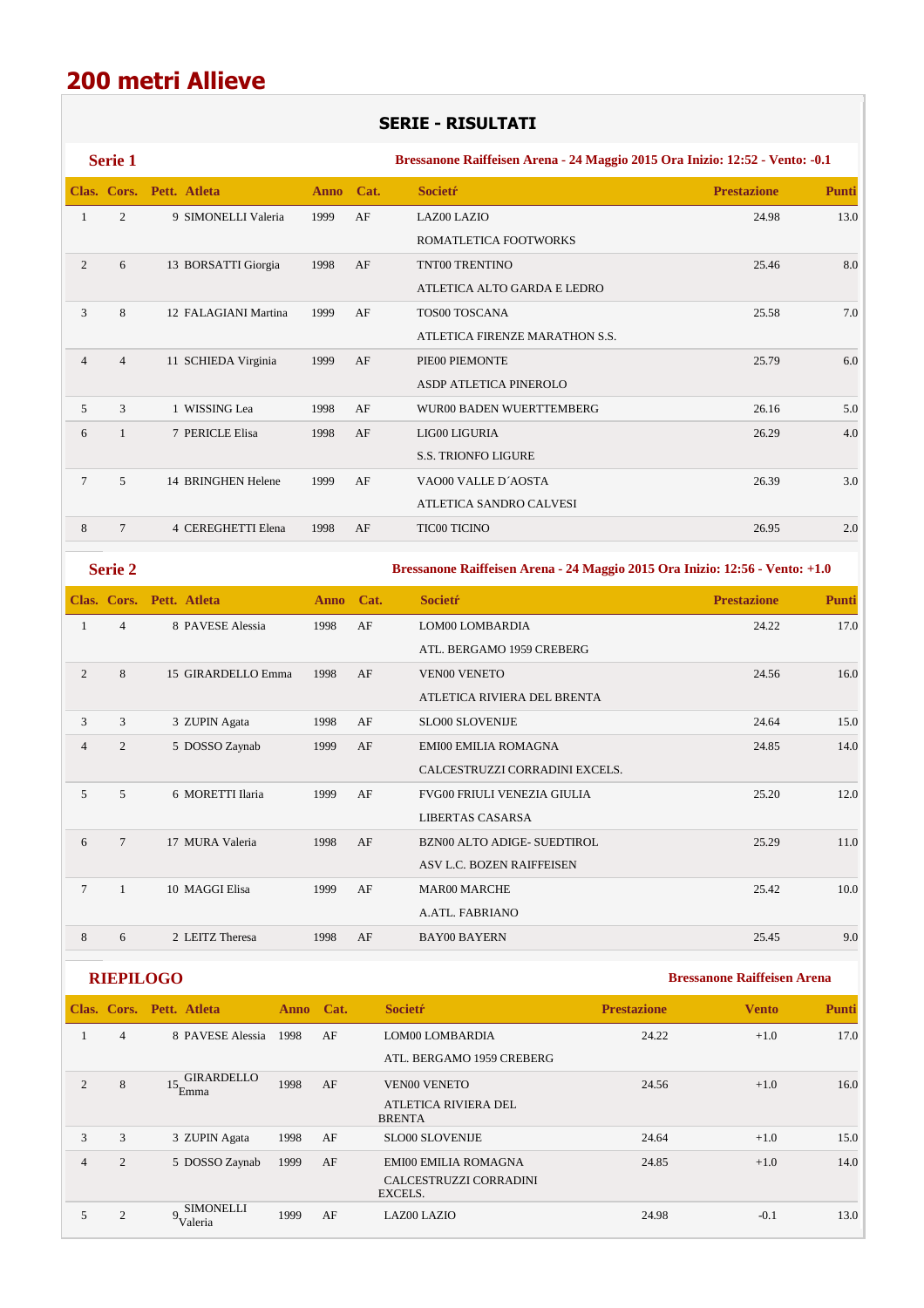|        |                 |                                                 |      |    | ROMATLETICA FOOTWORKS         |       |        |      |
|--------|-----------------|-------------------------------------------------|------|----|-------------------------------|-------|--------|------|
| 6      | $\overline{5}$  | 6 MORETTI Ilaria                                | 1999 | AF | FVG00 FRIULI VENEZIA GIULIA   | 25.20 | $+1.0$ | 12.0 |
|        |                 |                                                 |      |    | <b>LIBERTAS CASARSA</b>       |       |        |      |
| $\tau$ | $7\phantom{.0}$ | 17 MURA Valeria                                 | 1998 | AF | <b>BZN00 ALTO ADIGE-</b>      | 25.29 | $+1.0$ | 11.0 |
|        |                 |                                                 |      |    | <b>SUEDTIROL</b>              |       |        |      |
|        |                 |                                                 |      |    | ASV L.C. BOZEN RAIFFEISEN     |       |        |      |
| 8      | $\mathbf{1}$    | 10 MAGGI Elisa                                  | 1999 | AF | <b>MAR00 MARCHE</b>           | 25.42 | $+1.0$ | 10.0 |
|        |                 |                                                 |      |    | <b>A.ATL. FABRIANO</b>        |       |        |      |
| 9      | 6               | 2 LEITZ Theresa                                 | 1998 | AF | <b>BAY00 BAYERN</b>           | 25.45 | $+1.0$ | 9.0  |
| 10     | 6               | <b>BORSATTI</b><br>$13\frac{D}{\text{Giorgia}}$ | 1998 | AF | TNT00 TRENTINO                | 25.46 | $-0.1$ | 8.0  |
|        |                 |                                                 |      |    | ATLETICA ALTO GARDA E         |       |        |      |
|        |                 |                                                 |      |    | <b>LEDRO</b>                  |       |        |      |
| 11     | 8               | $12\frac{\text{FALAGIANI}}{\text{Martina}}$     | 1999 | AF | TOS00 TOSCANA                 | 25.58 | $-0.1$ | 7.0  |
|        |                 |                                                 |      |    | <b>ATLETICA FIRENZE</b>       |       |        |      |
|        |                 |                                                 |      |    | <b>MARATHON S.S.</b>          |       |        |      |
| 12     | $\overline{4}$  | 11 SCHIEDA Virginia 1999                        |      | AF | PIE00 PIEMONTE                | 25.79 | $-0.1$ | 6.0  |
|        |                 |                                                 |      |    | <b>ASDP ATLETICA PINEROLO</b> |       |        |      |
| 13     | 3               | 1 WISSING Lea                                   | 1998 | AF | <b>WUR00 BADEN</b>            | 26.16 | $-0.1$ | 5.0  |
|        |                 |                                                 |      |    | <b>WUERTTEMBERG</b>           |       |        |      |
| 14     | $\mathbf{1}$    | 7 PERICLE Elisa                                 | 1998 | AF | LIG00 LIGURIA                 | 26.29 | $-0.1$ | 4.0  |
|        |                 |                                                 |      |    | <b>S.S. TRIONFO LIGURE</b>    |       |        |      |
| 15     | 5               | <b>BRINGHEN</b><br>14<br>Helene                 | 1999 | AF | VAO00 VALLE D'AOSTA           | 26.39 | $-0.1$ | 3.0  |
|        |                 |                                                 |      |    | ATLETICA SANDRO CALVESI       |       |        |      |
|        |                 |                                                 |      |    |                               |       |        |      |
| 16     | $\tau$          | <b>CEREGHETTI</b><br>$4\epsilon$<br>Elena       | 1998 | AF | TIC00 TICINO                  | 26.95 | $-0.1$ | 2.0  |
|        |                 |                                                 |      |    |                               |       |        |      |
|        |                 |                                                 |      |    |                               |       |        |      |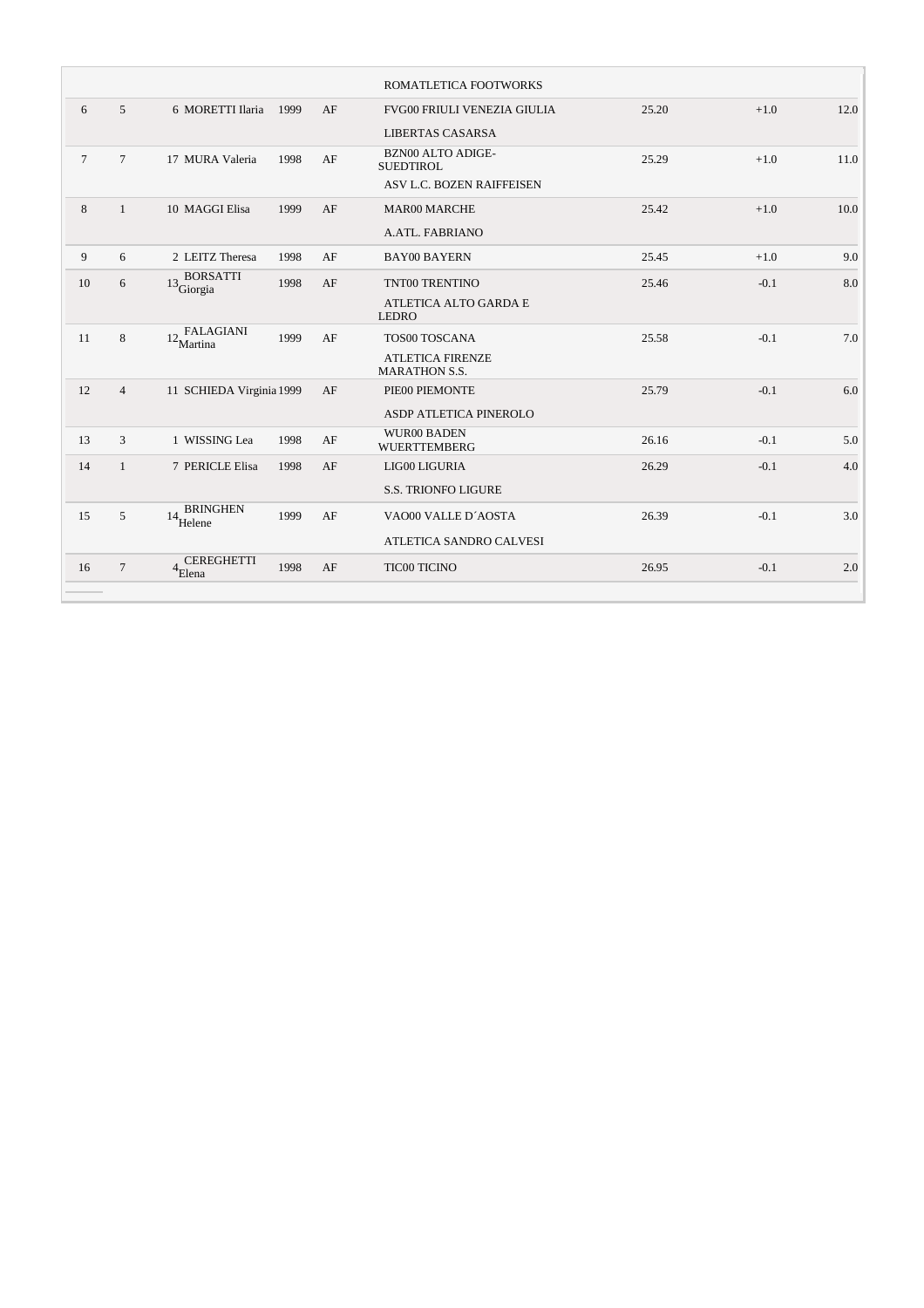## **SERIE - RISULTATI**

|                | <b>Serie 1</b> |                          |           |    | Bressanone Raiffeisen Arena - 24 Maggio 2015 Ora Inizio: 12:01 |                    |              |  |
|----------------|----------------|--------------------------|-----------|----|----------------------------------------------------------------|--------------------|--------------|--|
|                |                | Clas. Cors. Pett. Atleta | Anno Cat. |    | <b>Societr</b>                                                 | <b>Prestazione</b> | <b>Punti</b> |  |
| 1              | 3              | 3 PONIKVAR Nika          | 1999      | AF | <b>SLO00 SLOVENIJE</b>                                         | 57.45              | 14.0         |  |
| 2              | $\overline{4}$ | 2 SCHMIDT Alica          | 1998      | AF | <b>BAY00 BAYERN</b>                                            | 57.92              | 12.0         |  |
| 3              | 7              | 5 DI LAZZARO Elisa Maria | 1998      | AF | <b>EMI00 EMILIA ROMAGNA</b>                                    | 58.26              | 10.0         |  |
|                |                |                          |           |    | C.U.S. PARMA                                                   |                    |              |  |
| $\overline{4}$ | 8              | 17 OBERHAMMER Katharina  | 1998      | AF | BZN00 ALTO ADIGE- SUEDTIROL                                    | 58.93              | 6.0          |  |
|                |                |                          |           |    | SSV BRUNECK BRUNICO VOLKSBANK                                  |                    |              |  |
| 5              |                | 7 MORETTI Elisabetta     | 1998      | AF | LIG00 LIGURIA                                                  | 59.17              | 5.0          |  |
|                |                |                          |           |    | <b>S.S. TRIONFO LIGURE</b>                                     |                    |              |  |
| 6              | 5              | 4 PAGNAMENTA Sofia       | 1998      | AF | <b>TIC00 TICINO</b>                                            | 1:00.49            | 4.0          |  |
| $\tau$         | 2              | 10 FRATONI Maya          | 1999      | AF | <b>MAR00 MARCHE</b>                                            | 1:01.15            | 3.0          |  |
|                |                |                          |           |    | A.ATL. FABRIANO                                                |                    |              |  |
| 8              | 6              | 13 ANDREATTI Matilde     | 1998      | AF | <b>TNT00 TRENTINO</b>                                          | 1:01.33            | 2.0          |  |
|                |                |                          |           |    | ATLETICA CLARINA TRENTINO                                      |                    |              |  |

**Serie 2 Bressanone Raiffeisen Arena - 24 Maggio 2015 Ora Inizio: 12:05** 

|                |                | Clas. Cors. Pett. Atleta        | <b>Anno</b> | Cat. | <b>Societr</b>                     | <b>Prestazione</b> | <b>Punti</b> |
|----------------|----------------|---------------------------------|-------------|------|------------------------------------|--------------------|--------------|
| 1              | $\tau$         | 15 BORGA Rebecca                | 1998        | AF   | <b>VEN00 VENETO</b>                | 56.19              | 17.0         |
|                |                |                                 |             |      | ATLETICA RIVIERA DEL BRENTA        |                    |              |
| $\overline{2}$ | 8              | 9 TIRNETTA Alessia              | 1998        | AF   | LAZ00 LAZIO                        | 56.51              | 16.0         |
|                |                |                                 |             |      | OLIMPIA ATLETICA NETTUNO           |                    |              |
| 3              | 6              | 1 REINERT Jana                  | 1998        | AF   | WUR00 BADEN WUERTTEMBERG           | 56.56              | 15.0         |
| $\overline{4}$ | $\overline{4}$ | 6 DI BENEDETTI Sara             | 1999        | AF   | <b>FVG00 FRIULI VENEZIA GIULIA</b> | 57.72              | 13.0         |
|                |                |                                 |             |      | FINCANTIERI ATL. MONFALCONE        |                    |              |
| 5              | 3              | 12 DINI Sofia                   | 1998        | AF   | <b>TOS00 TOSCANA</b>               | 58.23              | 11.0         |
|                |                |                                 |             |      | ATLETICA FIRENZE MARATHON S.S.     |                    |              |
| 6              | $\overline{1}$ | 11 CASAGRANDE MONTESI Auro 1998 |             | AF   | PIE00 PIEMONTE                     | 58.38              | 9.0          |
|                |                |                                 |             |      | <b>SISPORT FIAT</b>                |                    |              |
| 7              | 2              | 14 MLADENIC Martina             | 1999        | AF   | VAO00 VALLE D'AOSTA                | 58.71              | 8.0          |
|                |                |                                 |             |      | ATLETICA SANDRO CALVESI            |                    |              |
| 8              | $\overline{5}$ | 8 MELETTO Silvia                | 1998        | AF   | LOM00 LOMBARDIA                    | 58.79              | 7.0          |
|                |                |                                 |             |      | <b>G.S. BERNATESE</b>              |                    |              |

| IEPIL OG |  |  |
|----------|--|--|
|          |  |  |

|                |                | Clas. Cors. Pett. Atleta | Anno Cat. |    | <b>Societr</b>                     | <b>Prestazione</b> | <b>Punti</b> |
|----------------|----------------|--------------------------|-----------|----|------------------------------------|--------------------|--------------|
|                | 7              | 15 BORGA Rebecca         | 1998      | AF | <b>VEN00 VENETO</b>                | 56.19              | 17.0         |
|                |                |                          |           |    | ATLETICA RIVIERA DEL BRENTA        |                    |              |
| $\overline{c}$ | 8              | 9 TIRNETTA Alessia       | 1998      | AF | <b>LAZ00 LAZIO</b>                 | 56.51              | 16.0         |
|                |                |                          |           |    | OLIMPIA ATLETICA NETTUNO           |                    |              |
| 3              | 6              | REINERT Jana             | 1998      | AF | WUR00 BADEN WUERTTEMBERG           | 56.56              | 15.0         |
| 4              | 3              | <b>3 PONIKVAR Nika</b>   | 1999      | AF | <b>SLO00 SLOVENIJE</b>             | 57.45              | 14.0         |
|                | $\overline{4}$ | 6 DI BENEDETTI Sara      | 1999      | AF | <b>FVG00 FRIULI VENEZIA GIULIA</b> | 57.72              | 13.0         |
|                |                |                          |           |    | FINCANTIERI ATL. MONFALCONE        |                    |              |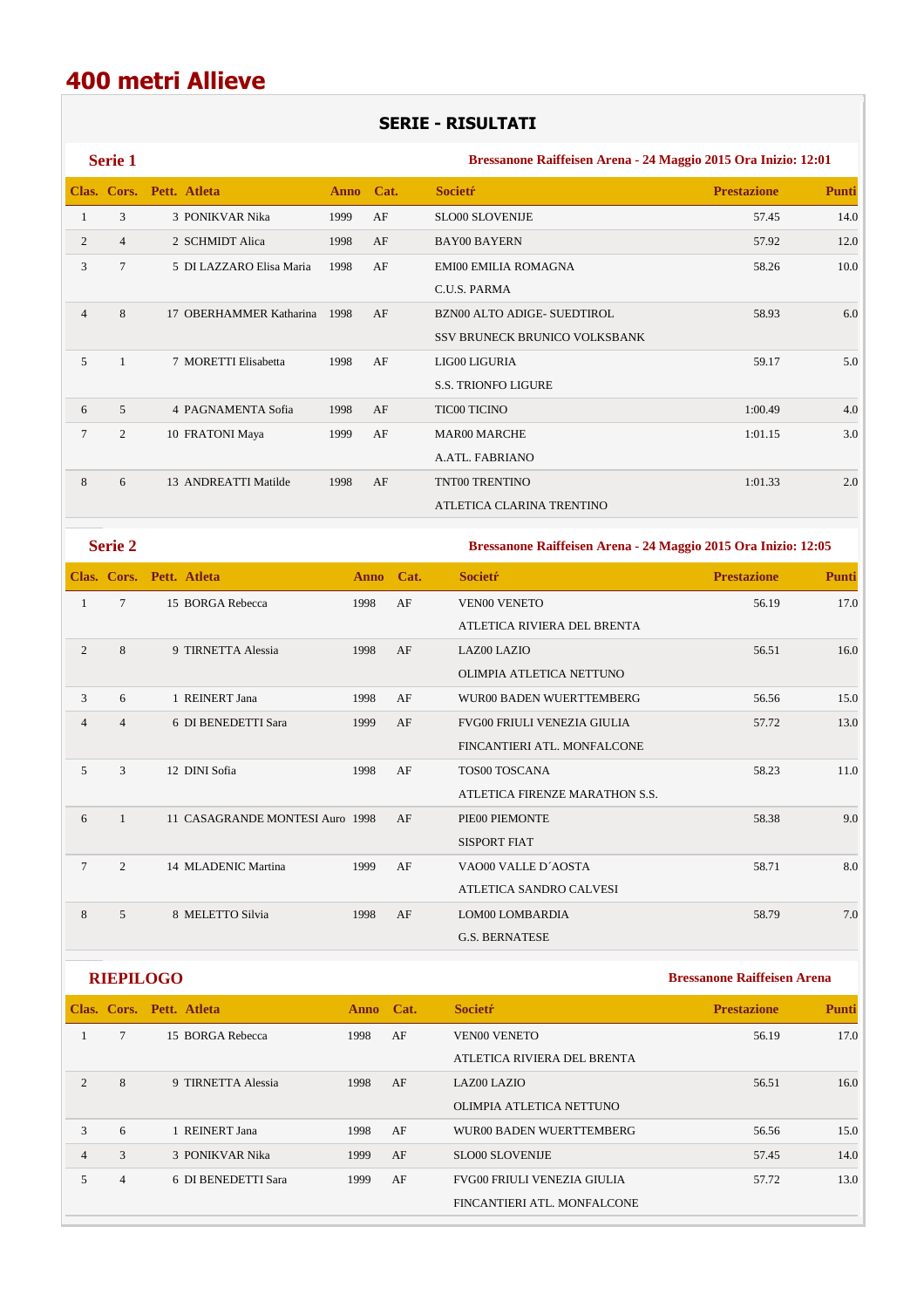| 6      | $\overline{4}$ | 2 SCHMIDT Alica                 | 1998 | AF | <b>BAY00 BAYERN</b>                | 57.92   | 12.0 |
|--------|----------------|---------------------------------|------|----|------------------------------------|---------|------|
| $\tau$ | 3              | 12 DINI Sofia                   | 1998 | AF | TOS00 TOSCANA                      | 58.23   | 11.0 |
|        |                |                                 |      |    | ATLETICA FIRENZE MARATHON S.S.     |         |      |
| 8      | $\tau$         | 5 DI LAZZARO Elisa Maria        | 1998 | AF | <b>EMI00 EMILIA ROMAGNA</b>        | 58.26   | 10.0 |
|        |                |                                 |      |    | C.U.S. PARMA                       |         |      |
| 9      | 1              | 11 CASAGRANDE MONTESI Auro 1998 |      | AF | PIE00 PIEMONTE                     | 58.38   | 9.0  |
|        |                |                                 |      |    | <b>SISPORT FIAT</b>                |         |      |
| 10     | 2              | 14 MLADENIC Martina             | 1999 | AF | VAO00 VALLE D'AOSTA                | 58.71   | 8.0  |
|        |                |                                 |      |    | ATLETICA SANDRO CALVESI            |         |      |
| 11     | 5              | 8 MELETTO Silvia                | 1998 | AF | LOM00 LOMBARDIA                    | 58.79   | 7.0  |
|        |                |                                 |      |    | <b>G.S. BERNATESE</b>              |         |      |
| 12     | 8              | 17 OBERHAMMER Katharina         | 1998 | AF | <b>BZN00 ALTO ADIGE- SUEDTIROL</b> | 58.93   | 6.0  |
|        |                |                                 |      |    | SSV BRUNECK BRUNICO VOLKSBANK      |         |      |
| 13     | $\mathbf{1}$   | 7 MORETTI Elisabetta            | 1998 | AF | LIG00 LIGURIA                      | 59.17   | 5.0  |
|        |                |                                 |      |    | <b>S.S. TRIONFO LIGURE</b>         |         |      |
| 14     | $\overline{5}$ | 4 PAGNAMENTA Sofia              | 1998 | AF | <b>TIC00 TICINO</b>                | 1:00.49 | 4.0  |
| 15     | 2              | 10 FRATONI Maya                 | 1999 | AF | <b>MAR00 MARCHE</b>                | 1:01.15 | 3.0  |
|        |                |                                 |      |    | A.ATL. FABRIANO                    |         |      |
| 16     | 6              | 13 ANDREATTI Matilde            | 1998 | AF | TNT00 TRENTINO                     | 1:01.33 | 2.0  |
|        |                |                                 |      |    | ATLETICA CLARINA TRENTINO          |         |      |
|        |                |                                 |      |    |                                    |         |      |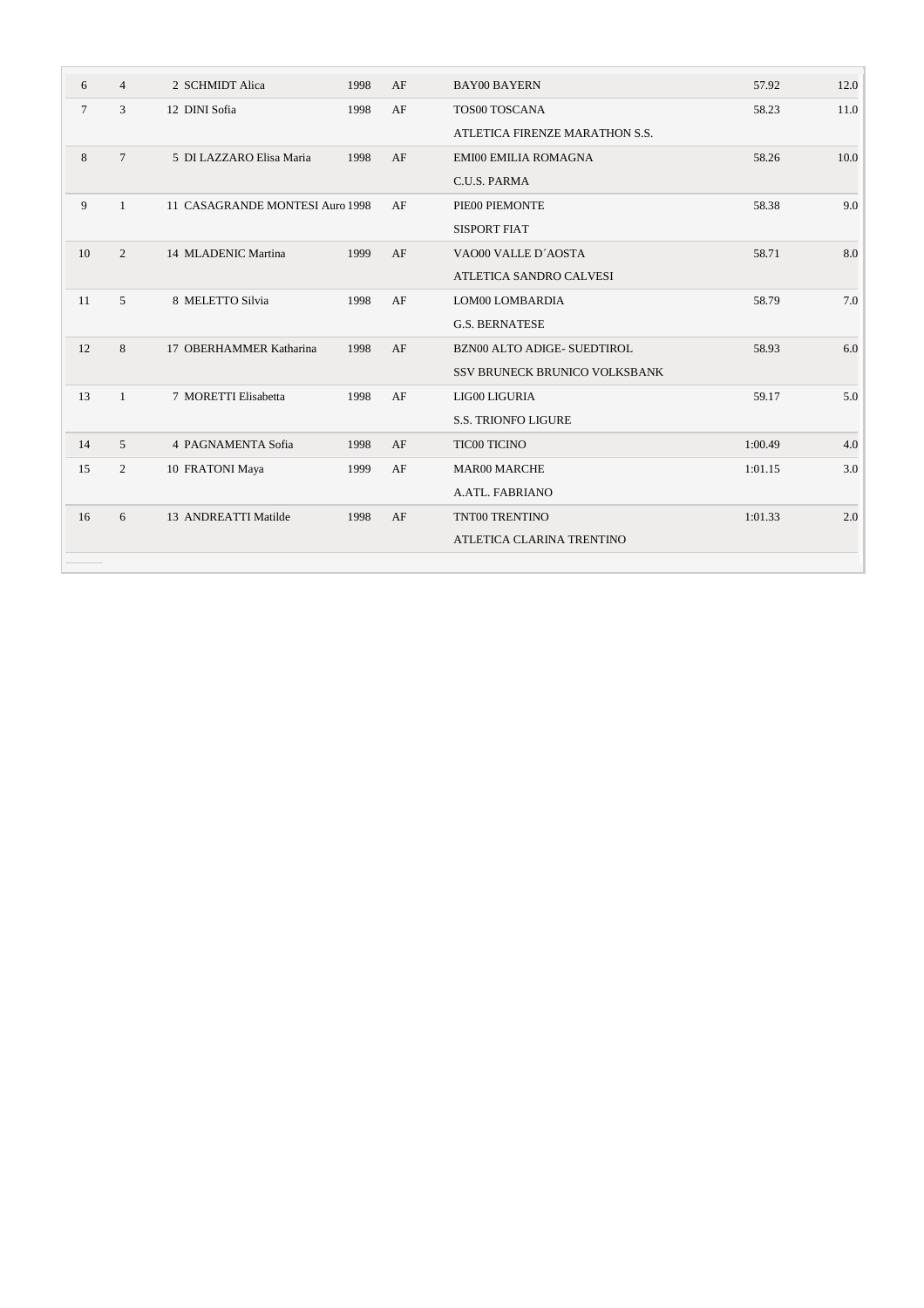## **SERIE - RISULTATI**

|                | <b>Serie Unica</b> |                                 | Bressanone Raiffeisen Arena - 24 Maggio 2015 Ora Inizio: 14:05 |                  |                                 |                    |              |  |
|----------------|--------------------|---------------------------------|----------------------------------------------------------------|------------------|---------------------------------|--------------------|--------------|--|
|                |                    | <b>Clas. Cors. Pett. Atleta</b> |                                                                | <b>Anno Cat.</b> | <b>Societr</b>                  | <b>Prestazione</b> | <b>Punti</b> |  |
| $\mathbf{1}$   | 61                 | 11 PALMERO Elisa                | 1999 AF                                                        |                  | PIE00 PIEMONTE                  | 2:16.46            | 17.0         |  |
|                |                    |                                 |                                                                |                  | ASDP ATLETICA PINEROLO          |                    |              |  |
| $\overline{2}$ | 81                 | 8 MOLTENI Ilaria                | 1999 AF                                                        |                  | LOM00 LOMBARDIA                 | 2:16.83            | 16.0         |  |
|                |                    |                                 |                                                                |                  | CANTU ` ATLETICA                |                    |              |  |
| 3              | 3I                 | 3 AHTIK Zala                    | 1999 AF                                                        |                  | SLO00 SLOVENIJE                 | 2:16.89            | 15.0         |  |
| $\overline{4}$ | 4I                 | 1 WILKE Nina                    | 1998 AF                                                        |                  | <b>WUR00 BADEN WUERTTEMBERG</b> | 2:17.18            | 14.0         |  |
| 5              | 2I                 | 12 MARTINELLI Sara              | 1998 AF                                                        |                  | <b>TOS00 TOSCANA</b>            | 2:17.68            | 13.0         |  |
|                |                    |                                 |                                                                |                  | ATLETICA FIRENZE MARATHON S.S.  |                    |              |  |
| 6              | 1I                 | 2 SCHRAML Julia                 | 1999                                                           | AF               | <b>BAY00 BAYERN</b>             | 2:18.81            | 12.0         |  |
| $\overline{7}$ | 7E                 | 15 VENIER Vittoria              | 1998 AF                                                        |                  | VEN00 VENETO                    | 2:19.46            | 11.0         |  |
|                |                    |                                 |                                                                |                  | GA ARISTIDE COIN VENEZIA 1949   |                    |              |  |
| 8              | 7I                 | 4 LUCCHINA Emma                 | 1998 AF                                                        |                  | TIC00 TICINO                    | 2:19.77            | 10.0         |  |
| 9              | 3E                 | 13 ZENARI Alice                 | 1999 AF                                                        |                  | TNT00 TRENTINO                  | 2:19.91            | 9.0          |  |
|                |                    |                                 |                                                                |                  | ATLETICA ROTALIANA              |                    |              |  |
| 10             | 51                 | 9 LACATUSU Elena Raluca 1998 AF |                                                                |                  | LAZ00 LAZIO                     | 2:21.39            | 8.0          |  |
|                |                    |                                 |                                                                |                  | A.S.D. ACSI ITALIA ATLETICA     |                    |              |  |
| 11             | 4E                 | 17 VIKOLER Carmen               | 1999 AF                                                        |                  | BZN00 ALTO ADIGE- SUEDTIROL     | 2:23.59            | 7.0          |  |
|                |                    |                                 |                                                                |                  | S.G EISACKTAL RAIFFEISEN ASV    |                    |              |  |
| 12             | 2E                 | 6 STANISSA Giada                | 1999 AF                                                        |                  | FVG00 FRIULI VENEZIA GIULIA     | 2:23.97            | 6.0          |  |
|                |                    |                                 |                                                                |                  | C.U.S. TRIESTE                  |                    |              |  |
| 13             | 1E                 | 10 AMADEL Samira                | 1999 AF                                                        |                  | MAR00 MARCHE                    | 2:24.94            | 5.0          |  |
|                |                    |                                 |                                                                |                  | ATL. AVIS MACERATA              |                    |              |  |
| 14             | 5E                 | 5 MORA Aurora Cristina          | 1999 AF                                                        |                  | EMI00 EMILIA ROMAGNA            | 2:27.07            | 4.0          |  |
|                |                    |                                 |                                                                |                  | C.U.S. PARMA                    |                    |              |  |
| 15             | 6E                 | 42 CHIARAPPA Isabella (I)       | 1999 AF                                                        |                  | LIG00 LIGURIA                   | 2:29.89            |              |  |
|                |                    |                                 |                                                                |                  | ATLETICA ARCOBALENO SAVONA      |                    |              |  |
| 16             | 8E                 | 7 RAVIOLA Francesca             | 1998 AF                                                        |                  | LIG00 LIGURIA                   | 2:30.23            | 3.0          |  |
|                |                    |                                 |                                                                |                  | A.S.D. C.U.S. GENOVA            |                    |              |  |
|                |                    |                                 |                                                                |                  |                                 |                    |              |  |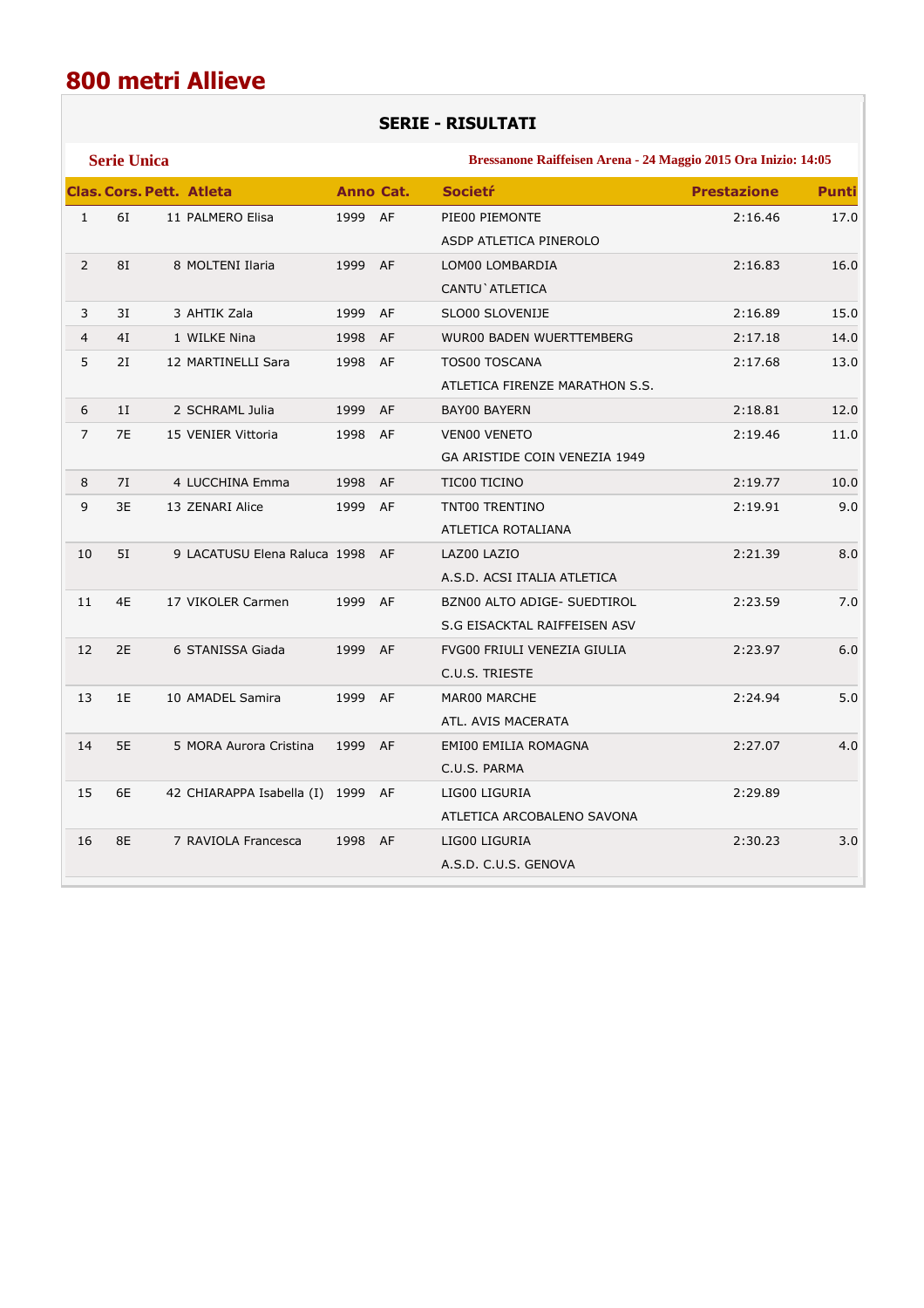## **SERIE - RISULTATI**

|                | <b>Serie Unica</b>        |                  |           | Bressanone Raiffeisen Arena - 24 Maggio 2015 Ora Inizio: 11:41 |                    |              |  |
|----------------|---------------------------|------------------|-----------|----------------------------------------------------------------|--------------------|--------------|--|
|                | <b>Clas. Pett. Atleta</b> | <b>Anno Cat.</b> |           | <b>Societr</b>                                                 | <b>Prestazione</b> | <b>Punti</b> |  |
| $\mathbf{1}$   | 8 ZENONI Marta            | 1999 AF          |           | LOM00 LOMBARDIA                                                | 4:30.94            | 17.0         |  |
|                |                           |                  |           | ATL. BERGAMO 1959 CREBERG                                      |                    |              |  |
| $\overline{2}$ | 11 GEMETTO Valentina      | 1998             | <b>AF</b> | PIE00 PIEMONTE                                                 | 4:36.90            | 16.0         |  |
|                |                           |                  |           | <b>ATLETICA SALUZZO</b>                                        |                    |              |  |
| 3              | 9 TOZZI Martina           | 1999 AF          |           | LAZ00 LAZIO                                                    | 4:38.22            | 15.0         |  |
|                |                           |                  |           | FIAMME GIALLE G. SIMONI                                        |                    |              |  |
| $\overline{4}$ | 3 CESNIK Tina             | 1999             | AF        | SLO00 SLOVENIJE                                                | 4:40.87            | 14.0         |  |
| 5              | 12 BALDINI Federica       | 1998             | AF        | TOS00 TOSCANA                                                  | 4:41.11            | 13.0         |  |
|                |                           |                  |           | CUS PISA ATLETICA CASCINA                                      |                    |              |  |
| 6              | 15 FANTINEL Ilaria        | 1998 AF          |           | <b>VENOO VENETO</b>                                            | 4:42.05            | 12.0         |  |
|                |                           |                  |           | ANA ATL.FELTRE                                                 |                    |              |  |
| $\overline{7}$ | 2 HAVENGA Renee           | 1999             | AF        | BAY00 BAYERN                                                   | 4:48.29            | 11.0         |  |
| 8              | 5 BONI Anna               | 1999 AF          |           | EMI00 EMILIA ROMAGNA                                           | 4:49.37            | 10.0         |  |
|                |                           |                  |           | G.S.SELF ATL. MONTANARI GRUZZA                                 |                    |              |  |
| 9              | 1 LAUSEN Catalina         | 1998             | AF        | <b>WUR00 BADEN WUERTTEMBERG</b>                                | 4:49.43            | 9.0          |  |
| 10             | 48 ZINGERLE Sophia (I)    | 1998             | AF        | BZN00 ALTO ADIGE- SUEDTIROL                                    | 4:55.09            |              |  |
|                |                           |                  |           | S.G EISACKTAL RAIFFEISEN ASV                                   |                    |              |  |
| 11             | 10 ILARI Azzurra          | 1998 AF          |           | MAR00 MARCHE                                                   | 4:58.03            | 8.0          |  |
|                |                           |                  |           | ATL.AMAT.OSIMO                                                 |                    |              |  |
| 12             | 13 MENAPACE Nicole        | 1999 AF          |           | TNT00 TRENTINO                                                 | 5:08.16            | 7.0          |  |
|                |                           |                  |           | ATL. VALLI DI NON E SOLE                                       |                    |              |  |
| 13             | 6 DIJUST Beatrice         | 1999 AF          |           | FVG00 FRIULI VENEZIA GIULIA                                    | 5:08.21            | 6.0          |  |
|                |                           |                  |           | FINCANTIERI ATL. MONFALCONE                                    |                    |              |  |
| 14             | 4 CONFORTO GALLI Cecilia  | 1999             | AF        | TIC00 TICINO                                                   | 5:12.41            | 5.0          |  |
| 15             | 17 RAFFEINER Hanna        | 1998             | AF        | BZN00 ALTO ADIGE- SUEDTIROL                                    | 5:13.22            | 4.0          |  |
|                |                           |                  |           | SUEDTIROLER LAUFVEREIN AMATEUR                                 |                    |              |  |
| 16             | 7 MALERBA Giovanna        | 1998 AF          |           | LIG00 LIGURIA                                                  | 5:25.72            | 3.0          |  |
|                |                           |                  |           | ATLETICA ARCOBALENO SAVONA                                     |                    |              |  |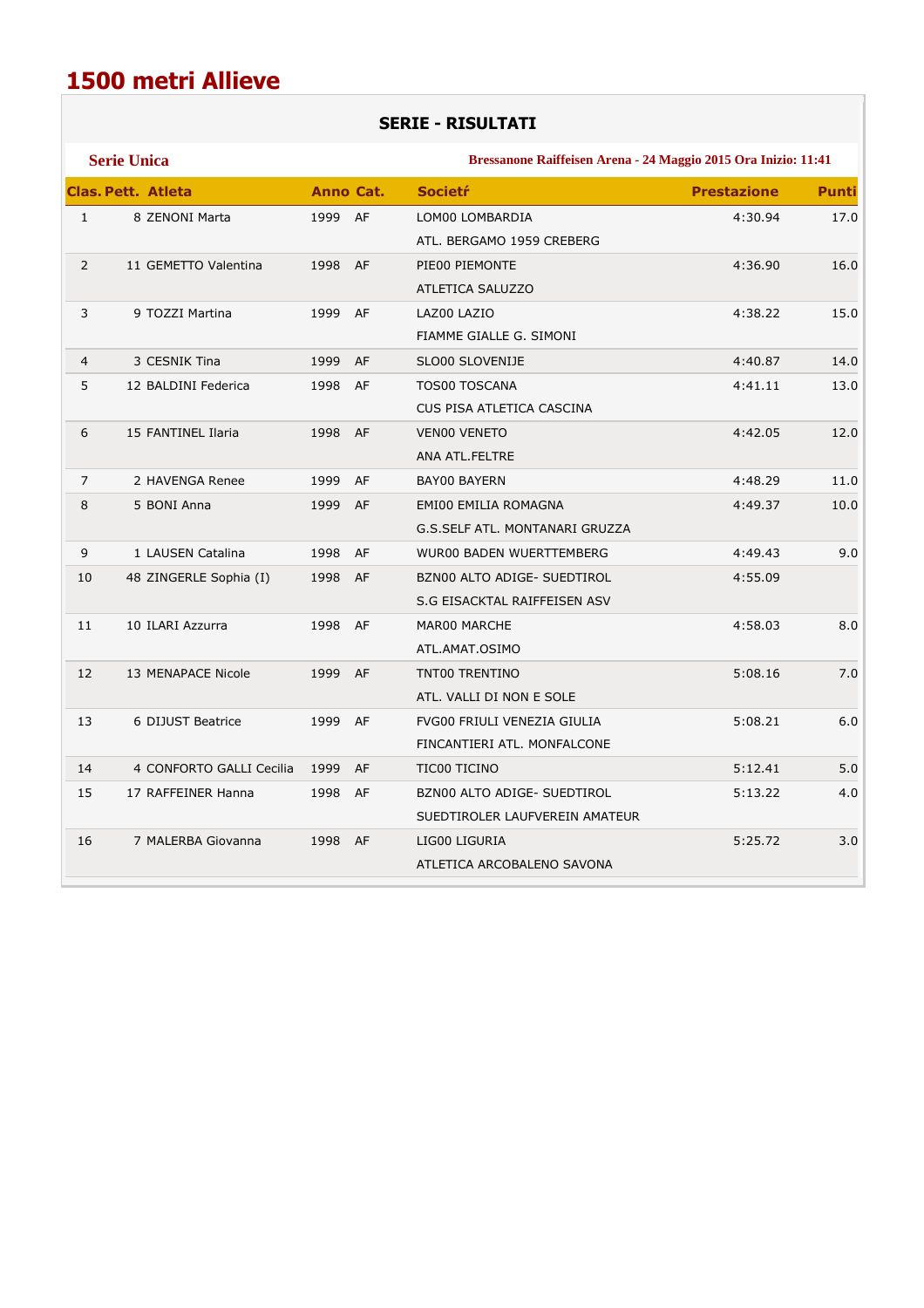# **2000 siepi H76 Allieve**

|                | <b>Serie Unica</b>        |                  |    | Bressanone Raiffeisen Arena - 24 Maggio 2015 Ora Inizio: 12:28 |                    |              |  |
|----------------|---------------------------|------------------|----|----------------------------------------------------------------|--------------------|--------------|--|
|                | <b>Clas. Pett. Atleta</b> | <b>Anno Cat.</b> |    | <b>Societr</b>                                                 | <b>Prestazione</b> | <b>Punti</b> |  |
| $\mathbf{1}$   | 16 SORRENTINO Erica (I)   | 1998 AF          |    | ITA00 ITALIAN TEAM + PUGL. + SIC.                              | 7:04.01            |              |  |
|                |                           |                  |    | AGROPOLI RUNNING                                               |                    |              |  |
| $\overline{2}$ | 3 GOSEK Karin             | 2000 CF          |    | SLO00 SLOVENIJE                                                | 7:07.81            | 17.0         |  |
| 3              | 11 BORELLO Sara           | 1998 AF          |    | PIE00 PIEMONTE                                                 | 7:15.52            | 16.0         |  |
|                |                           |                  |    | ATLETICA CANAVESANA                                            |                    |              |  |
| $\overline{4}$ | 8 LOCATELLI Arianna       | 1999 AF          |    | LOM00 LOMBARDIA                                                | 7:22.37            | 15.0         |  |
|                |                           |                  |    | PRO SESTO ATL.                                                 |                    |              |  |
| 5              | 7 MORDEGLIA Veronica      | 1998 AF          |    | LIG00 LIGURIA                                                  | 7:22.66            | 14.0         |  |
|                |                           |                  |    | ATLETICA ARCOBALENO SAVONA                                     |                    |              |  |
| 6              | 1 KOENIG Prisca           | 1998 AF          |    | <b>WUR00 BADEN WUERTTEMBERG</b>                                | 7:25.14            | 13.0         |  |
| $\overline{7}$ | 2 LIERSCH Luca Anna       | 1999             | AF | <b>BAY00 BAYERN</b>                                            | 7:25.16            | 12.0         |  |
| 8              | 15 DE MARCO Laura         | 1998 AF          |    | VEN00 VENETO                                                   | 7:31.37            | 11.0         |  |
|                |                           |                  |    | G.S. FIAMME ORO PADOVA                                         |                    |              |  |
| 9              | 13 PALUMBO Linda          | 1999             | AF | TNT00 TRENTINO                                                 | 7:36.48            | 10.0         |  |
|                |                           |                  |    | ATLETICA CLARINA TRENTINO                                      |                    |              |  |
| 10             | 6 GANT Alessia            | 1999 AF          |    | FVG00 FRIULI VENEZIA GIULIA                                    | 7:52.99            | 9.0          |  |
|                |                           |                  |    | C.U.S. TRIESTE                                                 |                    |              |  |
| 11             | 9 CARBONI Stella          | 1998 AF          |    | LAZ00 LAZIO                                                    | 7:58.24            | 8.0          |  |
|                |                           |                  |    | A.S.D. ACSI ITALIA ATLETICA                                    |                    |              |  |
| 12             | 10 PACCAMICCIO Caterina   | 1999 AF          |    | MAR00 MARCHE                                                   | 8:05.73            | 7.0          |  |
|                |                           |                  |    | ATL.AMAT.OSIMO                                                 |                    |              |  |
| 13             | 12 LUCHETTI Ambra         | 1999 AF          |    | <b>TOS00 TOSCANA</b>                                           | 8:13.85            | 6.0          |  |
|                |                           |                  |    | ASD ATLETICA PRATO                                             |                    |              |  |
| 14             | 5 BAZZANI Chiara          | 1999 AF          |    | EMI00 EMILIA ROMAGNA                                           | 8:25.47            | 5.0          |  |
|                |                           |                  |    | A.S. LA FRATELLANZA 1874                                       |                    |              |  |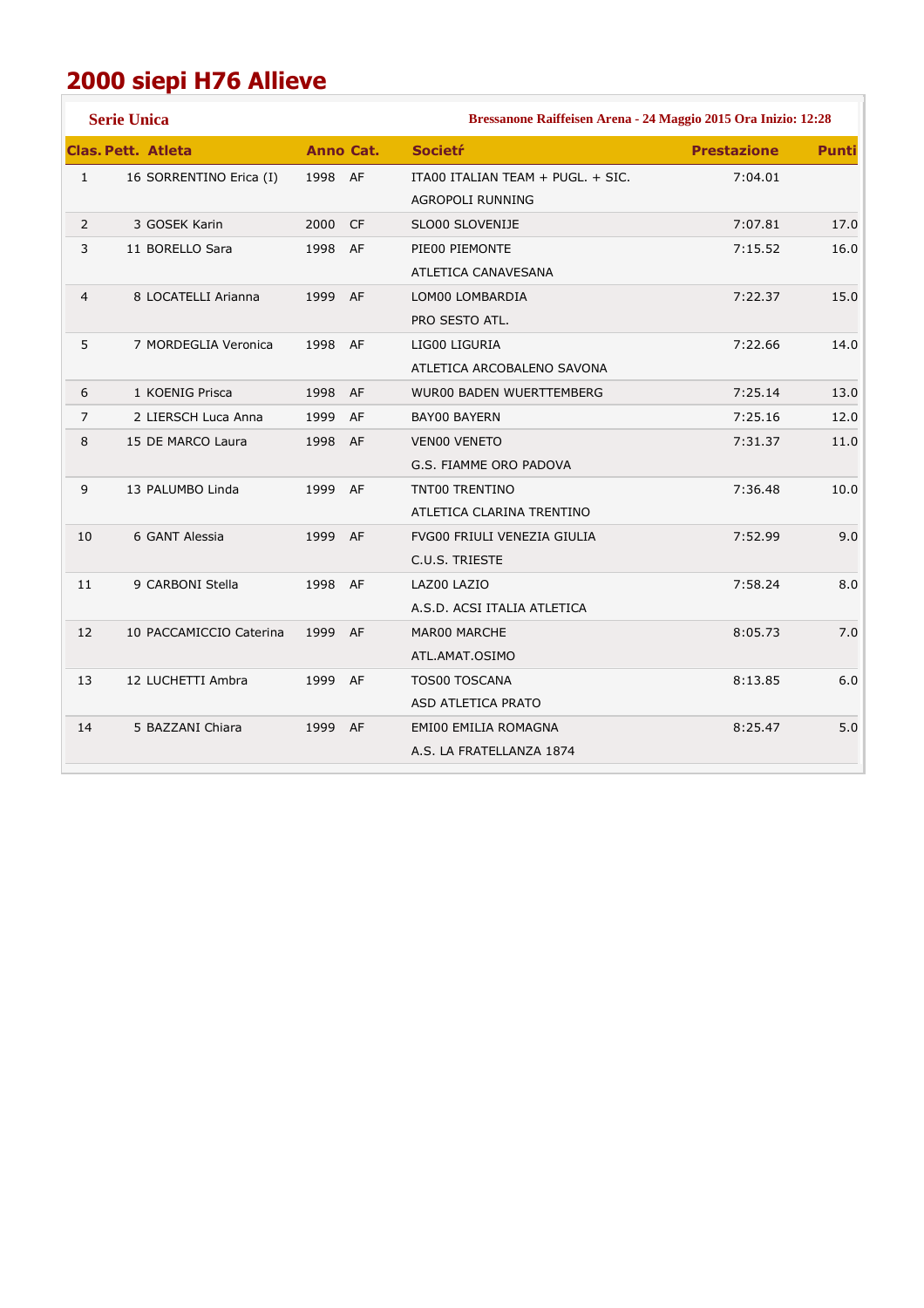## **100 Hs H 76-8.50 Allieve**

## **SERIE - RISULTATI**

|                | <b>Serie 1</b>  |                          |             |      | Bressanone Raiffeisen Arena - 24 Maggio 2015 Ora Inizio: 09:59 - Vento: -0.1 |                    |              |  |  |
|----------------|-----------------|--------------------------|-------------|------|------------------------------------------------------------------------------|--------------------|--------------|--|--|
|                |                 | Clas. Cors. Pett. Atleta | <b>Anno</b> | Cat. | <b>Societr</b>                                                               | <b>Prestazione</b> | <b>Punti</b> |  |  |
|                | $\overline{4}$  | 6 GIOVANNINI Irene       | 1998        | AF   | FVG00 FRIULI VENEZIA GIULIA                                                  | 14.76              | 11.0         |  |  |
|                |                 |                          |             |      | <b>C.U.S. TRIESTE</b>                                                        |                    |              |  |  |
| 2              | 8               | 9 POETA Giulia           | 1999        | AF   | LAZ00 LAZIO                                                                  | 14.92              | 10.0         |  |  |
|                |                 |                          |             |      | A.S.D. ACSI ITALIA ATLETICA                                                  |                    |              |  |  |
| 3              | 6               | 2 SCHROEDER Lena         | 1998        | AF   | <b>BAY00 BAYERN</b>                                                          | 15.17              | 9.0          |  |  |
| $\overline{4}$ | 2               | 11 CORONA Elena          | 1998        | AF   | PIE00 PIEMONTE                                                               | 15.78              | 8.0          |  |  |
|                |                 |                          |             |      | <b>C.U.S. TORINO</b>                                                         |                    |              |  |  |
| 5              | $\mathbf{1}$    | 10 CORRADETTI Alessia    | 1998        | AF   | <b>MAR00 MARCHE</b>                                                          | 16.33              | 7.0          |  |  |
|                |                 |                          |             |      | <b>COLLECTION ATLETICA SAMBENEDET</b>                                        |                    |              |  |  |
| 6              | $\overline{5}$  | 13 ANDREOLI Alessia      | 1998        | AF   | TNT00 TRENTINO                                                               | 16.43              | 6.0          |  |  |
|                |                 |                          |             |      | ATLETICA ALTO GARDA E LEDRO                                                  |                    |              |  |  |
| 7              | $7\phantom{.0}$ | 7 FERRO Francesca        | 1999        | AF   | LIG00 LIGURIA                                                                | 16.64              | 5.0          |  |  |
|                |                 |                          |             |      | <b>S.S. TRIONFO LIGURE</b>                                                   |                    |              |  |  |
|                | 3               | 4 GERBER Estelle         | 1998        | AF   | <b>TIC00 TICINO</b>                                                          | NP                 |              |  |  |
|                | Serie 2         |                          |             |      | Bressanone Raiffeisen Arena - 24 Maggio 2015 Ora Inizio: 10:03 - Vento: -1.5 |                    |              |  |  |
|                |                 | Clas. Cors. Pett. Atleta | <b>Anno</b> | Cat. | <b>Societr</b>                                                               | <b>Prestazione</b> | Punti        |  |  |

|                |                 | Clas. Cols. I the Amelia | <i>Family</i> | -vai. | <b>DUCILLI</b>                | 1 TUBULIUM | 1 unu |
|----------------|-----------------|--------------------------|---------------|-------|-------------------------------|------------|-------|
| 1              | $\mathfrak{F}$  | 3 GLOJNARIC Nika         | 2000          | CF    | <b>SLO00 SLOVENIJE</b>        | 13.87      | 17.0  |
| 2              | 3               | 17 REALDON Alessandra    | 1998          | AF    | BZN00 ALTO ADIGE- SUEDTIROL   | 14.50      | 15.5  |
|                |                 |                          |               |       | ASV L.C. BOZEN RAIFFEISEN     |            |       |
| 3              | 6               | 8 ROSSI Camilla          | 1999          | AF    | LOM00 LOMBARDIA               | 14.56      | 14.0  |
|                |                 |                          |               |       | POL. OLONIA                   |            |       |
| $\overline{4}$ | $7\phantom{.0}$ | 15 LUNARDON Alice        | 1998          | AF    | <b>VEN00 VENETO</b>           | 14.70      | 13.0  |
|                |                 |                          |               |       | <b>G.S. FIAMME ORO PADOVA</b> |            |       |
| 5              | 8               | 57 GUIZZETTI Linda (I)   | 1998          | AF    | LOM00 LOMBARDIA               | 14.72      |       |
|                |                 |                          |               |       | BRIXIA ATLETICA 2014 A.S.D.   |            |       |
| 6              | $\overline{4}$  | 12 CUTINI Giulia         | 1998          | AF    | <b>TOS00 TOSCANA</b>          | 14.74      | 12.0  |
|                |                 |                          |               |       | ATL.C.R.PISTOIA E LUCCHESIA   |            |       |
|                |                 | 5 OKI Desola             | 1999          | AF    | <b>EMI00 EMILIA ROMAGNA</b>   | Rit        |       |
|                |                 |                          |               |       | C.U.S. PARMA                  |            |       |
|                |                 |                          |               |       |                               |            |       |

**Serie 3 Bressanone Raiffeisen Arena - 24 Maggio 2015 Ora Inizio: 10:24 - Vento: +1.2** 

|  | Clas. Cors. Pett. Atleta |             | Anno Cat. | <b>Societr</b>           | <b>Prestazione</b> | Punti |
|--|--------------------------|-------------|-----------|--------------------------|--------------------|-------|
|  | 1 SCHWAB Katja           | $\sim$ 1999 | AF        | WUR00 BADEN WUERTTEMBERG | 14.50              |       |

| ш | IEPIL OG |  |  |
|---|----------|--|--|
|   |          |  |  |

|   | <b>Clas, Cors, Pett. Atleta</b> | Anno Cat. |     | <b>Societr</b>                                                        | <b>Prestazione</b> | <b>Vento</b> | Punti |
|---|---------------------------------|-----------|-----|-----------------------------------------------------------------------|--------------------|--------------|-------|
|   | 3 GLOJNARIC Nika2000            |           | -CF | SLO00 SLOVENIJE                                                       | 13.87              | $-1.5$       | 17.0  |
|   | REALDON<br>Alessandra           | 1998      | AF  | BZN00 ALTO ADIGE-<br><b>SUEDTIROL</b><br>ASV L.C. BOZEN<br>RAIFFEISEN | 14.50              | $-1.5$       | 15.5  |
| 4 | 1 SCHWAB Katja                  | 1999      | AF  | <b>WUR00 BADEN</b><br><b>WUERTTEMBERG</b>                             | 14.50              | $+1.2$       | 15.5  |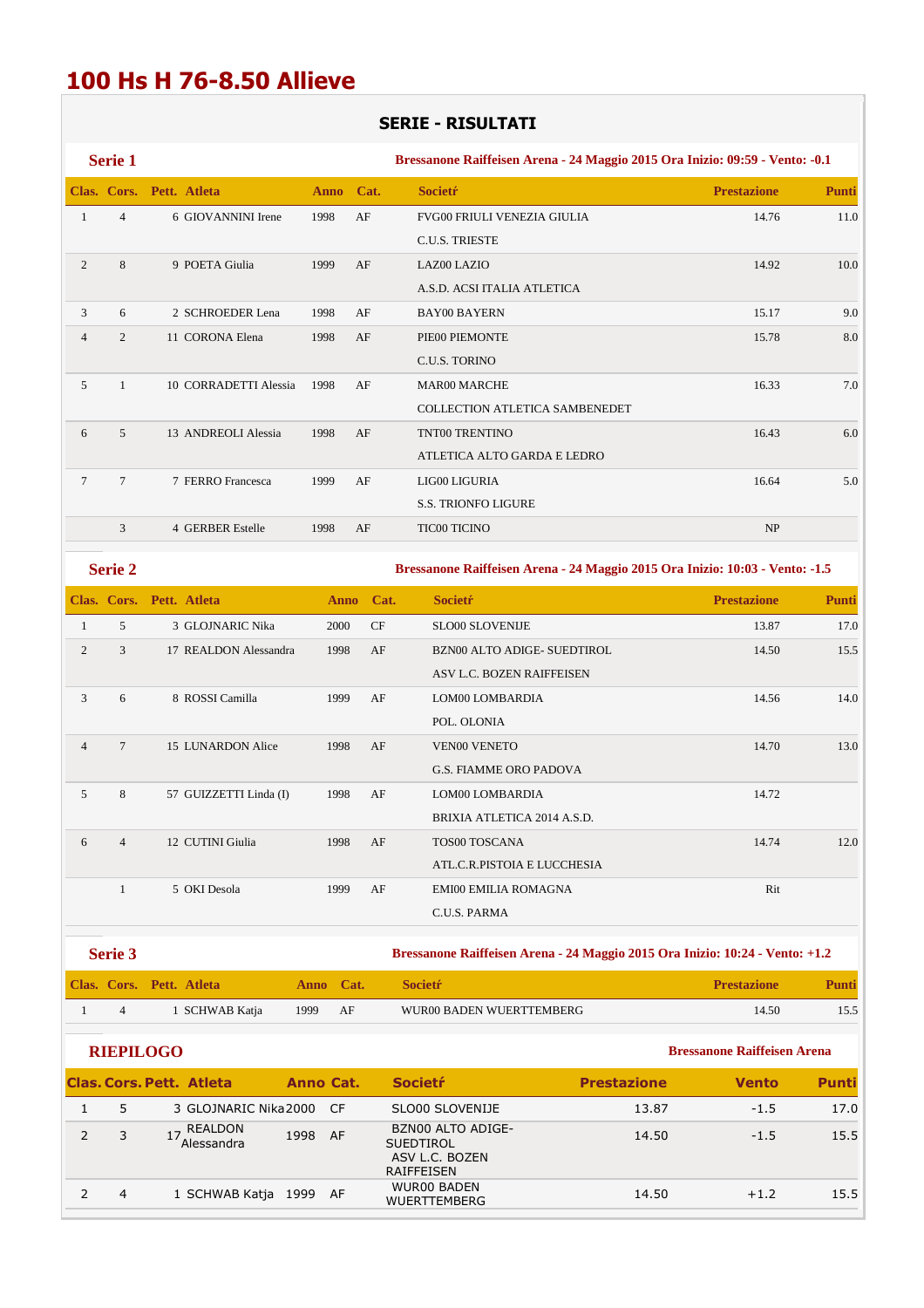| $\overline{4}$    | 6              | 8 ROSSI Camilla 1999 AF              |         |    | LOM00 LOMBARDIA                       | 14.56     | $-1.5$ | 14.0 |
|-------------------|----------------|--------------------------------------|---------|----|---------------------------------------|-----------|--------|------|
|                   |                |                                      |         |    | POL. OLONIA                           |           |        |      |
| 5                 | $\overline{7}$ | 15 LUNARDON Alice 1998               |         | AF | <b>VEN00 VENETO</b>                   | 14.70     | $-1.5$ | 13.0 |
|                   |                |                                      |         |    | G.S. FIAMME ORO PADOVA                |           |        |      |
| 6                 | 8              | 57. GUIZZETTI<br>Linda $(I)$         | 1998    | AF | LOM00 LOMBARDIA                       | 14.72     | $-1.5$ |      |
|                   |                |                                      |         |    | BRIXIA ATLETICA 2014<br>A.S.D.        |           |        |      |
| $\overline{7}$    | $\overline{4}$ | 12 CUTINI Giulia                     | 1998    | AF | <b>TOS00 TOSCANA</b>                  | 14.74     | $-1.5$ | 12.0 |
|                   |                |                                      |         |    | ATL.C.R.PISTOIA E<br><b>LUCCHESIA</b> |           |        |      |
| 8                 | $\overline{4}$ | 6, GIOVANNINI                        | 1998 AF |    | <b>FVG00 FRIULI VENEZIA</b>           | 14.76     | $-0.1$ | 11.0 |
|                   |                | ´Irene                               |         |    | <b>GIULIA</b>                         |           |        |      |
|                   |                |                                      |         |    | C.U.S. TRIESTE                        |           |        |      |
| 9                 | 8              | 9 POETA Giulia                       | 1999    | AF | LAZ00 LAZIO                           | 14.92     | $-0.1$ | 10.0 |
|                   |                |                                      |         |    | A.S.D. ACSI ITALIA<br><b>ATLETICA</b> |           |        |      |
| 10                | 6              | <b>SCHROEDER</b><br>2 <sup>3CH</sup> | 1998    | AF | <b>BAY00 BAYERN</b>                   | 15.17     | $-0.1$ | 9.0  |
| 11                | $\overline{2}$ | 11 CORONA Elena 1998                 |         | AF | PIE00 PIEMONTE                        | 15.78     | $-0.1$ | 8.0  |
|                   |                |                                      |         |    | C.U.S. TORINO                         |           |        |      |
| $12 \overline{ }$ | $\mathbf{1}$   | 10 CORRADETTI<br>Alessia             | 1998    | AF | MAR00 MARCHE                          | 16.33     | $-0.1$ | 7.0  |
|                   |                |                                      |         |    | <b>COLLECTION ATLETICA</b>            |           |        |      |
|                   |                |                                      |         |    | <b>SAMBENEDET</b>                     |           |        |      |
| 13                | 5              | 13 ANDREOLI<br>Alessia               | 1998 AF |    | TNT00 TRENTINO                        | 16.43     | $-0.1$ | 6.0  |
|                   |                |                                      |         |    | ATLETICA ALTO GARDA E<br><b>LEDRO</b> |           |        |      |
| 14                | $\overline{7}$ | <b>FERRO</b><br>7 FERRU<br>Francesca | 1999    | AF | LIG00 LIGURIA                         | 16.64     | $-0.1$ | 5.0  |
|                   |                |                                      |         |    | <b>S.S. TRIONFO LIGURE</b>            |           |        |      |
|                   | $\mathbf{1}$   | 5 OKI Desola                         | 1999    | AF | EMI00 EMILIA ROMAGNA                  | Rit       | $-1.5$ |      |
|                   |                |                                      |         |    | C.U.S. PARMA                          |           |        |      |
|                   | 3              | 4 GERBER Estelle 1998 AF             |         |    | TIC00 TICINO                          | <b>NP</b> | $-0.1$ |      |
|                   |                |                                      |         |    |                                       |           |        |      |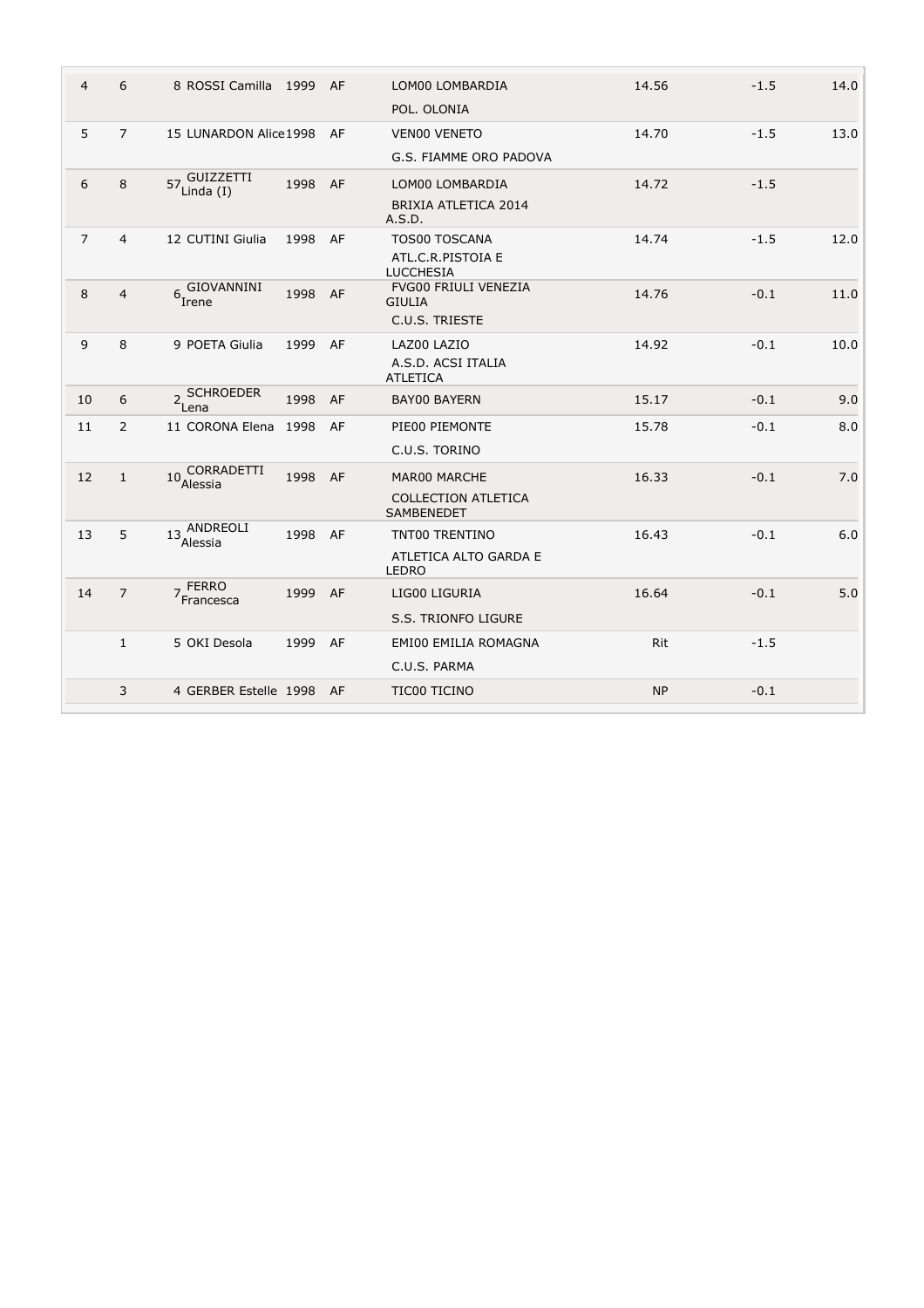## **400 Hs H 76 Allieve**

## **SERIE - RISULTATI**

|                | Serie 1        |                          |             |      | Bressanone Raiffeisen Arena - 24 Maggio 2015 Ora Inizio: 13:13 |                    |              |  |  |
|----------------|----------------|--------------------------|-------------|------|----------------------------------------------------------------|--------------------|--------------|--|--|
|                |                | Clas. Cors. Pett. Atleta | <b>Anno</b> | Cat. | <b>Societr</b>                                                 | <b>Prestazione</b> | <b>Punti</b> |  |  |
|                | 1              | 10 KEBE Sokhona          | 1998        | AF   | <b>MAR00 MARCHE</b>                                            | 1:04.87            | 12.0         |  |  |
|                |                |                          |             |      | <b>TEAM ATLETICA MARCHE</b>                                    |                    |              |  |  |
| $\overline{2}$ | 2              | 9 SCOVACRICCHI Gaia      | 1999        | AF   | LAZ00 LAZIO                                                    | 1:05.55            | 11.0         |  |  |
|                |                |                          |             |      | <b>ESERCITO SPORT &amp; GIOVANI</b>                            |                    |              |  |  |
| 3              | 6              | 6 GRANDOLFO Isabella     | 1999        | AF   | <b>FVG00 FRIULI VENEZIA GIULIA</b>                             | 1:05.95            | 10.0         |  |  |
|                |                |                          |             |      | <b>C.U.S. TRIESTE</b>                                          |                    |              |  |  |
| $\overline{4}$ | $\overline{4}$ | 12 BACCI Eleonora        | 1998        | AF   | TOS00 TOSCANA                                                  | 1:06.32            | 9.0          |  |  |
|                |                |                          |             |      | ATL.C.R.PISTOIA E LUCCHESIA                                    |                    |              |  |  |
| 5              | 8              | 8 GENNARI Rebecca        | 1999        | AF   | LOM00 LOMBARDIA                                                | 1:06.48            | 8.0          |  |  |
|                |                |                          |             |      | N. ATL. VARESE                                                 |                    |              |  |  |
| 6              | 3              | 13 GAVAZZA Angela        | 1998        | AF   | TNT00 TRENTINO                                                 | 1:09.41            | 5.0          |  |  |
|                |                |                          |             |      | <b>ATLETICA TRENTO</b>                                         |                    |              |  |  |
| $\overline{7}$ | $\overline{7}$ | 4 BONVIN Nadine          | 1998        | AF   | <b>TIC00 TICINO</b>                                            | 1:10.62            | 4.0          |  |  |
| 8              | 5              | 7 FERRO Francesca        | 1999        | AF   | LIG00 LIGURIA                                                  | 1:12.59            | 3.0          |  |  |
|                |                |                          |             |      | <b>S.S. TRIONFO LIGURE</b>                                     |                    |              |  |  |

**Serie 2 Bressanone Raiffeisen Arena - 24 Maggio 2015 Ora Inizio: 13:17** 

|                |                | Clas. Cors. Pett. Atleta | Anno Cat. |    | <b>Societr</b>                      | <b>Prestazione</b> | <b>Punti</b> |
|----------------|----------------|--------------------------|-----------|----|-------------------------------------|--------------------|--------------|
| 1              | 8              | 2 SCHWAB Corinna         | 1998      | AF | <b>BAY00 BAYERN</b>                 | 59.96              | 17.0         |
| 2              | $\overline{4}$ | 15 SPINELLO Gioi         | 1998      | AF | <b>VEN00 VENETO</b>                 | 1:00.64            | 16.0         |
|                |                |                          |           |    | <b>G.S. FIAMME ORO PADOVA</b>       |                    |              |
| 3              | $\tau$         | 11 OLIVIERI Linda        | 1998      | AF | PIE00 PIEMONTE                      | 1:01.34            | 15.0         |
|                |                |                          |           |    | TEAM ATLETICO-MERCURIO NOVARA       |                    |              |
| $\overline{4}$ | $\overline{2}$ | 3 SIMONCIC Aneja         | 1998      | AF | <b>SLO00 SLOVENIJE</b>              | 1:01.75            | 14.0         |
| 5              |                | 16 DI VARA Giorgia (I)   | 1998      | AF | ITA00 ITALIAN TEAM + $PUGL. + SIC.$ | 1:02.95            |              |
|                |                |                          |           |    | ASD ATLETICA YOUNG RUNNER GELA      |                    |              |
| 6              | 3              | 1 RIEK Leonie            | 1998      | AF | WUR00 BADEN WUERTTEMBERG            | 1:03.93            | 13.0         |
| $\overline{7}$ | 6              | 17 VIKOLER Isabel        | 1999      | AF | <b>BZN00 ALTO ADIGE- SUEDTIROL</b>  | 1:06.50            | 7.0          |
|                |                |                          |           |    | <b>S.G EISACKTAL RAIFFEISEN ASV</b> |                    |              |
| 8              | 5              | 5 ZUCCHI Laura           | 1999      | AF | <b>EMI00 EMILIA ROMAGNA</b>         | 1:08.27            | 6.0          |
|                |                |                          |           |    | ASD INTERFLUMINA E' PIU' POMI'      |                    |              |

| <b>RIEPILOGO</b> |  |  |
|------------------|--|--|
|                  |  |  |

|                |                | Clas. Cors. Pett. Atleta | Anno Cat. |    | <b>Societr</b>                        | <b>Prestazione</b> | <b>Punti</b> |
|----------------|----------------|--------------------------|-----------|----|---------------------------------------|--------------------|--------------|
|                | 8              | 2 SCHWAB Corinna         | 1998      | AF | <b>BAY00 BAYERN</b>                   | 59.96              | 17.0         |
| $\mathfrak{D}$ | $\overline{4}$ | 15 SPINELLO Gioi         | 1998      | AF | <b>VEN00 VENETO</b>                   | 1:00.64            | 16.0         |
|                |                |                          |           |    | <b>G.S. FIAMME ORO PADOVA</b>         |                    |              |
| 3              | $\tau$         | 11 OLIVIERI Linda        | 1998      | AF | PIE00 PIEMONTE                        | 1:01.34            | 15.0         |
|                |                |                          |           |    | TEAM ATLETICO-MERCURIO NOVARA         |                    |              |
| 4              | 2              | 3 SIMONCIC Aneja         | 1998      | AF | <b>SLO00 SLOVENIJE</b>                | 1:01.75            | 14.0         |
| 5              |                | 16 DI VARA Giorgia (I)   | 1998      | AF | ITA00 ITALIAN TEAM $+$ PUGL. $+$ SIC. | 1:02.95            |              |
|                |                |                          |           |    | ASD ATLETICA YOUNG RUNNER GELA        |                    |              |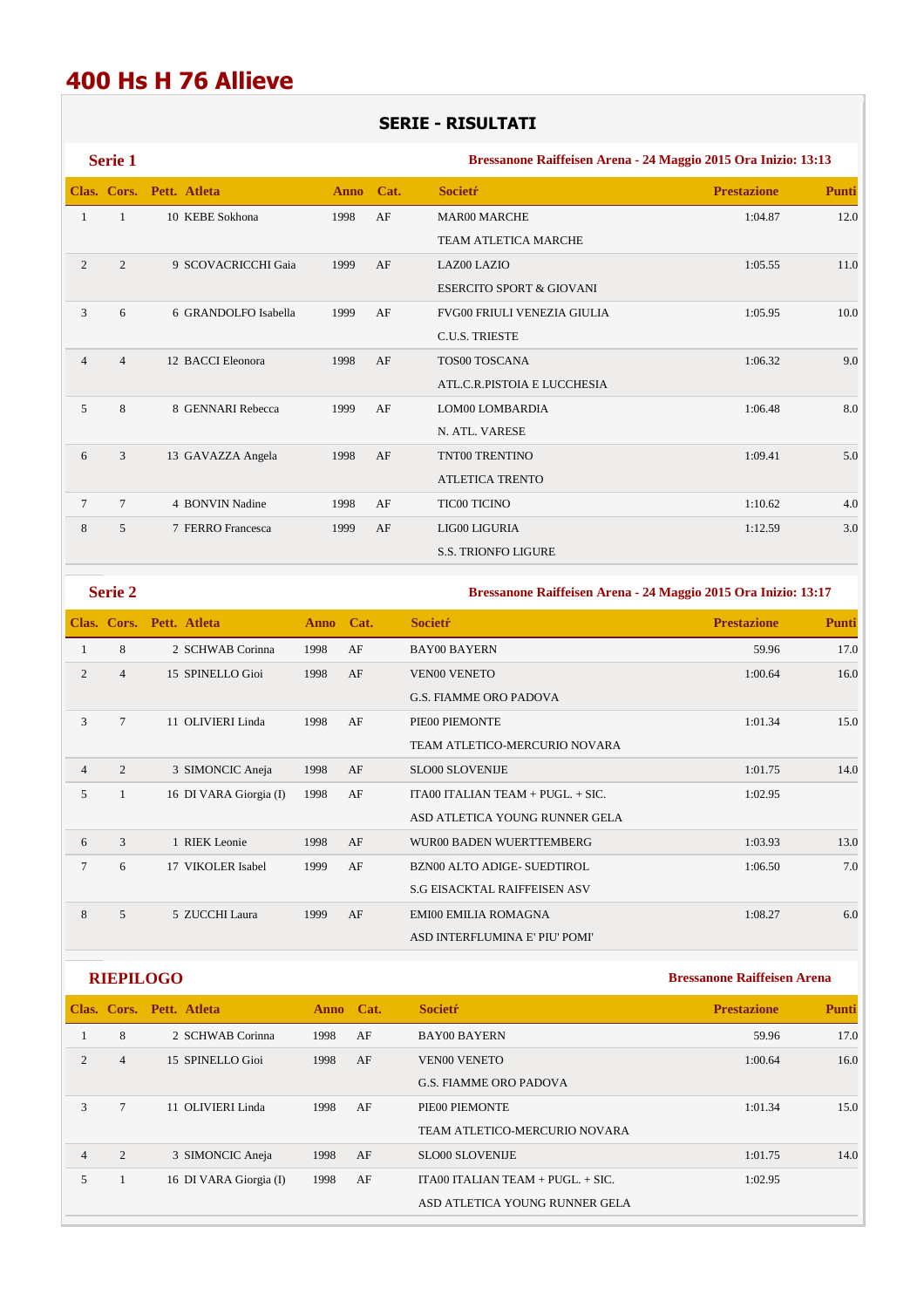| 6      | 3              | 1 RIEK Leonie        | 1998 | AF | WUR00 BADEN WUERTTEMBERG            | 1:03.93 | 13.0 |
|--------|----------------|----------------------|------|----|-------------------------------------|---------|------|
| $\tau$ | $\mathbf{1}$   | 10 KEBE Sokhona      | 1998 | AF | <b>MAR00 MARCHE</b>                 | 1:04.87 | 12.0 |
|        |                |                      |      |    | <b>TEAM ATLETICA MARCHE</b>         |         |      |
| 8      | 2              | 9 SCOVACRICCHI Gaia  | 1999 | AF | LAZ00 LAZIO                         | 1:05.55 | 11.0 |
|        |                |                      |      |    | <b>ESERCITO SPORT &amp; GIOVANI</b> |         |      |
| 9      | 6              | 6 GRANDOLFO Isabella | 1999 | AF | <b>FVG00 FRIULI VENEZIA GIULIA</b>  | 1:05.95 | 10.0 |
|        |                |                      |      |    | <b>C.U.S. TRIESTE</b>               |         |      |
| 10     | $\overline{4}$ | 12 BACCI Eleonora    | 1998 | AF | TOS00 TOSCANA                       | 1:06.32 | 9.0  |
|        |                |                      |      |    | ATL.C.R.PISTOIA E LUCCHESIA         |         |      |
| 11     | 8              | 8 GENNARI Rebecca    | 1999 | AF | LOM00 LOMBARDIA                     | 1:06.48 | 8.0  |
|        |                |                      |      |    | N. ATL. VARESE                      |         |      |
| 12     | 6              | 17 VIKOLER Isabel    | 1999 | AF | BZN00 ALTO ADIGE- SUEDTIROL         | 1:06.50 | 7.0  |
|        |                |                      |      |    | <b>S.G EISACKTAL RAIFFEISEN ASV</b> |         |      |
| 13     | $\overline{5}$ | 5 ZUCCHI Laura       | 1999 | AF | <b>EMI00 EMILIA ROMAGNA</b>         | 1:08.27 | 6.0  |
|        |                |                      |      |    | ASD INTERFLUMINA E' PIU' POMI'      |         |      |
| 14     | 3              | 13 GAVAZZA Angela    | 1998 | AF | TNT00 TRENTINO                      | 1:09.41 | 5.0  |
|        |                |                      |      |    | <b>ATLETICA TRENTO</b>              |         |      |
| 15     | $\tau$         | 4 BONVIN Nadine      | 1998 | AF | TIC00 TICINO                        | 1:10.62 | 4.0  |
| 16     | 5              | 7 FERRO Francesca    | 1999 | AF | LIG00 LIGURIA                       | 1:12.59 | 3.0  |
|        |                |                      |      |    | <b>S.S. TRIONFO LIGURE</b>          |         |      |
|        |                |                      |      |    |                                     |         |      |

 $\sim$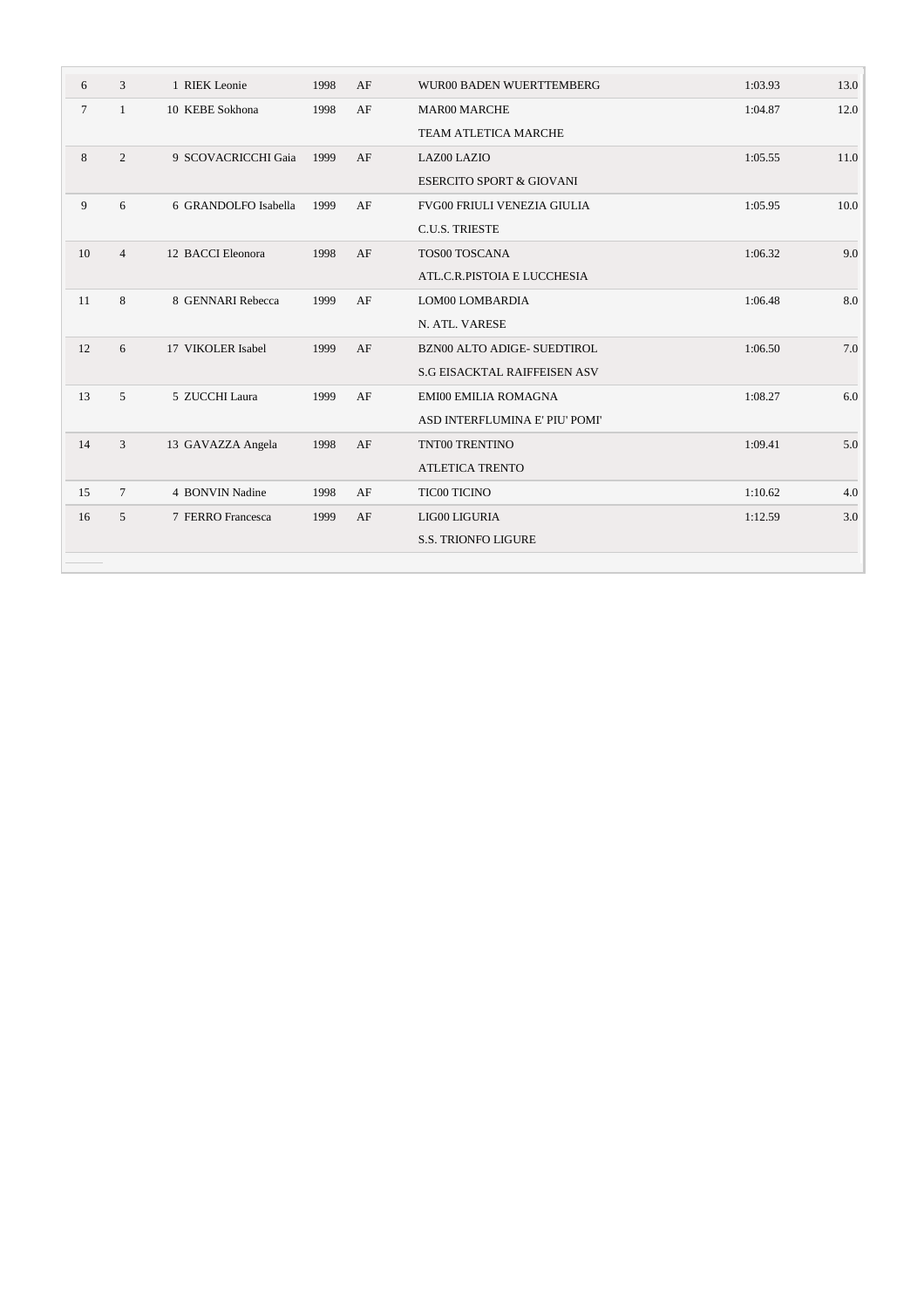# **Salto in alto/HJ Allieve**

|              |              |                                                        |                      |              |              |              |               |               |                                                             | Bressanone Raiffeisen Arena - 24 Maggio 2015 Ora Inizio: 13:40 - Ora Fine: 15:17 |                    |              |
|--------------|--------------|--------------------------------------------------------|----------------------|--------------|--------------|--------------|---------------|---------------|-------------------------------------------------------------|----------------------------------------------------------------------------------|--------------------|--------------|
| Clas.        |              | Pett. Atleta                                           |                      |              |              |              |               | <b>Anno</b>   | Cat.                                                        | <b>Societr</b>                                                                   | <b>Prestazione</b> | <b>Punti</b> |
| $\mathbf{1}$ |              |                                                        | 3 OMERZU Lara        |              |              |              |               | 1998          | AF                                                          | SLO00 SLOVENIJE                                                                  | 1.81               | 17.0         |
|              |              |                                                        |                      |              |              |              |               |               | 1.47 1.52 1.57 1.62 1.66 1.69 1.72 1.75 1.78 1.81 1.84 1.87 |                                                                                  |                    |              |
|              |              |                                                        |                      |              | $\mathbf{O}$ | $\mathbf{O}$ | $\mathbf{O}$  |               | XO XXO XXX                                                  |                                                                                  |                    |              |
| 2            |              | 12 MARCHETTI Erica                                     |                      |              |              |              |               | 1998          | AF                                                          | TOS00 TOSCANA                                                                    | 1.78               | 16.0         |
|              |              |                                                        |                      |              |              |              |               |               |                                                             | CUS PISA ATLETICA CASCINA                                                        |                    |              |
|              |              | 1.47 1.52 1.57 1.62 1.66 1.69 1.72 1.75 1.78 1.81 1.84 |                      |              |              |              |               |               |                                                             |                                                                                  |                    |              |
|              |              |                                                        | $\mathcal{O}$        | $\mathbf{O}$ | $\mathbf{O}$ | $\mathbf{O}$ | $\mathcal{O}$ | $\mathcal{O}$ | <b>XXX</b>                                                  |                                                                                  |                    |              |
| 3            |              | 15 NIERO Giorgia                                       |                      |              |              |              |               | 1998          | AF                                                          | <b>VEN00 VENETO</b><br>ATLETICA STIORE TREVISO                                   | 1.75               | 15.0         |
|              |              | 1.47 1.52 1.57 1.62 1.66 1.69 1.72 1.75 1.78 1.81      |                      |              |              |              |               |               |                                                             |                                                                                  |                    |              |
|              |              |                                                        | $\Omega$             | $\mathbf{O}$ | $\mathbf{O}$ |              |               | XO XO XXX     |                                                             |                                                                                  |                    |              |
| 4            |              | 49 ARDUINI Nicole (I)                                  |                      |              |              |              |               | 1998          | AF                                                          | <b>VEN00 VENETO</b>                                                              | 1.72               |              |
|              |              |                                                        |                      |              |              |              |               |               |                                                             | LIBERTAS ROSSETTO LUGAGNANO                                                      |                    |              |
|              |              | 1.47 1.52 1.57 1.62 1.66 1.69 1.72 1.75 1.78           |                      |              |              |              |               |               |                                                             |                                                                                  |                    |              |
|              |              | $\Omega$                                               |                      | XO XXO O     |              | $\mathbf{O}$ | <b>XXX</b>    |               |                                                             |                                                                                  |                    |              |
| 5            |              |                                                        | 1 STURM Isabel       |              |              |              |               | 1998          | AF                                                          | WUR00 BADEN WUERTTEMBERG                                                         | 1.66               | 14.0         |
|              |              | 1.47 1.52 1.57 1.62 1.66 1.69 1.72                     |                      |              |              |              |               |               |                                                             |                                                                                  |                    |              |
|              |              | $\mathbf{O}$                                           | $\mathbf{O}$         | $\mathbf{O}$ | <b>XXX</b>   |              |               |               |                                                             |                                                                                  |                    |              |
| 6            |              | 13 MODENA Sara                                         |                      |              |              |              |               | 1998          | AF                                                          | TNT00 TRENTINO                                                                   | 1.66               | 13.0         |
|              |              |                                                        |                      |              |              |              |               |               |                                                             | ATLETICA ALTO GARDA E LEDRO                                                      |                    |              |
|              |              | 1.47 1.52 1.57 1.62 1.66 1.69 1.72                     |                      |              |              |              |               |               |                                                             |                                                                                  |                    |              |
|              |              | $\Omega$                                               |                      | XXO XO XXX   |              |              |               |               |                                                             |                                                                                  |                    |              |
| 7            |              |                                                        | 8 MARCHINI Francesca |              |              |              |               | 1998          | AF                                                          | LOM00 LOMBARDIA                                                                  | 1.66               | 12.0         |
|              |              |                                                        |                      |              |              |              |               |               |                                                             | PRO SESTO ATL.                                                                   |                    |              |
|              |              | 1.47 1.52 1.57 1.62 1.66 1.69 1.72                     |                      |              |              |              |               |               |                                                             |                                                                                  |                    |              |
|              |              | $\mathbf{O}$<br>$\mathbf{O}$                           |                      | XO XXO XXX   |              |              |               |               |                                                             |                                                                                  |                    |              |
| 8            |              |                                                        | 9 POETA Giulia       |              |              |              |               | 1999          | AF                                                          | <b>LAZ00 LAZIO</b>                                                               | 1.66               | 11.0         |
|              |              |                                                        |                      |              |              |              |               |               |                                                             | A.S.D. ACSI ITALIA ATLETICA                                                      |                    |              |
|              |              | 1.47 1.52 1.57 1.62 1.66 1.69 1.72<br>$\mathbf{O}$     |                      | XXO XXO XXX  |              |              |               |               |                                                             |                                                                                  |                    |              |
| 9            |              |                                                        | 6 DEL BIANCO Nicole  |              |              |              |               | 1998          | AF                                                          | FVG00 FRIULI VENEZIA GIULIA                                                      | 1.57               | 10.0         |
|              |              |                                                        |                      |              |              |              |               |               |                                                             | ATLETICA BRUGNERA FRIULINTAGLI                                                   |                    |              |
|              |              | 1.47 1.52 1.57 1.62 1.66                               |                      |              |              |              |               |               |                                                             |                                                                                  |                    |              |
|              |              | $\mathbf{O}$<br>$\mathbf{O}$                           | XXX                  |              |              |              |               |               |                                                             |                                                                                  |                    |              |
| 10           |              |                                                        | 2 MAXBAUER Jasmin    |              |              |              |               | 1999          | AF                                                          | <b>BAY00 BAYERN</b>                                                              | 1.57               | 8.5          |
|              |              | 1.47 1.52 1.57 1.62 1.66                               |                      |              |              |              |               |               |                                                             |                                                                                  |                    |              |
|              |              | $\mathbf{O}$                                           | XO XXX               |              |              |              |               |               |                                                             |                                                                                  |                    |              |
| 10           |              | 11 DELPIANO Sara                                       |                      |              |              |              |               | 1999          | AF                                                          | PIE00 PIEMONTE                                                                   | 1.57               | 8.5          |
|              |              |                                                        |                      |              |              |              |               |               |                                                             | A.S.D. ATLETICA ALBA                                                             |                    |              |
|              |              | 1.47 1.52 1.57 1.62 1.66                               |                      |              |              |              |               |               |                                                             |                                                                                  |                    |              |
| $\sim$       | $\mathbf{O}$ | $\overline{O}$                                         | XO XXX               |              |              |              |               |               |                                                             |                                                                                  |                    |              |
| 12           |              | 17 BRANDT Johanna                                      |                      |              |              |              |               | 1998          | AF                                                          | BZN00 ALTO ADIGE- SUEDTIROL                                                      | 1.57               | 7.0          |
|              |              |                                                        |                      |              |              |              |               |               |                                                             | ASV L.C. BOZEN RAIFFEISEN                                                        |                    |              |
|              |              | 1.47 1.52 1.57 1.62 1.66                               |                      |              |              |              |               |               |                                                             |                                                                                  |                    |              |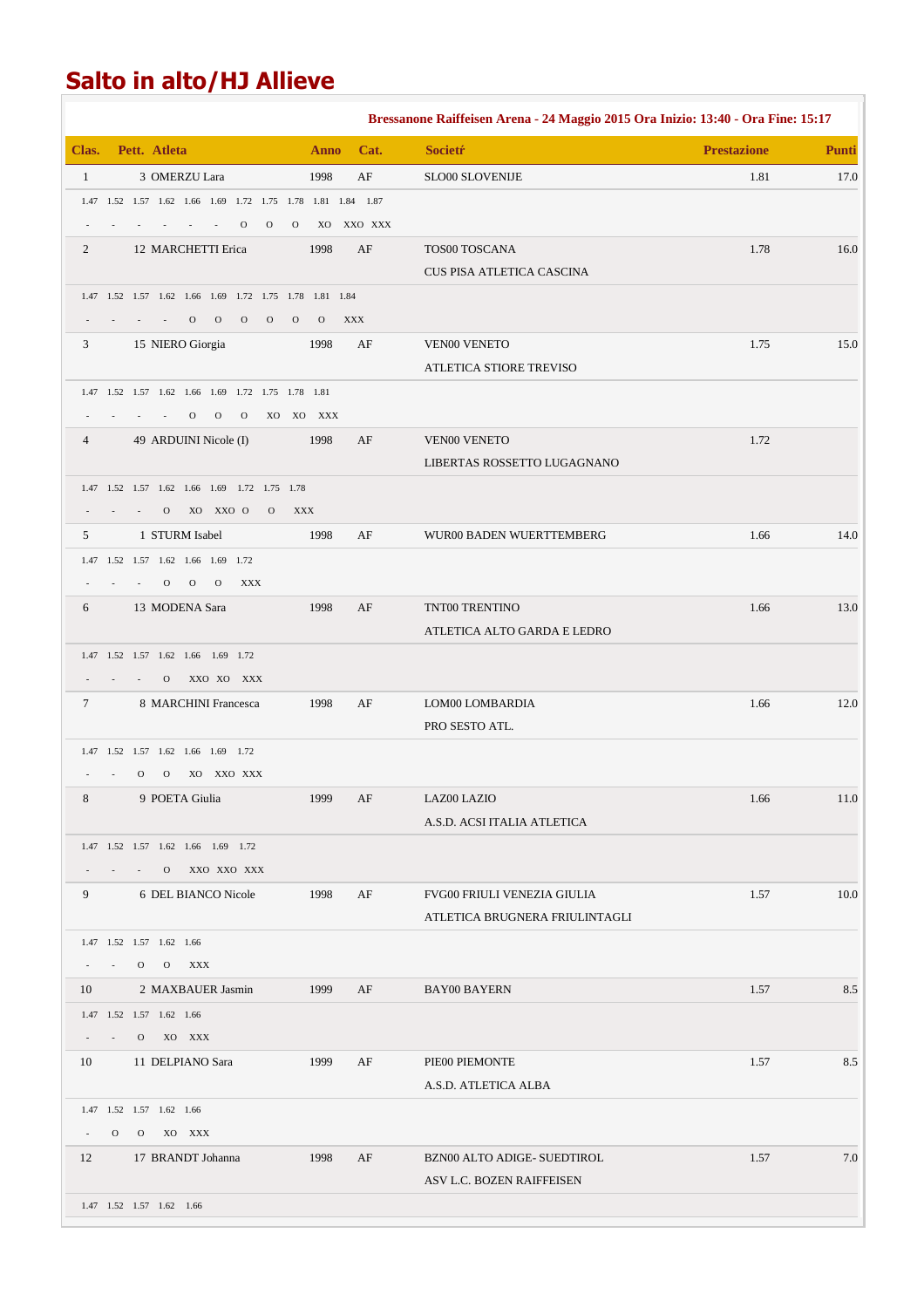| $\mathbf{O}$<br>$\overline{\phantom{a}}$ | $\overline{O}$<br>XXO XXX       |      |    |                             |            |     |
|------------------------------------------|---------------------------------|------|----|-----------------------------|------------|-----|
| 13                                       | 7 ZAPPA Giulia                  | 1999 | AF | LIG00 LIGURIA               | 1.52       | 6.0 |
|                                          |                                 |      |    | A.S. FOCE' SANREMO          |            |     |
|                                          | 1.47 1.52 1.57 1.62             |      |    |                             |            |     |
| $\mathbf{O}$<br>$\sim$                   | XO XXX                          |      |    |                             |            |     |
|                                          | 10 TAVARES SANTOS Ludmylla 1999 |      | AF | <b>MAR00 MARCHE</b>         | <b>Ncl</b> |     |
|                                          |                                 |      |    | A.ATL. FABRIANO             |            |     |
| 1.47 1.52                                |                                 |      |    |                             |            |     |
| $\overline{a}$                           | <b>XXX</b>                      |      |    |                             |            |     |
|                                          | 5 DI LAZZARO Elisa Maria        | 1998 | AF | <b>EMI00 EMILIA ROMAGNA</b> | <b>Ncl</b> |     |
|                                          |                                 |      |    | C.U.S. PARMA                |            |     |
| 1.47                                     |                                 |      |    |                             |            |     |
| ٠                                        |                                 |      |    |                             |            |     |
|                                          |                                 |      |    |                             |            |     |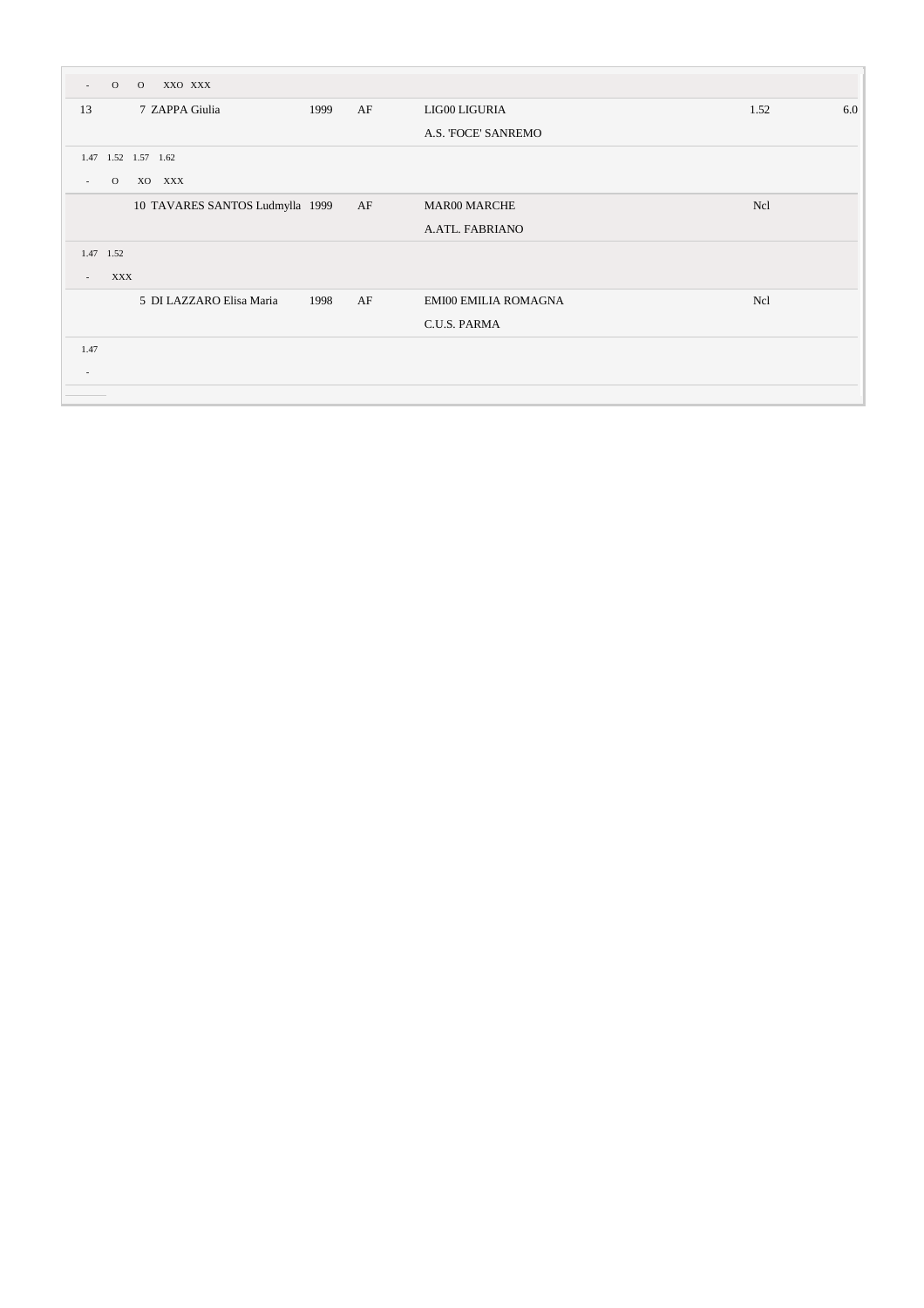# **Salto in lungo/LJ Allieve**

|                |                  |                            |             |             |                          |               |             |                              |                |             |                               | Bressanone Raiffeisen Arena - 24 Maggio 2015 Ora Inizio: 12:55 - Ora Fine: 13:50 |          |
|----------------|------------------|----------------------------|-------------|-------------|--------------------------|---------------|-------------|------------------------------|----------------|-------------|-------------------------------|----------------------------------------------------------------------------------|----------|
| Clas.          |                  | Pett. Atleta               |             |             | <b>Anno</b>              | Cat.          |             | <b>Societŕ</b>               |                |             |                               | <b>Prestazione</b>                                                               | Punti    |
| $\mathbf{1}$   |                  | 1 MAIHOEFER Lisa           |             |             | 1998                     | AF            |             |                              |                |             | WUR00 BADEN WUERTTEMBERG      | 6.31                                                                             | 17.0     |
| $1^\circ$ :    | 6.31<br>$+1.8\,$ | $2^\circ$ :                | $\mathbf X$ | $3^\circ$ : | $\overline{\phantom{a}}$ | $4^\circ$ :   | $\mathbf X$ | $5^\circ$ :                  | $\Box$         | $6^\circ$ : |                               |                                                                                  |          |
| $\overline{2}$ |                  | 3 BEDRAC Maja              |             |             | 1999                     | AF            |             | SLO00 SLOVENIJE              |                |             |                               | 6.27                                                                             | 16.0     |
| $1^\circ$ :    | 6.27             | $2^{\circ}$ :              | $\mathbf X$ | $3^\circ$ : | 4.54                     | $4^{\circ}$ : | 5.65        | $5^\circ$ :                  | 6.02           | $6^\circ$ : | 6.26                          |                                                                                  |          |
|                | $+0.0$           |                            |             |             | $+1.1$                   |               | $+1.8$      |                              | $+1.3$         |             | $+1.7$                        |                                                                                  |          |
| 3              |                  | 15 FERRIGHETTO Anna        |             |             | 1998                     | AF            |             | <b>VEN00 VENETO</b>          |                |             |                               | 5.86                                                                             | 15.0     |
|                |                  |                            |             |             |                          |               |             | <b>GS LA PIAVE 2000</b>      |                |             |                               |                                                                                  |          |
| $1^\circ$ :    | 5.49             | $2^\circ$ :                | 5.86        | $3^\circ$ : | $\mathbf X$              | $4^\circ$ :   | 5.77        | $5^\circ$ :                  | 5.53           | $6^\circ$ : | 5.74                          |                                                                                  |          |
|                | $+0.0$           |                            | $+1.7$      |             |                          |               | $+1.0$      |                              | $+1.8$         |             | $+2.5$                        |                                                                                  |          |
| $\overline{4}$ |                  | 6 SANSA Giorgia            |             |             | 1999                     | $\rm AF$      |             | FVG00 FRIULI VENEZIA GIULIA  |                |             |                               | 5.73                                                                             | 14.0     |
|                |                  |                            |             |             |                          |               |             | LIBERTAS FRIUL PALMANOVA     |                |             |                               |                                                                                  |          |
| $1^\circ$ :    | $\mathbf X$      | $2^\circ$ :                | $\mathbf X$ | $3^\circ$ : | 5.44                     | $4^\circ$ :   | 5.73        | $5^\circ$ :                  | 5.55           | $6^\circ$ : | 5.34                          |                                                                                  |          |
|                |                  |                            |             |             | $+0.1$                   |               | $+0.0$      |                              | $+1.1$         |             | $+1.1$                        |                                                                                  |          |
| 5              |                  | 2 STERK Jacqueline         |             |             | 1998                     | AF            |             | <b>BAY00 BAYERN</b>          |                |             |                               | 5.66                                                                             | 13.0     |
| $1^\circ$ :    | 5.45<br>$+0.0$   | $2^\circ$ :                | $\mathbf X$ | $3^\circ$ : | 5.61<br>$+0.0$           | $4^\circ$ :   | $\mathbf X$ | $5^\circ$ :                  | 5.66<br>$+1.0$ | $6^\circ$ : | 4.38                          |                                                                                  |          |
| 6              |                  | 11 MICHELIS Chiara         |             |             | 1998                     | AF            |             | PIE00 PIEMONTE               |                |             | $+2.1$                        | 5.58                                                                             | $12.0\,$ |
|                |                  |                            |             |             |                          |               |             | <b>SISPORT FIAT</b>          |                |             |                               |                                                                                  |          |
| $1^\circ$ :    | 5.39             | $2^\circ$ :                | 5.51        | $3^\circ$ : | ÷,                       | $4^\circ$ :   | 5.58        | $5^\circ$ :                  | $\mathcal{L}$  | $6^\circ$ : | 5.46                          |                                                                                  |          |
|                | $+0.3$           |                            | $+2.1$      |             |                          |               | $+0.3$      |                              |                |             | $+0.8$                        |                                                                                  |          |
| $\tau$         |                  | 8 GIRALDIN Eleonora        |             |             | 1998                     | AF            |             | LOM00 LOMBARDIA              |                |             |                               | 5.52                                                                             | 11.0     |
|                |                  |                            |             |             |                          |               |             | POL. OLONIA                  |                |             |                               |                                                                                  |          |
| $1^\circ$ :    | 4.91             | $2^\circ$ :                | X           | $3^\circ$ : | 5.47                     | $4^\circ$ :   | 5.44        | $5^\circ$ :                  | 5.19           | $6^\circ$ : | 5.52                          |                                                                                  |          |
|                | $+0.0$           |                            |             |             | $+2.4$                   |               | $+2.5$      |                              | $+1.4$         |             | $+2.1$                        |                                                                                  |          |
| 8              |                  | 9 CALABRO' Virginia        |             |             | 1998                     | AF            |             | LAZ00 LAZIO                  |                |             |                               | 5.49                                                                             | $10.0\,$ |
|                |                  |                            |             |             |                          |               |             | ATL. STUDENTESCA CA.RI.RI    |                |             |                               |                                                                                  |          |
| $1^\circ$ :    | 5.49             | $2^\circ$ :                | X           | $3^\circ$ : | $\mathbf X$              | $4^\circ$ :   | 5.41        | $5^\circ$ :                  | 5.32           | $6^\circ$ : | 5.26                          |                                                                                  |          |
|                | $+1.1$           |                            |             |             |                          |               | $+2.1$      |                              | $+0.3$         |             | $+3.0$                        |                                                                                  |          |
| 9              |                  | 47 MAYR Sophie (I)         |             |             | 1999                     | AF            |             | BZN00 ALTO ADIGE- SUEDTIROL  |                |             |                               | 5.36                                                                             |          |
|                |                  |                            |             |             |                          |               |             |                              |                |             | SSV BRUNECK BRUNICO VOLKSBANK |                                                                                  |          |
| $1^\circ$ :    | 5.10             | $2^\circ$ :                | $\mathbf X$ | $3^\circ$ : | 5.36                     |               |             |                              |                |             |                               |                                                                                  |          |
| 10             | $+0.0$           | 7 SURANO Violante          |             |             | $+1.4$<br>1998           | AF            |             | LIG00 LIGURIA                |                |             |                               | 5.16                                                                             | 9.0      |
|                |                  |                            |             |             |                          |               |             | S.S. TRIONFO LIGURE          |                |             |                               |                                                                                  |          |
| $1^\circ$ :    | 5.13             | $2^\circ$ :                | 5.16        | $3^\circ$ : | 4.98                     |               |             |                              |                |             |                               |                                                                                  |          |
|                | $+1.9$           |                            | $+0.0$      |             | $+0.5$                   |               |             |                              |                |             |                               |                                                                                  |          |
| 11             |                  | 17 SADER Isabel            |             |             | 1999                     | AF            |             | BZN00 ALTO ADIGE- SUEDTIROL  |                |             |                               | 5.04                                                                             | $8.0\,$  |
|                |                  |                            |             |             |                          |               |             | S.G EISACKTAL RAIFFEISEN ASV |                |             |                               |                                                                                  |          |
| $1^\circ$ :    | 4.98             | $2^\circ$ :                | 4.90        | $3^\circ$ : | 5.04                     |               |             |                              |                |             |                               |                                                                                  |          |
|                | $+0.9$           |                            | $+0.5$      |             | $+1.1$                   |               |             |                              |                |             |                               |                                                                                  |          |
| 12             |                  | 12 BYLYKBASHI Alessia 1998 |             |             |                          | AF            |             | TOS00 TOSCANA                |                |             |                               | 5.04                                                                             | $7.0\,$  |
|                |                  |                            |             |             |                          |               |             | TOSCANA ATL.EMPOLI NISSAN    |                |             |                               |                                                                                  |          |
| $1^\circ$ :    | X                | $2^\circ$ :                | 5.04        | $3^\circ$ : | $\mathbf X$              |               |             |                              |                |             |                               |                                                                                  |          |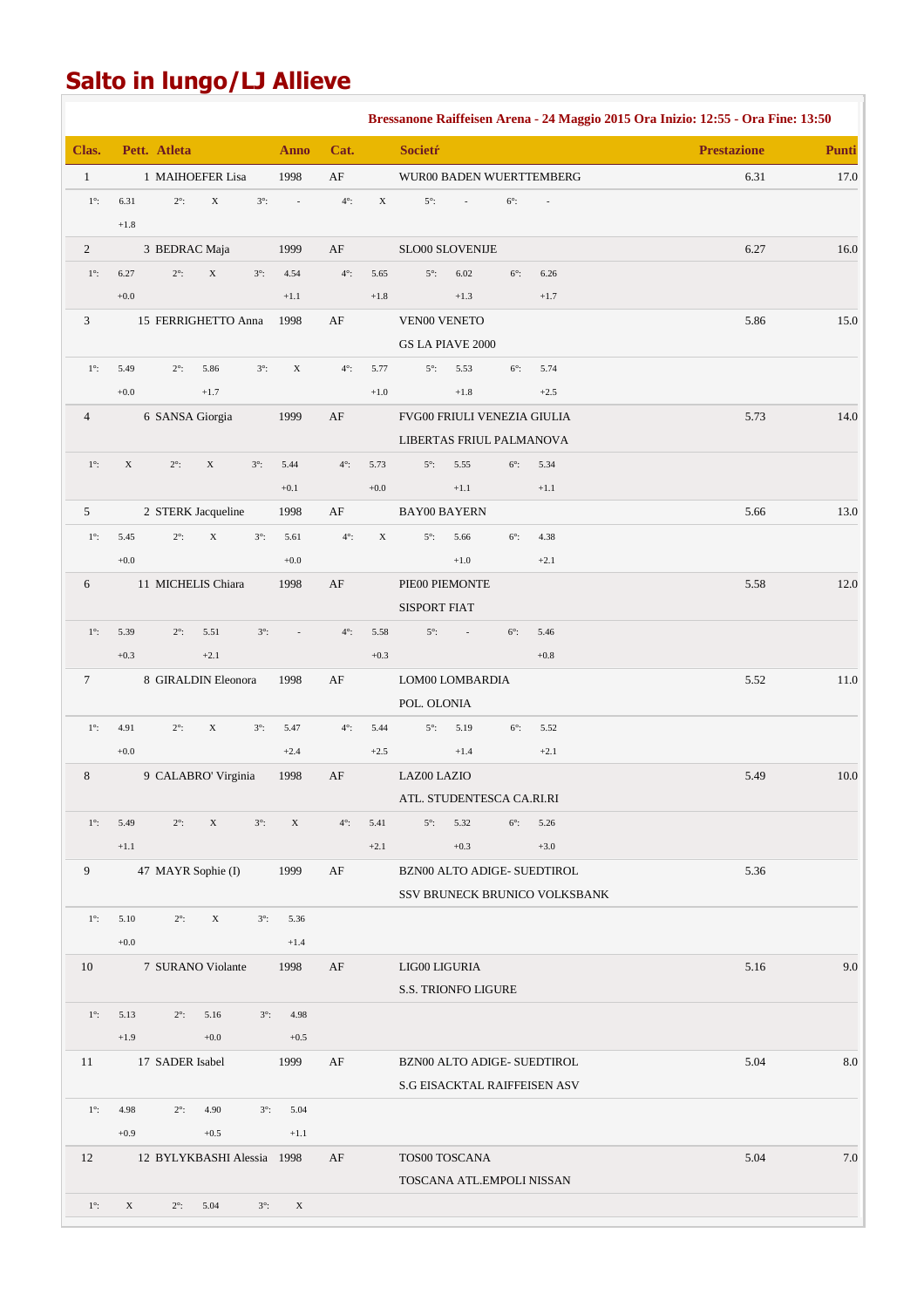|             | $+0.0$                                             |              |    |                                       |             |
|-------------|----------------------------------------------------|--------------|----|---------------------------------------|-------------|
| 13          | 13 BRUSCO Linda                                    | 1999         | AF | TNT00 TRENTINO                        | 4.89<br>6.0 |
|             |                                                    |              |    | U.S. QUERCIA TRENTINGRANA             |             |
| $1^\circ$ : | $\mathbf{X}$<br>$2^\circ$ :<br>4.89<br>$3^\circ$ : | 4.45         |    |                                       |             |
|             | $+3.1$                                             | $+1.3$       |    |                                       |             |
| 14          | 5 PERAZZINI Emma                                   | 1998         | AF | EMI00 EMILIA ROMAGNA                  | 4.85<br>5.0 |
|             |                                                    |              |    | <b>G.S.SELF ATL. MONTANARI GRUZZA</b> |             |
| $1^\circ$ : | 4.79<br>$2^\circ$ :<br>X<br>$3^\circ$ :            | 4.85         |    |                                       |             |
|             | $+1.8$                                             | $+1.0$       |    |                                       |             |
| 15          | 10 BORGHETTI Manuela                               | 1998         | AF | <b>MAR00 MARCHE</b>                   | 4.0<br>4.44 |
|             |                                                    |              |    | S.E.F. STAMURA ANCONA A.S.D.          |             |
| $1^\circ$ : | $\mathbf{X}$<br>$2^\circ$ :<br>$3^\circ$ :<br>4.44 | $\mathbf{X}$ |    |                                       |             |
|             | $+0.0$                                             |              |    |                                       |             |
|             | 4 CIULLA Federica                                  | 1998         | AF | <b>TIC00 TICINO</b>                   | Ass         |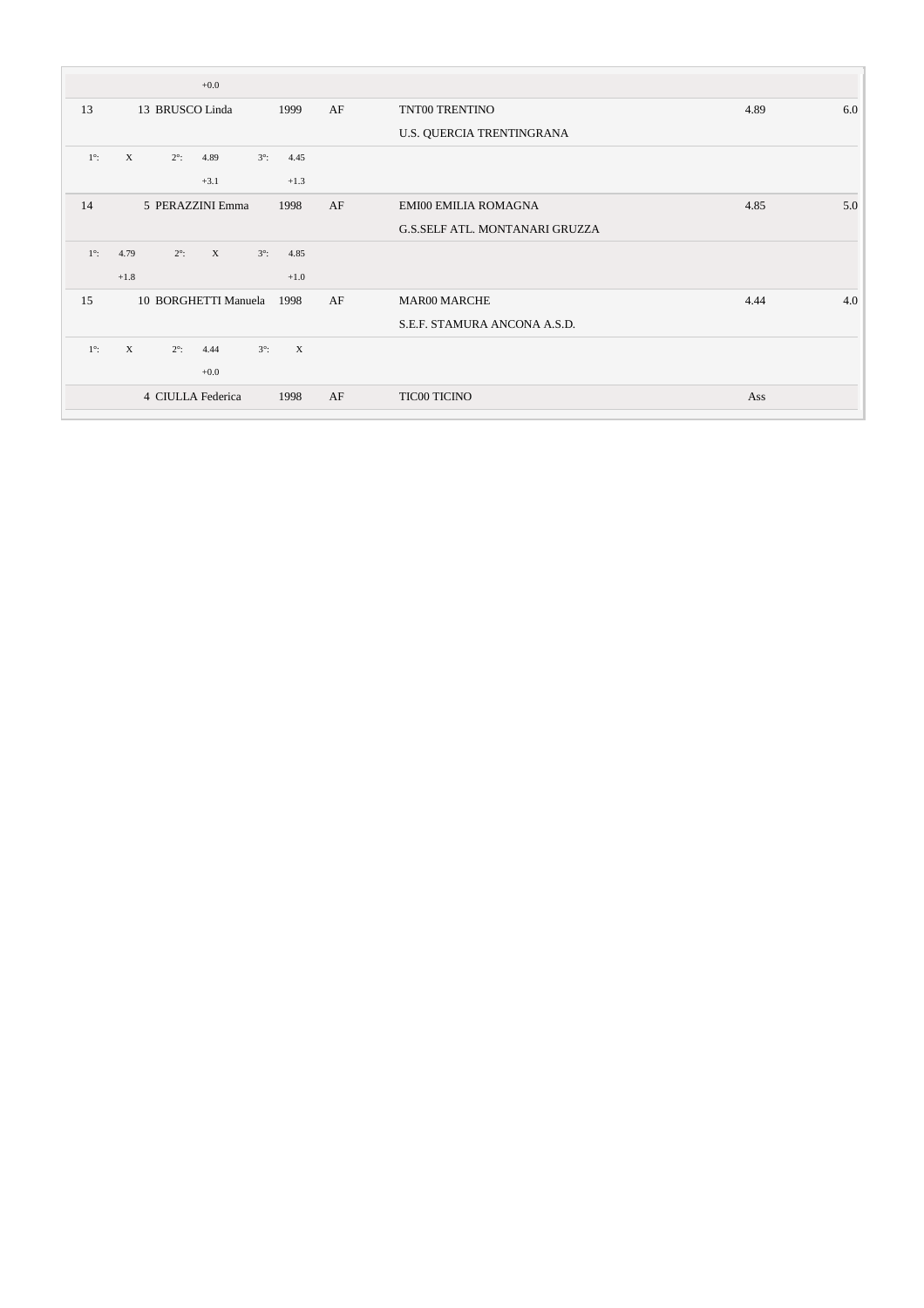# **Salto triplo/TJ Allieve**

|                |                                                                  |                           |                      | Bressanone Raiffeisen Arena - 24 Maggio 2015 Ora Inizio: 09:45 - Ora Fine: 10:52 |                                    |
|----------------|------------------------------------------------------------------|---------------------------|----------------------|----------------------------------------------------------------------------------|------------------------------------|
|                | <b>Clas. Pett. Atleta</b>                                        |                           | Anno Cat.            | <b>Societŕ</b>                                                                   | <b>Prestazione</b><br><b>Punti</b> |
| $\mathbf{1}$   | 8 BERTUZZI Chiara                                                | 1998                      | AF                   | LOM00 LOMBARDIA                                                                  | 17.0<br>12.34                      |
|                |                                                                  |                           |                      | ATLETICA I GONZAGA 2011                                                          |                                    |
| $1^\circ$ :    | 12.06<br>$2^\circ$ :<br>12.22<br>$3^\circ$ :                     | 12.34                     | $4^\circ$ :<br>12.21 | $6^\circ$ :<br>$\mathbf X$<br>$5^{\circ}$ : 12.15                                |                                    |
|                | $+0.0$<br>$-1.3$                                                 | $-0.8$                    | $+0.0$               | $+0.0$                                                                           |                                    |
| $\overline{2}$ | 3 SOTOSEK Sara                                                   | 1998                      | AF                   | SLO00 SLOVENIJE                                                                  | 12.14<br>16.0                      |
| $1^\circ$ :    | $2^\circ$ :<br>$\mathbf X$<br>12.14<br>$3^\circ$ :               | $\boldsymbol{\mathrm{X}}$ | $4^\circ$ :<br>11.78 | $\mathbf X$<br>$5^\circ$ :<br>$6^\circ$ :<br>$\mathbf X$                         |                                    |
|                | $+0.0$                                                           |                           | $+1.1$               |                                                                                  |                                    |
| 3              | 1 FICHTEL Victoria                                               | 1998                      | AF                   | WUR00 BADEN WUERTTEMBERG                                                         | 11.94<br>15.0                      |
| $1^\circ$ :    | 11.94<br>11.90<br>$2^\circ$ :<br>$3^\circ$ :                     | 11.90                     | $4^\circ$ :<br>11.53 | $\mathbf X$<br>$5^\circ$ :<br>$6^\circ$ :<br>$\mathbf X$                         |                                    |
|                | $+0.0$<br>$+0.0$                                                 | $-1.0$                    | $+0.4$               |                                                                                  |                                    |
| 4              | 5 MENGHI Caterina                                                | 1999                      | AF                   | EMI00 EMILIA ROMAGNA                                                             | 11.84<br>14.0                      |
| $1^\circ$ :    | $\mathbf X$<br>11.84<br>$3^\circ$ :<br>$2^\circ$ :               | $\mathbf X$               | 11.28<br>$4^\circ$ : | ATL. LUGO<br>$5^\circ$ :<br>11.43<br>$6^\circ$ :<br>$\mathbf X$                  |                                    |
|                | $-1.5$                                                           |                           | $+2.2$               | $+1.3$                                                                           |                                    |
| 5              | 14 CHALLANCIN Corinne                                            | 1999                      | AF                   | VAO00 VALLE D'AOSTA                                                              | 11.30<br>13.0                      |
|                |                                                                  |                           |                      | ATLETICA PONT DONNAS                                                             |                                    |
| $1^\circ$ :    | $\mathbf X$<br>11.15<br>$2^\circ$ :<br>$3^\circ$ :               | 11.30                     | $4^\circ$ :<br>11.00 | $5^\circ$ :<br>X<br>$6^\circ$ :<br>9.39                                          |                                    |
|                | $-1.5$                                                           | $-2.0$                    | $+0.3$               | $+2.7$                                                                           |                                    |
| 6              | 9 MORACCI Flaminia                                               | 2000                      | <b>CF</b>            | LAZ00 LAZIO                                                                      | 11.19<br>12.0                      |
|                |                                                                  |                           |                      | OLIMPIA ATLETICA NETTUNO                                                         |                                    |
| $1^\circ$ :    | $\mathbf X$<br>11.19<br>$2^\circ$ :<br>$3^\circ$ :               | 10.98                     | $4^\circ$ :<br>11.07 | $5^\circ$ :<br>$\mathbf X$<br>$6^\circ$ :<br>10.84                               |                                    |
|                | $-1.7$                                                           | $-1.1$                    | $+0.0$               | $+1.2$                                                                           |                                    |
| 7              | 15 AIANI Sara                                                    | 1998                      | AF                   | VEN00 VENETO                                                                     | 11.04<br>11.0                      |
|                |                                                                  |                           |                      | LIB. VALPOLICELLA LUPATOTINA                                                     |                                    |
| $1^\circ$ :    | 11.01<br>$2^\circ$ :<br>10.76<br>$3^\circ$ :                     | 10.83                     | $4^\circ$ :<br>10.85 | $5^{\circ}$ : 11.04<br>$\mathbf X$<br>$6^\circ$ :                                |                                    |
|                | $+0.0$<br>$+0.0$                                                 | $+0.0$                    | $+1.6$               | $+0.7$                                                                           |                                    |
| 8              | 13 BRUSCO Linda                                                  | 1999                      | AF                   | TNT00 TRENTINO                                                                   | 10.96<br>10.0                      |
|                |                                                                  |                           |                      | U.S. QUERCIA TRENTINGRANA                                                        |                                    |
| $1^\circ$ :    | 10.96<br>10.75<br>$2^\circ$ :<br>$3^\circ$ :                     | 10.72                     | 10.30<br>$4^\circ$ : | $5^{\circ}$ : 10.52<br>$6^\circ$ :<br>$\mathbf X$                                |                                    |
|                | $+0.0$<br>$+2.0$                                                 | $+0.0$                    | $+0.1$               | $+1.5$                                                                           |                                    |
| 9              | 17 ECCLI Isabel                                                  | 1998                      | AF                   | BZN00 ALTO ADIGE- SUEDTIROL                                                      | 9.0<br>10.94                       |
|                |                                                                  |                           |                      | ASV L.C. BOZEN RAIFFEISEN                                                        |                                    |
| $1^\circ$ :    | 10.94<br>$2^\circ$ :<br>10.64<br>$3^\circ$ :<br>$+0.0$<br>$+0.0$ | 10.75<br>$+0.0$           |                      |                                                                                  |                                    |
| 10             | 12 CAIZZI Maria Elena                                            | 1998                      | AF                   | TOS00 TOSCANA                                                                    | 8.0<br>10.94                       |
|                |                                                                  |                           |                      | ATLETICA FIRENZE MARATHON S.S.                                                   |                                    |
| $1^\circ$ :    | $\mathbf X$<br>10.94<br>$3^\circ$ :<br>$2^\circ$ :               | $\mathbf X$               |                      |                                                                                  |                                    |
|                | $+0.0$                                                           |                           |                      |                                                                                  |                                    |
| 11             | 6 MELCHIOR Cinzia                                                | 1998                      | AF                   | FVG00 FRIULI VENEZIA GIULIA                                                      | 7.0<br>10.86                       |
|                |                                                                  |                           |                      | ATLETICA MALIGNANI LIBERTAS UD                                                   |                                    |
| $1^\circ$ :    | 10.86<br>$2^\circ$ :<br>10.81<br>$3^\circ$ :                     | $\mathbf X$               |                      |                                                                                  |                                    |
|                | $+0.0$<br>$+0.0$                                                 |                           |                      |                                                                                  |                                    |
| 12             | 11 SCALABRINO Mariasole 1998                                     |                           | AF                   | PIE00 PIEMONTE                                                                   | 6.0<br>10.85                       |
|                |                                                                  |                           |                      | GRUPPO SPORTIVI CHIVASSESI                                                       |                                    |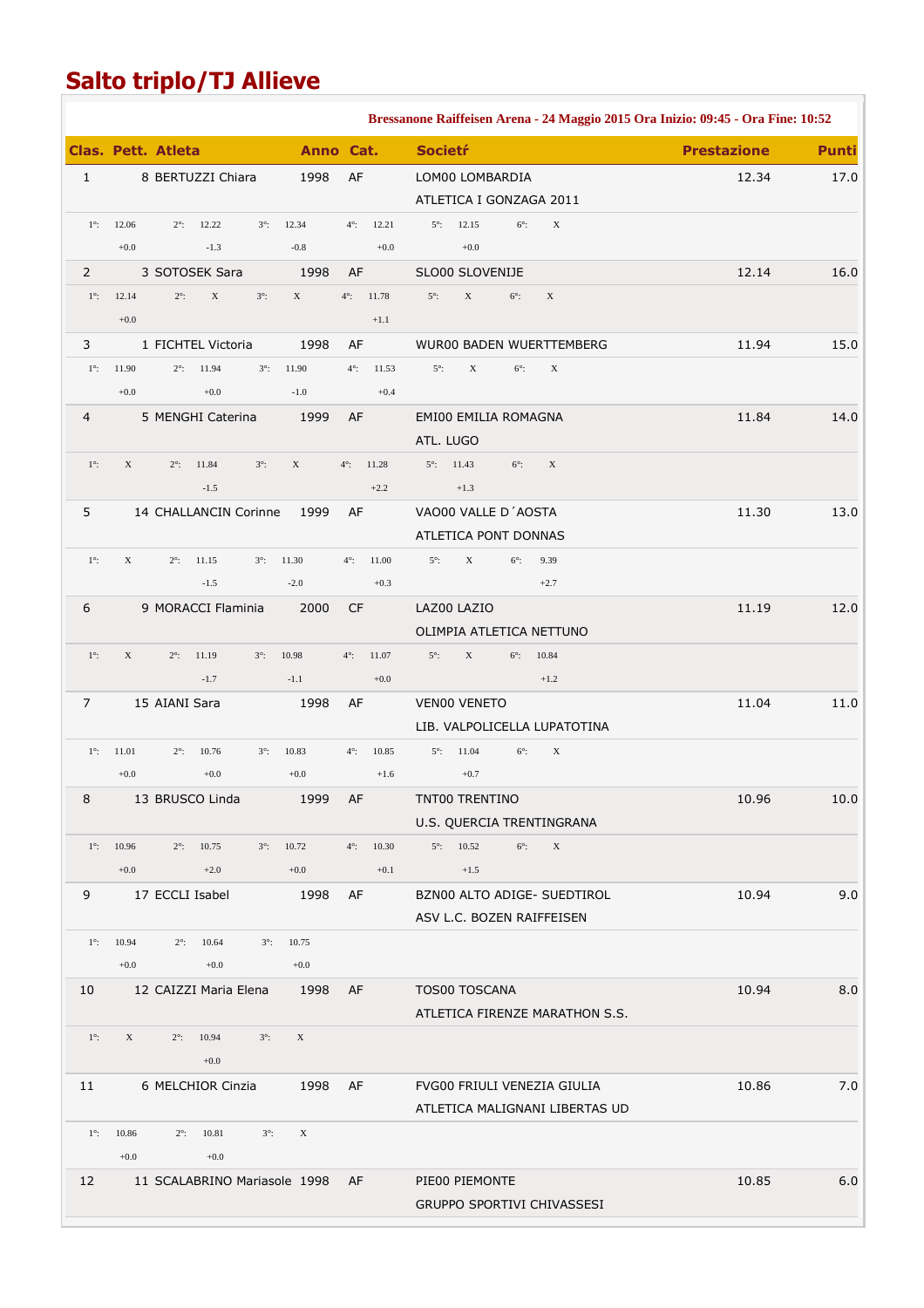| $1^\circ$ : | $\mathbf{X}$ | $2^\circ$ : | 10.85                | $3^\circ$ : | 10.56        |    |                              |       |     |
|-------------|--------------|-------------|----------------------|-------------|--------------|----|------------------------------|-------|-----|
|             |              |             | $-1.5$               |             | $-1.1$       |    |                              |       |     |
| 13          |              |             | 2 MILJEVIC Ana Maria |             | 1999         | AF | <b>BAY00 BAYERN</b>          | 10.73 | 5.0 |
| $1^\circ$ : | 10.32        | $2^\circ$ : | 9.39                 | $3^\circ$ : | 10.73        |    |                              |       |     |
|             | $+0.0$       |             | $-0.7$               |             | $-1.3$       |    |                              |       |     |
| 14          |              |             | 10 PALADINI Elisa    |             | 1998         | AF | MAR00 MARCHE                 | 10.53 | 4.0 |
|             |              |             |                      |             |              |    | S.E.F. STAMURA ANCONA A.S.D. |       |     |
| $1^\circ$ : | 10.53        | $2^\circ$ : | X                    | $3^\circ$ : | 10.44        |    |                              |       |     |
|             | $+0.0$       |             |                      |             | $-2.2$       |    |                              |       |     |
| 15          |              |             | 7 GUERRUCCI Sara     |             | 1998         | AF | LIG00 LIGURIA                | 10.03 | 3.0 |
|             |              |             |                      |             |              |    | A.S. 'FOCE' SANREMO          |       |     |
| $1^\circ$ : | 10.03        | $2^\circ$ : | $\mathbf{X}$         | $3^\circ$ : | $\mathbf{X}$ |    |                              |       |     |
|             | $+0.0$       |             |                      |             |              |    |                              |       |     |
|             |              |             |                      |             |              |    |                              |       |     |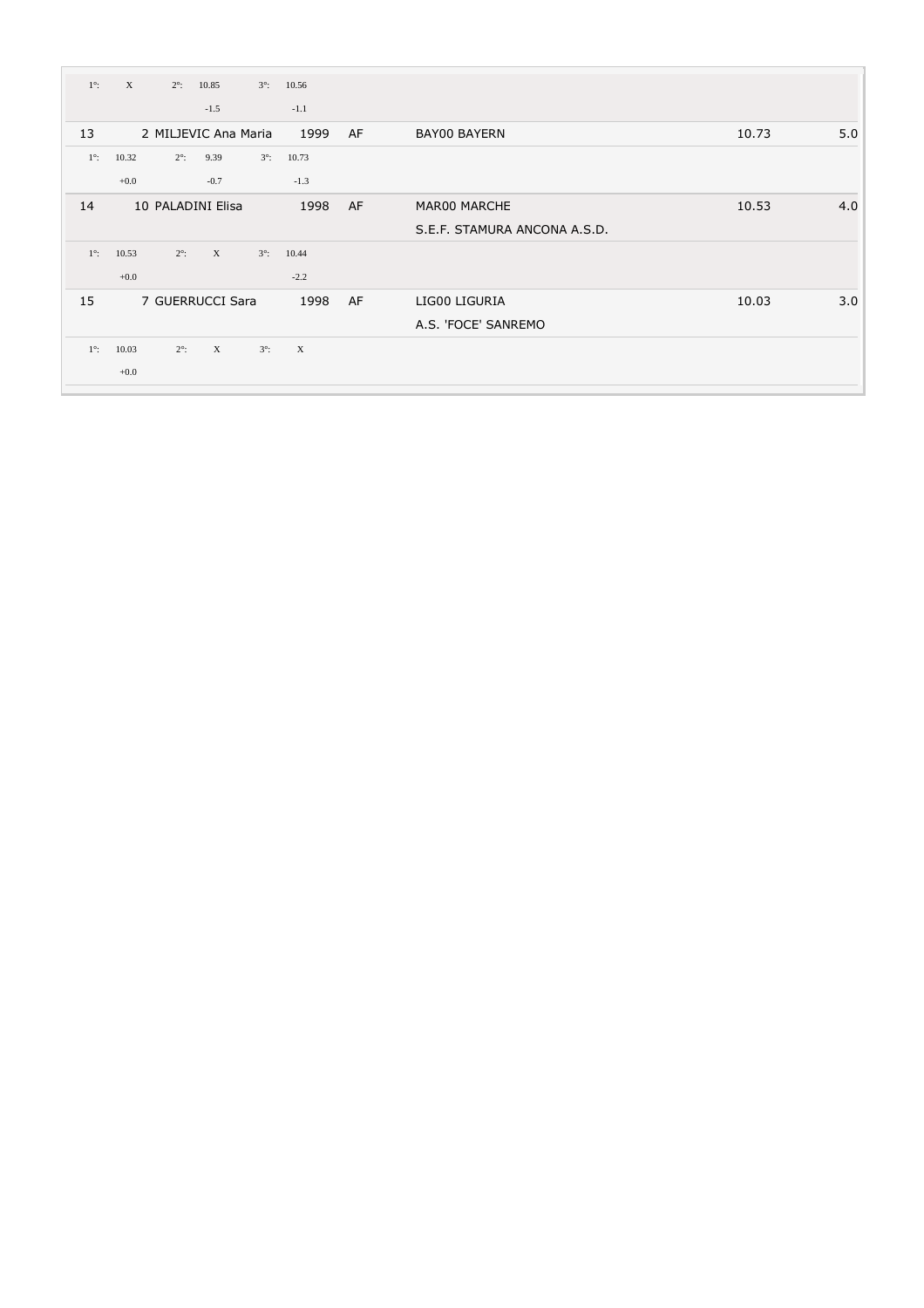# **Peso/SP Kg 3.000 Allieve**

|              |                                                           |             |                      | Bressanone Raiffeisen Arena - 24 Maggio 2015 Ora Inizio: 11:48 - Ora Fine: 12:32 |                    |              |
|--------------|-----------------------------------------------------------|-------------|----------------------|----------------------------------------------------------------------------------|--------------------|--------------|
| Clas.        | Pett. Atleta                                              | <b>Anno</b> | Cat.                 | <b>Societr</b>                                                                   | <b>Prestazione</b> | <b>Punti</b> |
| $\mathbf{1}$ | 8 GIAMPIETRO Sydney                                       | 1999        | AF                   | LOM00 LOMBARDIA                                                                  | 16.75              | 17.0         |
|              |                                                           |             |                      | CUS PRO PATRIA MILANO                                                            |                    |              |
| $1^\circ$ :  | 14.20<br>$2^\circ$ :<br>14.50<br>$3^\circ$ :              | 15.27       | $4^\circ$ :<br>16.19 | $5^\circ$ :<br>15.96<br>$6^\circ$ :<br>16.75                                     |                    |              |
| 2            | 1 OGUNLEYE Yemisi                                         | 1998        | AF                   | WUR00 BADEN WUERTTEMBERG                                                         | 16.29              | 16.0         |
| $1^\circ$ :  | X<br>$2^\circ$ :<br>15.44<br>$3^\circ$ :                  | 14.99       | $4^\circ$ :<br>15.26 | $5^{\circ}$ : 16.29<br>$6^{\circ}$ : 16.02                                       |                    |              |
| 3            | 2 DOEBLER Amelie                                          | 1999        | AF                   | <b>BAY00 BAYERN</b>                                                              | 16.01              | 15.0         |
| $1^\circ$ :  | 14.78<br>$2^\circ$ :<br>15.18<br>$3^\circ$ :              | 15.10       | $4^\circ$ :<br>16.01 | $5^\circ$ :<br>15.45<br>$6^\circ$ :<br>14.53                                     |                    |              |
| 4            | 16 RAFFAELLO Francesca (I) 1998                           |             | AF                   | ITA00 ITALIAN TEAM + PUGL. + SIC.                                                | 15.42              |              |
|              |                                                           |             |                      | ALTERATLETICA LOCOROTONDO                                                        |                    |              |
| $1^\circ$ :  | 14.04<br>$2^\circ$ :<br>13.76<br>$3^\circ$ :              | 15.00       | $4^\circ$ :<br>15.42 | $5^{\circ}$ : 14.93<br>$6^\circ$ : 14.54                                         |                    |              |
| 5            | 9 CARNEVALE Martina                                       | 1998        | AF                   | LAZ00 LAZIO<br>ATL. STUDENTESCA CA.RI.RI                                         | 14.00              | 14.0         |
| $1^\circ$ :  | 13.20<br>$2^\circ$ :<br>X<br>$3^\circ$ :                  | 13.00       | $4^\circ$ :<br>X     | $5^{\circ}$ : 13.15<br>$6^{\circ}$ : 14.00                                       |                    |              |
| 6            | 15 CORSO Tatiana                                          | 1998        | AF                   | <b>VEN00 VENETO</b>                                                              | 13.42              | 13.0         |
|              |                                                           |             |                      | LIB. VALPOLICELLA LUPATOTINA                                                     |                    |              |
| $1^\circ$ :  | 12.94<br>$2^\circ$ :<br>13.04<br>$3^\circ$ :              | 13.42       | $4^\circ$ :<br>12.55 | $5^{\circ}$ : 12.66<br>$6^\circ$ :<br>12.81                                      |                    |              |
| $\tau$       | 6 ROMAN Alessia                                           | 1998        | AF                   | <b>FVG00 FRIULI VENEZIA GIULIA</b>                                               | 12.48              | 12.0         |
|              |                                                           |             |                      | ATLETICA BRUGNERA FRIULINTAGLI                                                   |                    |              |
| $1^\circ$ :  | 11.31<br>$2^\circ$ :<br>11.80<br>$3^\circ$ :              | 12.29       | $4^\circ$ :<br>12.22 | $5^{\circ}$ : 12.48<br>$6^\circ$ :<br>12.38                                      |                    |              |
| 8            | 12 VARRIALE Elena                                         | 1999        | AF                   | TOS00 TOSCANA                                                                    | 12.47              | $11.0\,$     |
|              |                                                           |             |                      | ASD ATLETICA PRATO                                                               |                    |              |
| $1^\circ$ :  | 12.47<br>$2^\circ$ :<br>12.26<br>$3^\circ$ :              | $\mathbf X$ |                      |                                                                                  |                    |              |
| 9            | 17 GRUBER Stefanie                                        | 1998        | AF                   | BZN00 ALTO ADIGE- SUEDTIROL                                                      | 12.15              | 10.0         |
|              |                                                           |             |                      | ASV S.V. LANA - RAIKA                                                            |                    |              |
|              | $1^{\circ}$ : 11.83<br>$2^{\circ}$ : 11.76<br>$3^\circ$ : | 12.15       |                      |                                                                                  |                    |              |
| 10           | 3 KRIZAN Tjasa                                            | 2000        | CF                   | SLO00 SLOVENIJE                                                                  | 12.08              | 9.0          |
|              | $1^{\circ}$ : 12.08<br>$2^{\circ}$ : 11.51<br>$3^\circ$ : | X           |                      |                                                                                  |                    |              |
| 11           | 5 SCARAVELLA Giorgia                                      | 1999        | AF                   | EMI00 EMILIA ROMAGNA                                                             | 12.06              | $\ \ 8.0$    |
|              |                                                           |             |                      | ATL. PIACENZA                                                                    |                    |              |
|              | $1^{\circ}$ : 11.46<br>$2^{\circ}$ : 11.07<br>$3^\circ$ : | 12.06       |                      |                                                                                  |                    |              |
| 12           | 4 VICARI Celine                                           | 1998        | AF                   | TIC00 TICINO                                                                     | 11.30              | $7.0\,$      |
| $1^\circ$ :  | 11.30<br>$2^{\circ}$ : 10.74<br>$3^\circ$ :               | 10.39       |                      |                                                                                  |                    |              |
| 13           | 54 PUJIA Giuseppina Maria (I) 1998                        |             | AF                   | LOM00 LOMBARDIA<br><b>BRACCO ATLETICA</b>                                        | 10.84              |              |
| $1^\circ$ :  | 10.58<br>$2^\circ$ :<br>$\mathbf X$<br>$3^\circ$ :        | 10.84       |                      |                                                                                  |                    |              |
| 14           | 11 GHISOLFI Emanuela                                      | 1999        | AF                   | PIE00 PIEMONTE                                                                   | 10.57              | 6.0          |
|              |                                                           |             |                      | ASDP ATLETICA PINEROLO                                                           |                    |              |
| $1^\circ$ :  | 10.54<br>$2^\circ$ :<br>$\mathbf X$<br>$3^\circ$ :        | 10.57       |                      |                                                                                  |                    |              |
| 15           | 10 LANCIOTTI Nikita                                       | 1999        | AF                   | <b>MAR00 MARCHE</b>                                                              | 9.59               | 5.0          |
|              |                                                           |             |                      | TEAM ATLETICA MARCHE                                                             |                    |              |
| $1^\circ$ :  | 9.59<br>$2^\circ$ :<br>$\mathbf X$<br>$3^\circ$ :         | 9.52        |                      |                                                                                  |                    |              |
| 16           | 7 CHIESA Elena                                            | 1999        | AF                   | LIG00 LIGURIA                                                                    | 9.28               | 4.0          |
|              |                                                           |             |                      | ATLETICA ARCOBALENO SAVONA                                                       |                    |              |
| $1^\circ$ :  | 8.87<br>$2^\circ$ :<br>9.28<br>$3^\circ$ :                | X           |                      |                                                                                  |                    |              |
|              |                                                           |             |                      |                                                                                  |                    |              |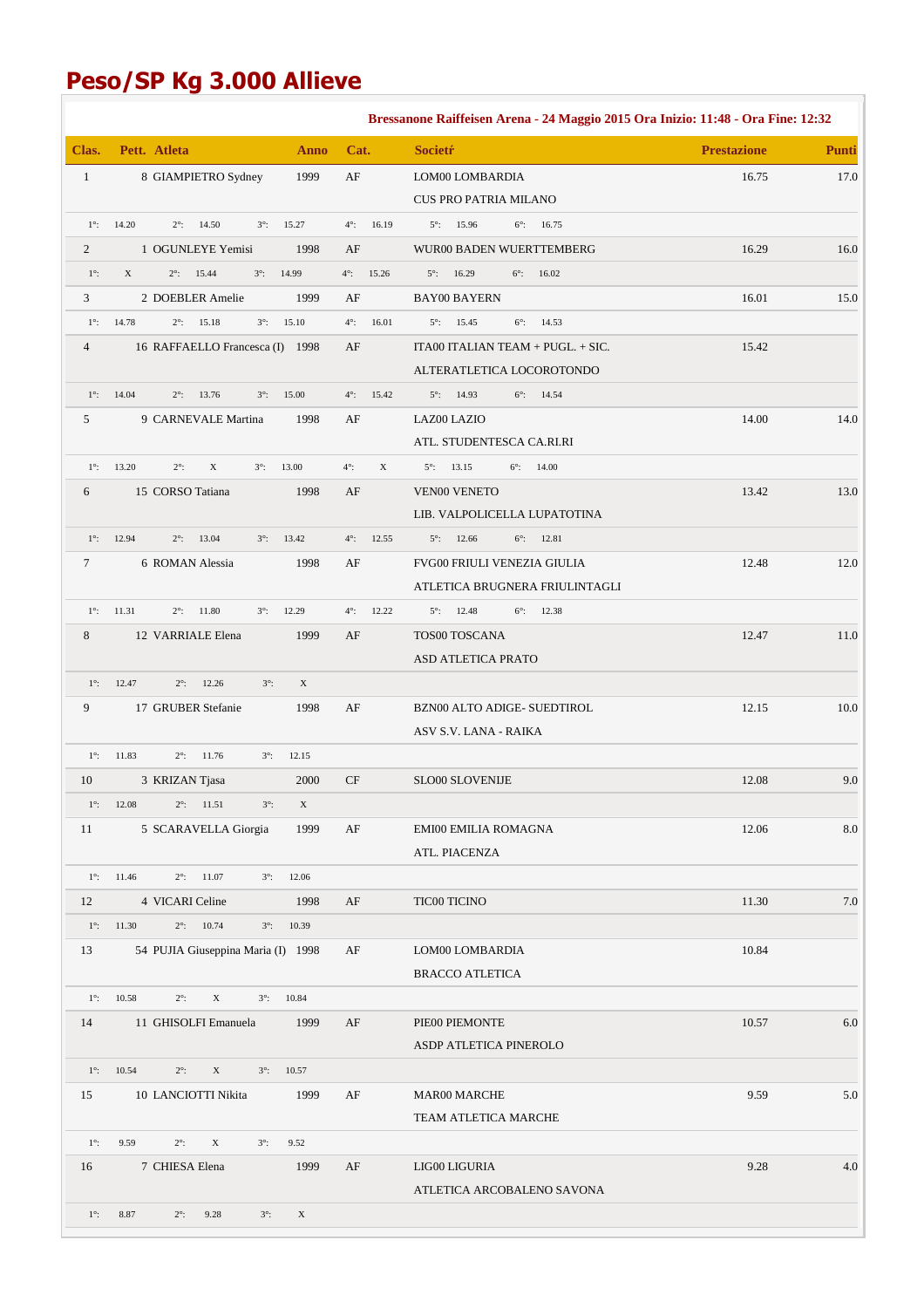| 17        | 13 BOBOTIS Naomi<br>1999 |             |      |             |      | AF | TNT00 TRENTINO     | 8.35 | 3.0 |
|-----------|--------------------------|-------------|------|-------------|------|----|--------------------|------|-----|
|           |                          |             |      |             |      |    | ATLETICA ROTALIANA |      |     |
| $1^\circ$ | 7.47                     | $2^\circ$ : | 7.73 | $3^\circ$ : | 8.35 |    |                    |      |     |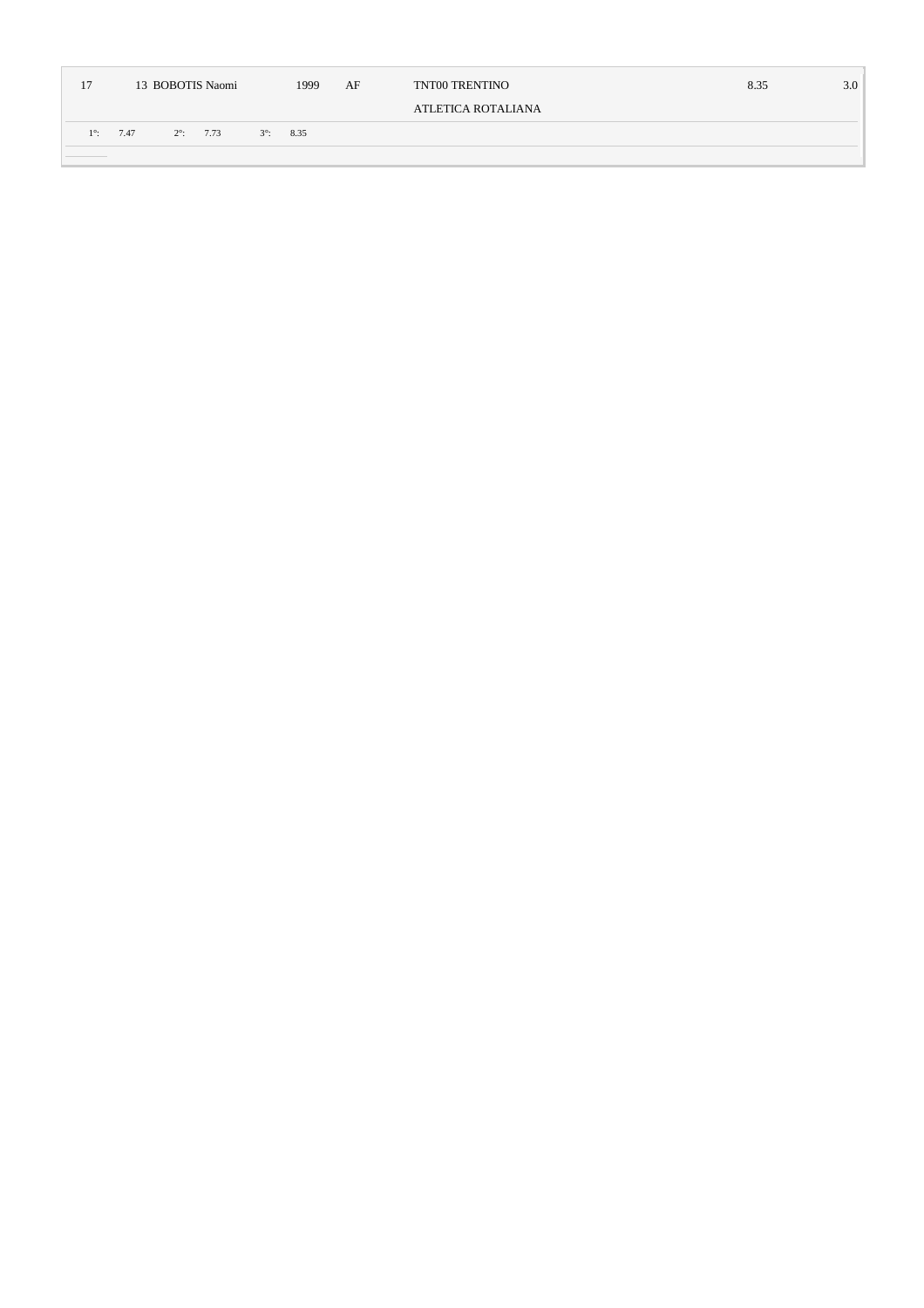# **Disco/DT Kg 1,000 Allieve**

|              |                                                                          |                            | Bressanone Raiffeisen Arena - 24 Maggio 2015 Ora Inizio: 13:00 - Ora Fine: 14:10 |                    |              |
|--------------|--------------------------------------------------------------------------|----------------------------|----------------------------------------------------------------------------------|--------------------|--------------|
| Clas.        | Pett. Atleta<br><b>Anno</b>                                              | Cat.                       | <b>Societr</b>                                                                   | <b>Prestazione</b> | <b>Punti</b> |
| $\mathbf{1}$ | 8 GIAMPIETRO Sydney<br>1999                                              | $\rm AF$                   | LOM00 LOMBARDIA                                                                  | 45.77              | 17.0         |
|              |                                                                          |                            | CUS PRO PATRIA MILANO                                                            |                    |              |
| $1^\circ$ :  | 40.94<br>44.72<br>$2^\circ$ :<br>$3^\circ$ :<br>45.77                    | $4^\circ$ :<br>$\mathbf X$ | $5^\circ$ :<br>X<br>$6^\circ$ :<br>45.57                                         |                    |              |
| 2            | 2 DOEBLER Amelie<br>1999                                                 | AF                         | <b>BAY00 BAYERN</b>                                                              | 41.97              | 16.0         |
| $1^\circ$ :  | 41.97<br>$2^\circ$ :<br>$\mathbf X$<br>$3^\circ$ :<br>41.03              | $4^\circ$ :<br>40.53       | $\mathbf X$<br>$5^\circ$ :<br>$6^\circ$ :<br>$\mathbf X$                         |                    |              |
| 3            | 1999<br>12 VARRIALE Elena                                                | AF                         | TOS00 TOSCANA                                                                    | 41.63              | 15.0         |
|              |                                                                          |                            | <b>ASD ATLETICA PRATO</b>                                                        |                    |              |
| $1^\circ$ :  | 40.32<br>41.63<br>$2^\circ$ :<br>$3^\circ$ :<br>38.86                    | $4^\circ$ :<br>$\mathbf X$ | $5^\circ$ :<br>X<br>$6^{\circ}$ : 41.18                                          |                    |              |
| 4            | 1 KOCH Marie<br>1999                                                     | AF                         | WUR00 BADEN WUERTTEMBERG                                                         | 38.94              | 14.0         |
| $1^\circ$ :  | 38.94<br>37.33<br>$2^\circ$ :<br>31.33<br>$3^\circ$ :                    | $4^\circ$ :<br>35.30       | $5^{\circ}$ : 38.05<br>$6^\circ$ : 36.42                                         |                    |              |
| 5            | 1998<br>15 CUOGO Martina                                                 | AF                         | <b>VEN00 VENETO</b>                                                              | 38.61              | 13.0         |
|              |                                                                          |                            | GA ARISTIDE COIN VENEZIA 1949                                                    |                    |              |
| $1^\circ$ :  | 38.61<br>$\mathbf X$<br>$2^\circ$ :<br>35.60<br>$3^\circ$ :              | $4^\circ$ :<br>38.10       | $5^\circ$ :<br>X<br>$6^\circ$ : 37.72                                            |                    |              |
| 6            | 123 CARNEVALE Martina (I) 1998                                           | AF                         | LAZ00 LAZIO                                                                      | 37.24              |              |
|              |                                                                          |                            | ATL. STUDENTESCA CA.RI.RI                                                        |                    |              |
| $1^\circ$ :  | X<br>$2^\circ$ :<br>34.05<br>$3^\circ$ :<br>37.24                        | $4^\circ$ :<br>35.28       | $5^\circ$ :<br>$\mathbf X$<br>$6^\circ$ :<br>$\boldsymbol{\mathrm{X}}$           |                    |              |
| $\tau$       | 1999<br>5 SOGLIA Daria                                                   | AF                         | EMI00 EMILIA ROMAGNA                                                             | 36.35              | 12.0         |
|              |                                                                          |                            | ATL. LUGO                                                                        |                    |              |
| $1^\circ$ :  | 36.35<br>$2^\circ$ :<br>29.80<br>$3^\circ$ :<br>34.40                    | $4^\circ$ :<br>30.05       | $5^\circ$ :<br>28.53<br>$6^\circ$ :<br>34.31                                     |                    |              |
| 8            | 3 LAMPRET Urska<br>1999                                                  | AF                         | SLO00 SLOVENIJE                                                                  | 32.47              | 11.0         |
| $1^\circ$ :  | $\mathbf X$<br>$\mathbf X$<br>$2^\circ$ :<br>$3^\circ$ :<br>32.47        | $4^\circ$ :<br>$\mathbf X$ | $5^{\circ}$ : 29.83<br>$6^\circ$ :<br>$\mathbf X$                                |                    |              |
| 9            | 10 LATTANZI Linda<br>1999                                                | AF                         | MAR00 MARCHE                                                                     | 32.27              | 10.0         |
|              |                                                                          |                            | A.ATL. FABRIANO                                                                  |                    |              |
| $1^\circ$ :  | 32.27<br>$2^\circ$ :<br>X<br>$3^\circ$ :<br>X                            |                            |                                                                                  |                    |              |
| 10           | 11 CHIRILA' Claudia Andree 1999                                          | AF                         | PIE00 PIEMONTE                                                                   | 29.00              | 9.0          |
|              |                                                                          |                            | A.S. ATL. STRAMBINO                                                              |                    |              |
|              | $1^{\circ}$ : 28.75<br>$2^{\circ}$ : 29.00<br>$3^\circ$ :<br>$\mathbf X$ |                            |                                                                                  |                    |              |
| 11           | 9 GRAVAGNONE Roberta 1998                                                | AF                         | LAZ00 LAZIO                                                                      | 28.61              | 8.0          |
|              |                                                                          |                            | OLIMPIA ATLETICA NETTUNO                                                         |                    |              |
| $1^\circ$ :  | X<br>$2^{\circ}$ : 28.61<br>$3^\circ$ :<br>X                             |                            |                                                                                  |                    |              |
| 12           | 6 IOB Irene<br>1999                                                      | AF                         | FVG00 FRIULI VENEZIA GIULIA                                                      | 28.50              | 7.0          |
|              |                                                                          |                            | ATLETICA MALIGNANI LIBERTAS UD                                                   |                    |              |
| $1^\circ$ :  | 28.50<br>$2^{\circ}$ : 28.02<br>$3^\circ$ :<br>23.93                     |                            |                                                                                  |                    |              |
| 13           | 17 CHAVEZ Zoe<br>1998                                                    | AF                         | BZN00 ALTO ADIGE- SUEDTIROL                                                      | 26.94              | 6.0          |
|              |                                                                          |                            | ATLETICA GHERDEINA RAIFFEISEN                                                    |                    |              |
| $1^\circ$ :  | 26.55<br>$2^{\circ}$ : 25.06<br>26.94<br>$3^\circ$ :                     |                            |                                                                                  |                    |              |
| 14           | 13 BIASIONI Valeria<br>1998                                              | AF                         | TNT00 TRENTINO                                                                   | 26.80              | 5.0          |
|              |                                                                          |                            | ATLETICA TRENTO                                                                  |                    |              |
| $1^\circ$ :  | 25.65<br>$2^{\circ}$ : 26.80<br>26.57<br>$3^\circ$ :                     |                            |                                                                                  |                    |              |
| 15           | 7 LAINO Veronica<br>1998                                                 | AF                         | LIG00 LIGURIA                                                                    | 19.92              | 4.0          |
|              |                                                                          |                            | S.S. TRIONFO LIGURE                                                              |                    |              |
|              | $1^{\circ}$ : 19.92<br>$2^\circ$ :<br>X<br>$3^{\circ}$ : 17.85           |                            |                                                                                  |                    |              |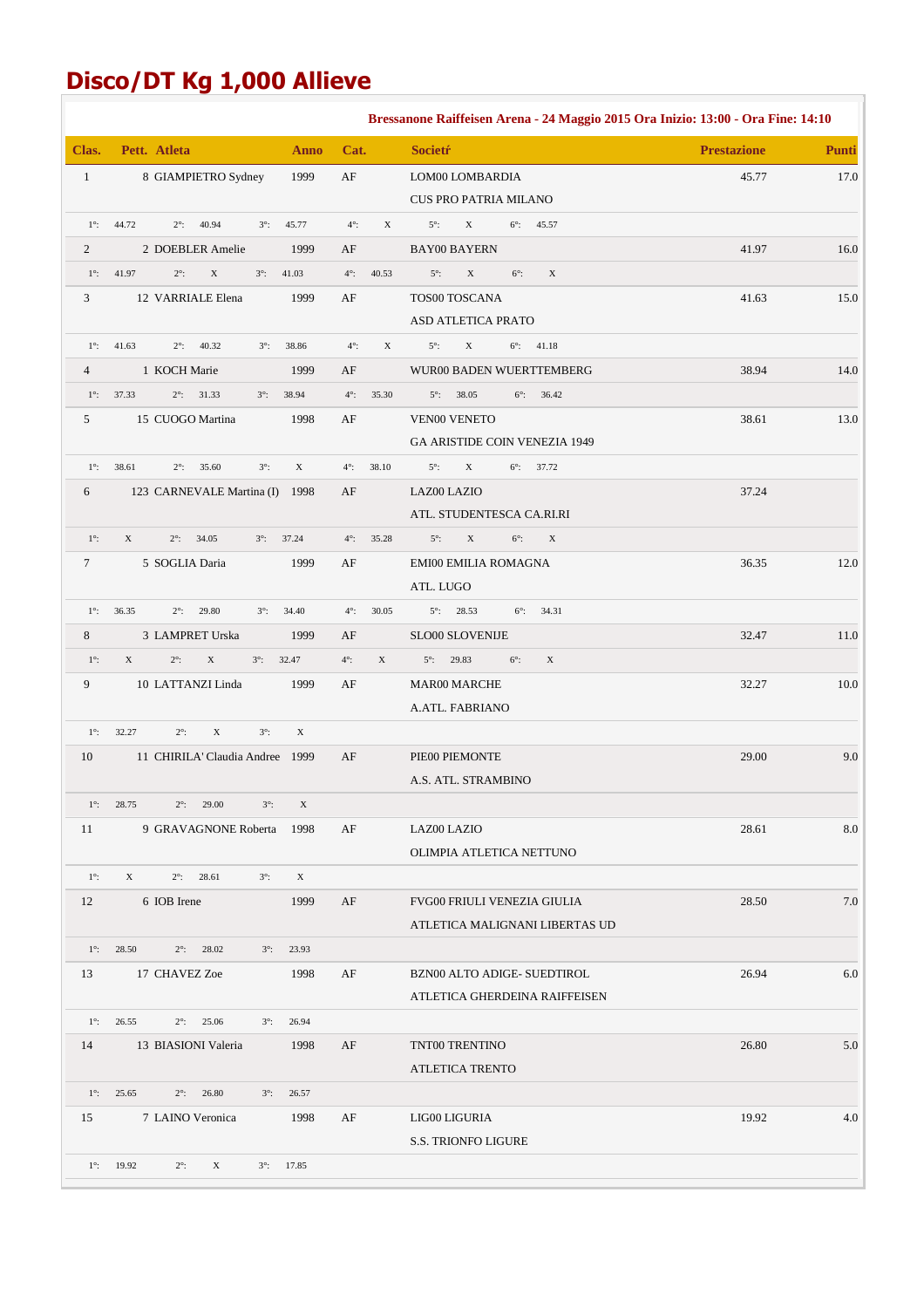# **Giavellotto/JT Gr500 Allieve**

|                 |                     |                            |             |                     |                        |                          | Bressanone Raiffeisen Arena - 24 Maggio 2015 Ora Inizio: 09:29 - Ora Fine: 10:25 |                    |          |
|-----------------|---------------------|----------------------------|-------------|---------------------|------------------------|--------------------------|----------------------------------------------------------------------------------|--------------------|----------|
| Clas.           |                     | Pett. Atleta               |             | <b>Anno</b>         | Cat.                   |                          | Societŕ                                                                          | <b>Prestazione</b> | Punti    |
| $\mathbf{1}$    |                     | 9 VISCA Carolina           |             | 2000                | $\mathsf{C}\mathsf{F}$ |                          | LAZ00 LAZIO                                                                      | 56.28              | 17.0     |
|                 |                     |                            |             |                     |                        |                          | FIAMME GIALLE G. SIMONI                                                          |                    |          |
| $1^\circ$ :     | 52.98               | $2^{\circ}$ : 56.28        | $3^\circ$ : | 50.44               | $4^\circ$ :            | 51.06                    | $5^{\circ}$ : 48.33<br>$6^\circ$ : 55.20                                         |                    |          |
| $\overline{2}$  |                     | 6 IACUZZO Francesca        |             | 1998                | AF                     |                          | FVG00 FRIULI VENEZIA GIULIA                                                      | 48.55              | 16.0     |
|                 |                     |                            |             |                     |                        |                          | ATLETICA MALIGNANI LIBERTAS UD                                                   |                    |          |
| $1^\circ$ :     | 42.70               | $2^{\circ}$ :<br>48.55     | $3^\circ$ : | $\mathsf X$         | $4^\circ$ :            | $\mathsf X$              | $6^\circ$ :<br>$5^\circ$ :<br>45.87<br>45.94                                     |                    |          |
| 3               |                     | 15 CORONA Cristina         |             | 1998                | AF                     |                          | VEN00 VENETO                                                                     | 45.24              | 15.0     |
|                 |                     |                            |             |                     |                        |                          | GS LA PIAVE 2000                                                                 |                    |          |
| $1^\circ$ :     | 36.36               | $2^{\circ}$ :<br>31.59     | $3^\circ$ : | 37.78               | $4^\circ$ :            | 33.03                    | $5^{\circ}$ : 45.24<br>$6^\circ$ :<br>41.19                                      |                    |          |
| 4               |                     | 1 GAUSMANN Clio            |             | 1998                | AF                     |                          | WUR00 BADEN WUERTTEMBERG                                                         | 45.22              | 14.0     |
| $1^\circ$ :     | 42.32               | $2^{\circ}$ : 45.22        | $3^\circ$ : | $\mathsf X$         | $4^\circ$ :            | 42.13                    | $6^\circ$ :<br>$5^{\circ}$ : 39.13<br>$\sim 100$                                 |                    |          |
| 5               |                     | 11 ZABARINO Sara           |             | 1999                | AF                     |                          | PIE00 PIEMONTE                                                                   | 45.20              | 13.0     |
|                 |                     |                            |             |                     |                        |                          | ATL.GAGLIANICO                                                                   |                    |          |
| $1^\circ$ :     | 37.17               | $2^\circ$ :<br>40.23       | $3^\circ$ : | X                   | $4^\circ$ :            | 44.53                    | $5^{\circ}$ : 45.20<br>$6^\circ$ :<br>44.70                                      |                    |          |
| 6               |                     | 2 SCHIEBEL Fiona           |             | 1998                | AF                     |                          | <b>BAYOO BAYERN</b>                                                              | 43.32              | 12.0     |
| $1^\circ$ :     | 43.32               | $2^\circ$ :<br>$\mathsf X$ | $3^\circ$ : | $\mathsf X$         | $4^\circ$ :            | $\overline{\phantom{a}}$ | $5^\circ$ :<br>$6^\circ$ :<br>$\sim$<br>$\sim$                                   |                    |          |
| $7\overline{ }$ |                     | 12 CITI Nicoletta          |             | 1998                | AF                     |                          | TOS00 TOSCANA                                                                    | 39.87              | 11.0     |
|                 |                     |                            |             |                     |                        |                          | POLISPORTIVA VALDERA                                                             |                    |          |
|                 | $1^{\circ}$ : 37.75 | $2^{\circ}$ :<br>35.91     | $3^\circ$ : | 37.06               | $4^\circ$ :            | 30.03                    | $5^\circ$ :<br>35.51<br>$6^\circ$ :<br>39.87                                     |                    |          |
| 8               |                     | 3 SINKO Nina               |             | 1999                | AF                     |                          | SLO00 SLOVENIJE                                                                  | 37.10              | $10.0\,$ |
|                 | $1^{\circ}$ : 37.10 | $2^{\circ}$ : 31.37        | $3^\circ$ : | $\,$ X              |                        | $4^{\circ}$ : 32.47      | $5^\circ$ :<br>$\mathsf{X}$<br>$6^\circ$ :<br>$\pmb{\chi}$                       |                    |          |
| 9               |                     | 8 STAFFOLANI Stefania      |             | 1999                | AF                     |                          | LOM00 LOMBARDIA                                                                  | 35.99              | 9.0      |
|                 |                     |                            |             |                     |                        |                          | <b>CUS PRO PATRIA MILANO</b>                                                     |                    |          |
| $1^\circ$ :     | 33.86               | $2^{\circ}$ : 35.99        |             | $3^{\circ}$ : 33.75 |                        |                          |                                                                                  |                    |          |
| 10              |                     | 4 VICARI Celine            |             | 1998                | AF                     |                          | TIC00 TICINO                                                                     | 34.41              | 8.0      |
| $1^\circ$ :     | 34.41               | $2^{\circ}$ : 33.02        |             | $3^{\circ}$ : 33.34 |                        |                          |                                                                                  |                    |          |
| 11              |                     | 5 LODI Giulia              |             | 1998                | AF                     |                          | EMI00 EMILIA ROMAGNA                                                             | 32.43              | 7.0      |
|                 |                     |                            |             |                     |                        |                          | C.U.S. BOLOGNA A.S.D.                                                            |                    |          |
| $1^\circ$ :     | 31.05               | 32.43<br>$2^\circ$ :       | $3^\circ$ : | X                   |                        |                          |                                                                                  |                    |          |
| 12              |                     | 7 CHIESA Elena             |             | 1999                | AF                     |                          | LIG00 LIGURIA                                                                    | 29.54              | $6.0$    |
|                 |                     |                            |             |                     |                        |                          | ATLETICA ARCOBALENO SAVONA                                                       |                    |          |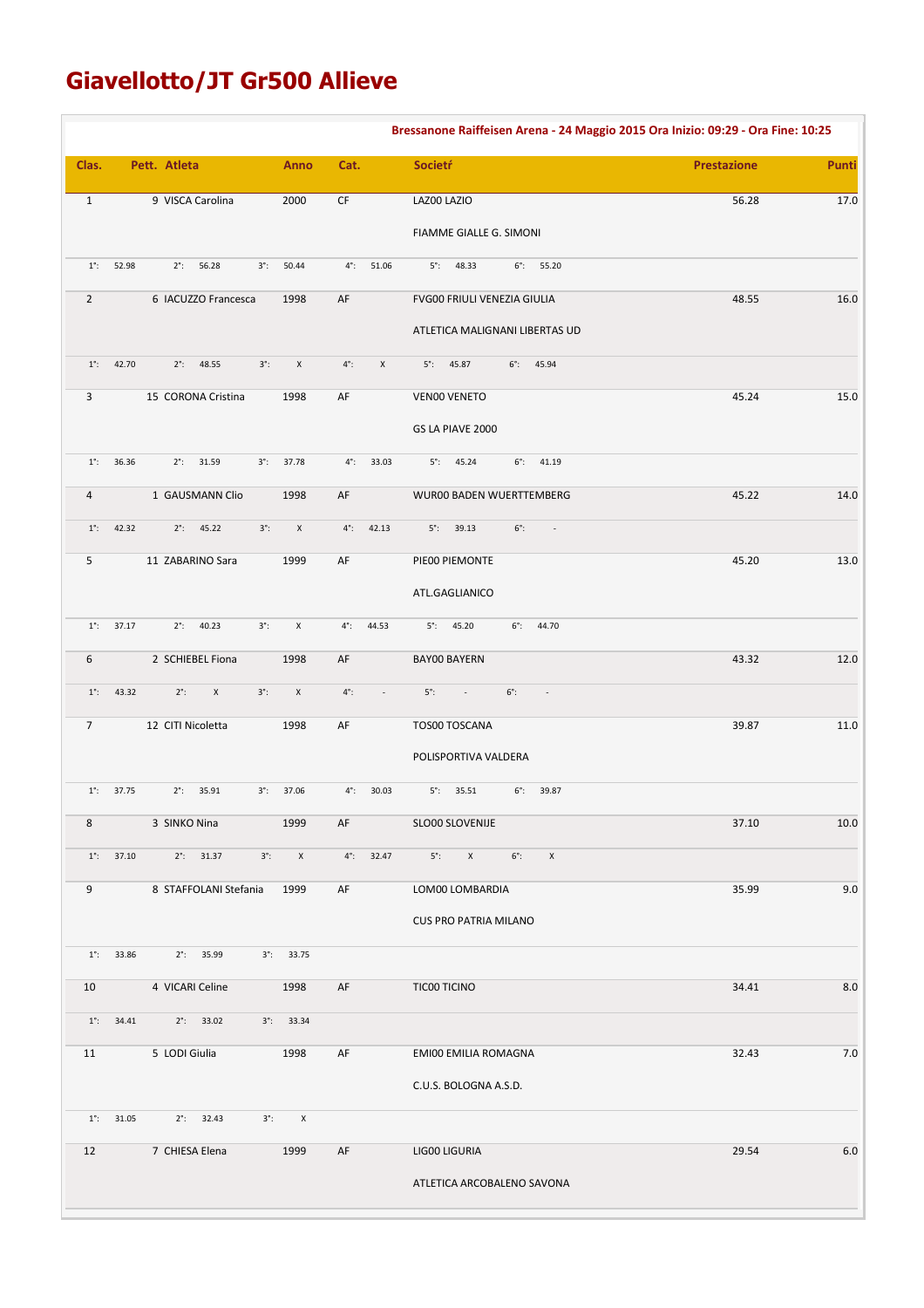| $1^\circ$ : | 29.54        |          | $2^\circ$ :          | $\mathsf{X}$        | $3^\circ$ : | $\mathsf{X}$        |                           |                              |       |     |
|-------------|--------------|----------|----------------------|---------------------|-------------|---------------------|---------------------------|------------------------------|-------|-----|
| 13          |              |          | 17 MENDESCA' Solange |                     |             | 1999                | AF                        | BZN00 ALTO ADIGE- SUEDTIROL  | 28.77 | 5.0 |
|             |              |          |                      |                     |             |                     |                           | ATHLETIC CLUB 96 AE SPA      |       |     |
| $1^\circ$ : | $\mathsf{x}$ |          | $2^\circ$ :          | $\mathsf{x}$        | $3^\circ$ : | 28.77               |                           |                              |       |     |
| 14          |              |          | 13 PAOLI Sara        |                     |             | 1999                | AF                        | TNT00 TRENTINO               | 28.54 | 4.0 |
|             |              |          |                      |                     |             |                     |                           | <b>GS VALSUGANA TRENTINO</b> |       |     |
| $1^\circ$ : | 25.71        |          | $2^{\circ}$ : 27.06  |                     |             | $3^{\circ}$ : 28.54 |                           |                              |       |     |
| 15          |              |          | 10 LATTANZI Linda    |                     |             | 1999                | AF                        | MAR00 MARCHE                 | 21.94 | 3.0 |
|             |              |          |                      |                     |             |                     |                           | A.ATL. FABRIANO              |       |     |
| $1^\circ$ : |              | $\times$ |                      | $2^{\circ}$ : 21.94 |             | $3^\circ$ :         | $\boldsymbol{\mathsf{X}}$ |                              |       |     |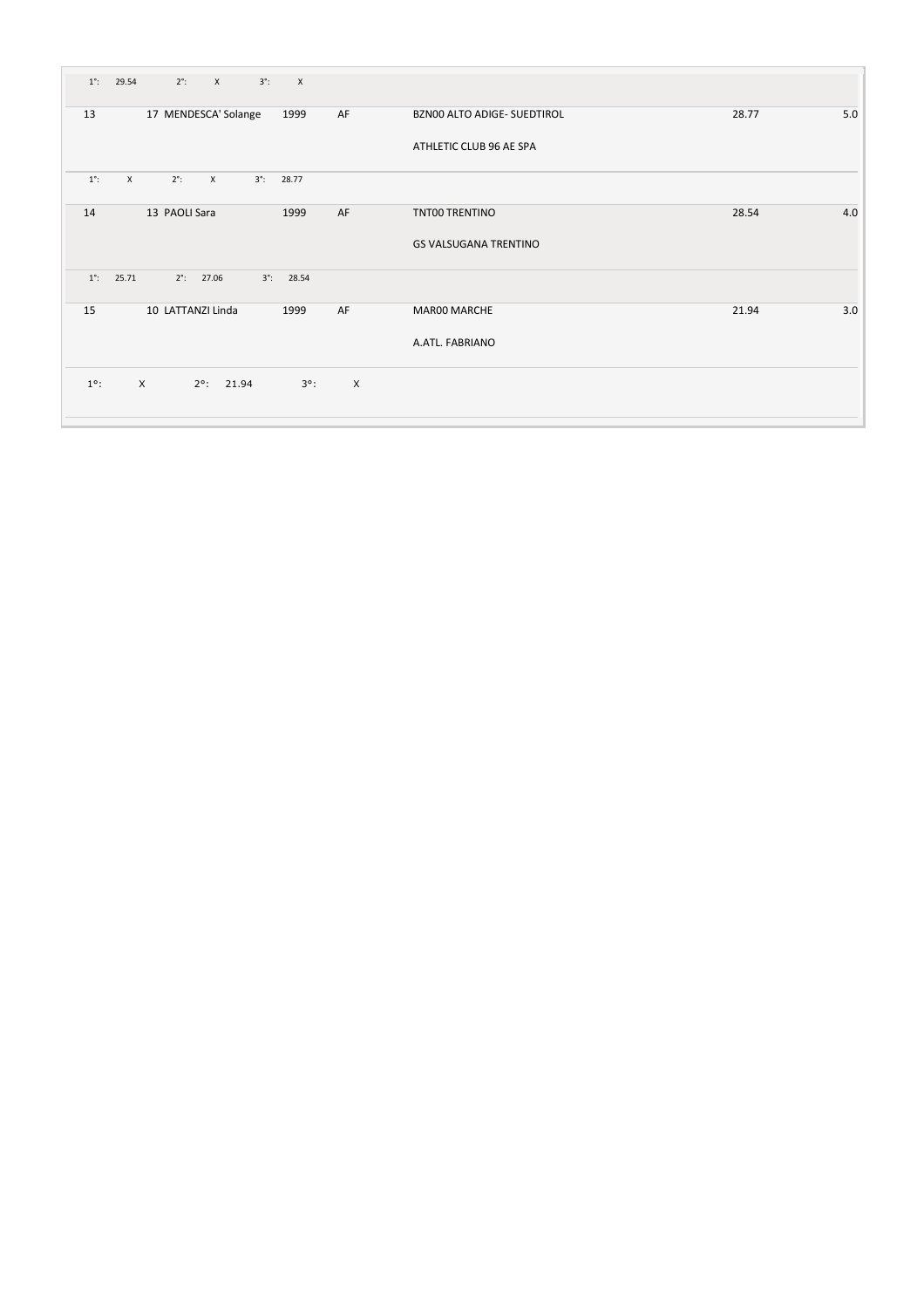# **Staffetta 4X100 Allieve**

## **SERIE - RISULTATI**

| <b>Serie 1</b> |                                                                              | Bressanone Raiffeisen Arena - 24 Maggio 2015 Ora Inizio: 14:50 |                          |                    |              |  |  |  |
|----------------|------------------------------------------------------------------------------|----------------------------------------------------------------|--------------------------|--------------------|--------------|--|--|--|
|                | Clas. Cors. Pett. Atleti                                                     | Cat.                                                           | <b>Societr</b>           | <b>Prestazione</b> | <b>Punti</b> |  |  |  |
| 4              | 7 CIARAVINO Francesca - ARENA Elena - MALASPINA Demy - PERICLE Elisa         | AF                                                             | LIG00 LIGURIA            | 49.02              | 6.0          |  |  |  |
| 5              | 10 SEMPLICI Claudia - KEBE Sokhona - ANTONELLI Giulia - MAGGI Elisa          | AF                                                             | MAR00 MARCHE             | 49.26              | 5.0          |  |  |  |
|                | 4 VICARI Celine - PAGNAMENTA Sofia - BONVIN Nadine - CEREGHETTI Elena        | - AF                                                           | <b>TIC00 TICINO</b>      | 51.36              | 4.0          |  |  |  |
| 6              | 13 ANDREATTI Matilde - BRUSCO Linda - ANDREOLI Alessia - BORSATTI Giorgia AF |                                                                | TNT00<br><b>TRENTINO</b> | 51.99              | 3.0          |  |  |  |

## **Serie 2 Bressanone Raiffeisen Arena - 24 Maggio 2015 Ora Inizio: 14:56**

|   | Clas. Cors. Pett. Atleti                                                                                                                     | Cat. | <b>Societr</b>                               | <b>Prestazione</b> | Punti |
|---|----------------------------------------------------------------------------------------------------------------------------------------------|------|----------------------------------------------|--------------------|-------|
|   | $\overline{\phantom{S}}$ DI LAZZARO Elisa Maria - SINATRA Daria - IORI Eleonora - DOSSO $\overline{\rm AF}$<br>$\mathcal{C}_{\text{Zavnab}}$ |      | <b>EMI00 EMILIA ROMAGNA</b>                  | 47.28              | 15.0  |
| 6 | $12$ CASTILLO ROSARIO Janna - PELAGATTI Federica - FALAGIANI Martina - DINI Sofia                                                            | AF   | TOS00 TOSCANA                                | 48.05              | 10.0  |
| 4 | GIOVANNINI Irene - MORETTI Ilaria - LAVRENCIC Mara -<br><sup>O</sup> MODESTI Anna Lisa                                                       | AF   | <b>FVG00 FRIULI VENEZIA</b><br><b>GIULIA</b> | 48.30              | 9.0   |
|   | 17 REALDON Alessandra - BRANDT Johanna - MURA Valeria -<br>NICOLODI Francesca                                                                | AF   | <b>BZN00 ALTO ADIGE-</b><br><b>SUEDTIROL</b> | 48.61              | 8.0   |
|   | SCHIEDA Virginia - CASAGRANDE MONTESI Auro - OLIVIERI<br>Linda - STANCHI Martina                                                             | AF   | PIE00 PIEMONTE                               | 48.62              | 7.0   |

## **Serie 3 Bressanone Raiffeisen Arena - 24 Maggio 2015 Ora Inizio: 15:02**

|   |   | Clas. Cors. Pett. Atleti                                                                           | Cat. | <b>Societr</b>                         | <b>Prestazione</b> | Punti |
|---|---|----------------------------------------------------------------------------------------------------|------|----------------------------------------|--------------------|-------|
|   | 5 | TORRISI Chiara - REGA Denise - NIOTTA Alessia - GERMINI<br>$16_{L$ eonice (I)                      | JF   | ITA00 ITALIAN TEAM +<br>$PUGL. + SIC.$ | 46.09              |       |
|   | 6 | 20 CALLIARI Julia Viktoria - SPADOTTO SCOTT Annalisa -<br>DELL'ORTO Caterina - FORGHIERI Paola (I) | JF   | ITA00 ITALIAN TEAM +<br>$PUGL. + SIC.$ | 46.46              |       |
| 3 |   | o CURONE Giulia - BONICALZA Sofia - SINATRA Martina -<br><sup>O</sup> VERDERIO Ilaria              | AF   | LOM00 LOMBARDIA                        | 46.67              | 17.0  |
|   | 4 | A PAGLIARINI Elena - FEHM Katrin - LEITZ Theresa - SCHWAB<br>$\epsilon$ Corinna                    | AF   | <b>BAY00 BAYERN</b>                    | 46.80              | 16.0  |
|   | 3 | KLEYER Carolin - WALLMANN Katrin - WISSING Lea -<br><sup>1</sup> MAIHOEFER Lisa                    | AF   | WUR00 BADEN<br><b>WUERTTEMBERG</b>     | 47.38              | 14.0  |
| 6 |   | BETTIN Ilaria - GIRARDELLO Emma - RIGONI Martina -<br>15 <sub>KOUAKOU</sub> Moillet                | AF   | <b>VEN00 VENETO</b>                    | 47.45              | 13.0  |
|   | 8 | GENTILI Domiziana - SIMONELLI Valeria - RUGGERI Noemi -<br>TIRNETTA Alessia                        | AF   | <b>LAZ00 LAZIO</b>                     | 47.77              | 12.0  |
| 8 |   | HERIC Veronika - BEDRAC Maja - ZUPIN Agata - GLOJNARIC<br>$\mathcal{P}_{\text{Nika}}$              | AF   | <b>SLO00 SLOVENIJE</b>                 | 47.97              | 11.0  |

|    |                | <b>Clas. Cors. Pett. Atleti</b>                                                                       | Cat. | <b>Societr</b>                               | <b>Prestazione</b> | <b>Punti</b> |
|----|----------------|-------------------------------------------------------------------------------------------------------|------|----------------------------------------------|--------------------|--------------|
|    | 5              | 16 TORRISI Chiara - REGA Denise - NIOTTA Alessia -<br>16 GERMINI Leonice (I)                          | JF   | ITA00 ITALIAN TEAM +<br>PUGL, + SIC.         | 46.09              |              |
| 2  | 6              | 20 CALLIARI Julia Viktoria - SPADOTTO SCOTT Annalisa -<br>20 DELL'ORTO Caterina - FORGHIERI Paola (I) | JF   | ITA00 ITALIAN TEAM +<br>PUGL. + SIC.         | 46.46              |              |
| 3  | 7              | 8 CURONE Giulia - BONICALZA Sofia - SINATRA Martina - AF<br>VERDERIO Ilaria                           |      | LOM00 LOMBARDIA                              | 46.67              | 17.0         |
| 4  | 4              | 2 PAGLIARINI Elena - FEHM Katrin - LEITZ Theresa -<br>2 SCHWAB Corinna                                | AF   | <b>BAY00 BAYERN</b>                          | 46.80              | 16.0         |
| 5  | 5              | 5 DI LAZZARO Elisa Maria - SINATRA Daria - IORI<br>Eleonora - DOSSO Zaynab                            | AF   | <b>EMI00 EMILIA ROMAGNA</b>                  | 47.28              | 15.0         |
| 6  | 3              | KLEYER Carolin - WALLMANN Katrin - WISSING Lea -<br><sup>1</sup> MAIHOEFER Lisa                       | AF   | <b>WUR00 BADEN</b><br><b>WUERTTEMBERG</b>    | 47.38              | 14.0         |
| 7  | $\mathbf{1}$   | 15 BETTIN Ilaria - GIRARDELLO Emma - RIGONI Martina<br>15 KOUAKOU Moillet                             | AF   | <b>VENOO VENETO</b>                          | 47.45              | 13.0         |
| 8  | 8              | 9 GENTILI Domiziana - SIMONELLI Valeria - RUGGERI<br>Noemi - TIRNETTA Alessia                         | AF   | LAZ00 LAZIO                                  | 47.77              | 12.0         |
| 9  | $\overline{2}$ | 3 HERIC Veronika - BEDRAC Maja - ZUPIN Agata -<br>3 GLOJNARIC Nika                                    | AF   | SLO00 SLOVENIJE                              | 47.97              | 11.0         |
| 10 | 6              | 12 CASTILLO ROSARIO Janna - PELAGATTI Federica -<br>12 FALAGIANI Martina - DINI Sofia                 | AF   | <b>TOS00 TOSCANA</b>                         | 48.05              | 10.0         |
| 11 | 4              | 6 GIOVANNINI Irene - MORETTI Ilaria - LAVRENCIC Mara AF                                               |      | <b>FVG00 FRIULI VENEZIA</b><br><b>GIULIA</b> | 48.30              | 9.0          |
| 12 | 3              | 17 REALDON Alessandra - BRANDT Johanna - MURA<br>17 Valeria - NICOLODI Francesca                      | AF   | BZN00 ALTO ADIGE-<br><b>SUEDTIROL</b>        | 48.61              | 8.0          |
| 13 | $\overline{7}$ | 11 SCHIEDA Virginia - CASAGRANDE MONTESI Auro -<br>11 OLIVIERI Linda - STANCHI Martina                | AF   | PIE00 PIEMONTE                               | 48.62              | 7.0          |
| 14 | 4              | 7 CIARAVINO Francesca - ARENA Elena - MALASPINA<br>Demy - PERICLE Elisa                               | AF   | LIG00 LIGURIA                                | 49.02              | 6.0          |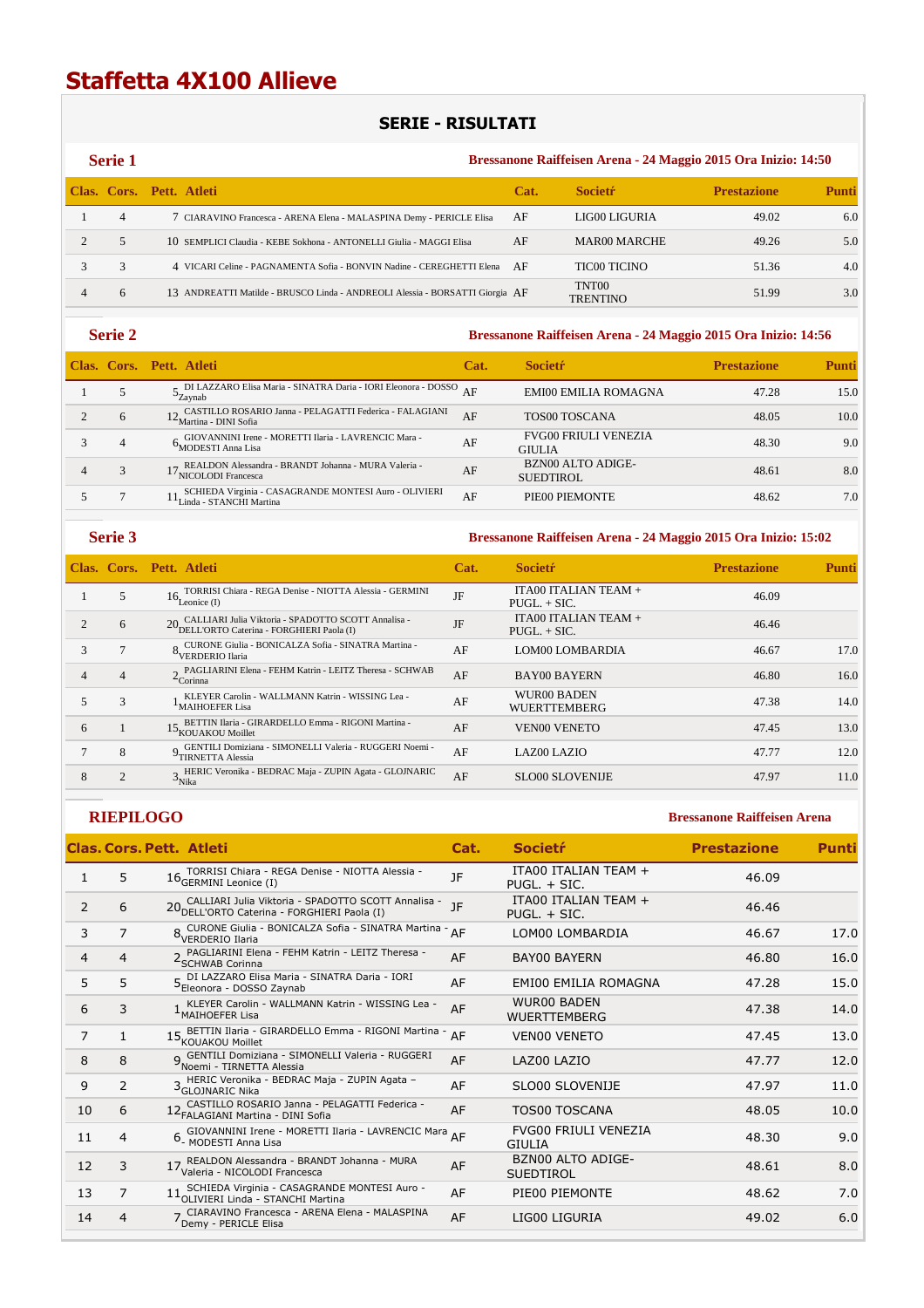| 15 | 10 SEMPLICI Claudia - KEBE Sokhona - ANTONELLI Giulia - AF<br>10 MAGGI Elisa                         | MAR00 MARCHE   | 49.26 | 5.0 |
|----|------------------------------------------------------------------------------------------------------|----------------|-------|-----|
| 16 | A VICARI Celine - PAGNAMENTA Sofia - BONVIN Nadine - <sub>A F</sub><br><sup>†</sup> CEREGHETTI Elena | TIC00 TICINO   | 51.36 | 4.0 |
|    | 13 ANDREATTI Matilde - BRUSCO Linda - ANDREOLI<br>13 Alessia - BORSATTI Giorgia                      | TNT00 TRENTINO | 51.99 | 3.0 |
|    |                                                                                                      |                |       |     |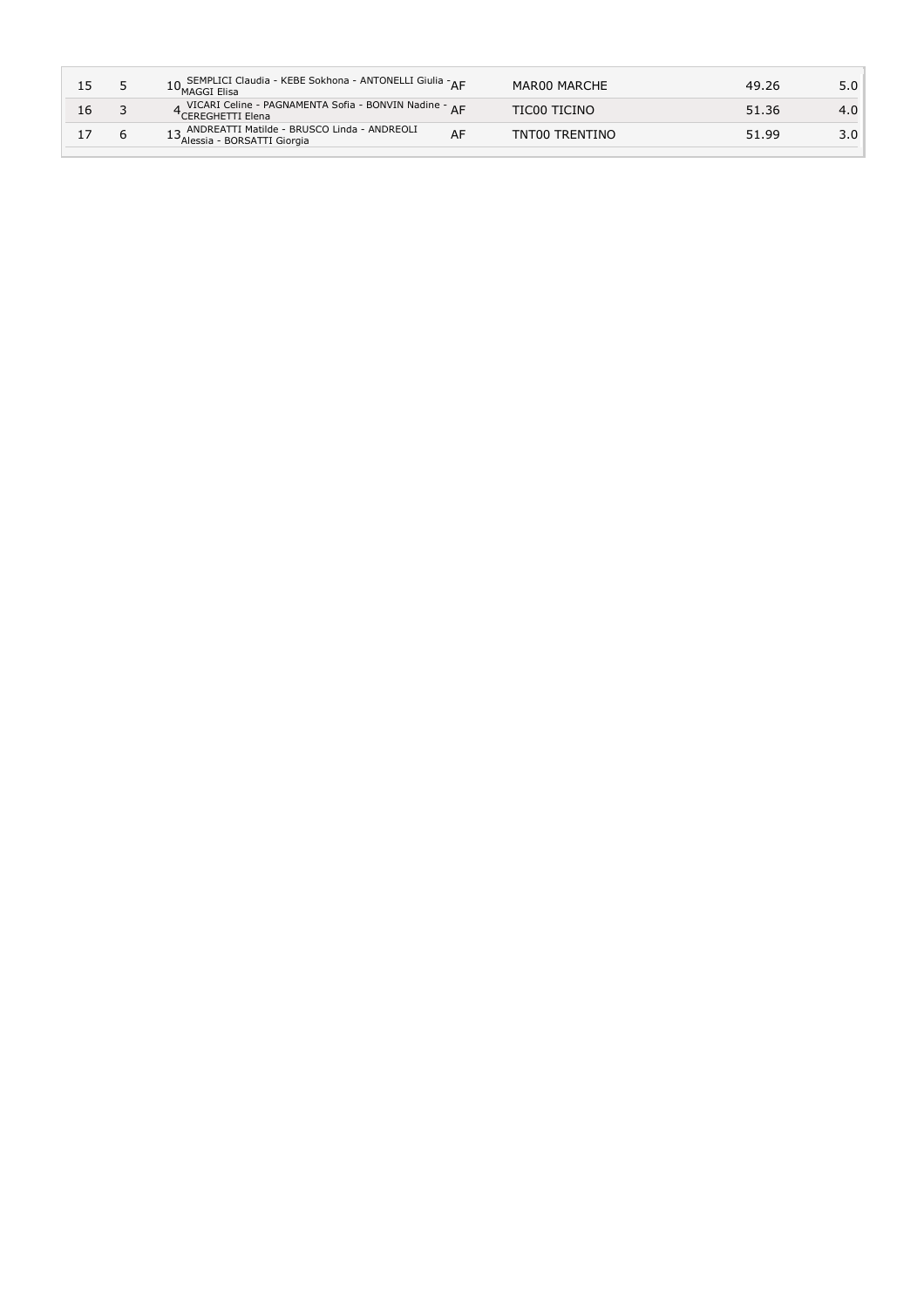## **100 metri extra Allievi**

## **SERIE - RISULTATI**

**Serie 1 Bressanone Raiffeisen Arena - 24 Maggio 2015 Ora Inizio: 10:32 - Vento: +0.5 Clas. Cors. Pett. Atleta Anno Cat. Societŕ Prestazione Punti** 1 3 160 BACOSCA TERNA Ionut 1998 AM VEN00 VENETO 11.21 G.S. FIAMME ORO PADOVA 2 7 161 MERZI Matteo 1999 AM VEN00 VENETO 11.46 ATL. INSIEME NEW FOODS VR 3 2 153 PATTERSON CAMPBELL Eddy 1998 AM LIG00 LIGURIA 11.47 A.S. ATLETICA SARZANA 4 5 500 FOSSATI PESARESI Andrea 1998 AM MAR00 MARCHE 11.70 TEAM ATLETICA MARCHE 5 4 169 MARI Riccardo 1998 AM MAR00 MARCHE 11.75 SPORT ATL. FERMO 8 168 GABUTTI Simone 1999 AM TIC00 TICINO NP 6 150 MASSUCCI Vittorio 1999 AM MAR00 MARCHE NP SPORT ATL. FERMO

**Serie 2 Bressanone Raiffeisen Arena - 24 Maggio 2015 Ora Inizio: 10:36 - Vento: +1.3** 

|                |                | Clas. Cors. Pett. Atleta | Anno Cat. |    | <b>Societr</b>                     | <b>Prestazione</b> | <b>Punti</b> |
|----------------|----------------|--------------------------|-----------|----|------------------------------------|--------------------|--------------|
| 1              | 1              | 158 SKOK Aljosa          | 2000      | CM | <b>SLO00 SLOVENIJE</b>             | 11.23              |              |
| 2              | $\overline{c}$ | 167 SHAYNOHA Oleh        | 1999      | AM | TNT00 TRENTINO                     | 11.35              |              |
|                |                |                          |           |    | ATLETICA ALTO GARDA E LEDRO        |                    |              |
| 3              | $\overline{7}$ | 241 MAURELLI Lorenzo     | 1998      | AM | TOS00 TOSCANA                      | 11.36              |              |
|                |                |                          |           |    | CUS PISA ATLETICA CASCINA          |                    |              |
| $\overline{4}$ | 5              | 151 ZORZAN Edoardo       | 1998      | AM | LIG00 LIGURIA                      | 11.37              |              |
|                |                |                          |           |    | <b>U.S. MAURINA OLIO CARLI</b>     |                    |              |
| 5              | 3              | 999 LI SANTI Nicolo'     | 1999      | AM | PIE00 PIEMONTE                     | 11.42              |              |
|                |                |                          |           |    | <b>S.S. VITTORIO ALFIERI ASTI</b>  |                    |              |
| 6              | $\overline{4}$ | 165 LANGELLA Davide      | 1999      | AM | TOS00 TOSCANA                      | 11.46              |              |
|                |                |                          |           |    | TOSCANA ATLETICA FUTURA            |                    |              |
| $\tau$         | 6              | 152 ANSALONI Matteo      | 1998      | AM | <b>EMI00 EMILIA ROMAGNA</b>        | 11.48              |              |
|                |                |                          |           |    | A.S. LA FRATELLANZA 1874           |                    |              |
| 8              | 8              | 159 TARNAGDA Cheick      | 1998      | AM | <b>BZN00 ALTO ADIGE- SUEDTIROL</b> | 11.60              |              |
|                |                |                          |           |    | ATHLETIC CLUB 96 AE SPA            |                    |              |

**Serie 3 Bressanone Raiffeisen Arena - 24 Maggio 2015 Ora Inizio: 10:39 - Vento: +0.2** 

|                |                 | Clas. Cors. Pett. Atleta | Anno Cat. |    | <b>Societr</b>                      | <b>Prestazione</b> | <b>Punti</b> |
|----------------|-----------------|--------------------------|-----------|----|-------------------------------------|--------------------|--------------|
|                | 5               | 525 CORSA Daniele        | 1996      | JM | ITA00 ITALIAN TEAM + $PUGL + SIC$ . | 10.70              |              |
|                |                 |                          |           |    | <b>FOLGORE BRINDISI</b>             |                    |              |
| $\overline{2}$ | 8               | 170 ZAPPA Riccardo       | 1998      | AM | LOM00 LOMBARDIA                     | 11.20              |              |
|                |                 |                          |           |    | PRO SESTO ATL.                      |                    |              |
| 3              | $\overline{4}$  | 154 CEGLIE Fabrizio      | 1999      | AM | <b>FVG00 FRIULI VENEZIA GIULIA</b>  | 11.26              |              |
|                |                 |                          |           |    | LIBERTAS FRIUL PALMANOVA            |                    |              |
| 4              | $7\phantom{.0}$ | 157 LECCE Edoardo        | 1998      | AM | LAZ00 LAZIO                         | 11.31              |              |
|                |                 |                          |           |    | <b>FIAMME GIALLE G. SIMONI</b>      |                    |              |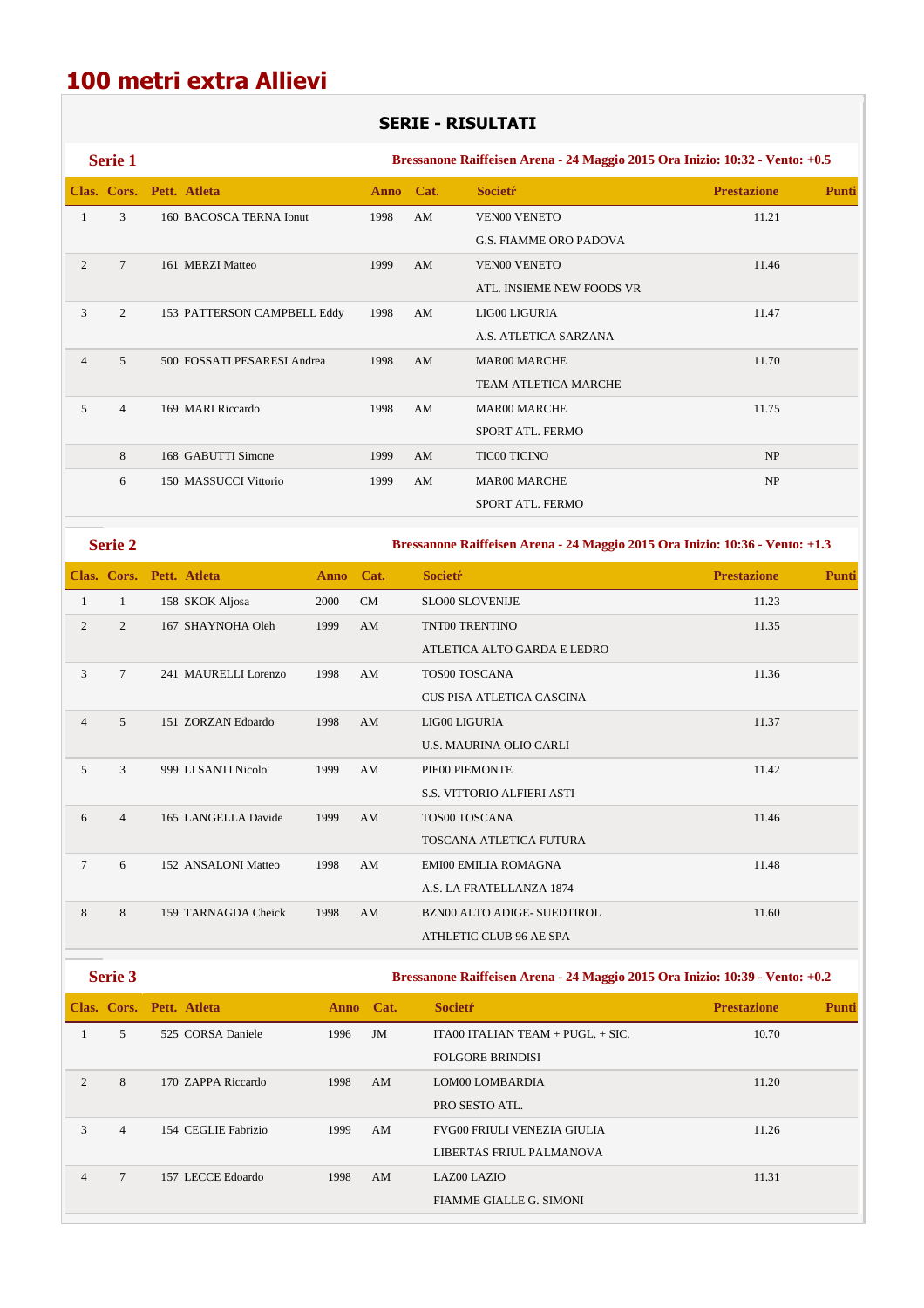|   |   | 155 BRAUN Joshua       | 1999 | AM | WUR00 BADEN WUERTTEMBERG | 11.42     |
|---|---|------------------------|------|----|--------------------------|-----------|
| 6 |   | 180 MAULBERGER Andreas | 1999 | AM | <b>BAY00 BAYERN</b>      | 11.50     |
|   | 6 | 162 SPRENG Dominik     | 1998 | AM | <b>BAY00 BAYERN</b>      | 11.50     |
|   |   | 166 VOLLMER Maximilian | 1998 | AM | WUR00 BADEN WUERTTEMBERG | <b>NP</b> |

|                | <b>RIEPILOGO</b> |                                 |                  |           |                                                                                    |                    | <b>Bressanone Raiffeisen Arena</b> |              |
|----------------|------------------|---------------------------------|------------------|-----------|------------------------------------------------------------------------------------|--------------------|------------------------------------|--------------|
|                |                  | <b>Clas, Cors, Pett. Atleta</b> | <b>Anno Cat.</b> |           | <b>Societŕ</b>                                                                     | <b>Prestazione</b> | <b>Vento</b>                       | <b>Punti</b> |
| $\mathbf{1}$   | 5                | 525 CORSA Daniele               | 1996             | JM        | ITA00 ITALIAN TEAM +<br>PUGL. + SIC.<br><b>FOLGORE BRINDISI</b>                    | 10.70              | $+0.2$                             |              |
| $\overline{2}$ | 8                | 170 ZAPPA Riccardo              | 1998             | AM        | LOM00 LOMBARDIA<br>PRO SESTO ATL.                                                  | 11.20              | $+0.2$                             |              |
| 3              | 3                | 160 BACOSCA TERNA               | 1998             |           |                                                                                    | 11.21              |                                    |              |
|                |                  |                                 |                  | AM        | <b>VEN00 VENETO</b><br>G.S. FIAMME ORO<br><b>PADOVA</b>                            |                    | $+0.5$                             |              |
| $\overline{4}$ | $\mathbf{1}$     | 158 SKOK Aljosa                 | 2000             | <b>CM</b> | SLO00 SLOVENIJE                                                                    | 11.23              | $+1.3$                             |              |
| 5              | $\overline{4}$   | 154 CEGLIE Fabrizio             | 1999             | AM        | <b>FVG00 FRIULI VENEZIA</b><br><b>GIULIA</b><br><b>LIBERTAS FRIUL</b><br>PALMANOVA | 11.26              | $+0.2$                             |              |
| 6              | $\overline{7}$   | 157 LECCE Edoardo               | 1998             | <b>AM</b> | LAZ00 LAZIO<br>FIAMME GIALLE G.<br><b>SIMONI</b>                                   | 11.31              | $+0.2$                             |              |
| $\overline{7}$ | $\overline{2}$   | 167 SHAYNOHA Oleh               | 1999             | AM        | TNT00 TRENTINO<br>ATLETICA ALTO GARDA<br>E LEDRO                                   | 11.35              | $+1.3$                             |              |
| 8              | $\overline{7}$   | 241 MAURELLI Lorenzo 1998       |                  | AM        | TOS00 TOSCANA<br><b>CUS PISA ATLETICA</b><br><b>CASCINA</b>                        | 11.36              | $+1.3$                             |              |
| 9              | 5                | 151 ZORZAN Edoardo 1998         |                  | AM        | LIG00 LIGURIA<br>U.S. MAURINA OLIO<br>CARLI                                        | 11.37              | $+1.3$                             |              |
| 10             | $\mathbf{1}$     | 155 BRAUN Joshua                | 1999             | AM        | <b>WUR00 BADEN</b><br><b>WUERTTEMBERG</b>                                          | 11.42              | $+0.2$                             |              |
| 10             | 3                | 999 LI SANTI Nicolo'            | 1999             | AM        | PIE00 PIEMONTE<br>S.S. VITTORIO ALFIERI<br>ASTI                                    | 11.42              | $+1.3$                             |              |
| 12             | $\overline{4}$   | 165 LANGELLA Davide 1999        |                  | <b>AM</b> | <b>TOS00 TOSCANA</b><br><b>TOSCANA ATLETICA</b><br><b>FUTURA</b>                   | 11.46              | $+1.3$                             |              |
| 12             | $\overline{7}$   | 161 MERZI Matteo                | 1999             | AM        | <b>VENOO VENETO</b><br>ATL. INSIEME NEW<br><b>FOODS VR</b>                         | 11.46              | $+0.5$                             |              |
| 14             | $\overline{2}$   | 153 PATTERSON<br>CAMPBELL Eddy  | 1998 AM          |           | LIG00 LIGURIA<br>A.S. ATLETICA SARZANA                                             | 11.47              | $+0.5$                             |              |
| 15             | 6                | 152 ANSALONI Matteo 1998 AM     |                  |           | EMI00 EMILIA ROMAGNA<br>A.S. LA FRATELLANZA<br>1874                                | 11.48              | $+1.3$                             |              |
| 16             | 3                | 180 MAULBERGER<br>Andreas       | 1999             | AM        | BAY00 BAYERN                                                                       | 11.50              | $+0.2$                             |              |
| 17             | 6                | 162 SPRENG Dominik              | 1998             | AM        | <b>BAY00 BAYERN</b>                                                                | 11.50              | $+0.2$                             |              |
| 18             | 8                | 159 TARNAGDA Cheick 1998 AM     |                  |           | BZN00 ALTO ADIGE-<br><b>SUEDTIROL</b><br>ATHLETIC CLUB 96 AE<br><b>SPA</b>         | 11.60              | $+1.3$                             |              |
| 19             | 5                | 500 FOSSATI PESARESI 1998       |                  | AM        | MAR00 MARCHE                                                                       | 11.70              | $+0.5$                             |              |
|                |                  |                                 |                  |           | TEAM ATLETICA MARCHE                                                               |                    |                                    |              |
| 20             | 4                | 169 MARI Riccardo               | 1998 AM          |           | MAR00 MARCHE<br>SPORT ATL. FERMO                                                   | 11.75              | $+0.5$                             |              |
|                | $\overline{2}$   | 166 VOLLMER                     | 1998             | AM        | WUR00 BADEN                                                                        | NP.                | $+0.2$                             |              |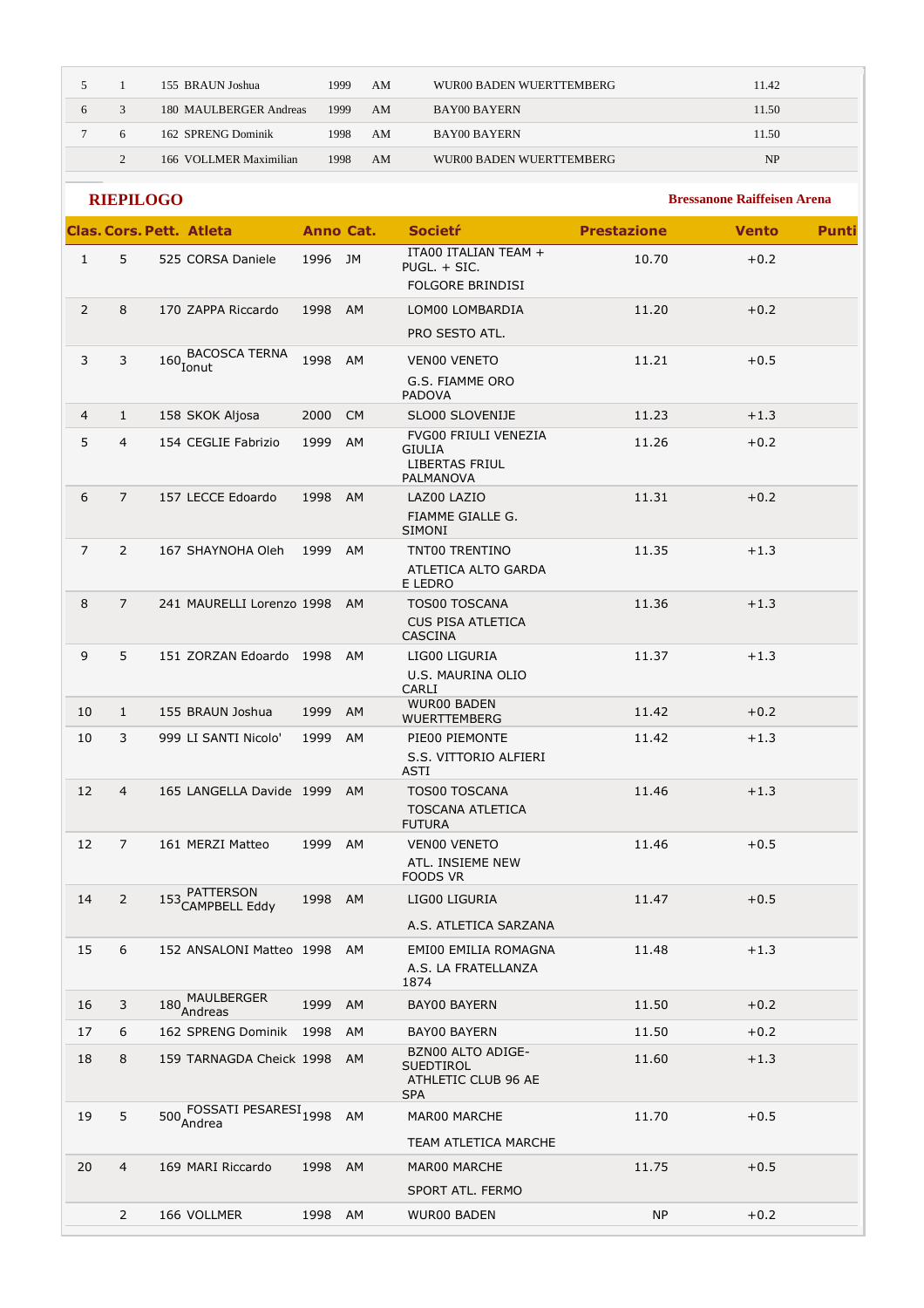| Maximilian                         | <b>WUERTTEMBERG</b>              |           |        |
|------------------------------------|----------------------------------|-----------|--------|
| 150 MASSUCCI Vittorio 1999 AM<br>6 | MAR00 MARCHE<br>SPORT ATL. FERMO | <b>NP</b> | $+0.5$ |
| 168 GABUTTI Simone 1999 AM<br>8    | TIC00 TICINO                     | <b>NP</b> | $+0.5$ |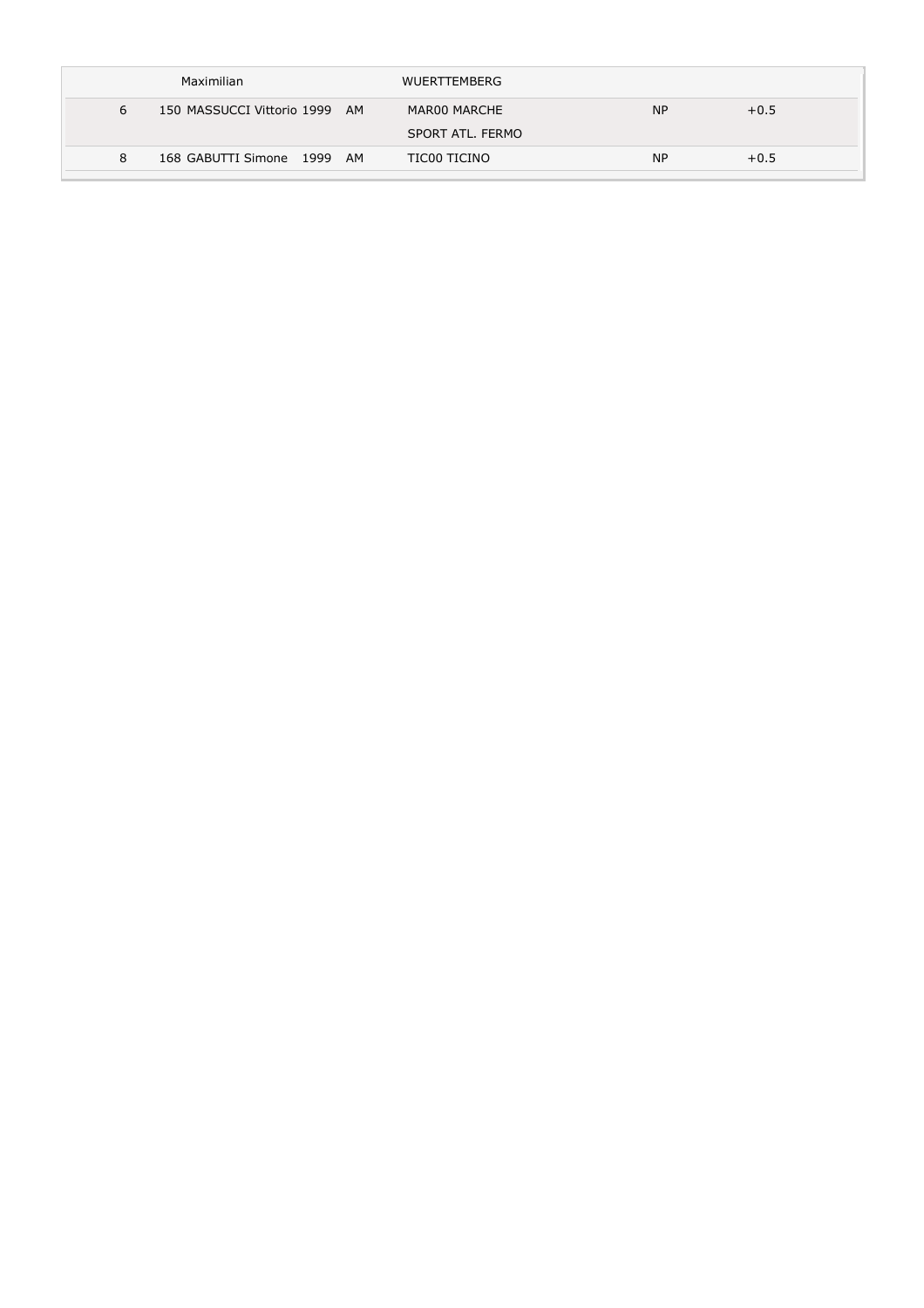## **SERIE - RISULTATI**

|                 | <b>Serie 1</b> |                           |           |    |                                | Bressanone Raiffeisen Arena - 24 Maggio 2015 Ora Inizio: 10:56 - Vento: +0.5 |              |  |  |
|-----------------|----------------|---------------------------|-----------|----|--------------------------------|------------------------------------------------------------------------------|--------------|--|--|
|                 |                | Clas. Cors. Pett. Atleta  | Anno Cat. |    | <b>Societr</b>                 | <b>Prestazione</b>                                                           | <b>Punti</b> |  |  |
|                 | $\overline{4}$ | 3 GRKMAN Jure             | 1999      | AM | <b>SLO00 SLOVENIJE</b>         | 11.13                                                                        | 11.5         |  |  |
| 2               | 3              | 9 PERROTTI Edoardo        | 1999      | AM | <b>LAZ00 LAZIO</b>             | 11.17                                                                        | 10.0         |  |  |
|                 |                |                           |           |    | <b>FIAMME GIALLE G. SIMONI</b> |                                                                              |              |  |  |
| 3               | 6              | 10 CHIRIAC Lucian         | 1998      | AM | <b>MAR00 MARCHE</b>            | 11.36                                                                        | 8.0          |  |  |
|                 |                |                           |           |    | SPORT ATL. FERMO               |                                                                              |              |  |  |
| $\overline{4}$  | $\tau$         | 12 ANTONGIOVANNI Andrea   | 1999      | AM | TOS00 TOSCANA                  | 11.40                                                                        | 7.0          |  |  |
|                 |                |                           |           |    | <b>ATLETICA LIVORNO</b>        |                                                                              |              |  |  |
| 5               | 5              | 7 NIGRO Giorgio           | 1998      | AM | LIG00 LIGURIA                  | 11.40                                                                        | 6.0          |  |  |
|                 |                |                           |           |    | ASD SPECTEC DUFERCO CARISPEZIA |                                                                              |              |  |  |
| 6               | 2              | 4 AZUCENA Jose            | 1998      | AM | <b>TIC00 TICINO</b>            | 11.45                                                                        | 5.0          |  |  |
| $7\phantom{.0}$ | 8              | 11 ORIGLIA Gabriele Carlo | 1999      | AM | PIE00 PIEMONTE                 | 11.50                                                                        | 4.0          |  |  |
|                 |                |                           |           |    | <b>ATLETICA PIEMONTE ASD</b>   |                                                                              |              |  |  |

**Serie 2 Bressanone Raiffeisen Arena - 24 Maggio 2015 Ora Inizio: 11:02 - Vento: +0.7** 

|                |                | Clas. Cors. Pett. Atleta  | <b>Anno</b> | Cat. | <b>Societr</b>                      | <b>Prestazione</b> | <b>Punti</b> |
|----------------|----------------|---------------------------|-------------|------|-------------------------------------|--------------------|--------------|
| 1              | 6              | 8 BAPOU Christian Jasmie  | 1998        | AM   | LOM00 LOMBARDIA                     | 10.77              | 17.0         |
|                |                |                           |             |      | ATL. CENTO TORRI PAVIA              |                    |              |
| 2              | $\overline{2}$ | 1 STUBICAN Emmanuel       | 1998        | AM   | WUR00 BADEN WUERTTEMBERG            | 10.87              | 16.0         |
| 3              |                | 17 BUNIOLO Mario          | 1998        | AM   | BZN00 ALTO ADIGE- SUEDTIROL         | 11.03              | 15.0         |
|                |                |                           |             |      | <b>S.G EISACKTAL RAIFFEISEN ASV</b> |                    |              |
| $\overline{4}$ | $\overline{4}$ | 2 WINDPASSINGER Luis      | 1998        | AM   | <b>BAY00 BAYERN</b>                 | 11.05              | 14.0         |
| 5              | 7              | 15 GALLETTA Paolo         | 1998        | AM   | <b>VEN00 VENETO</b>                 | 11.09              | 13.0         |
|                |                |                           |             |      | ATL.BIOTEKNA MARCON                 |                    |              |
| 6              | 3              | 6 MARTOREL Nicola         | 1998        | AM   | <b>FVG00 FRIULI VENEZIA GIULIA</b>  | 11.13              | 11.5         |
|                |                |                           |             |      | ATLETICA BRUGNERA FRIULINTAGLI      |                    |              |
| $\tau$         | 8              | 13 CAVAGNA Enrico         | 1999        | AM   | <b>TNT00 TRENTINO</b>               | 11.23              | 9.0          |
|                |                |                           |             |      | <b>ATLETICA TRENTO</b>              |                    |              |
| 8              | 5              | 5 ZLATAN Andrei Alexandru | 1998        | AM   | <b>EMI00 EMILIA ROMAGNA</b>         |                    | 3.0          |
|                |                |                           |             |      | ATL. REGGIO ASD                     |                    |              |

|                |                | Clas. Cors. Pett. Atleta                            | <b>Anno</b> | Cat. | <b>Societr</b>                                | <b>Prestazione</b> | <b>Vento</b> | <b>Punti</b> |
|----------------|----------------|-----------------------------------------------------|-------------|------|-----------------------------------------------|--------------------|--------------|--------------|
|                | 6              | <b>BAPOU</b> Christian<br>$\overline{8}$<br>'Jasmie | 1998        | AM   | LOM00 LOMBARDIA                               | 10.77              | $+0.7$       | 17.0         |
|                |                |                                                     |             |      | ATL. CENTO TORRI PAVIA                        |                    |              |              |
| $\overline{2}$ | 2              | 1 STUBICAN Emmanuel 1998                            |             | AM   | <b>WUR00 BADEN</b><br><b>WUERTTEMBERG</b>     | 10.87              | $+0.7$       | 16.0         |
| 3              |                | 17 BUNIOLO Mario                                    | 1998        | AM   | <b>BZN00 ALTO ADIGE-</b><br>SUEDTIROL         | 11.03              | $+0.7$       | 15.0         |
|                |                |                                                     |             |      | <b>S.G EISACKTAL</b><br><b>RAIFFEISEN ASV</b> |                    |              |              |
| $\overline{4}$ | $\overline{4}$ | <b>WINDPASSINGER</b><br>$\epsilon$ Luis             | 1998        | AM   | <b>BAY00 BAYERN</b>                           | 11.05              | $+0.7$       | 14.0         |
| 5              | $\tau$         | 15 GALLETTA Paolo                                   | 1998        | AM   | <b>VEN00 VENETO</b>                           | 11.09              | $+0.7$       | 13.0         |
|                |                |                                                     |             |      | ATL.BIOTEKNA MARCON                           |                    |              |              |
| 6              | 3              | 6 MARTOREL Nicola                                   | 1998        | AM   | <b>FVG00 FRIULI VENEZIA</b><br><b>GIULIA</b>  | 11.13              | $+0.7$       | 11.5         |
|                |                |                                                     |             |      |                                               |                    |              |              |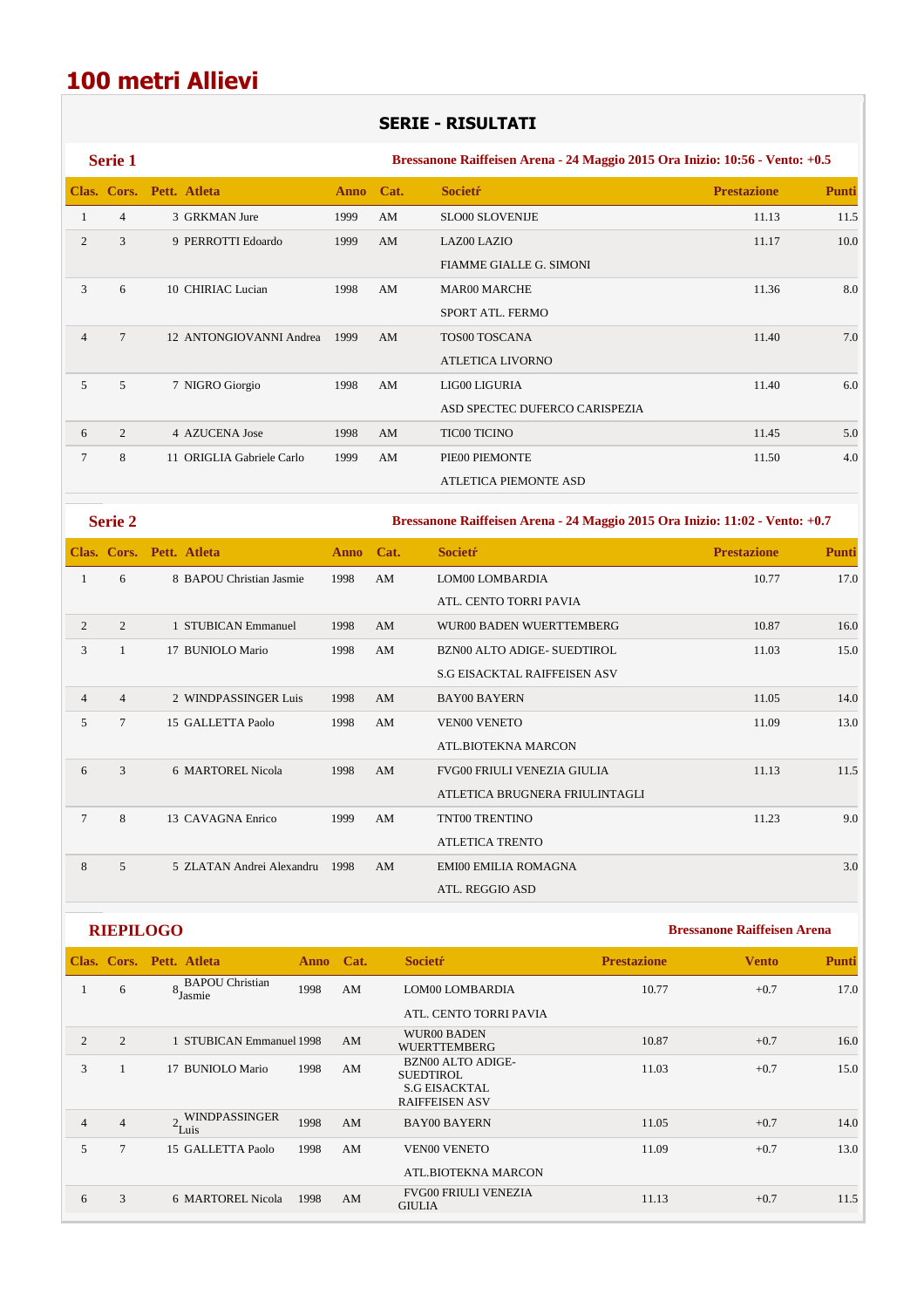|    |                |                                                |      |    | <b>ATLETICA BRUGNERA</b><br><b>FRIULINTAGLI</b> |       |        |      |
|----|----------------|------------------------------------------------|------|----|-------------------------------------------------|-------|--------|------|
| 6  | $\overline{4}$ | 3 GRKMAN Jure                                  | 1999 | AM | <b>SLO00 SLOVENIJE</b>                          | 11.13 | $+0.5$ | 11.5 |
| 8  | 3              | 9 PERROTTI Edoardo                             | 1999 | AM | LAZ00 LAZIO                                     | 11.17 | $+0.5$ | 10.0 |
|    |                |                                                |      |    | FIAMME GIALLE G. SIMONI                         |       |        |      |
| 9  | 8              | 13 CAVAGNA Enrico                              | 1999 | AM | TNT00 TRENTINO                                  | 11.23 | $+0.7$ | 9.0  |
|    |                |                                                |      |    | <b>ATLETICA TRENTO</b>                          |       |        |      |
| 10 | 6              | 10 CHIRIAC Lucian                              | 1998 | AM | <b>MAR00 MARCHE</b>                             | 11.36 | $+0.5$ | 8.0  |
|    |                |                                                |      |    | SPORT ATL. FERMO                                |       |        |      |
| 11 | $\overline{7}$ | $12\frac{\text{ANTONGIOVANNI}}{\text{Andrea}}$ | 1999 | AM | TOS00 TOSCANA                                   | 11.40 | $+0.5$ | 7.0  |
|    |                |                                                |      |    | <b>ATLETICA LIVORNO</b>                         |       |        |      |
| 12 | 5              | 7 NIGRO Giorgio                                | 1998 | AM | LIG00 LIGURIA                                   | 11.40 | $+0.5$ | 6.0  |
|    |                |                                                |      |    | ASD SPECTEC DUFERCO<br><b>CARISPEZIA</b>        |       |        |      |
| 13 | 2              | 4 AZUCENA Jose                                 | 1998 | AM | TIC00 TICINO                                    | 11.45 | $+0.5$ | 5.0  |
| 14 | $\,8\,$        | ORIGLIA Gabriele<br>$11$ Carlo                 | 1999 | AM | PIE00 PIEMONTE                                  | 11.50 | $+0.5$ | 4.0  |
|    |                |                                                |      |    | <b>ATLETICA PIEMONTE ASD</b>                    |       |        |      |
| 15 | 5              | $5$ ZLATAN Andrei $5$ Alexandru                | 1998 | AM | <b>EMI00 EMILIA ROMAGNA</b>                     |       | $+0.7$ | 3.0  |
|    |                |                                                |      |    |                                                 |       |        |      |
|    |                |                                                |      |    | ATL. REGGIO ASD                                 |       |        |      |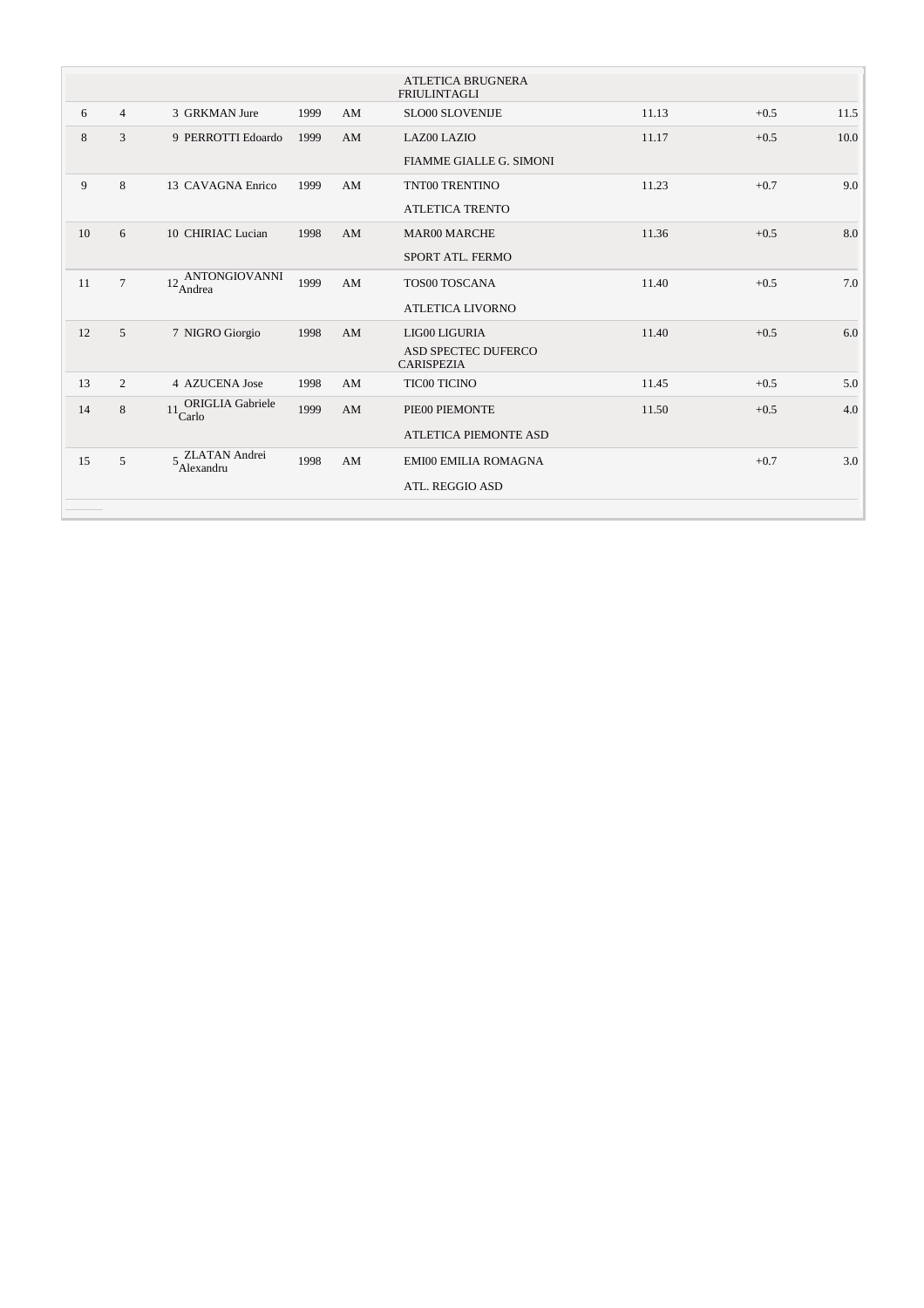## **SERIE - RISULTATI**

|                | Serie 1        |                          |             |             |      | Bressanone Raiffeisen Arena - 24 Maggio 2015 Ora Inizio: 12:44 - Vento: +2.0 |                    |              |
|----------------|----------------|--------------------------|-------------|-------------|------|------------------------------------------------------------------------------|--------------------|--------------|
|                |                | Clas. Cors. Pett. Atleta | <b>Anno</b> | Cat.        |      | <b>Societr</b>                                                               | <b>Prestazione</b> | <b>Punti</b> |
| $\mathbf{1}$   | 5              | 7 SGROI Nikolas          | 1998        | AM          |      | LIG00 LIGURIA                                                                | 22.47              | 11.0         |
|                |                |                          |             |             |      | ASD SPECTEC DUFERCO CARISPEZIA                                               |                    |              |
| 2              | $\overline{7}$ | 17 BAU' Alex             | 1998        | AM          |      | BZN00 ALTO ADIGE- SUEDTIROL                                                  | 22.80              | 8.0          |
|                |                |                          |             |             |      | <b>S.G EISACKTAL RAIFFEISEN ASV</b>                                          |                    |              |
| 3              | $\overline{4}$ | 9 CIOTTI Antonio         | 1998        | AM          |      | LAZ00 LAZIO                                                                  | 22.86              | 7.0          |
|                |                |                          |             |             |      | ATL. ROMA ACQUACETOSA                                                        |                    |              |
| $\overline{4}$ | 8              | 11 RACCA Alessandro      | 1998        | AM          |      | PIE00 PIEMONTE                                                               | 23.10              | 6.0          |
|                |                |                          |             |             |      | A.S.D. ATL. FOSSANO '75                                                      |                    |              |
| 5              | 6              | 10 MASSUCCI Vittorio     | 1999        | AM          |      | MAR00 MARCHE                                                                 | 23.12              | 5.0          |
|                |                |                          |             |             |      | SPORT ATL. FERMO                                                             |                    |              |
| 6              | $\overline{c}$ | 13 GAMENE Ahamed         | 1998        | AM          |      | TNT00 TRENTINO                                                               | 23.18              | 4.0          |
|                |                |                          |             |             |      | U.S. QUERCIA TRENTINGRANA                                                    |                    |              |
| $\tau$         | 3              | 4 GABUTTI Simone         | 1999        | AM          |      | <b>TIC00 TICINO</b>                                                          | 24.12              | 3.0          |
|                | <b>Serie 2</b> |                          |             |             |      | Bressanone Raiffeisen Arena - 24 Maggio 2015 Ora Inizio: 12:48 - Vento: +1.3 |                    |              |
|                |                | Clas. Cors. Pett. Atleta |             | <b>Anno</b> | Cat. | <b>Societr</b>                                                               | <b>Prestazione</b> | <b>Punti</b> |
| $\mathbf{1}$   | 8              | 1 SKUPIN ALFA Milo       | 1999        |             | AM   | WUR00 BADEN WUERTTEMBERG                                                     | 21.47              | 17.0         |
| $\overline{c}$ | 3              | 8 BAPOU Christian Jasmie | 1998        |             | AM   | LOM00 LOMBARDIA                                                              | 21.72              | 16.0         |
|                |                |                          |             |             |      | ATL. CENTO TORRI PAVIA                                                       |                    |              |
| $\mathfrak{Z}$ | 6              | 15 RANCAN Michele        | 1998        |             | AM   | <b>VEN00 VENETO</b>                                                          | 21.74              | 15.0         |
|                |                |                          |             |             |      | ATL.VICENTINA                                                                |                    |              |
| $\overline{4}$ | 5              | 3 PAVLOVIC Grega         | 1998        |             | AM   | <b>SLO00 SLOVENIJE</b>                                                       | 21.90              | 14.0         |
| 5              | $\overline{4}$ | 6 VARIOLA Andrea         | 1998        |             | AM   | FVG00 FRIULI VENEZIA GIULIA                                                  | 22.14              | 13.0         |
|                |                |                          |             |             |      | LIBERTAS SANVITESE IPEROTTICA                                                |                    |              |
| 6              | $\tau$         | 5 ABE Jamie Steve dave   | 1998        |             | AM   | <b>EMI00 EMILIA ROMAGNA</b>                                                  | 22.24              | 12.0         |
|                |                |                          |             |             |      | C.U.S. PARMA                                                                 |                    |              |
| 7              | $\mathfrak{2}$ | 2 WIETHOFF Niklas        | 1998        |             | AM   | <b>BAY00 BAYERN</b>                                                          | 22.63              | 10.0         |

**RIEPILOGO Bressanone Raiffeisen Arena** 

|   |   | Clas. Cors. Pett. Atleta         | Anno Cat. |           | <b>Societr</b>                                                                          | <b>Prestazione</b> | <b>Vento</b> | <b>Punti</b> |
|---|---|----------------------------------|-----------|-----------|-----------------------------------------------------------------------------------------|--------------------|--------------|--------------|
|   | 8 | SKUPIN ALFA<br><sup>+</sup> Milo | 1999      | AM        | <b>WUR00 BADEN</b><br><b>WUERTTEMBERG</b>                                               | 21.47              | $+1.3$       | 17.0         |
| 2 | 3 | 8, BAPOU Christian<br>Jasmie     | 1998      | AM        | LOM00 LOMBARDIA                                                                         | 21.72              | $+1.3$       | 16.0         |
|   |   |                                  |           |           | ATL. CENTO TORRI PAVIA                                                                  |                    |              |              |
| 3 | 6 | 15 RANCAN Michele 1998           |           | AM        | <b>VENOO VENETO</b>                                                                     | 21.74              | $+1.3$       | 15.0         |
|   |   |                                  |           |           | ATL.VICENTINA                                                                           |                    |              |              |
| 4 | 5 | 3 PAVLOVIC Grega 1998            |           | <b>AM</b> | SLO00 SLOVENIJE                                                                         | 21.90              | $+1.3$       | 14.0         |
| 5 | 4 | 6 VARIOLA Andrea 1998            |           | AM        | <b>FVG00 FRIULI VENEZIA</b><br><b>GIULIA</b><br>LIBERTAS SANVITESE<br><b>IPEROTTICA</b> | 22.14              | $+1.3$       | 13.0         |
| 6 | 7 | 5. ABE Jamie Steve 1998<br>dave  |           | AM        | EMI00 EMILIA ROMAGNA                                                                    | 22.24              | $+1.3$       | 12.0         |

8 1 12 LA SORSA Riccardo 1998 AM TOS00 TOSCANA 22.79 9.0

ATL LIBERTAS RUNNERS LIVORNO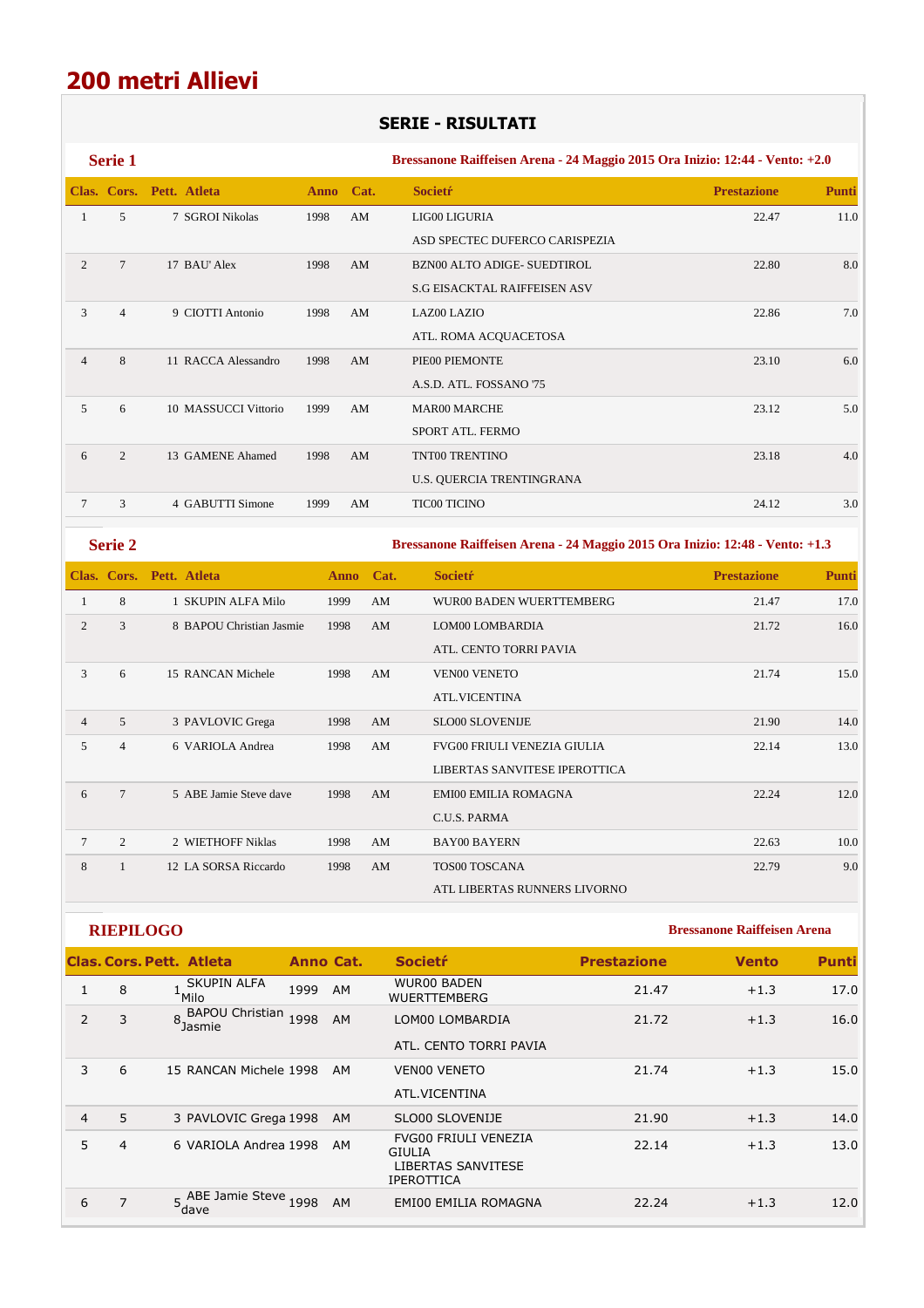|                |                |                                               |           | C.U.S. PARMA                                                                           |       |        |      |
|----------------|----------------|-----------------------------------------------|-----------|----------------------------------------------------------------------------------------|-------|--------|------|
| $\overline{7}$ | 5              | 7 SGROI Nikolas<br>1998                       | AM        | LIG00 LIGURIA<br>ASD SPECTEC DUFERCO<br>CARISPEZIA                                     | 22.47 | $+2.0$ | 11.0 |
| 8              | $\overline{2}$ | 2 WIETHOFF Niklas1998                         | <b>AM</b> | <b>BAY00 BAYERN</b>                                                                    | 22.63 | $+1.3$ | 10.0 |
| 9              | $\mathbf{1}$   | LA SORSA<br>12.<br>1998<br><b>Riccardo</b>    | AM        | <b>TOS00 TOSCANA</b>                                                                   | 22.79 | $+1.3$ | 9.0  |
|                |                |                                               |           | ATL LIBERTAS RUNNERS<br><b>LIVORNO</b>                                                 |       |        |      |
| 10             | $\overline{7}$ | 17 BAU' Alex<br>1998                          | AM        | BZN00 ALTO ADIGE-<br><b>SUEDTIROL</b><br><b>S.G EISACKTAL</b><br><b>RAIFFEISEN ASV</b> | 22.80 | $+2.0$ | 8.0  |
| 11             | $\overline{4}$ | 9 CIOTTI Antonio 1998                         | AM        | LAZ00 LAZIO                                                                            | 22.86 | $+2.0$ | 7.0  |
|                |                |                                               |           | ATL. ROMA ACQUACETOSA                                                                  |       |        |      |
| 12             | 8              | <b>RACCA</b><br>11<br>1998<br>Alessandro      | <b>AM</b> | PIE00 PIEMONTE                                                                         | 23.10 | $+2.0$ | 6.0  |
|                |                |                                               |           | A.S.D. ATL. FOSSANO '75                                                                |       |        |      |
| 13             | 6              | <b>MASSUCCI</b><br>10.<br>1999<br>Vittorio    | AM        | MAR00 MARCHE                                                                           | 23.12 | $+2.0$ | 5.0  |
|                |                |                                               |           | SPORT ATL. FERMO                                                                       |       |        |      |
| 14             | $\overline{2}$ | <b>GAMENE</b><br>13 <sub>Ahamed</sub><br>1998 | AM        | <b>TNT00 TRENTINO</b>                                                                  | 23.18 | $+2.0$ | 4.0  |
|                |                |                                               |           | <b>U.S. QUERCIA</b><br><b>TRENTINGRANA</b>                                             |       |        |      |
| 15             | 3              | 4 GABUTTI Simone 1999                         | AM        | TIC00 TICINO                                                                           | 24.12 | $+2.0$ | 3.0  |

 $\sim$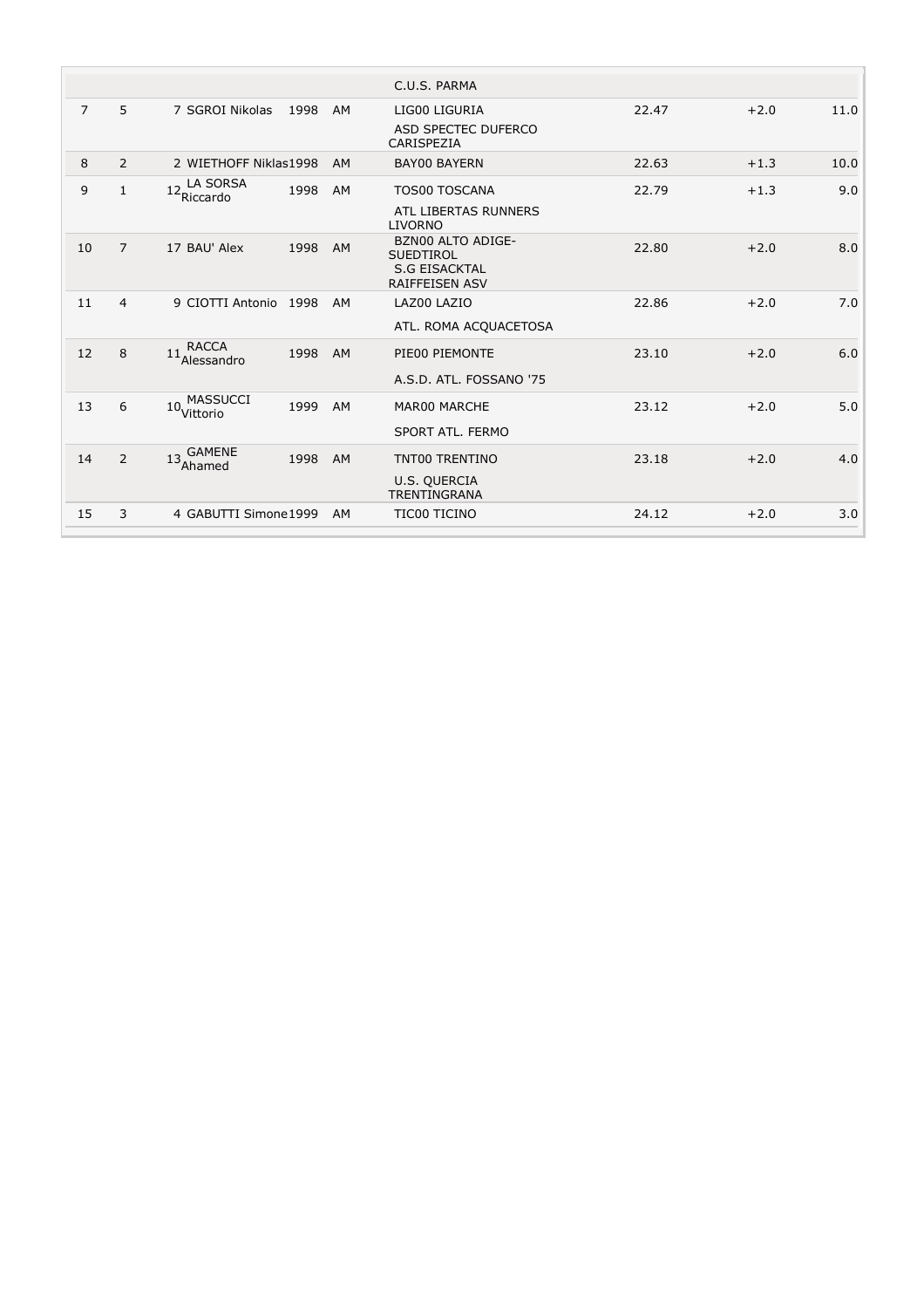## **SERIE - RISULTATI**

|                | <b>Serie 1</b> |                          |           |    | Bressanone Raiffeisen Arena - 24 Maggio 2015 Ora Inizio: 11:52 |                    |              |  |  |
|----------------|----------------|--------------------------|-----------|----|----------------------------------------------------------------|--------------------|--------------|--|--|
|                |                | Clas. Cors. Pett. Atleta | Anno Cat. |    | <b>Societr</b>                                                 | <b>Prestazione</b> | <b>Punti</b> |  |  |
| 1              | 5              | 17 ALBRECHT Michael      | 1999      | AM | <b>BZN00 ALTO ADIGE- SUEDTIROL</b>                             | 50.85              | 12.0         |  |  |
|                |                |                          |           |    | <b>SPORTCLUB MERAN ASV</b>                                     |                    |              |  |  |
| 2              |                | 4 TAMBURINI Aaron        | 1998      | AM | <b>TIC00 TICINO</b>                                            | 51.56              | 9.0          |  |  |
| 3              | 3              | 12 BIANCIARDI Lapo       | 1998      | AM | <b>TOS00 TOSCANA</b>                                           | 51.56              | 8.0          |  |  |
|                |                |                          |           |    | <b>ASSI GIGLIO ROSSO FIRENZE</b>                               |                    |              |  |  |
| $\overline{4}$ | $\overline{4}$ | 6 SIMONETTO Nicola       | 1998      | AM | <b>FVG00 FRIULI VENEZIA GIULIA</b>                             | 51.74              | 6.0          |  |  |
|                |                |                          |           |    | LIBERTAS SANVITESE IPEROTTICA                                  |                    |              |  |  |
| 5              | 6              | 7 MOTTA Edoardo Paolo    | 1999      | AM | LIG00 LIGURIA                                                  | 53.17              | 5.0          |  |  |
|                |                |                          |           |    | <b>S.S. TRIONFO LIGURE</b>                                     |                    |              |  |  |
| 6              | 8              | 41 MOGGI Filippo (I)     | 1999      | AM | <b>TIC00 TICINO</b>                                            | 53.35              |              |  |  |
| 7              | $\overline{c}$ | 10 CIFERRI Andrea        | 1998      | AM | <b>MAR00 MARCHE</b>                                            | 53.54              | 4.0          |  |  |
|                |                |                          |           |    | <b>ATL. AVIS MACERATA</b>                                      |                    |              |  |  |
| 8              | $\overline{7}$ | 13 FILIPPO Marco         | 1999      | AM | TNT00 TRENTINO                                                 | 54.26              | 3.0          |  |  |
|                |                |                          |           |    | <b>GS VALSUGANA TRENTINO</b>                                   |                    |              |  |  |

**Serie 2 Bressanone Raiffeisen Arena - 24 Maggio 2015 Ora Inizio: 11:56 Clas. Cors. Pett. Atleta Anno Cat. Societŕ Prestazione Punti** 1 6 8 ACETI Vladimir 1998 AM LOM00 LOMBARDIA 48.53 17.0 ATL. VIS NOVA GIUSSANO 2 5 3 ZUPANC Anej 1998 AM SLO00 SLOVENIJE 48.90 16.0 3 7 5 BERNABEI Davide 1998 AM EMI00 EMILIA ROMAGNA 49.80 15.0 ATL. IMOLA SACMI AVIS 4 4 1 KLEYER Pascal 1998 AM WUR00 BADEN WUERTTEMBERG 50.27 14.0 5 3 15 SCHIEVANO Giovanni 1998 AM VEN00 VENETO 50.59 13.0 CORPO LIBERO ATHLETICS TEAM 6 1 9 CAMPANA Davide 1999 AM LAZ00 LAZIO 50.96 11.0 E.SERVIZI ATL. FUTURA ROMA 7 2 2 DIAW Iba Mar 1998 AM BAY00 BAYERN 51.33 10.0 8 8 11 MORAT Andrea 1998 AM PIE00 PIEMONTE 51.68 7.0 ASDP ATLETICA PINEROLO

**RIEPILOGO Bressanone Raiffeisen Arena Clas. Cors. Pett. Atleta Anno Cat. Societŕ Prestazione Punti** 1 6 8 ACETI Vladimir 1998 AM LOM00 LOMBARDIA 48.53 17.0 ATL. VIS NOVA GIUSSANO 2 5 3 ZUPANC Anej 1998 AM SLO00 SLOVENIJE 48.90 16.0 3 7 5 BERNABEI Davide 1998 AM EMI00 EMILIA ROMAGNA 1 49.80 15.0 ATL. IMOLA SACMI AVIS 4 4 1 KLEYER Pascal 1998 AM WUR00 BADEN WUERTTEMBERG 50.27 14.0 5 3 15 SCHIEVANO Giovanni 1998 AM VEN00 VENETO 50.59 50.59 13.0 CORPO LIBERO ATHLETICS TEAM 6 5 17 ALBRECHT Michael 1999 AM BZN00 ALTO ADIGE- SUEDTIROL 50.85 12.0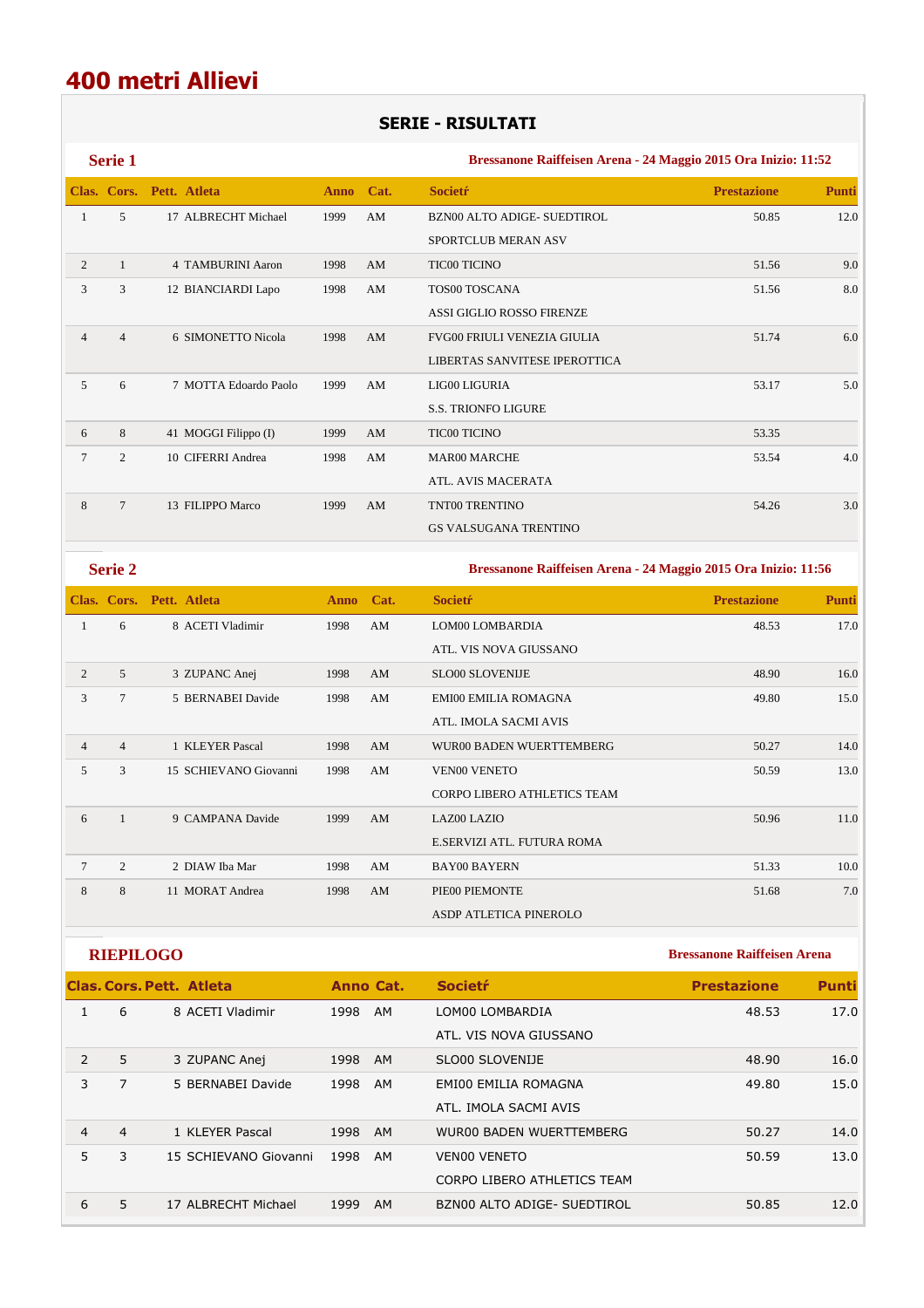|    |                |                       |      |           | <b>SPORTCLUB MERAN ASV</b>    |       |      |
|----|----------------|-----------------------|------|-----------|-------------------------------|-------|------|
| 7  | $\mathbf{1}$   | 9 CAMPANA Davide      | 1999 | AM        | LAZ00 LAZIO                   | 50.96 | 11.0 |
|    |                |                       |      |           | E.SERVIZI ATL. FUTURA ROMA    |       |      |
| 8  | $\overline{2}$ | 2 DIAW Iba Mar        | 1998 | <b>AM</b> | <b>BAY00 BAYERN</b>           | 51.33 | 10.0 |
| 9  | 1              | 4 TAMBURINI Aaron     | 1998 | AM        | TIC00 TICINO                  | 51.56 | 9.0  |
| 10 | 3              | 12 BIANCIARDI Lapo    | 1998 | AM        | <b>TOS00 TOSCANA</b>          | 51.56 | 8.0  |
|    |                |                       |      |           | ASSI GIGLIO ROSSO FIRENZE     |       |      |
| 11 | 8              | 11 MORAT Andrea       | 1998 | AM        | PIE00 PIEMONTE                | 51.68 | 7.0  |
|    |                |                       |      |           | ASDP ATLETICA PINEROLO        |       |      |
| 12 | $\overline{4}$ | 6 SIMONETTO Nicola    | 1998 | AM        | FVG00 FRIULI VENEZIA GIULIA   | 51.74 | 6.0  |
|    |                |                       |      |           | LIBERTAS SANVITESE IPEROTTICA |       |      |
| 13 | 6              | 7 MOTTA Edoardo Paolo | 1999 | AM        | LIG00 LIGURIA                 | 53.17 | 5.0  |
|    |                |                       |      |           | <b>S.S. TRIONFO LIGURE</b>    |       |      |
| 14 | 8              | 41 MOGGI Filippo (I)  | 1999 | AM        | TIC00 TICINO                  | 53.35 |      |
| 15 | $\overline{2}$ | 10 CIFERRI Andrea     | 1998 | AM        | MAR00 MARCHE                  | 53.54 | 4.0  |
|    |                |                       |      |           | ATL. AVIS MACERATA            |       |      |
| 16 | $\overline{7}$ | 13 FILIPPO Marco      | 1999 | AM        | TNT00 TRENTINO                | 54.26 | 3.0  |
|    |                |                       |      |           | <b>GS VALSUGANA TRENTINO</b>  |       |      |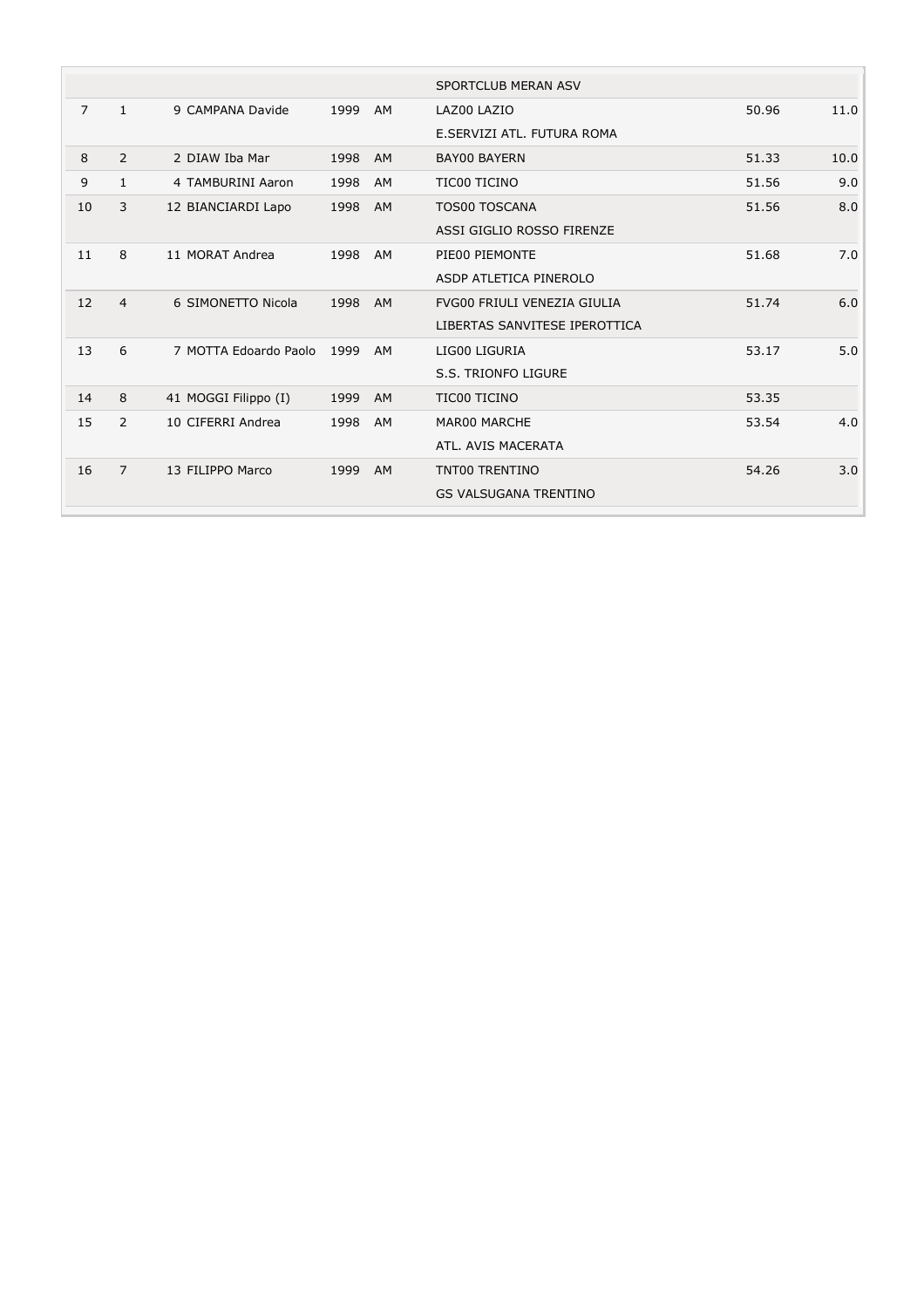## **SERIE - RISULTATI**

|                | <b>Serie 1</b> |                          |             |                        | Bressanone Raiffeisen Arena - 24 Maggio 2015 Ora Inizio: 13:54 |                    |              |  |  |
|----------------|----------------|--------------------------|-------------|------------------------|----------------------------------------------------------------|--------------------|--------------|--|--|
|                | Clas. Cors.    | Pett. Atleta             | <b>Anno</b> | Cat.                   | <b>Societr</b>                                                 | <b>Prestazione</b> | <b>Punti</b> |  |  |
| $\mathbf{1}$   | 1I             | 13 TOMASI Mirko          | 1999        | AM                     | TNT00 TRENTINO                                                 | 1:58.84            | 11.0         |  |  |
|                |                |                          |             |                        | <b>ATLETICA TRENTO</b>                                         |                    |              |  |  |
| 2              | 2I             | 6 ZAVAGNO Davide         | 1999        | AM                     | <b>FVG00 FRIULI VENEZIA GIULIA</b>                             | 1:59.38            | 10.0         |  |  |
|                |                |                          |             |                        | ATLETICA MALIGNANI LIBERTAS UD                                 |                    |              |  |  |
| 3              | 3I             | 17 CAVALLERI Alex        | 1998        | AM                     | BZN00 ALTO ADIGE- SUEDTIROL                                    | 2:00.31            | 9.0          |  |  |
|                |                |                          |             |                        | SSV BRUNECK BRUNICO VOLKSBANK                                  |                    |              |  |  |
| $\overline{4}$ | 4I             | 9 CURCUIANU Victor       | 1999        | AM                     | LAZ00 LAZIO                                                    | 2:01.23            | 7.0          |  |  |
|                |                |                          |             |                        | ACSI CAMPIDOGLIO PALATINO                                      |                    |              |  |  |
| 5              | 5I             | 2 HARTMANN Stefan        | 1998        | AM                     | <b>BAY00 BAYERN</b>                                            | 2:01.41            | 6.0          |  |  |
| 6              | 81             | 43 TELCHINI Lorenzo (I)  | 1998        | AM                     | BZN00 ALTO ADIGE- SUEDTIROL                                    | 2:02.86            |              |  |  |
|                |                |                          |             |                        | ATHLETIC CLUB 96 AE SPA                                        |                    |              |  |  |
| $\tau$         | 6I             | 45 KELDERER Paul (I)     | 1999        | AM                     | BZN00 ALTO ADIGE- SUEDTIROL                                    | 2:03.57            |              |  |  |
|                |                |                          |             |                        | SUEDTIROLER LAUFVEREIN AMATEUR                                 |                    |              |  |  |
| 8              | 7I             | 4 CORTI Luiz             | 1998        | AM                     | <b>TIC00 TICINO</b>                                            | 2:08.04            | 2.0          |  |  |
|                | <b>Serie 2</b> |                          |             |                        | Bressanone Raiffeisen Arena - 24 Maggio 2015 Ora Inizio: 13:58 |                    |              |  |  |
|                |                | Clas. Cors. Pett. Atleta | <b>Anno</b> | Cat.                   | <b>Societr</b>                                                 | <b>Prestazione</b> | <b>Punti</b> |  |  |
| $\mathbf{1}$   | $5E$           | 16 ROMANI Andrea         | 1999        | $\mathbf{A}\mathbf{M}$ | ITA00 ITALIAN TEAM + PUGL. + SIC.                              | 1:54.80            | 17.0         |  |  |
|                |                |                          |             |                        | S.S.D. CENTRO ESTER NAPOLI ARL                                 |                    |              |  |  |
| $\overline{2}$ | 4I             | 12 FERRARA Alessio       | 1998        | AM                     | TOS00 TOSCANA                                                  | 1:56.67            | 16.0         |  |  |
|                |                |                          |             |                        | CENTRO ATLETICA PIOMBINO                                       |                    |              |  |  |
| 3              | <b>81</b>      | 1 WEISSER Patrick        | 1998        | AM                     | WUR00 BADEN WUERTTEMBERG                                       | 1:56.89            | 15.0         |  |  |
| $\overline{4}$ | 1I             | 3 VUKOVIC Jan            | 2000        | <b>CM</b>              | <b>SLO00 SLOVENIJE</b>                                         | 1:56.91            | 14.0         |  |  |

| 5              | 7I | 5 KANZIZ Yassir     | 1998 | AM | EMI00 EMILIA ROMAGNA                 | 1:58.60 | 13.0 |
|----------------|----|---------------------|------|----|--------------------------------------|---------|------|
|                |    |                     |      |    | ATL. IMOLA SACMI AVIS                |         |      |
| 6              | 3E | 7 BADO Riccardo     | 1999 | AM | LIG00 LIGURIA                        | 1:58.60 | 12.0 |
|                |    |                     |      |    | <b>U.S. MAURINA OLIO CARLI</b>       |         |      |
| $\overline{7}$ | 5I | 15 ZANIOL Matteo    | 1998 | AM | <b>VEN00 VENETO</b>                  | 2:00.52 | 8.0  |
|                |    |                     |      |    | <b>GA ARISTIDE COIN VENEZIA 1949</b> |         |      |
| 8              | 6I | 8 ZUBANI Edoardo    | 1998 | AM | LOM00 LOMBARDIA                      | 2:01.55 | 5.0  |
|                |    |                     |      |    | ATL. CHIARI 1964 LIB.                |         |      |
| 9              | 3I | 11 GRASSI Francesco | 1998 | AM | PIE00 PIEMONTE                       | 2:02.51 | 4.0  |
|                |    |                     |      |    | ATLETICA CANAVESANA                  |         |      |
| 10             | 2I | 10 BARONTINI Simone | 1999 | AM | <b>MAR00 MARCHE</b>                  | 2:07.88 | 3.0  |
|                |    |                     |      |    | S.E.F. STAMURA ANCONA A.S.D.         |         |      |

| <b>RIEPILOGO</b> |    |                          |           |    |                                     | <b>Bressanone Raiffeisen Arena</b> |       |  |
|------------------|----|--------------------------|-----------|----|-------------------------------------|------------------------------------|-------|--|
|                  |    | Clas. Cors. Pett. Atleta | Anno Cat. |    | <b>Societr</b>                      | <b>Prestazione</b>                 | Punti |  |
|                  | 5E | 16 ROMANI Andrea         | 1999      | AM | ITA00 ITALIAN TEAM + PUGL. $+$ SIC. | 1:54.80                            | 17.0  |  |
|                  |    |                          |           |    | S.S.D. CENTRO ESTER NAPOLI ARL      |                                    |       |  |
|                  | 4I | 12 FERRARA Alessio       | 1998      | AM | TOS00 TOSCANA                       | 1:56.67                            | 16.0  |  |
|                  |    |                          |           |    | CENTRO ATLETICA PIOMBINO            |                                    |       |  |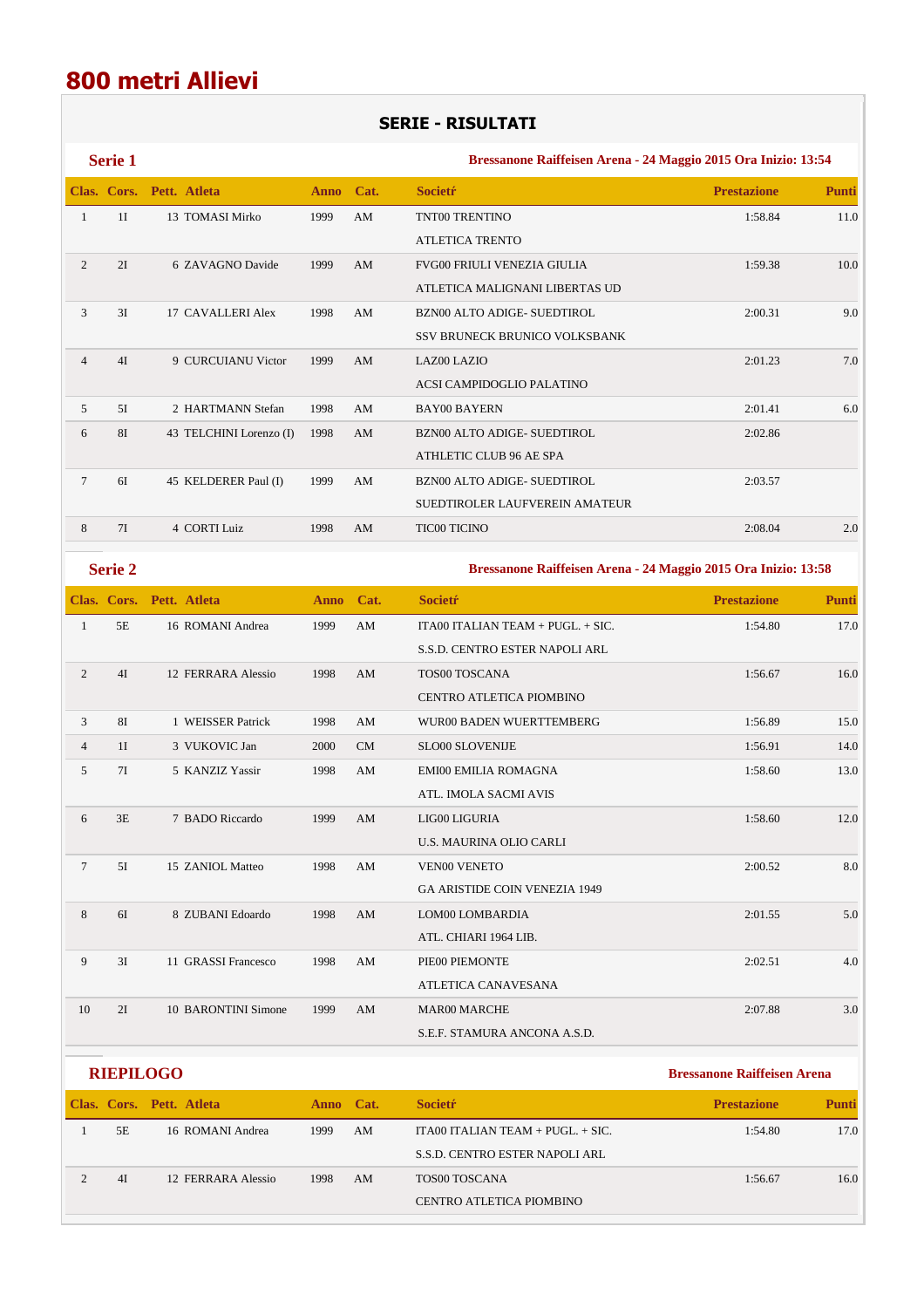| $\mathfrak{Z}$  | 81             | 1 WEISSER Patrick       | 1998 | AM        | WUR00 BADEN WUERTTEMBERG       | 1:56.89 | 15.0 |
|-----------------|----------------|-------------------------|------|-----------|--------------------------------|---------|------|
| $\overline{4}$  | 1 <sub>I</sub> | 3 VUKOVIC Jan           | 2000 | <b>CM</b> | SLO00 SLOVENIJE                | 1:56.91 | 14.0 |
| 5               | 7I             | 5 KANZIZ Yassir         | 1998 | AM        | EMI00 EMILIA ROMAGNA           | 1:58.60 | 13.0 |
|                 |                |                         |      |           | ATL. IMOLA SACMI AVIS          |         |      |
| 6               | 3E             | 7 BADO Riccardo         | 1999 | AM        | LIG00 LIGURIA                  | 1:58.60 | 12.0 |
|                 |                |                         |      |           | U.S. MAURINA OLIO CARLI        |         |      |
| $7\phantom{.0}$ | 1I             | 13 TOMASI Mirko         | 1999 | AM        | TNT00 TRENTINO                 | 1:58.84 | 11.0 |
|                 |                |                         |      |           | ATLETICA TRENTO                |         |      |
| 8               | 2I             | 6 ZAVAGNO Davide        | 1999 | AM        | FVG00 FRIULI VENEZIA GIULIA    | 1:59.38 | 10.0 |
|                 |                |                         |      |           | ATLETICA MALIGNANI LIBERTAS UD |         |      |
| 9               | 3I             | 17 CAVALLERI Alex       | 1998 | AM        | BZN00 ALTO ADIGE- SUEDTIROL    | 2:00.31 | 9.0  |
|                 |                |                         |      |           | SSV BRUNECK BRUNICO VOLKSBANK  |         |      |
| 10              | 5I             | 15 ZANIOL Matteo        | 1998 | AM        | <b>VEN00 VENETO</b>            | 2:00.52 | 8.0  |
|                 |                |                         |      |           | GA ARISTIDE COIN VENEZIA 1949  |         |      |
| 11              | 4I             | 9 CURCUIANU Victor      | 1999 | AM        | LAZ00 LAZIO                    | 2:01.23 | 7.0  |
|                 |                |                         |      |           | ACSI CAMPIDOGLIO PALATINO      |         |      |
| 12              | 5I             | 2 HARTMANN Stefan       | 1998 | AM        | <b>BAY00 BAYERN</b>            | 2:01.41 | 6.0  |
| 13              | 6I             | 8 ZUBANI Edoardo        | 1998 | AM        | LOM00 LOMBARDIA                | 2:01.55 | 5.0  |
|                 |                |                         |      |           | ATL. CHIARI 1964 LIB.          |         |      |
| 14              | 3I             | 11 GRASSI Francesco     | 1998 | AM        | PIE00 PIEMONTE                 | 2:02.51 | 4.0  |
|                 |                |                         |      |           | ATLETICA CANAVESANA            |         |      |
| 15              | <b>8I</b>      | 43 TELCHINI Lorenzo (I) | 1998 | AM        | BZN00 ALTO ADIGE- SUEDTIROL    | 2:02.86 |      |
|                 |                |                         |      |           | ATHLETIC CLUB 96 AE SPA        |         |      |
| 16              | 6I             | 45 KELDERER Paul (I)    | 1999 | AM        | BZN00 ALTO ADIGE- SUEDTIROL    | 2:03.57 |      |
|                 |                |                         |      |           | SUEDTIROLER LAUFVEREIN AMATEUR |         |      |
| 17              | 2I             | 10 BARONTINI Simone     | 1999 | AM        | <b>MAR00 MARCHE</b>            | 2:07.88 | 3.0  |
|                 |                |                         |      |           | S.E.F. STAMURA ANCONA A.S.D.   |         |      |
| 18              | 7I             | 4 CORTI Luiz            | 1998 | AM        | <b>TIC00 TICINO</b>            | 2:08.04 | 2.0  |
|                 |                |                         |      |           |                                |         |      |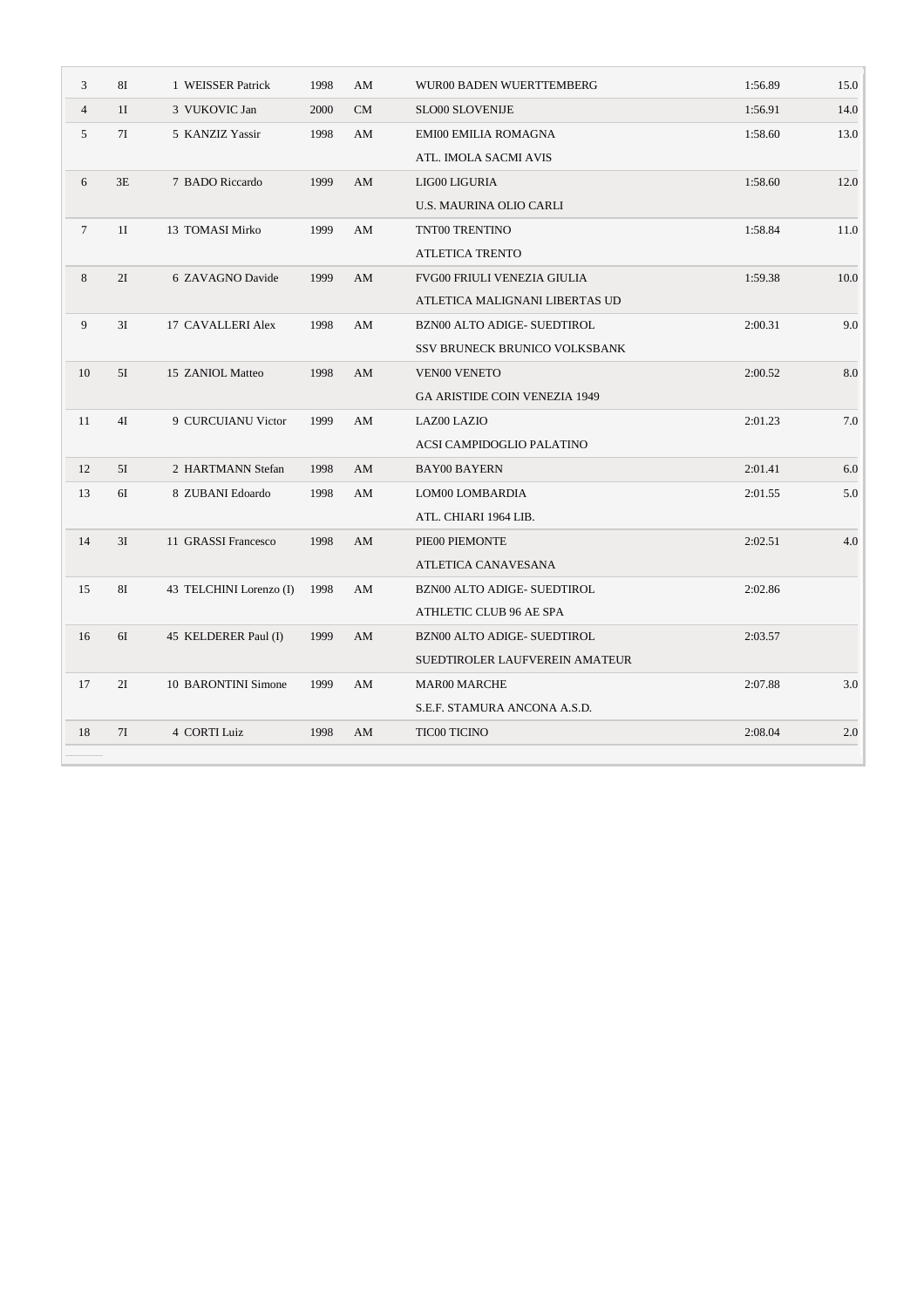## **1500 metri Allievi**

|                | <b>Serie Unica</b>        |         |                  | Bressanone Raiffeisen Arena - 24 Maggio 2015 Ora Inizio: 11:32 |                    |              |  |  |  |
|----------------|---------------------------|---------|------------------|----------------------------------------------------------------|--------------------|--------------|--|--|--|
|                | <b>Clas. Pett. Atleta</b> |         | <b>Anno Cat.</b> | <b>Societr</b>                                                 | <b>Prestazione</b> | <b>Punti</b> |  |  |  |
| $\mathbf{1}$   | 8 ELLIASMINE Abdelhakim   | 1999 AM |                  | LOM00 LOMBARDIA                                                | 4:02.15            | 17.0         |  |  |  |
|                |                           |         |                  | ATL. BERGAMO 1959 CREBERG                                      |                    |              |  |  |  |
| $\overline{2}$ | 63 LISA Tindaro (I)       | 1999    | AM               | PA001 A.S.D. C.U.S. PALERMO                                    | 4:02.56            |              |  |  |  |
| 3              | 1 CHRIST Nicolai          | 1998    | AM               | <b>WUR00 BADEN WUERTTEMBERG</b>                                | 4:03.88            | 16.0         |  |  |  |
| $\overline{4}$ | 16 GRIECO Vincenzo        | 1999 AM |                  | ITA00 ITALIAN TEAM + PUGL. + SIC.                              | 4:05.05            | 15.0         |  |  |  |
|                |                           |         |                  | BARILE FLOWER F.R.TERLIZZI ASD                                 |                    |              |  |  |  |
| 5              | 6 DE MARCHI Jacopo        | 1998    | <b>AM</b>        | FVG00 FRIULI VENEZIA GIULIA                                    | 4:05.21            | 14.0         |  |  |  |
|                |                           |         |                  | TRIESTE ATLETICA                                               |                    |              |  |  |  |
| 6              | 15 DAL SASSO Alberto      | 1998    | AM               | <b>VENOO VENETO</b>                                            | 4:05.72            | 13.0         |  |  |  |
|                |                           |         |                  | ANA ATL.FELTRE                                                 |                    |              |  |  |  |
| $\overline{7}$ | 12 GAZZI Pietro           | 1998    | <b>AM</b>        | <b>TOS00 TOSCANA</b>                                           | 4:06.28            | 12.0         |  |  |  |
|                |                           |         |                  | ATLETICA FIRENZE MARATHON S.S.                                 |                    |              |  |  |  |
| 8              | 10 ROCCHI Riccardo        | 1998    | AM               | MAR00 MARCHE                                                   | 4:10.90            | 11.0         |  |  |  |
|                |                           |         |                  | ATL. AVIS MACERATA                                             |                    |              |  |  |  |
| 9              | 2 MERKER Johannes         | 1998    | <b>AM</b>        | <b>BAY00 BAYERN</b>                                            | 4:10.94            | 10.0         |  |  |  |
| 10             | 11 ARESE Pietro           | 1999    | AM               | PIE00 PIEMONTE                                                 | 4:11.84            | 9.0          |  |  |  |
|                |                           |         |                  | ATLETICA PIEMONTE ASD                                          |                    |              |  |  |  |
| 11             | 17 PATTIS Daniel          | 1998    | AM               | BZN00 ALTO ADIGE- SUEDTIROL                                    | 4:11.92            | 8.0          |  |  |  |
|                |                           |         |                  | ASV L.C. BOZEN RAIFFEISEN                                      |                    |              |  |  |  |
| 12             | 13 ANESI Stefano          | 1998    | <b>AM</b>        | TNT00 TRENTINO                                                 | 4:12.20            | 7.0          |  |  |  |
|                |                           |         |                  | ATLETICA CLARINA TRENTINO                                      |                    |              |  |  |  |
| 13             | 3 STERNAD Alex            | 2000    | <b>CM</b>        | SLO00 SLOVENIJE                                                | 4:12.59            | 6.0          |  |  |  |
| 14             | 7 ANGELINI Samuele        | 1999    | <b>AM</b>        | LIG00 LIGURIA                                                  | 4:13.96            | 5.0          |  |  |  |
|                |                           |         |                  | ASD SPECTEC DUFERCO CARISPEZIA                                 |                    |              |  |  |  |
| 15             | 9 MAMMUCARI Francesco     | 1998    | <b>AM</b>        | LAZ00 LAZIO                                                    | 4:22.22            | 4.0          |  |  |  |
|                |                           |         |                  | <b>RCF ROMA SUD</b>                                            |                    |              |  |  |  |
| 16             | 5 LODI Natan              | 1998 AM |                  | EMI00 EMILIA ROMAGNA                                           | 4:29.33            | 3.0          |  |  |  |
|                |                           |         |                  | S.E.F. VIRTUS EMILSIDER BO                                     |                    |              |  |  |  |
| 17             | 4 VERDONE Alex            | 1998 AM |                  | TIC00 TICINO                                                   | 4:48.45            | 2.0          |  |  |  |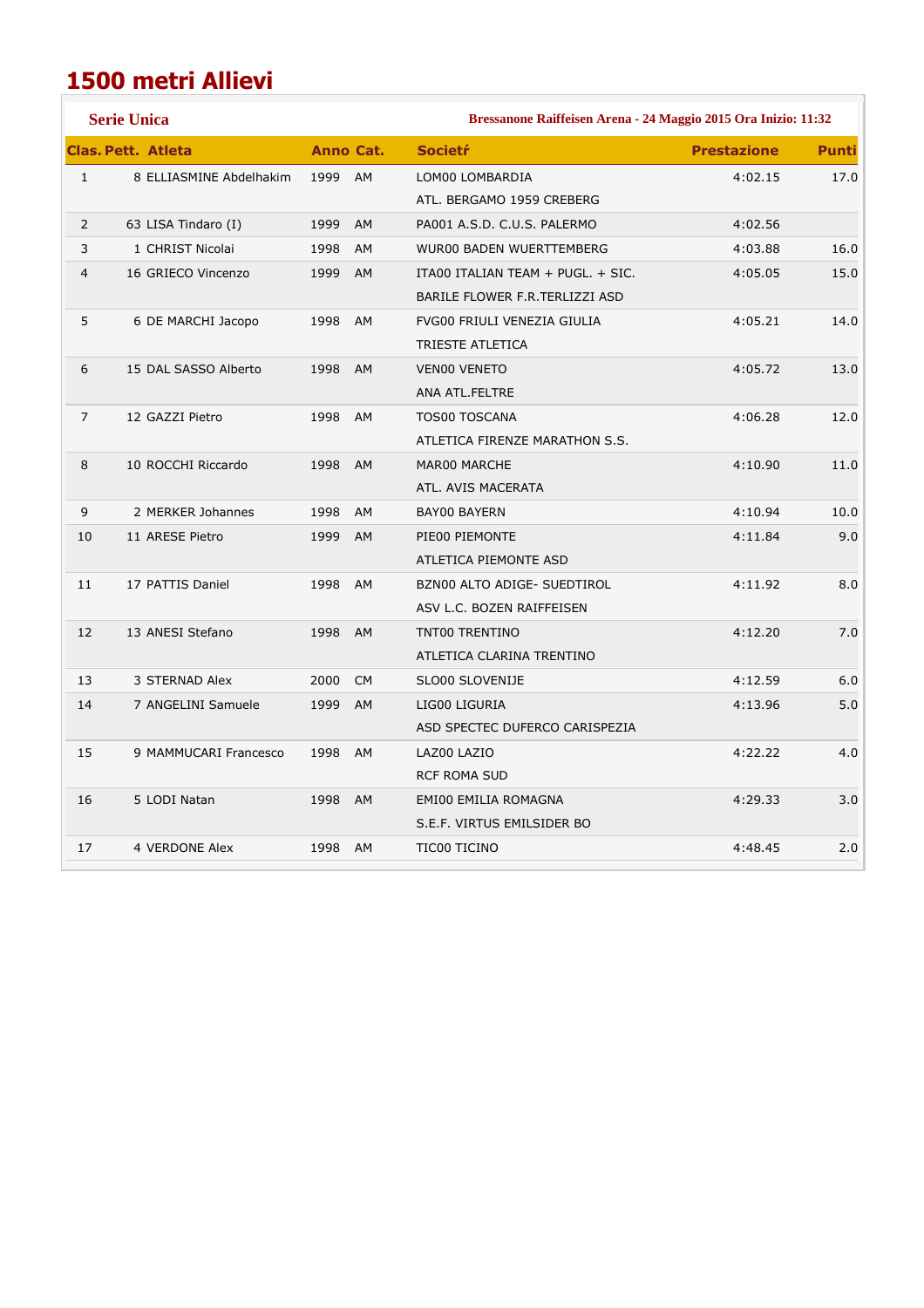## **2000 siepi H91 Allievi**

|                | <b>Serie Unica</b>   |             | Bressanone Raiffeisen Arena - 24 Maggio 2015 Ora Inizio: 12:16 |                                |                    |              |  |  |  |
|----------------|----------------------|-------------|----------------------------------------------------------------|--------------------------------|--------------------|--------------|--|--|--|
| Clas.          | Pett. Atleta         | <b>Anno</b> | Cat.                                                           | <b>Societr</b>                 | <b>Prestazione</b> | <b>Punti</b> |  |  |  |
| $\mathbf{1}$   | 1 DUDDA Yannik       | 1998        | ${\rm AM}$                                                     | WUR00 BADEN WUERTTEMBERG       | 6:11.12            | 17.0         |  |  |  |
| $\overline{2}$ | 12 GHINASSI Niccolo' | 1999        | AM                                                             | <b>TOS00 TOSCANA</b>           | 6:19.01            | 16.0         |  |  |  |
|                |                      |             |                                                                | MONTEPASCHI UISP ATL. SIENA    |                    |              |  |  |  |
| 3              | 9 MORETTI Dario      | 1998        | AM                                                             | LAZ00 LAZIO                    | 6:20.49            | 15.0         |  |  |  |
|                |                      |             |                                                                | <b>RCF ROMA SUD</b>            |                    |              |  |  |  |
| $\overline{4}$ | 11 BREUSA Francesco  | 1998        | AM                                                             | PIE00 PIEMONTE                 | 6:23.03            | 14.0         |  |  |  |
|                |                      |             |                                                                | ASDP ATLETICA PINEROLO         |                    |              |  |  |  |
| 5              | 5 BONI Roberto       | 1999        | AM                                                             | <b>EMI00 EMILIA ROMAGNA</b>    | 6:24.59            | 13.0         |  |  |  |
|                |                      |             |                                                                | G.S.SELF ATL. MONTANARI GRUZZA |                    |              |  |  |  |
| 6              | 2 SCHELL Theodor     | 1998        | AM                                                             | <b>BAY00 BAYERN</b>            | 6:24.85            | 12.0         |  |  |  |
| $\tau$         | 8 NAVA Samuele       | 1998        | AM                                                             | LOM00 LOMBARDIA                | 6:25.37            | 11.0         |  |  |  |
|                |                      |             |                                                                | ATL. LECCO-COLOMBO COSTRUZ.    |                    |              |  |  |  |
| 8              | 3 CIMERMANCIC Matevz | 1999        | AM                                                             | SLO00 SLOVENIJE                | 6:25.77            | 10.0         |  |  |  |
| 9              | 7 BOZZOLO Edoardo    | 1999        | AM                                                             | LIG00 LIGURIA                  | 6:26.14            | 9.0          |  |  |  |
|                |                      |             |                                                                | <b>GRUPPO CITTA' DI GENOVA</b> |                    |              |  |  |  |
| 10             | 15 FORNER Tommaso    | 1998        | AM                                                             | <b>VEN00 VENETO</b>            | 6:34.87            | 8.0          |  |  |  |
|                |                      |             |                                                                | <b>G.S. FIAMME ORO PADOVA</b>  |                    |              |  |  |  |
| 11             | 17 PILLONI Simone    | 1999        | AM                                                             | BZN00 ALTO ADIGE- SUEDTIROL    | 6:36.84            | 7.0          |  |  |  |
|                |                      |             |                                                                | C.S.S. LEONARDO DA VINCI       |                    |              |  |  |  |
| 12             | 6 NOBILI Francesco   | 1998        | AM                                                             | FVG00 FRIULI VENEZIA GIULIA    | 6:42.96            | 6.0          |  |  |  |
|                |                      |             |                                                                | TRIESTE ATLETICA               |                    |              |  |  |  |
| 13             | 10 CIRIACI Fabio     | 1999        | AM                                                             | <b>MAR00 MARCHE</b>            | 6:46.91            | 5.0          |  |  |  |
|                |                      |             |                                                                | ATL. AVIS MACERATA             |                    |              |  |  |  |
| 14             | 13 MATTIVI Tommaso   | 1999        | AM                                                             | TNT00 TRENTINO                 | 7:06.43            | 4.0          |  |  |  |
|                |                      |             |                                                                | <b>GS VALSUGANA TRENTINO</b>   |                    |              |  |  |  |
|                |                      |             |                                                                |                                |                    |              |  |  |  |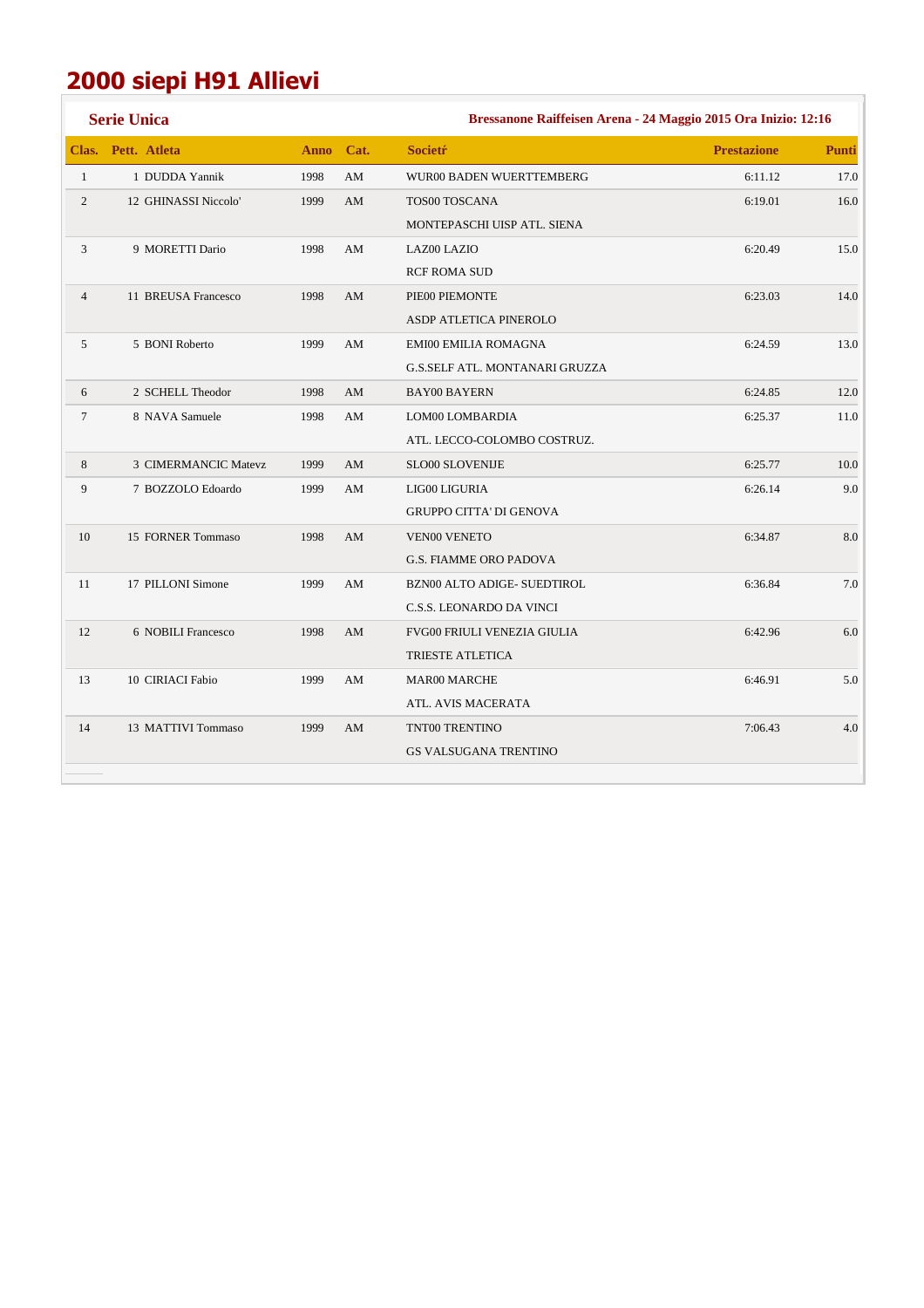## **110 Hs H 91 Allievi**

### **SERIE - RISULTATI**

|                | <b>Serie 1</b>  |                          |             |                        | Bressanone Raiffeisen Arena - 24 Maggio 2015 Ora Inizio: 10:18 - Vento: -1.4 |                    |              |
|----------------|-----------------|--------------------------|-------------|------------------------|------------------------------------------------------------------------------|--------------------|--------------|
|                |                 | Clas. Cors. Pett. Atleta | <b>Anno</b> | Cat.                   | <b>Societr</b>                                                               | <b>Prestazione</b> | <b>Punti</b> |
| $\mathbf{1}$   | 6               | 2 WALSCHBURGER Paul      | 1998        | $\mathbf{A}\mathbf{M}$ | <b>BAY00 BAYERN</b>                                                          | 14.55              | 11.5         |
| 2              | 8               | 12 PARLANTI Gianmarco    | 1998        | AM                     | TOS00 TOSCANA                                                                | 15.04              | 8.0          |
|                |                 |                          |             |                        | ATLETICA FIRENZE MARATHON S.S.                                               |                    |              |
| 3              | 3               | 11 DROETTO Loris         | 1998        | AM                     | PIE00 PIEMONTE                                                               | 15.11              | 7.0          |
|                |                 |                          |             |                        | C.U.S. TORINO                                                                |                    |              |
| $\overline{4}$ | $\overline{4}$  | 7 FURLANETTO Marino      | 1998        | AM                     | LIG00 LIGURIA                                                                | 15.43              | 6.0          |
|                |                 |                          |             |                        | <b>S.S. TRIONFO LIGURE</b>                                                   |                    |              |
| 5              | $7\phantom{.0}$ | 4 RODONI Ananchai        | 1998        | AM                     | <b>TIC00 TICINO</b>                                                          | 15.45              | 5.0          |
| 6              | 5               | 3 STANKOVIC Samo         | 1998        | AM                     | <b>SLO00 SLOVENIJE</b>                                                       | 15.45              | 4.0          |
| $\tau$         | 2               | 17 UNTERWEGER Martin     | 1999        | AM                     | BZN00 ALTO ADIGE- SUEDTIROL                                                  | 16.10              | 3.0          |
|                |                 |                          |             |                        | SPORTCLUB MERAN ASV                                                          |                    |              |
|                | <b>Serie 2</b>  |                          |             |                        | Bressanone Raiffeisen Arena - 24 Maggio 2015 Ora Inizio: 09:48 - Vento: -0.2 |                    |              |
|                |                 | Clas. Cors. Pett. Atleta | <b>Anno</b> | Cat.                   | <b>Societr</b>                                                               | <b>Prestazione</b> | Punti        |
| $\mathbf{1}$   | $\mathfrak{F}$  | 8 BIGONI Marco           | 1998        | $\mathbf{A}\mathbf{M}$ | LOM00 LOMBARDIA                                                              | 13.89              | 17.0         |
|                |                 |                          |             |                        | PRO SESTO ATL.                                                               |                    |              |
| 2              | 3               | 10 MANOJLOVIC Loris      | 1998        | AM                     | <b>MAR00 MARCHE</b>                                                          | 13.97              | 16.0         |
|                |                 |                          |             |                        | COLLECTION ATLETICA SAMBENEDET                                               |                    |              |
| 3              | $\overline{7}$  | 9 DI PANFILO Mattia      | 1999        | AM                     | <b>LAZ00 LAZIO</b>                                                           | 14.25              | 15.0         |
|                |                 |                          |             |                        | E.SERVIZI ATL. FUTURA ROMA                                                   |                    |              |
| $\overline{4}$ | 8               | 1 THOMA Raphael          | 1999        | AM                     | WUR00 BADEN WUERTTEMBERG                                                     | 14.31              | 14.0         |
| 5              | $\overline{4}$  | 6 FAIDIGA Cristian       | 1999        | AM                     | FVG00 FRIULI VENEZIA GIULIA                                                  | 14.40              |              |
|                |                 |                          |             |                        |                                                                              |                    | 13.0         |
|                |                 |                          |             |                        | <b>TRIESTE ATLETICA</b>                                                      |                    |              |

| 6 |   | 13 RENSI Luca        | 1998 | AM | TNT00 TRENTINO              | 14.55 | 11.5 |
|---|---|----------------------|------|----|-----------------------------|-------|------|
|   |   |                      |      |    | ATL. VALLI DI NON E SOLE    |       |      |
|   | 6 | 15 VICENTINI Pietro  | 1999 | AM | <b>VEN00 VENETO</b>         | 14.71 | 10.0 |
|   |   |                      |      |    | ATL. INSIEME NEW FOODS VR   |       |      |
| 8 |   | 5 BERGAMASCHI Matteo | 1998 | AM | <b>EMI00 EMILIA ROMAGNA</b> | 14.93 | 9.0  |
|   |   |                      |      |    | C.U.S. PARMA                |       |      |

|                | <b>RIEPILOGO</b> |                          |      |      |                                                 | <b>Bressanone Raiffeisen Arena</b> |              |       |
|----------------|------------------|--------------------------|------|------|-------------------------------------------------|------------------------------------|--------------|-------|
|                |                  | Clas. Cors. Pett. Atleta | Anno | Cat. | <b>Societr</b>                                  | <b>Prestazione</b>                 | <b>Vento</b> | Punti |
| 1              | 5                | 8 BIGONI Marco           | 1998 | AM   | LOM00 LOMBARDIA                                 | 13.89                              | $-0.2$       | 17.0  |
|                |                  |                          |      |      | PRO SESTO ATL.                                  |                                    |              |       |
| $\overline{c}$ | 3                | 10 MANOJLOVIC Loris 1998 |      | AM   | <b>MAR00 MARCHE</b>                             | 13.97                              | $-0.2$       | 16.0  |
|                |                  |                          |      |      | <b>COLLECTION ATLETICA</b><br><b>SAMBENEDET</b> |                                    |              |       |
| 3              | $7\phantom{.0}$  | 9 DI PANFILO Mattia 1999 |      | AM   | <b>LAZ00 LAZIO</b>                              | 14.25                              | $-0.2$       | 15.0  |
|                |                  |                          |      |      | E.SERVIZI ATL. FUTURA<br><b>ROMA</b>            |                                    |              |       |
| $\overline{4}$ | 8                | 1 THOMA Raphael          | 1999 | AM   | WUR00 BADEN<br><b>WUERTTEMBERG</b>              | 14.31                              | $-0.2$       | 14.0  |
| 5              | $\overline{4}$   | 6 FAIDIGA Cristian       | 1999 | AM   | <b>FVG00 FRIULI VENEZIA</b><br><b>GIULIA</b>    | 14.40                              | $-0.2$       | 13.0  |
|                |                  |                          |      |      | <b>TRIESTE ATLETICA</b>                         |                                    |              |       |
| 6              | 6                | 2 WALSCHBURGER 1998      |      | AM   | <b>BAY00 BAYERN</b>                             | 14.55                              | $-1.4$       | 11.5  |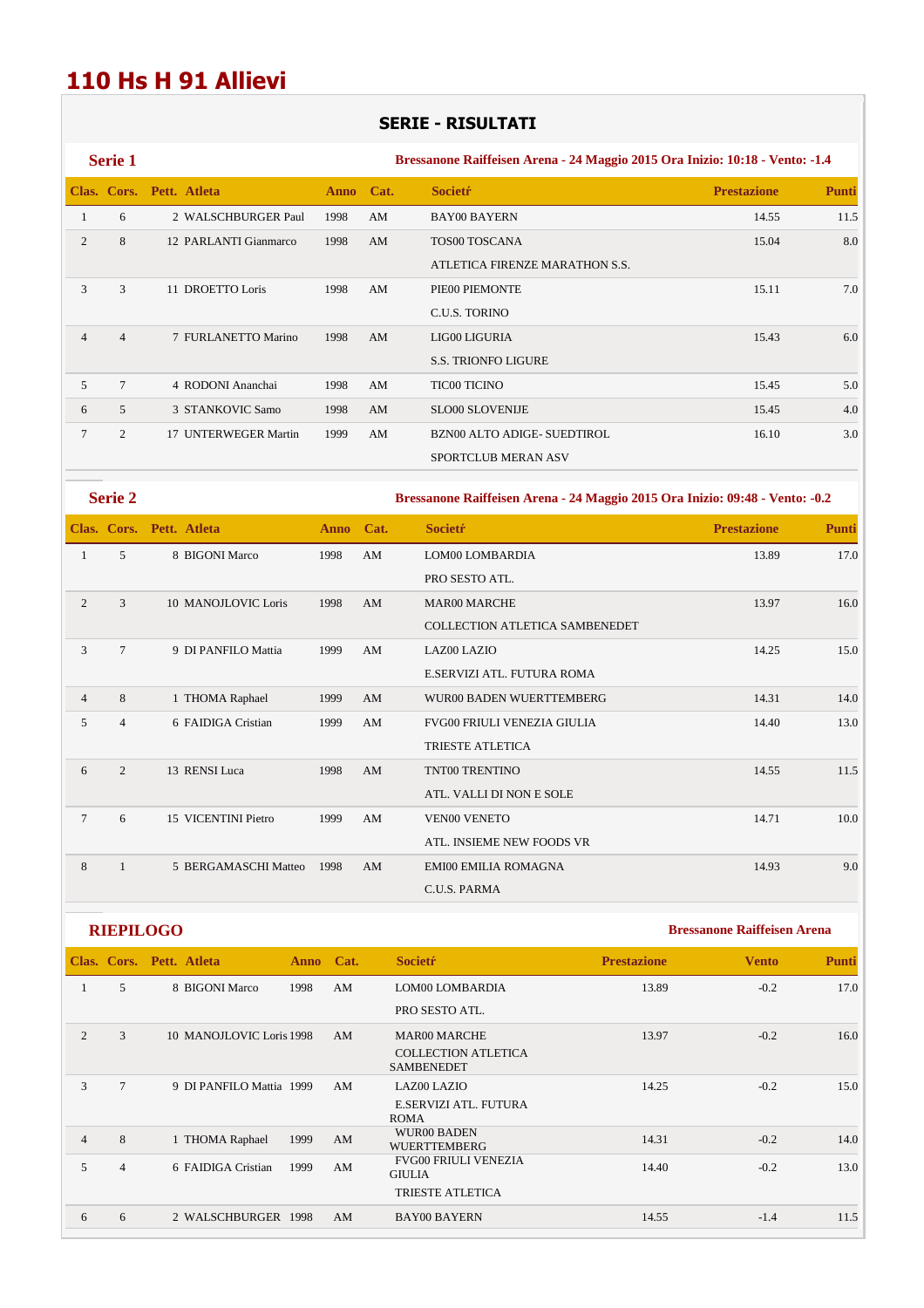|    |                | Paul                                                          |      |    |                                                 |       |        |      |
|----|----------------|---------------------------------------------------------------|------|----|-------------------------------------------------|-------|--------|------|
| 6  | $\overline{2}$ | 13 RENSI Luca                                                 | 1998 | AM | TNT00 TRENTINO                                  | 14.55 | $-0.2$ | 11.5 |
|    |                |                                                               |      |    | ATL. VALLI DI NON E SOLE                        |       |        |      |
| 8  | 6              | 15 VICENTINI Pietro                                           | 1999 | AM | <b>VEN00 VENETO</b>                             | 14.71 | $-0.2$ | 10.0 |
|    |                |                                                               |      |    | ATL. INSIEME NEW FOODS<br><b>VR</b>             |       |        |      |
| 9  | $\mathbf{1}$   | $5\!\!\!{\phantom{a}},{\phantom{a} {\rm BERGAMASCHI}}$ Matteo | 1998 | AM | <b>EMI00 EMILIA ROMAGNA</b>                     | 14.93 | $-0.2$ | 9.0  |
|    |                |                                                               |      |    | C.U.S. PARMA                                    |       |        |      |
| 10 | 8              | PARLANTI<br>12<br>Gianmarco                                   | 1998 | AM | <b>TOS00 TOSCANA</b>                            | 15.04 | $-1.4$ | 8.0  |
|    |                |                                                               |      |    | <b>ATLETICA FIRENZE</b><br><b>MARATHON S.S.</b> |       |        |      |
| 11 | 3              | 11 DROETTO Loris                                              | 1998 | AM | PIE00 PIEMONTE                                  | 15.11 | $-1.4$ | 7.0  |
|    |                |                                                               |      |    | C.U.S. TORINO                                   |       |        |      |
| 12 | $\overline{4}$ | <b>FURLANETTO</b><br>$\overline{7}$<br>Marino                 | 1998 | AM | LIG00 LIGURIA                                   | 15.43 | $-1.4$ | 6.0  |
|    |                |                                                               |      |    | <b>S.S. TRIONFO LIGURE</b>                      |       |        |      |
| 13 | $\tau$         | 4 RODONI Ananchai                                             | 1998 | AM | <b>TIC00 TICINO</b>                             | 15.45 | $-1.4$ | 5.0  |
| 14 | $\overline{5}$ | 3 STANKOVIC Samo 1998                                         |      | AM | <b>SLO00 SLOVENIJE</b>                          | 15.45 | $-1.4$ | 4.0  |
| 15 | 2              | <b>UNTERWEGER</b><br>17<br>Martin                             | 1999 | AM | <b>BZN00 ALTO ADIGE-</b><br><b>SUEDTIROL</b>    | 16.10 | $-1.4$ | 3.0  |
|    |                |                                                               |      |    | SPORTCLUB MERAN ASV                             |       |        |      |
|    |                |                                                               |      |    |                                                 |       |        |      |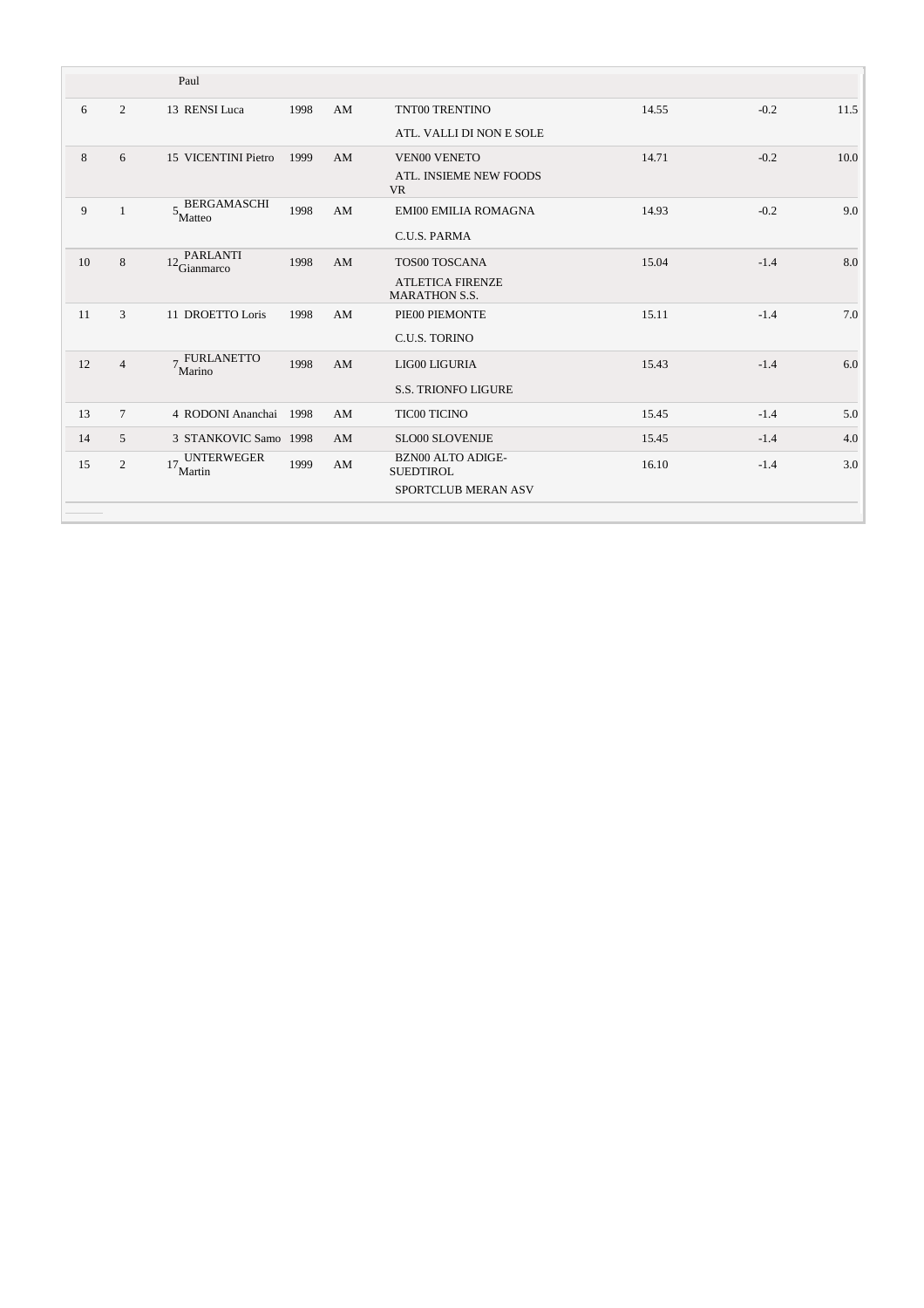### **400 Hs H 84 Allievi**

#### **SERIE - RISULTATI**

|   | <b>Serie 1</b> |                          |           |    | Bressanone Raiffeisen Arena - 24 Maggio 2015 Ora Inizio: 13:28 |                    |              |  |  |  |
|---|----------------|--------------------------|-----------|----|----------------------------------------------------------------|--------------------|--------------|--|--|--|
|   |                | Clas. Cors. Pett. Atleta | Anno Cat. |    | <b>Societr</b>                                                 | <b>Prestazione</b> | <b>Punti</b> |  |  |  |
|   | 8              | 9 DI PANFILO Mattia      | 1999      | AM | <b>LAZ00 LAZIO</b>                                             | 55.17              | 14.0         |  |  |  |
|   |                |                          |           |    | E.SERVIZI ATL. FUTURA ROMA                                     |                    |              |  |  |  |
|   | 3              | 17 TOMADA Nicolo'        | 1998      | AM | <b>BZN00 ALTO ADIGE- SUEDTIROL</b>                             | 56.53              | 12.0         |  |  |  |
|   |                |                          |           |    | ATHLETIC CLUB 96 AE SPA                                        |                    |              |  |  |  |
| 3 | 6              | 6 GOTTARDIS Davide       | 1998      | AM | <b>FVG00 FRIULI VENEZIA GIULIA</b>                             | 56.84              | 11.0         |  |  |  |
|   |                |                          |           |    | <b>TRIESTE ATLETICA</b>                                        |                    |              |  |  |  |
|   | 4              | 12 DENZA Fabio           | 1999      | AM | <b>TOS00 TOSCANA</b>                                           | 57.12              | 10.0         |  |  |  |
|   |                |                          |           |    | ATLETICA LIVORNO                                               |                    |              |  |  |  |

5 2 2 MUELLER Daniel 1998 AM BAY00 BAYERN 57.64 9.0 6 5 5 MASTRIPPOLITO Giovanni 1998 AM EMI00 EMILIA ROMAGNA 58.07 8.0

7 7 1 HERTER Tom 1999 AM WUR00 BADEN WUERTTEMBERG 58.43 6.0

S.E.F. VIRTUS EMILSIDER BO

#### **Serie 2 Bressanone Raiffeisen Arena - 24 Maggio 2015 Ora Inizio: 13:32**

|                |                 | Clas. Cors. Pett. Atleta       | Anno Cat. |    | <b>Societr</b>                        | <b>Prestazione</b> | <b>Punti</b> |
|----------------|-----------------|--------------------------------|-----------|----|---------------------------------------|--------------------|--------------|
| 1              | $7\phantom{.0}$ | 10 MANOJI OVIC Loris           | 1998      | AM | <b>MAR00 MARCHE</b>                   | 54.45              | 17.0         |
|                |                 |                                |           |    | <b>COLLECTION ATLETICA SAMBENEDET</b> |                    |              |
| 2              | 3               | 55 CESATI Federico (I)         | 1998      | AM | <b>LOM00 LOMBARDIA</b>                | 54.62              |              |
|                |                 |                                |           |    | PRO SESTO ATL.                        |                    |              |
| 3              | 1               | 14 ROBBIN Jean Marie           | 1998      | AM | VAO00 VALLE D'AOSTA                   | 54.73              | 16.0         |
|                |                 |                                |           |    | ATLETICA SANDRO CALVESI               |                    |              |
| $\overline{4}$ | 6               | 15 ZULIANI Zeno Maria          | 1998      | AM | <b>VEN00 VENETO</b>                   | 54.81              | 15.0         |
|                |                 |                                |           |    | ATL. INSIEME NEW FOODS VR             |                    |              |
| 5              | 8               | 3 OMERADZIC Sandi              | 1998      | AM | SLO00 SLOVENLIE                       | 56.20              | 13.0         |
| 6              | 5               | 11 DROETTO Loris               | 1998      | AM | PIE00 PIEMONTE                        | 58.33              | 7.0          |
|                |                 |                                |           |    | C.U.S. TORINO                         |                    |              |
| 7              | $\overline{c}$  | 13 CAMPESTRINI Elia            | 1999      | AM | TNT00 TRENTINO                        | 58.88              | 5.0          |
|                |                 |                                |           |    | <b>GS VALSUGANA TRENTINO</b>          |                    |              |
|                | $\overline{4}$  | 8 IHEMEJE Chiebuka Emmanu 1998 |           | AM | LOM00 LOMBARDIA                       | Rit                |              |
|                |                 |                                |           |    | ATL. CENTO TORRI PAVIA                |                    |              |

**RIEPILOGO Bressanone Raiffeisen Arena** 

|                |   | <b>Clas, Cors, Pett. Atleta</b> | Anno Cat.   | Societr <sup>.</sup>                     | <b>Prestazione</b> | <b>Punti</b> |
|----------------|---|---------------------------------|-------------|------------------------------------------|--------------------|--------------|
|                | 7 | 10 MANOJLOVIC Loris             | 1998<br>AM  | MAR00 MARCHE                             | 54.45              | 17.0         |
|                |   |                                 |             | COLLECTION ATLETICA<br><b>SAMBENEDET</b> |                    |              |
| $\overline{2}$ | 3 | 55 CESATI Federico (I)          | 1998<br>AM. | LOM00 LOMBARDIA                          | 54.62              |              |
|                |   |                                 |             | PRO SESTO ATL.                           |                    |              |
| 3              |   | 14 ROBBIN Jean Marie            | 1998<br>AM  | VAO00 VALLE D'AOSTA                      | 54.73              | 16.0         |
|                |   |                                 |             | ATLETICA SANDRO CALVESI                  |                    |              |
| 4              | 6 | 15 ZULIANI Zeno Maria           | 1998<br>AM  | <b>VENOO VENETO</b>                      | 54.81              | 15.0         |
|                |   |                                 |             | ATL. INSIEME NEW FOODS VR                |                    |              |
| 5              | 8 | 9 DI PANFILO Mattia             | 1999<br>AM  | LAZ00 LAZIO                              | 55.17              | 14.0         |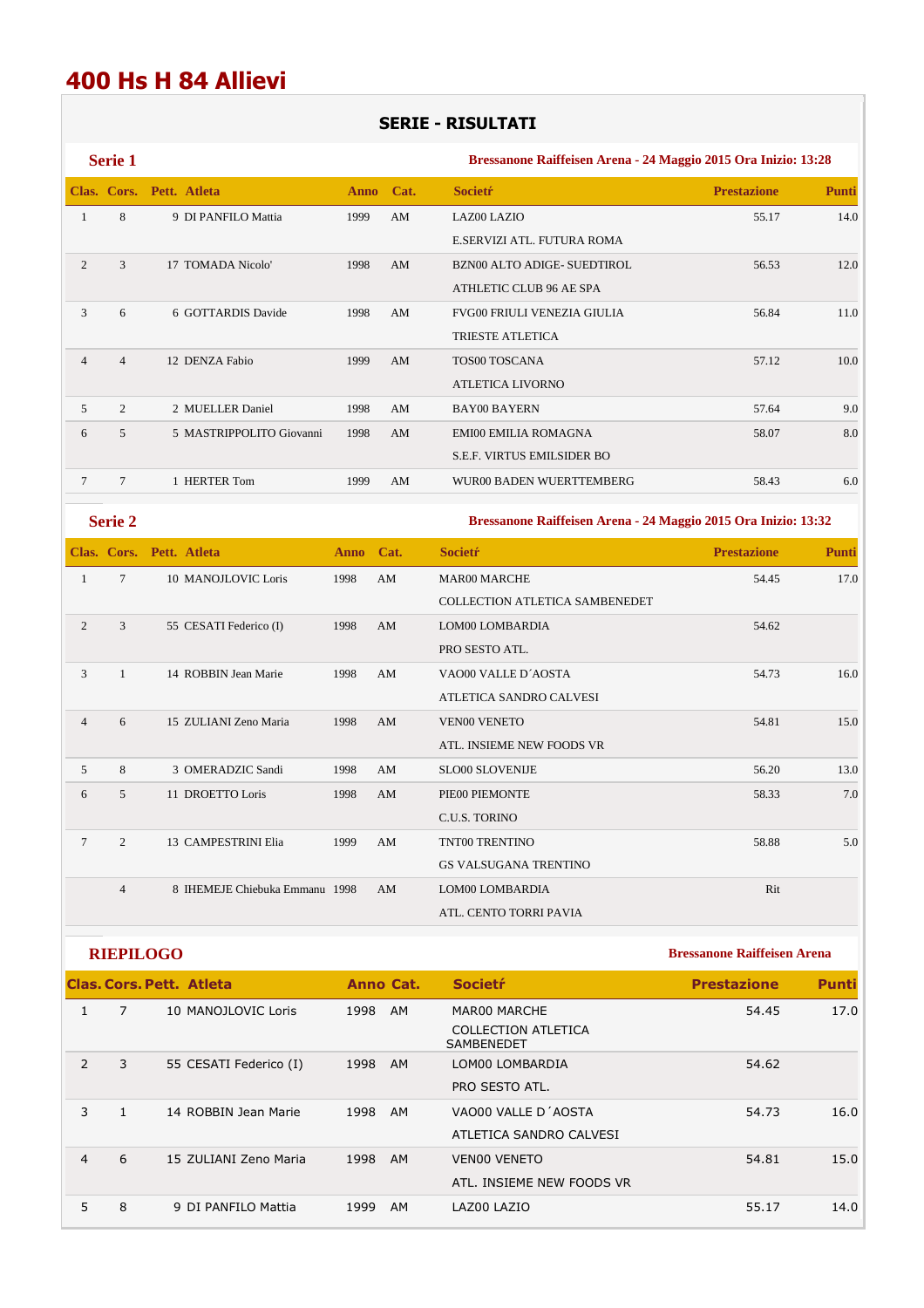|                |                |                               |      |           | E.SERVIZI ATL. FUTURA ROMA                             |            |      |
|----------------|----------------|-------------------------------|------|-----------|--------------------------------------------------------|------------|------|
| 6              | 8              | 3 OMERADZIC Sandi             | 1998 | AM        | SLO00 SLOVENIJE                                        | 56.20      | 13.0 |
| $\overline{7}$ | 3              | 17 TOMADA Nicolo'             | 1998 | AM        | BZN00 ALTO ADIGE- SUEDTIROL<br>ATHLETIC CLUB 96 AE SPA | 56.53      | 12.0 |
| 8              | 6              | 6 GOTTARDIS Davide            | 1998 | <b>AM</b> | FVG00 FRIULI VENEZIA GIULIA<br><b>TRIESTE ATLETICA</b> | 56.84      | 11.0 |
| 9              | 4              | 12 DENZA Fabio                | 1999 | AM        | <b>TOS00 TOSCANA</b><br>ATLETICA LIVORNO               | 57.12      | 10.0 |
| 10             | 2              | 2 MUELLER Daniel              | 1998 | <b>AM</b> | <b>BAY00 BAYERN</b>                                    | 57.64      | 9.0  |
| 11             | 5              | 5 MASTRIPPOLITO Giovanni 1998 |      | AM        | EMI00 EMILIA ROMAGNA<br>S.E.F. VIRTUS EMILSIDER BO     | 58.07      | 8.0  |
| 12             | 5              | 11 DROETTO Loris              | 1998 | <b>AM</b> | PIE00 PIEMONTE<br>C.U.S. TORINO                        | 58.33      | 7.0  |
| 13             | 7              | 1 HERTER Tom                  | 1999 | AM        | <b>WUR00 BADEN WUERTTEMBERG</b>                        | 58.43      | 6.0  |
| 14             | $\overline{2}$ | 13 CAMPESTRINI Elia           | 1999 | AM        | TNT00 TRENTINO<br><b>GS VALSUGANA TRENTINO</b>         | 58.88      | 5.0  |
|                | 4              | 8-IHEMEJE Chiebuka<br>Emmanu  | 1998 | AM        | LOM00 LOMBARDIA<br>ATL. CENTO TORRI PAVIA              | <b>Rit</b> |      |
|                |                |                               |      |           |                                                        |            |      |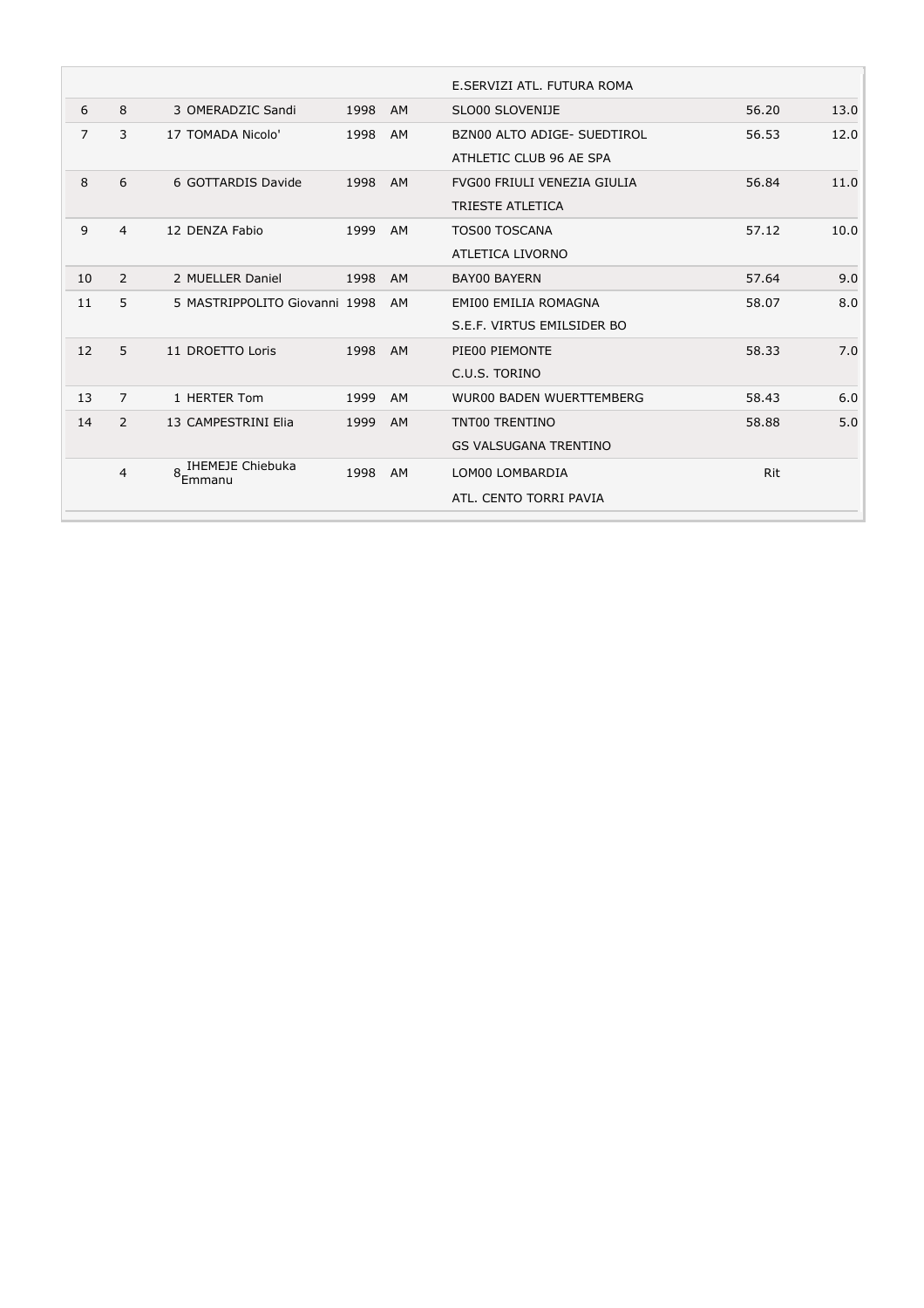## **Salto in alto/HJ Allievi**

|                |               |              |                                                |                         |               |                                                |              |                                                                              |            |              |        | Bressanone Raiffeisen Arena - 24 Maggio 2015 Ora Inizio: 11:23 - Ora Fine: 13:00 |                    |              |  |  |
|----------------|---------------|--------------|------------------------------------------------|-------------------------|---------------|------------------------------------------------|--------------|------------------------------------------------------------------------------|------------|--------------|--------|----------------------------------------------------------------------------------|--------------------|--------------|--|--|
| Clas.          |               |              | Pett. Atleta                                   |                         |               |                                                |              | Anno                                                                         |            | Cat.         |        | <b>Societr</b>                                                                   | <b>Prestazione</b> | <b>Punti</b> |  |  |
| $\mathbf{1}$   |               |              | 11 SOTTILE Stefano                             |                         |               |                                                |              | 1998                                                                         |            | AM           |        | PIE00 PIEMONTE                                                                   | 2.17               | 17.0         |  |  |
|                |               |              |                                                |                         |               |                                                |              |                                                                              |            |              |        | ATLETICA VALSESIA                                                                |                    |              |  |  |
|                |               |              |                                                |                         |               |                                                |              |                                                                              |            |              |        | 1.70 1.75 1.80 1.85 1.90 1.93 1.96 1.99 2.02 2.05 2.08 2.11 2.14 2.17 2.22       |                    |              |  |  |
|                |               |              |                                                |                         |               |                                                | $\Omega$     | $\sim$                                                                       | $\sim$     | $\mathbf{O}$ | $\sim$ | $XO -$<br>XXO XXX                                                                |                    |              |  |  |
| 2              |               |              | 8 MOTTA Andrea                                 |                         |               |                                                |              | 1999                                                                         |            | AM           |        | LOM00 LOMBARDIA                                                                  | 2.08               | 16.0         |  |  |
|                |               |              |                                                |                         |               |                                                |              |                                                                              |            |              |        | ATL. BERGAMO 1959 CREBERG                                                        |                    |              |  |  |
|                |               |              |                                                |                         |               |                                                |              | 1.70  1.75  1.80  1.85  1.90  1.93  1.96  1.99  2.02  2.05  2.08  2.11  2.14 |            |              |        |                                                                                  |                    |              |  |  |
|                |               |              |                                                |                         | $\mathbf{O}$  |                                                |              | XO XO XO XO O                                                                |            |              |        | XXX                                                                              |                    |              |  |  |
| 3              |               |              |                                                |                         |               | 15 BUSNARDO Simone                             |              | 1998                                                                         |            | AM           |        | <b>VEN00 VENETO</b>                                                              | 1.99               | 15.0         |  |  |
|                |               |              |                                                |                         |               |                                                |              |                                                                              |            |              |        | <b>ATL.VICENTINA</b>                                                             |                    |              |  |  |
|                |               |              |                                                |                         |               |                                                |              | 1.70 1.75 1.80 1.85 1.90 1.93 1.96 1.99 2.02 2.05                            |            |              |        |                                                                                  |                    |              |  |  |
|                |               |              | $\mathbf{O}$                                   | $\sim 100$ km s $^{-1}$ | $\mathbf{O}$  | $\mathcal{O}$                                  | $\mathbf{O}$ | $\rm{O}$                                                                     | <b>XXX</b> |              |        |                                                                                  |                    |              |  |  |
| $\overline{4}$ |               |              | 17 GALLER Andreas                              |                         |               |                                                |              | 1998                                                                         |            | AM           |        | BZN00 ALTO ADIGE- SUEDTIROL                                                      | 1.93               | 14.0         |  |  |
|                |               |              |                                                |                         |               |                                                |              |                                                                              |            |              |        | ASV L.C. BOZEN RAIFFEISEN                                                        |                    |              |  |  |
|                |               |              |                                                |                         |               | 1.70  1.75  1.80  1.85  1.90  1.93  1.96  1.99 |              |                                                                              |            |              |        |                                                                                  |                    |              |  |  |
|                |               | $\mathbf{O}$ | $\mathbf{O}$                                   | $\rm{O}$                | $\mathcal{O}$ | $\mathbf{O}$                                   | XXX          |                                                                              |            |              |        |                                                                                  |                    |              |  |  |
| 5              |               |              | 2 MIHOTA Lukas                                 |                         |               |                                                |              | 1999                                                                         |            | AM           |        | <b>BAY00 BAYERN</b>                                                              | 1.93               | 13.0         |  |  |
|                |               |              |                                                |                         |               | 1.70  1.75  1.80  1.85  1.90  1.93  1.96  1.99 |              |                                                                              |            |              |        |                                                                                  |                    |              |  |  |
|                |               |              |                                                | $\sim$                  | $\mathbf{O}$  |                                                | XO XXX       |                                                                              |            |              |        |                                                                                  |                    |              |  |  |
| 6              |               |              | 1 KAISER Christian                             |                         |               |                                                |              | 1998                                                                         |            | AM           |        | WUR00 BADEN WUERTTEMBERG                                                         | 1.90               | 12.0         |  |  |
|                |               |              | 1.70  1.75  1.80  1.85  1.90  1.93  1.96       |                         |               |                                                |              |                                                                              |            |              |        |                                                                                  |                    |              |  |  |
|                |               | $\mathbf{O}$ | $\mathbf{O}$                                   |                         | XO O          | <b>XXX</b>                                     |              |                                                                              |            |              |        |                                                                                  |                    |              |  |  |
| $\tau$         |               |              |                                                |                         |               | 5 TAMAROZZI Cristiano                          |              | 1998                                                                         |            | AM           |        | EMI00 EMILIA ROMAGNA<br>A.S.D. FRANCESCO FRANCIA                                 | 1.90               | 11.0         |  |  |
|                |               |              | 1.70   1.75   1.80   1.85   1.90   1.93   1.96 |                         |               |                                                |              |                                                                              |            |              |        |                                                                                  |                    |              |  |  |
|                | $\mathcal{O}$ | $\mathbf{O}$ | $\mathcal{O}$                                  | $\mathbf{O}$            |               | XXO XXX                                        |              |                                                                              |            |              |        |                                                                                  |                    |              |  |  |
| 8              |               |              |                                                |                         |               | 9 SCHERTEL Ludwig                              |              | 1998                                                                         |            | AM           |        | LAZ00 LAZIO                                                                      | 1.85               | 10.0         |  |  |
|                |               |              |                                                |                         |               |                                                |              |                                                                              |            |              |        | ALTO LAZIO A.S.D.                                                                |                    |              |  |  |
|                |               |              | 1.70   1.75   1.80   1.85   1.90   1.93        |                         |               |                                                |              |                                                                              |            |              |        |                                                                                  |                    |              |  |  |
|                |               |              | $\Omega$                                       | $\mathbf{O}$            | <b>XXX</b>    |                                                |              |                                                                              |            |              |        |                                                                                  |                    |              |  |  |
| 9              |               |              | 6 FALCON Kristyan                              |                         |               |                                                |              | 1999                                                                         |            | AM           |        | FVG00 FRIULI VENEZIA GIULIA                                                      | 1.85               | 9.0          |  |  |
|                |               |              |                                                |                         |               |                                                |              |                                                                              |            |              |        | ATLETICA 2000                                                                    |                    |              |  |  |
|                |               |              | 1.70   1.75   1.80   1.85   1.90   1.93        |                         |               |                                                |              |                                                                              |            |              |        |                                                                                  |                    |              |  |  |
|                | $\sim$        | $\mathbf{O}$ |                                                | XO O                    | <b>XXX</b>    |                                                |              |                                                                              |            |              |        |                                                                                  |                    |              |  |  |
| 10             |               |              | 13 NAIDON Lorenzo                              |                         |               |                                                |              | 1999                                                                         |            | AM           |        | TNT00 TRENTINO                                                                   | 1.85               | 8.0          |  |  |
|                |               |              |                                                |                         |               |                                                |              |                                                                              |            |              |        | GS VALSUGANA TRENTINO                                                            |                    |              |  |  |
|                |               |              | 1.70   1.75   1.80   1.85   1.90   1.93        |                         |               |                                                |              |                                                                              |            |              |        |                                                                                  |                    |              |  |  |
|                |               |              |                                                |                         | XO XO XXX     |                                                |              |                                                                              |            |              |        |                                                                                  |                    |              |  |  |
| 11             |               |              | 4 ZARIATTI Matteo                              |                         |               |                                                |              | 1998                                                                         |            | AM           |        | <b>TIC00 TICINO</b>                                                              | 1.85               | 7.0          |  |  |
|                |               |              | 1.70   1.75   1.80   1.85   1.90   1.93        |                         |               |                                                |              |                                                                              |            |              |        |                                                                                  |                    |              |  |  |
| $\sim$         | $\mathbf{O}$  | $\mathbf{O}$ | $\mathbf{O}$                                   |                         | XXO XXX       |                                                |              |                                                                              |            |              |        |                                                                                  |                    |              |  |  |
| 12             |               |              |                                                |                         |               | 12 PANICUCCI Federico                          |              | 1999                                                                         |            | AM           |        | TOS00 TOSCANA                                                                    | 1.85               | 6.0          |  |  |
|                |               |              |                                                |                         |               |                                                |              |                                                                              |            |              |        | CENTRO ATLETICA PIOMBINO                                                         |                    |              |  |  |
|                |               |              | 1.70 1.75 1.80 1.85 1.90 1.93                  |                         |               |                                                |              |                                                                              |            |              |        |                                                                                  |                    |              |  |  |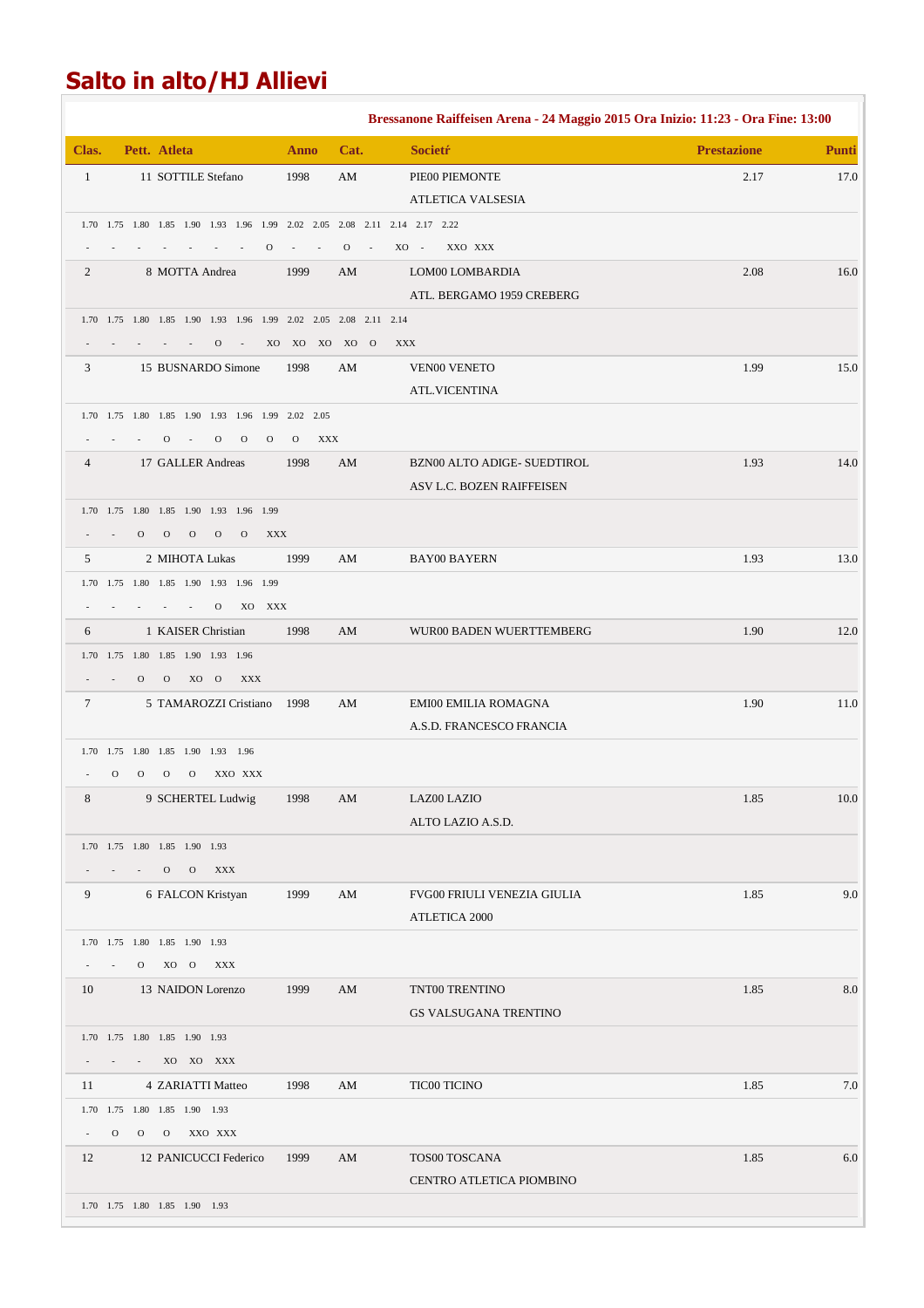| $\Omega$<br>$\sim$                                     | XO XXO XXX                  |    |                              |      |     |
|--------------------------------------------------------|-----------------------------|----|------------------------------|------|-----|
| 3 SILIC Matic<br>13                                    | 2000                        | CM | <b>SLO00 SLOVENIJE</b>       | 1.80 | 4.5 |
| 1.75<br>1.80 1.85 1.90<br>1.70                         |                             |    |                              |      |     |
| $\overline{O}$<br>$\Omega$<br>$\sim 10^{-1}$<br>$\sim$ | XXX                         |    |                              |      |     |
| 13                                                     | 7 LANDINI Andrea<br>1999    | AM | LIG00 LIGURIA                | 1.80 | 4.5 |
|                                                        |                             |    | ATLETICA ARCOBALENO SAVONA   |      |     |
| 1.75 1.80 1.85 1.90<br>1.70                            |                             |    |                              |      |     |
| $\Omega$<br>$\overline{O}$<br>$\Omega$<br>$\sim$       | XXX                         |    |                              |      |     |
| 15                                                     | 10 MALATESTA Davide<br>1999 | AM | <b>MAR00 MARCHE</b>          | 1.75 | 3.0 |
|                                                        |                             |    | S.E.F. STAMURA ANCONA A.S.D. |      |     |
| 1.70 1.75 1.80 1.85                                    |                             |    |                              |      |     |
| XO<br>XO XXX<br>$\sim$                                 |                             |    |                              |      |     |
|                                                        |                             |    |                              |      |     |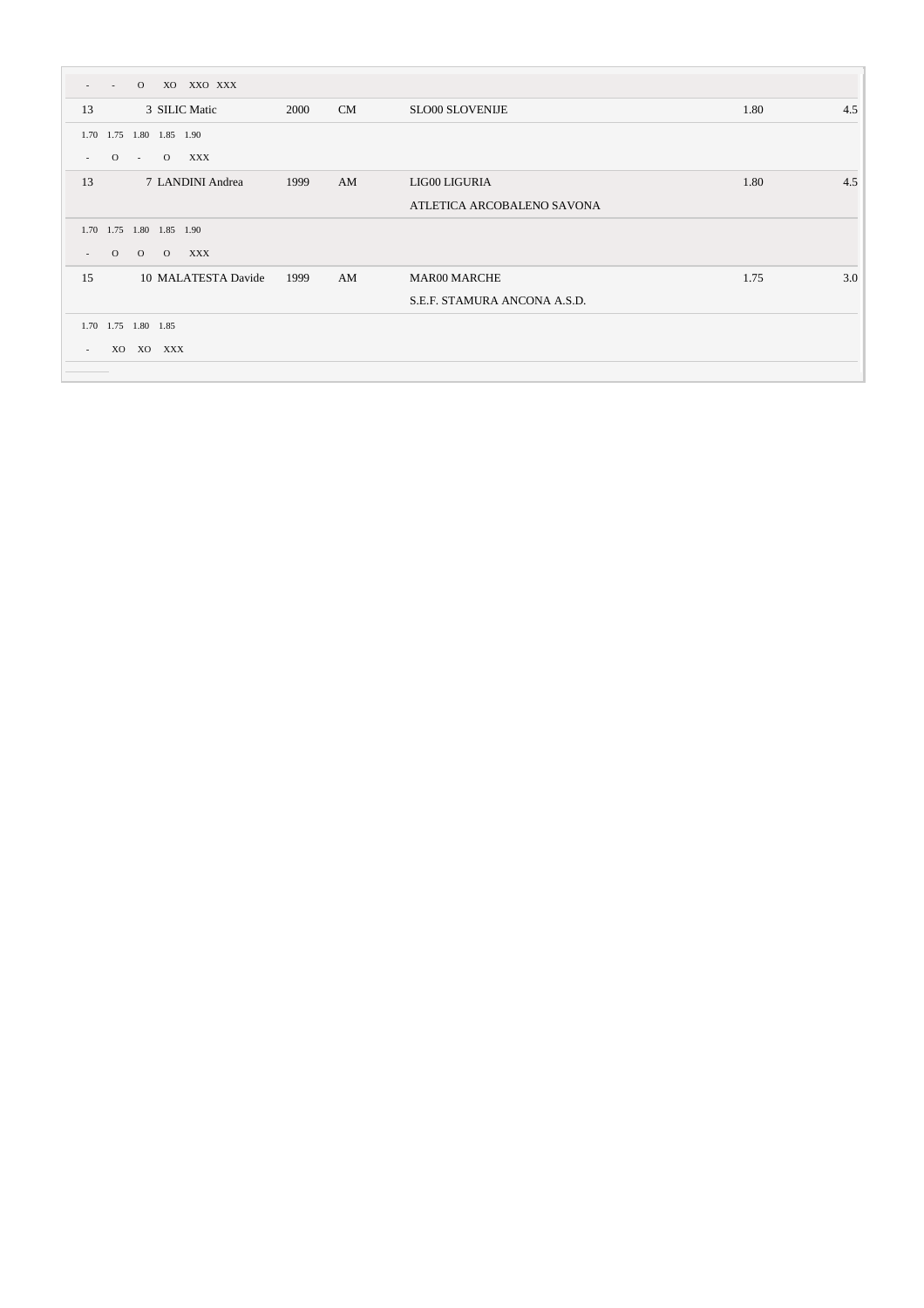## **Salto con l'asta/PV Allievi**

|              |  |                                                                                           |                            |                              | Bressanone Raiffeisen Arena - 24 Maggio 2015 Ora Inizio: 09:40 - Ora Fine: 12:20 |                    |              |
|--------------|--|-------------------------------------------------------------------------------------------|----------------------------|------------------------------|----------------------------------------------------------------------------------|--------------------|--------------|
|              |  | Clas. Pett. Atleta                                                                        | Anno Cat.                  |                              | <b>Societŕ</b>                                                                   | <b>Prestazione</b> | <b>Punti</b> |
| $\mathbf{1}$ |  | 6 MANDUSIC Max                                                                            | 1998                       | AM                           | FVG00 FRIULI VENEZIA GIULIA                                                      | 4.70               | 17.0         |
|              |  |                                                                                           |                            |                              | TRIESTE ATLETICA                                                                 |                    |              |
|              |  | 2.50 2.80 3.10 3.30 3.50 3.70 3.90 4.00 4.10 4.20 4.30 4.40 4.50 4.60 4.70 4.90           |                            |                              |                                                                                  |                    |              |
|              |  |                                                                                           |                            |                              | $XO -$<br>XO XXX                                                                 |                    |              |
| 2            |  | 3 DOBERSEK Rok                                                                            | 1999                       | <b>AM</b>                    | SLO00 SLOVENIJE                                                                  | 4.50               | 16.0         |
|              |  | 2.50 2.80 3.10 3.30 3.50 3.70 3.90 4.00 4.10 4.20 4.30 4.40 4.50 4.60 4.70 4.90           |                            |                              |                                                                                  |                    |              |
|              |  |                                                                                           | $O \qquad -$               | $\overline{O}$<br>$\sim 100$ | XO XO -<br>XXX                                                                   |                    |              |
| 3            |  | 9 MASCI Francesco                                                                         | 1999                       | AM.                          | LAZ00 LAZIO                                                                      | 4.50               | 15.0         |
|              |  | 2.50 2.80 3.10 3.30 3.50 3.70 3.90 4.00 4.10 4.20 4.30 4.40 4.50 4.60 4.70 4.90           |                            |                              | ATL. STUDENTESCA CA.RI.RI                                                        |                    |              |
|              |  |                                                                                           | XO -                       |                              | XO XXO XXO -<br>XXX                                                              |                    |              |
| 4            |  | 15 MARIN Andrea                                                                           | 1999                       | AM                           | <b>VENOO VENETO</b>                                                              | 4.30               | 14.0         |
|              |  |                                                                                           |                            |                              | ATL.VICENTINA                                                                    |                    |              |
|              |  | 2.50 2.80 3.10 3.30 3.50 3.70 3.90 4.00 4.10 4.20 4.30 4.40 4.50                          |                            |                              |                                                                                  |                    |              |
|              |  | $\mathcal{O}$                                                                             | $\mathbf{O}$<br>$\sim$ $-$ |                              | XO XO XXX                                                                        |                    |              |
| 5            |  | 1 VOLLMER Maximilian 1998                                                                 |                            | AM.                          | WUR00 BADEN WUERTTEMBERG                                                         | 4.20               | 13.0         |
|              |  | 2.50 2.80 3.10 3.30 3.50 3.70 3.90 4.00 4.10 4.20 4.30 4.40                               |                            |                              |                                                                                  |                    |              |
|              |  | $XO -$<br>$\sim$                                                                          | XO XO XO XXO XXX           |                              |                                                                                  |                    |              |
| 6            |  | 8 DROVANTI Lodovico                                                                       | 1998                       | AM                           | LOM00 LOMBARDIA                                                                  | 4.10               | 12.0         |
|              |  |                                                                                           |                            |                              | ATL. CENTO TORRI PAVIA                                                           |                    |              |
|              |  | 2.50 2.80 3.10 3.30 3.50 3.70 3.90 4.00 4.10 4.20 4.30                                    |                            |                              |                                                                                  |                    |              |
|              |  | $\mathbf{O}$<br>XO O                                                                      | $\Omega$                   | <b>XXX</b>                   |                                                                                  |                    |              |
| 7            |  | 2 ROSTAN Philipp                                                                          | 1998                       | AM                           | BAY00 BAYERN                                                                     | 3.90               | 11.0         |
|              |  | 2.50 2.80 3.10 3.30 3.50 3.70 3.90 4.00 4.10<br>XO XXO XXX<br><b>Contractor</b><br>$\sim$ |                            |                              |                                                                                  |                    |              |
| 8            |  | 12 MARIANI Matteo                                                                         | 1998                       | AM                           | <b>TOS00 TOSCANA</b>                                                             | 3.70               | 9.5          |
|              |  |                                                                                           |                            |                              | ATLETICA FIRENZE MARATHON S.S.                                                   |                    |              |
|              |  | 2.50 2.80 3.10 3.30 3.50 3.70 3.90 4.00                                                   |                            |                              |                                                                                  |                    |              |
|              |  | $  0$ $XXX$                                                                               |                            |                              |                                                                                  |                    |              |
| 8            |  | 5 SACCANI Samuele 1998 AM                                                                 |                            |                              | EMI00 EMILIA ROMAGNA                                                             | 3.70               | 9.5          |
|              |  |                                                                                           |                            |                              | C.U.S. PARMA                                                                     |                    |              |
|              |  | 2.50 2.80 3.10 3.30 3.50 3.70 3.90 4.00                                                   |                            |                              |                                                                                  |                    |              |
|              |  | $    0$ 0 $XXX$                                                                           |                            |                              |                                                                                  |                    |              |
|              |  | 10 11 FORTUNA Stefano 1999 AM PIE00 PIEMONTE                                              |                            |                              |                                                                                  | 3.70               | 8.0          |
|              |  |                                                                                           |                            |                              | ATLETICA PIEMONTE ASD                                                            |                    |              |
|              |  | 2.50 2.80 3.10 3.30 3.50 3.70 3.90 4.00                                                   |                            |                              |                                                                                  |                    |              |
|              |  | $   0$ XO XXX                                                                             |                            |                              |                                                                                  |                    |              |
|              |  | 11 13 PEZZINI Luca 1998 AM                                                                |                            |                              | TNT00 TRENTINO                                                                   | 3.50               | 7.0          |
|              |  |                                                                                           |                            |                              | LAGARINA CRUS TEAM                                                               |                    |              |
|              |  | 2.50 2.80 3.10 3.30 3.50 3.70 3.90<br>$  0$ $0$ $XXX$                                     |                            |                              |                                                                                  |                    |              |
| 12           |  | 4 TATTARLETTI Simone 1999 AM TIC00 TICINO                                                 |                            |                              |                                                                                  | 3.50               | 6.0          |
|              |  | 2.50 2.80 3.10 3.30 3.50 3.70 3.90                                                        |                            |                              |                                                                                  |                    |              |
|              |  | $  0$ $0$ XXO XXX                                                                         |                            |                              |                                                                                  |                    |              |
|              |  |                                                                                           |                            |                              |                                                                                  |                    |              |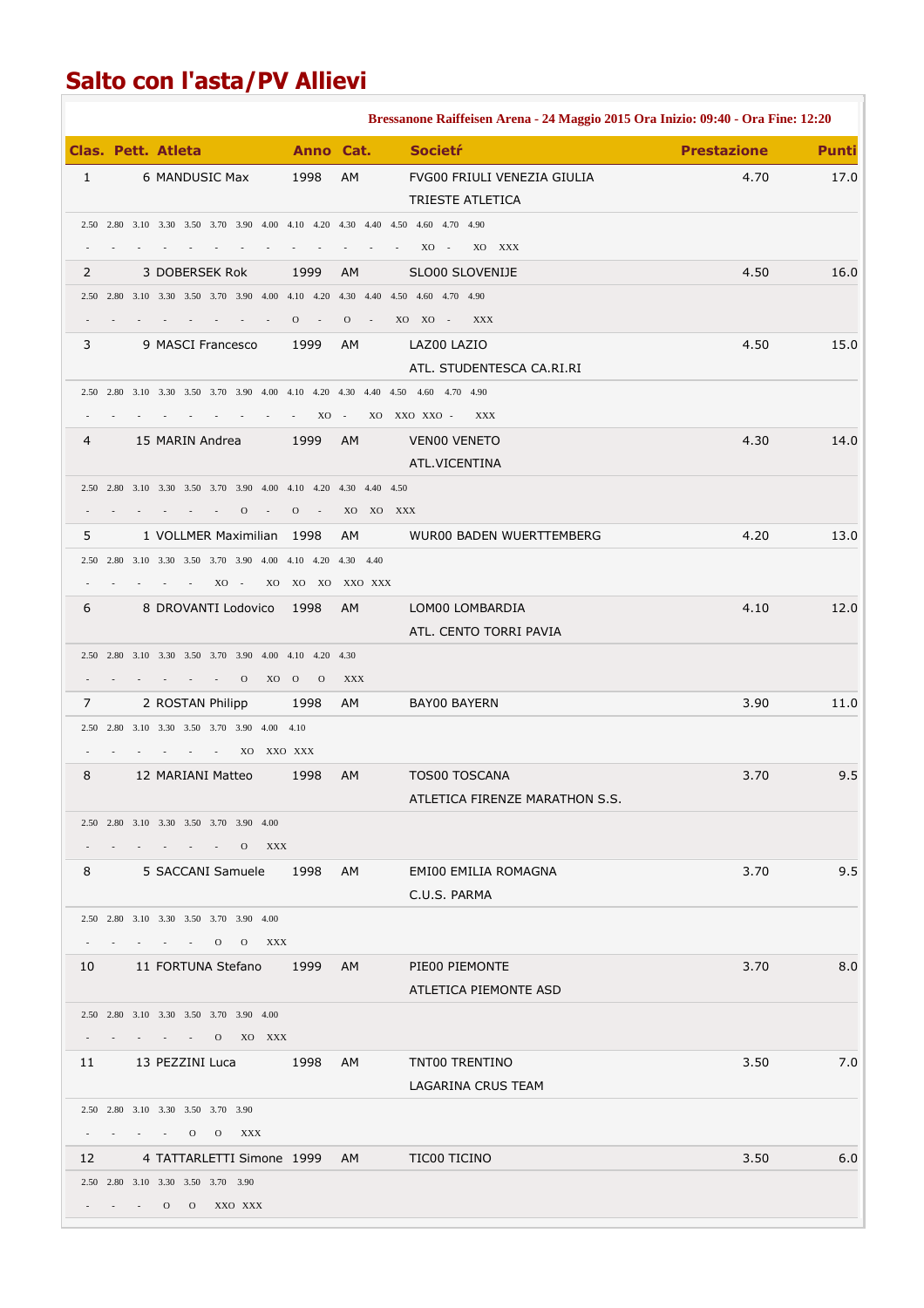| 13             | 10 PERUGINI Mattia                  | 1999 | AM.       | MAR00 MARCHE                | 3.30 | 4.5 |
|----------------|-------------------------------------|------|-----------|-----------------------------|------|-----|
|                |                                     |      |           | ATL. AVIS MACERATA          |      |     |
|                | 2.50 2.80 3.10 3.30 3.50 3.70       |      |           |                             |      |     |
|                | $\overline{O}$<br>XO XXX<br>$\sim$  |      |           |                             |      |     |
| 13             | 7 MURA Gabriele                     | 1998 | AM.       | LIG00 LIGURIA               | 3.30 | 4.5 |
|                |                                     |      |           | A.S.D. C.U.S. GENOVA        |      |     |
|                | 2.50 2.80 3.10 3.30 3.50 3.70 3.90  |      |           |                             |      |     |
|                | XO - XXX<br>$\sim 100$ km s $^{-1}$ |      |           |                             |      |     |
| 15             | 17 BERTOGLIO Alex                   | 1998 | <b>AM</b> | BZN00 ALTO ADIGE- SUEDTIROL | 2.80 | 3.0 |
|                |                                     |      |           | C.S.S. LEONARDO DA VINCI    |      |     |
|                | 2.50 2.80 3.10 3.30                 |      |           |                             |      |     |
| X <sub>O</sub> | XXO XXX                             |      |           |                             |      |     |
|                |                                     |      |           |                             |      |     |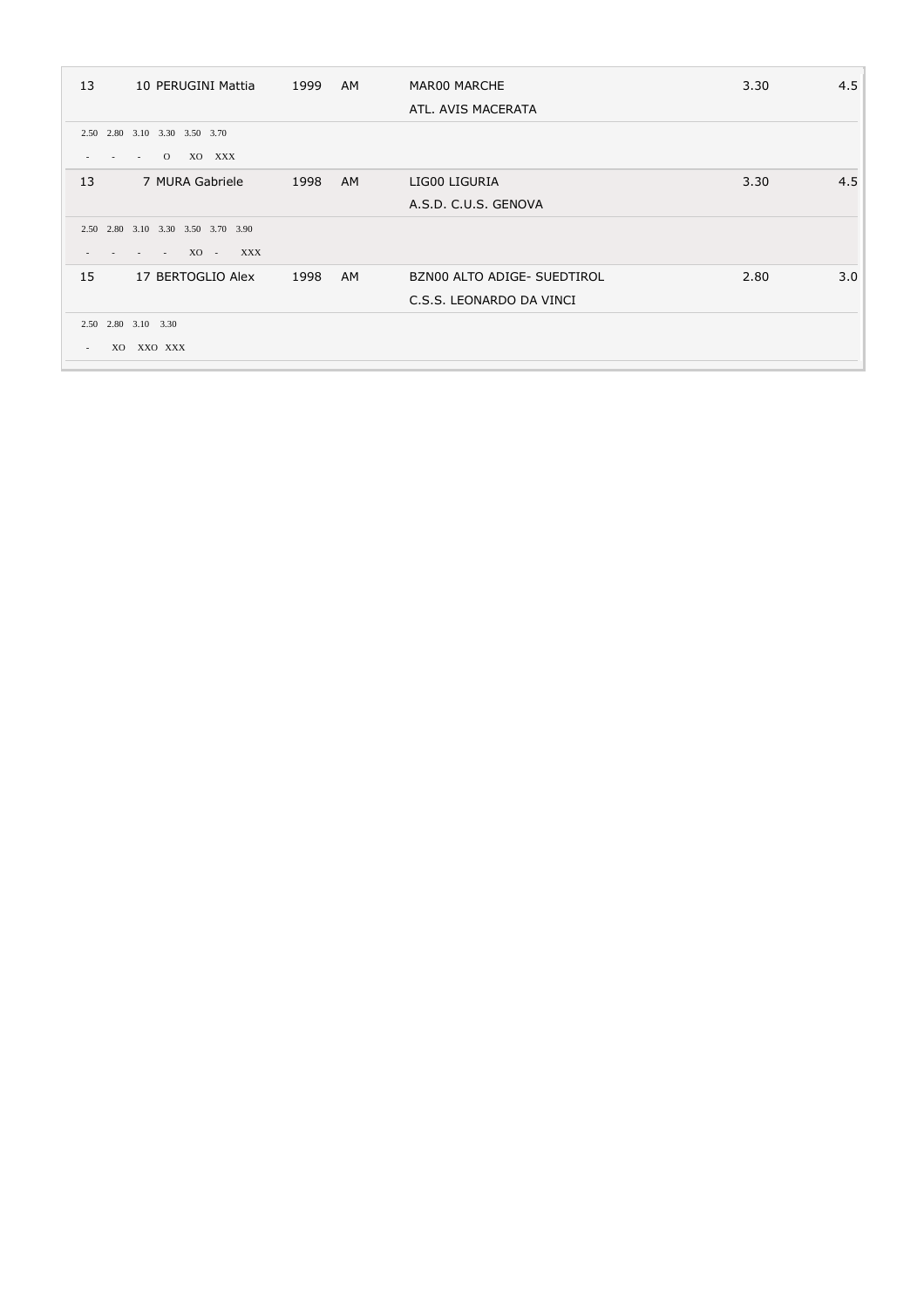## **Salto in lungo/LJ Allievi**

|                |                                              |                            |                |                        |                |                |                         |                                     |                                | Bressanone Raiffeisen Arena - 24 Maggio 2015 Ora Inizio: 11:30 - Ora Fine: 12:39 |              |
|----------------|----------------------------------------------|----------------------------|----------------|------------------------|----------------|----------------|-------------------------|-------------------------------------|--------------------------------|----------------------------------------------------------------------------------|--------------|
| Clas.          | Pett. Atleta                                 |                            | <b>Anno</b>    | Cat.                   |                | <b>Societŕ</b> |                         |                                     |                                | <b>Prestazione</b>                                                               | <b>Punti</b> |
| $\mathbf{1}$   | 1 SEEGER Gianni                              |                            | 1998           | AM                     |                |                |                         |                                     | WUR00 BADEN WUERTTEMBERG       | 7.19                                                                             | 17.0         |
| $1^{\circ}$    | $\mathbf X$<br>$2^\circ$ :<br>$\mathbf X$    | $3^\circ$ :                | 7.19           | $4^\circ$ :            | $\mathbf X$    | $5^\circ$ :    | $\mathbf X$             | $6^\circ$ :                         | 6.77                           |                                                                                  |              |
|                |                                              |                            | $+0.0$         |                        |                |                |                         |                                     | $+0.0$                         |                                                                                  |              |
| $\overline{2}$ | 6 EGBO Ferdinand Ugonna                      |                            | 1998           | $\mathbf{A}\mathbf{M}$ |                |                |                         |                                     | FVG00 FRIULI VENEZIA GIULIA    | 7.10                                                                             | $16.0\,$     |
|                |                                              |                            |                |                        |                |                |                         |                                     | LIBERTAS SANVITESE IPEROTTICA  |                                                                                  |              |
| $1^\circ$ :    | $\mathbf X$<br>$2^\circ$ :<br>$\mathbf X$    | $3^\circ$ :                | 6.98           | $4^\circ$ :            | 6.61           | $5^\circ$ :    | 7.10                    | $6^\circ$ :                         | $\mathbf X$                    |                                                                                  |              |
|                |                                              |                            | $+1.7$         |                        | $+0.5$         |                | $+0.0$                  |                                     |                                |                                                                                  |              |
| 3              | 10 TASSO Jacopo                              |                            | 1998           | AM                     |                |                | <b>MAR00 MARCHE</b>     |                                     |                                | 7.06                                                                             | 15.0         |
|                |                                              |                            |                | $4^\circ$ :            |                |                |                         | ATL. AVIS MACERATA                  |                                |                                                                                  |              |
| $1^\circ$ :    | $\mathbf X$<br>$2^\circ$ :<br>6.67<br>$+1.0$ | $3^\circ$ :                | 6.87<br>$+1.7$ |                        | 7.01<br>$+1.8$ | $5^\circ$ :    | 7.06<br>$+1.3$          | $6^\circ$ :                         | $\mathbf X$                    |                                                                                  |              |
| 4              | 17 SCHIFFEREGGER Thomas 1998                 |                            |                | $\mathbf{A}\mathbf{M}$ |                |                |                         |                                     | BZN00 ALTO ADIGE- SUEDTIROL    | 6.92                                                                             | 14.0         |
|                |                                              |                            |                |                        |                |                |                         |                                     | SSV BRUNECK BRUNICO VOLKSBANK  |                                                                                  |              |
| $1^\circ$ :    | 6.44<br>$2^\circ$ :<br>6.92                  | $3^\circ$ :                | 6.89           | $4^\circ$ :            | $\mathbf X$    | $5^\circ$ :    | $\mathbf X$             | $6^\circ$ :                         | 6.83                           |                                                                                  |              |
|                | $+1.0$<br>$+0.0$                             |                            | $+1.5$         |                        |                |                |                         |                                     | $+1.0$                         |                                                                                  |              |
| $\mathfrak{S}$ | 12 NESIMOSKI Dennis                          |                            | 1999           | $\mathbf{A}\mathbf{M}$ |                |                | TOS00 TOSCANA           |                                     |                                | 6.92                                                                             | 13.0         |
|                |                                              |                            |                |                        |                |                | <b>ATLETICA LIVORNO</b> |                                     |                                |                                                                                  |              |
| $1^\circ$ :    | 6.63<br>$2^\circ$ :<br>6.67                  | $3^\circ$ :                | 6.92           | $4^\circ$ :            | 6.55           | $5^\circ$ :    | $\mathbf X$             | $6^\circ$ :                         | $\mathbf X$                    |                                                                                  |              |
|                | $+1.5$<br>$+1.7$                             |                            | $+1.5$         |                        | $+1.3$         |                |                         |                                     |                                |                                                                                  |              |
| 6              | 2 WALSCHBURGER Paul                          |                            | 1998           | AM                     |                |                | <b>BAY00 BAYERN</b>     |                                     |                                | 6.89                                                                             | 12.0         |
| $1^\circ$ :    | 6.75<br>$2^\circ$ :                          | $\mathbf X$<br>$3^\circ$ : | 5.67           | $4^\circ$ :            | 6.74           | $5^\circ$ :    | $\mathbf X$             | $6^\circ$ :                         | 6.89                           |                                                                                  |              |
|                | $+1.2$                                       |                            | $+0.3$         |                        | $+1.7$         |                |                         |                                     | $+0.0$                         |                                                                                  |              |
| $\tau$         | 9 IRRERA Lorenzo                             |                            | 1998           | $\mathbf{A}\mathbf{M}$ |                | LAZ00 LAZIO    |                         |                                     |                                | 6.87                                                                             | 11.0         |
|                |                                              |                            |                |                        |                |                |                         |                                     | ATL. STUDENTESCA CA.RI.RI      |                                                                                  |              |
| $1^\circ$ :    | $\mathbf X$<br>$2^\circ$ :<br>6.87           | $3^\circ$ :                | $\mathbf X$    | $4^\circ$ :            | 6.46           | $5^\circ$ :    | $\mathbf X$             | $6^\circ$ :                         | $\mathbf X$                    |                                                                                  |              |
|                | $+1.8$                                       |                            |                |                        | $+0.0$         |                |                         |                                     |                                |                                                                                  |              |
| 8              | 11 BRUOGNOLO Matteo                          |                            | 1998           | AM                     |                |                | PIE00 PIEMONTE          |                                     |                                | 6.79                                                                             | 10.0         |
| $1^\circ$ :    |                                              | $3^\circ$ :                |                | $4^\circ$ :            |                | $5^\circ$ :    | $\mathbf X$             | A.S.D. BORGARETTO 75<br>$6^\circ$ : |                                |                                                                                  |              |
|                | 6.76<br>$2^\circ$ :<br>$+1.3$                | $\mathbf X$                | 6.79<br>$+0.7$ |                        | 6.45<br>$+1.5$ |                |                         |                                     | 6.55<br>$-1.7$                 |                                                                                  |              |
| 9              | 13 DECARLI Teodros                           |                            | 1999           | AM                     |                |                | TNT00 TRENTINO          |                                     |                                | 6.53                                                                             | 9.0          |
|                |                                              |                            |                |                        |                |                | ATLETICA TRENTO         |                                     |                                |                                                                                  |              |
| $1^\circ$ :    | 6.42<br>$2^\circ$ :<br>6.53                  | $3^\circ$ :                | 6.35           |                        |                |                |                         |                                     |                                |                                                                                  |              |
|                | $+1.1$<br>$+1.3$                             |                            | $+1.5$         |                        |                |                |                         |                                     |                                |                                                                                  |              |
| 10             | 5 GOBBATO Luca                               |                            | 1998           | AM                     |                |                |                         | EMI00 EMILIA ROMAGNA                |                                | 6.41                                                                             | 8.0          |
|                |                                              |                            |                |                        |                |                |                         | A.S. LA FRATELLANZA 1874            |                                |                                                                                  |              |
| $1^\circ$ :    | $\mathbf X$<br>$2^\circ$ :<br>6.41           | $3^\circ$ :                | $\mathbf X$    |                        |                |                |                         |                                     |                                |                                                                                  |              |
|                | $+0.6$                                       |                            |                |                        |                |                |                         |                                     |                                |                                                                                  |              |
| 11             | 15 ZAGOTTO Mattia                            |                            | 1999           | AM                     |                |                | VEN00 VENETO            |                                     |                                | 6.30                                                                             | 7.0          |
|                |                                              |                            |                |                        |                |                | ATL.VICENTINA           |                                     |                                |                                                                                  |              |
| $1^\circ$ :    | $\mathbf X$<br>$\mathbf X$<br>$2^\circ$ :    | $3^\circ$ :                | 6.30           |                        |                |                |                         |                                     |                                |                                                                                  |              |
|                |                                              |                            | $+1.5$         |                        |                |                |                         |                                     |                                |                                                                                  |              |
| 12             | 7 GAMBINI Lorenzo                            |                            | 1999           | AM                     |                |                | LIG00 LIGURIA           |                                     |                                | 6.29                                                                             | 6.0          |
|                |                                              |                            |                |                        |                |                |                         |                                     | ASD SPECTEC DUFERCO CARISPEZIA |                                                                                  |              |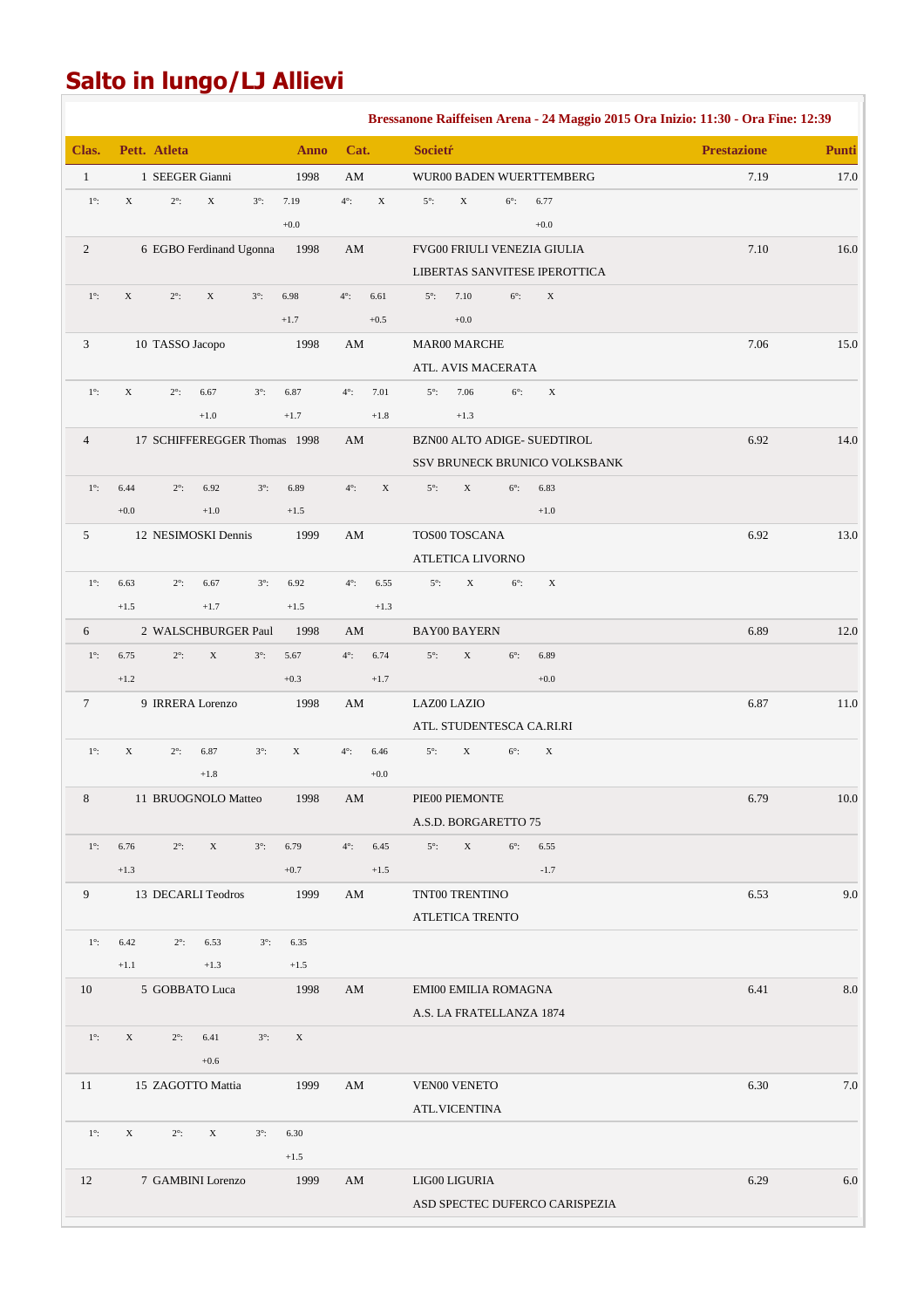| $1^\circ$ : | 6.28        | $2^\circ$ :    | 6.17                      | $3^\circ$ : | 6.29        |    |                        |            |     |
|-------------|-------------|----------------|---------------------------|-------------|-------------|----|------------------------|------------|-----|
|             | $+1.7$      |                | $+1.0$                    |             | $+1.3$      |    |                        |            |     |
| 13          |             |                | 3 MUROVEC Aljaz           |             | 1998        | AM | <b>SLO00 SLOVENIJE</b> | 6.24       | 5.0 |
| $1^\circ$ : | $\mathbf X$ | $2^\circ$ :    | $\mathbf X$               | $3^\circ$ : | 6.24        |    |                        |            |     |
|             |             |                |                           |             | $+0.7$      |    |                        |            |     |
| 14          |             |                | 8 BELGADA Mohammed        |             | 1998        | AM | LOM00 LOMBARDIA        | 6.17       | 4.0 |
|             |             |                |                           |             |             |    | ATL. CHIARI 1964 LIB.  |            |     |
| $1^\circ$ : | 6.17        | $2^\circ$ :    | $\boldsymbol{\mathrm{X}}$ | $3^\circ$ : | $\mathbf X$ |    |                        |            |     |
|             | $-0.0$      |                |                           |             |             |    |                        |            |     |
| 15          |             | 4 AZUCENA Jose |                           |             | 1998        | AM | <b>TIC00 TICINO</b>    | 5.68       | 3.0 |
| $1^\circ$ : | 5.28        | $2^\circ$ :    | 5.68                      | $3^\circ$ : | $\mathbf X$ |    |                        |            |     |
|             | $+0.0$      |                | $+1.4$                    |             |             |    |                        |            |     |
|             |             |                | 14 VUILLERMOZ Emiliano    |             | 1999        | AM | VAO00 VALLE D'AOSTA    | <b>Ncl</b> |     |
|             |             |                |                           |             |             |    | ATLETICA COGNE AOSTA   |            |     |
| $1^\circ$ : | $\mathbf X$ | $2^\circ$ :    | $\mathbf X$               | $3^\circ$ : | $\mathbf X$ |    |                        |            |     |
|             |             |                |                           |             |             |    |                        |            |     |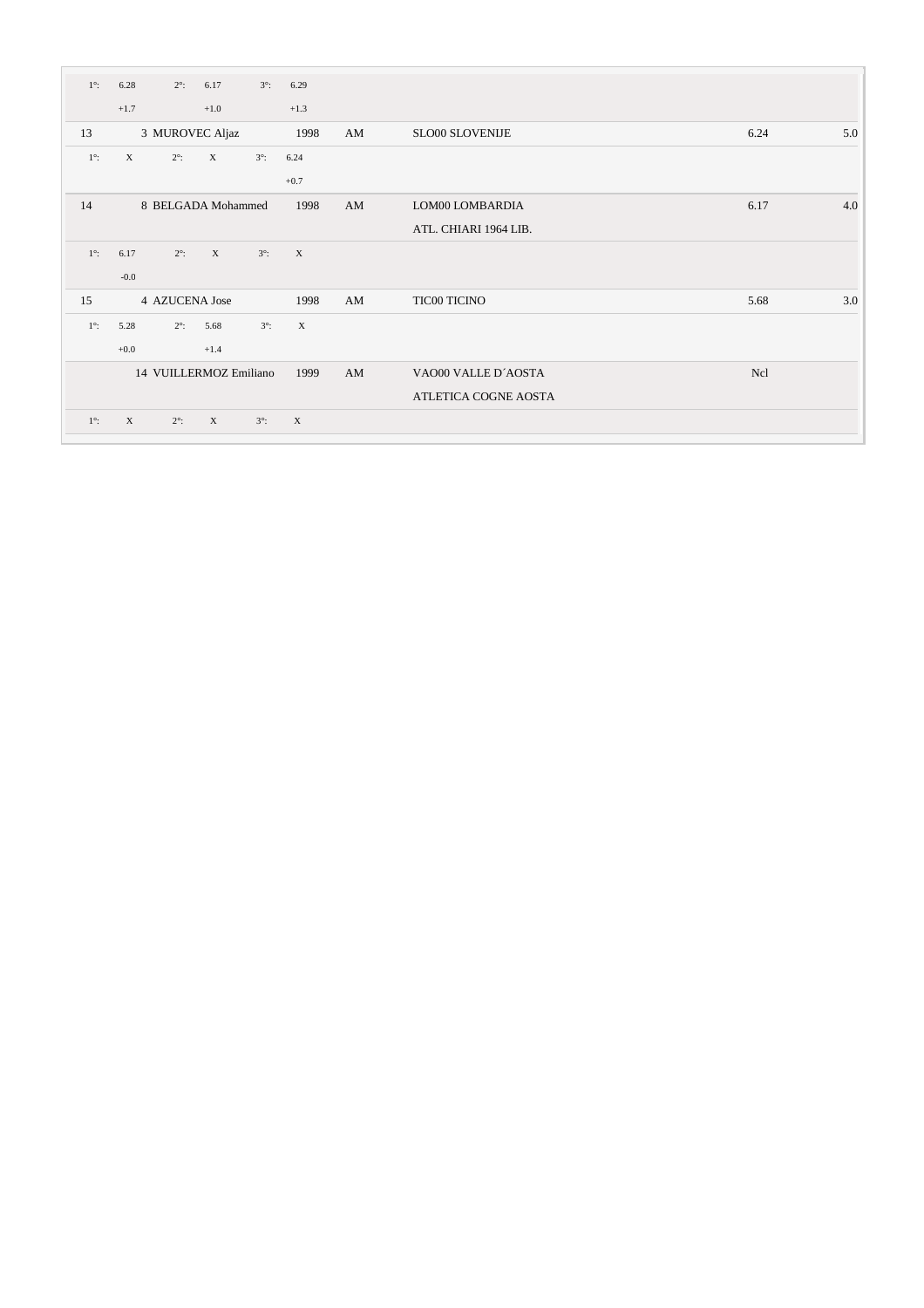## **Salto triplo/TJ Allievi**

|                  |                     |                       |                     |             |                     |                        |                           |                            |             |                     | Bressanone Raiffeisen Arena - 24 Maggio 2015 Ora Inizio: 13:30 - Ora Fine: 14:30 |              |
|------------------|---------------------|-----------------------|---------------------|-------------|---------------------|------------------------|---------------------------|----------------------------|-------------|---------------------|----------------------------------------------------------------------------------|--------------|
| Clas.            |                     | Pett. Atleta          |                     |             | <b>Anno</b>         | Cat.                   |                           | <b>Societŕ</b>             |             |                     | <b>Prestazione</b>                                                               | <b>Punti</b> |
| $\mathbf{1}$     |                     | 15 CAMATTARI Fabio    |                     |             | 1998                | $\mathbf{A}\mathbf{M}$ |                           | VEN00 VENETO               |             |                     | 14.94                                                                            | 17.0         |
|                  |                     |                       |                     |             |                     |                        |                           | ATL.BIOTEKNA MARCON        |             |                     |                                                                                  |              |
| $1^\circ$ :      | 14.63               | $2^\circ$ :           | $\mathbf X$         | $3^\circ$ : | X                   | $4^\circ$ :            | $\boldsymbol{\mathrm{X}}$ | $5^\circ$ :<br>14.43       |             | $6^{\circ}$ : 14.94 |                                                                                  |              |
|                  | $+1.5$              |                       |                     |             |                     |                        |                           | $+1.3$                     |             | $+0.0$              |                                                                                  |              |
| $\boldsymbol{2}$ |                     | 12 RINALDI Andrea     |                     |             | 1998                | AM                     |                           | TOS00 TOSCANA              |             |                     | 14.24                                                                            | $16.0\,$     |
|                  |                     |                       |                     |             |                     |                        |                           | ATLETICA LIVORNO           |             |                     |                                                                                  |              |
| $1^\circ$ :      | 14.03               | $2^\circ$ :           | 14.15               | $3^\circ$ : | 14.24               | $4^\circ$ :            | $\mathbf X$               | $5^\circ$ :<br>$\mathbf X$ | $6^\circ$ : | $\mathbf X$         |                                                                                  |              |
|                  | $+1.5$              |                       | $+1.5$              |             | $+1.1$              |                        |                           |                            |             |                     |                                                                                  |              |
| 3                |                     | 3 ZAVERSNIK Gasper    |                     |             | 1998                | AM                     |                           | SLO00 SLOVENIJE            |             |                     | 13.74                                                                            | 15.0         |
| $1^\circ$ :      | 13.71               | $2^\circ$ :           | 13.06               | $3^\circ$ : | 13.55               | $4^\circ$ :            | 13.28                     | $5^\circ$ :<br>13.56       | $6^\circ$ : | 13.74               |                                                                                  |              |
|                  | $+1.4$              |                       | $+1.4$              |             | $+2.5$              |                        | $+1.3$                    | $+0.0$                     |             | $+1.0$              |                                                                                  |              |
| $\overline{4}$   |                     | 8 D'AMORE Andrea      |                     |             | 1999                | AM                     |                           | LOM00 LOMBARDIA            |             |                     | 13.53                                                                            | 14.0         |
|                  |                     |                       |                     |             |                     |                        |                           | ATL. VIRTUS CASTENEDOLO    |             |                     |                                                                                  |              |
| $1^\circ$ :      | 13.53               | $2^\circ$ :           | 13.30               | $3^\circ$ : | $\mathbf X$         | $4^\circ$ :            | 13.33                     | $5^\circ$ :<br>12.90       | $6^\circ$ : | $\mathbf X$         |                                                                                  |              |
|                  | $+1.7$              |                       | $+1.5$              |             |                     |                        | $+2.3$                    | $+2.0$                     |             |                     |                                                                                  |              |
| 5                |                     | 5 PELAGATTI Francesco |                     |             | 1999                | $\mathbf{A}\mathbf{M}$ |                           | EMI00 EMILIA ROMAGNA       |             |                     | 13.44                                                                            | 13.0         |
|                  |                     |                       |                     |             |                     |                        |                           | ATL. PIACENZA              |             |                     |                                                                                  |              |
| $1^\circ$ :      | $\mathbf X$         | $2^\circ$ :           | 13.02               | $3^\circ$ : | 13.44               | $4^\circ$ :            | 13.24                     | $5^\circ$ :<br>13.21       | $6^\circ$ : | 13.43               |                                                                                  |              |
|                  |                     |                       | $+0.9$              |             | $+1.6$              |                        | $+2.3$                    | $+1.7$                     |             | $+1.6$              |                                                                                  |              |
| 6                |                     | 10 SANTARELLI Fabio   |                     |             | 1999                | $\mathbf{A}\mathbf{M}$ |                           | MAR00 MARCHE               |             |                     | 13.36                                                                            | $12.0\,$     |
|                  |                     |                       |                     |             |                     |                        |                           | TEAM ATLETICA MARCHE       |             |                     |                                                                                  |              |
| $1^\circ$ :      | 12.46               | $2^\circ$ :           | 13.36               | $3^\circ$ : | $\mathbf X$         | $4^\circ$ :            | 13.02                     | $5^\circ$ :<br>12.93       | $6^\circ$ : | 13.14               |                                                                                  |              |
|                  | $+2.6$              |                       | $+1.6$              |             |                     |                        | $+2.3$                    | $+1.5$                     |             | $+1.3$              |                                                                                  |              |
| $\tau$           |                     | 2 PETROVIC Zdravko    |                     |             | 1998                | $\mathbf{A}\mathbf{M}$ |                           | <b>BAY00 BAYERN</b>        |             |                     | 13.29                                                                            | $11.0\,$     |
| $1^\circ$ :      | 13.29               | $2^\circ$ :           | $\mathbf X$         | $3^\circ$ : | 11.58               | $4^\circ$ :            | 13.25                     | $5^\circ$ :<br>12.79       | $6^\circ$ : | 13.12               |                                                                                  |              |
|                  | $+2.5$              |                       |                     |             | $+1.8$              |                        | $+0.0$                    | $+2.9$                     |             | $+1.8\,$            |                                                                                  |              |
| $\,8\,$          |                     | 14 SCATTOLIN Pietro   |                     |             | 1998                | AM                     |                           | VAO00 VALLE D'AOSTA        |             |                     | 13.27                                                                            | 10.0         |
|                  |                     |                       |                     |             |                     |                        |                           | ATLETICA COGNE AOSTA       |             |                     |                                                                                  |              |
|                  | $1^{\circ}$ : 13.27 | $2^\circ$ :           | $\mathbf X$         | $3^\circ$ : | 12.93               | $4^\circ$ :            | 13.02                     | $\mathbf X$<br>$5^\circ$ : | $6^\circ$ : | $\sim 100$          |                                                                                  |              |
|                  | $+1.6$              |                       |                     |             | $+1.0$              |                        | $+1.4$                    |                            |             |                     |                                                                                  |              |
| 9                |                     | 9 IACONA Lorenzo      |                     |             | 1999                | AM                     |                           | LAZ00 LAZIO                |             |                     | 13.23                                                                            | 9.0          |
|                  |                     |                       |                     |             |                     |                        |                           | FIAMME GIALLE G. SIMONI    |             |                     |                                                                                  |              |
|                  | $1^{\circ}$ : 12.98 |                       | $2^{\circ}$ : 13.23 | $3^\circ$ : | 13.04               |                        |                           |                            |             |                     |                                                                                  |              |
|                  | $+1.8$              |                       | $+2.0$              |             | $+2.0$              |                        |                           |                            |             |                     |                                                                                  |              |
| 10               |                     | 13 PEZZINI Luca       |                     |             | 1998                | AM                     |                           | TNT00 TRENTINO             |             |                     | 13.09                                                                            | 8.0          |
|                  |                     |                       |                     |             |                     |                        |                           | LAGARINA CRUS TEAM         |             |                     |                                                                                  |              |
| $1^\circ$ :      | 13.09               | $2^\circ$ :           | X                   | $3^\circ$ : | 11.75               |                        |                           |                            |             |                     |                                                                                  |              |
|                  | $+0.0$              |                       |                     |             | $-1.4$              |                        |                           |                            |             |                     |                                                                                  |              |
| 11               |                     | 7 PULISCIANO Andrea   |                     |             | 1998                | AM                     |                           | LIG00 LIGURIA              |             |                     | 12.66                                                                            | 7.0          |
|                  |                     |                       |                     |             |                     |                        |                           | U.S. MAURINA OLIO CARLI    |             |                     |                                                                                  |              |
|                  | $1^{\circ}$ : 11.95 |                       | $2^{\circ}$ : 12.40 | $3^\circ$ : | 12.66               |                        |                           |                            |             |                     |                                                                                  |              |
|                  | $+3.7$              |                       | $+1.0$              |             | $+2.5$              |                        |                           |                            |             |                     |                                                                                  |              |
| 12               |                     | 4 LENTI Elia          |                     |             | 1998                | AM                     |                           | <b>TIC00 TICINO</b>        |             |                     | 12.52                                                                            | 6.0          |
| $1^\circ$ :      | 12.52               |                       | $2^{\circ}$ : 12.15 |             | $3^{\circ}$ : 12.03 |                        |                           |                            |             |                     |                                                                                  |              |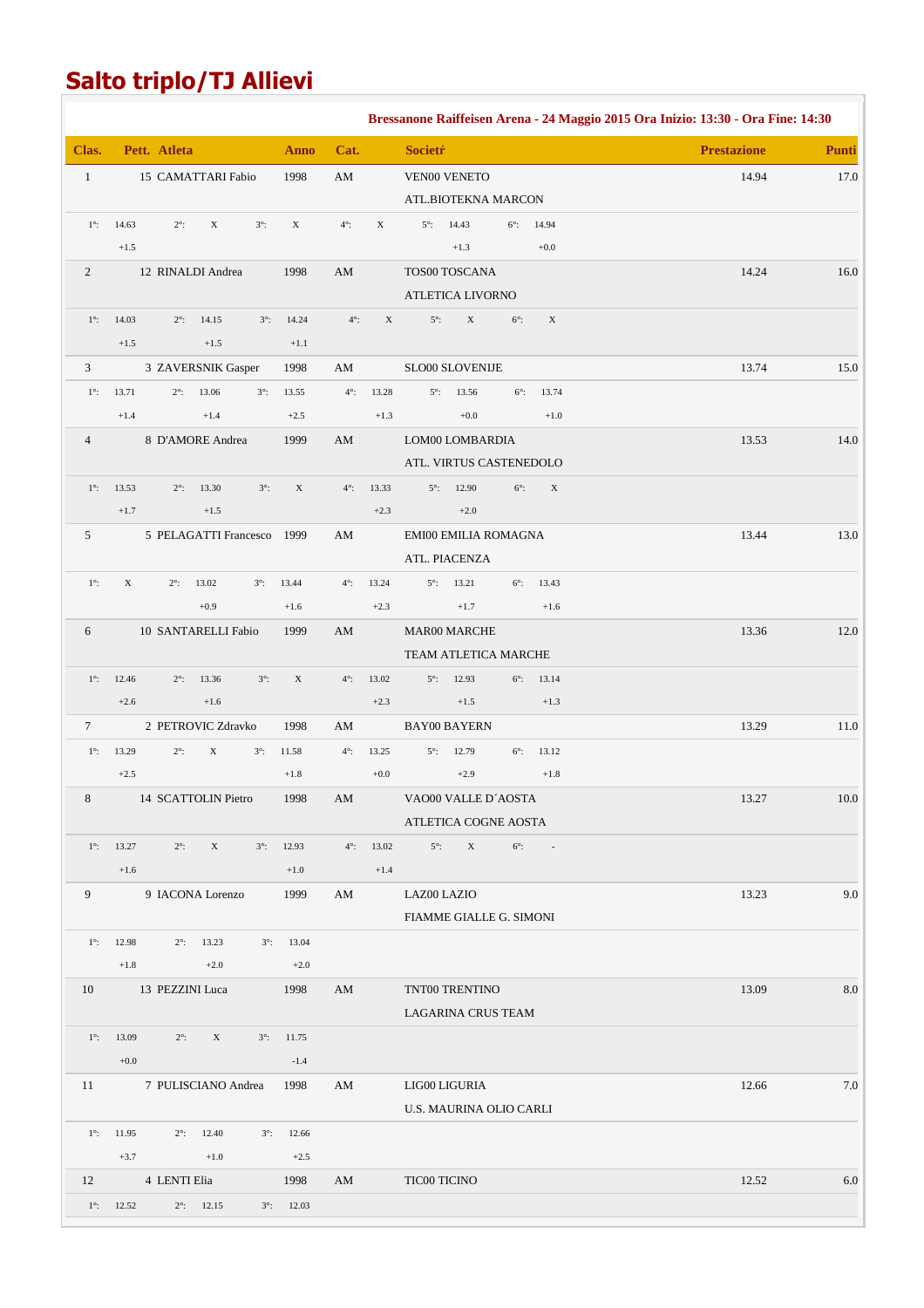|             | $+0.8$      | $+0.4$                      |             | $+0.0$       |    |                                    |              |
|-------------|-------------|-----------------------------|-------------|--------------|----|------------------------------------|--------------|
| 13          |             | 1 GASSIOUI Benjamin         |             | 1999         | AM | WUR00 BADEN WUERTTEMBERG           | 12.30<br>5.0 |
| $1^\circ$ : | 12.30       | $2^\circ$ :<br>$\mathbf X$  | $3^\circ$ : | 11.92        |    |                                    |              |
|             | $+1.0$      |                             |             | $+2.9$       |    |                                    |              |
| 14          |             | 17 UNTERWEGER Martin        |             | 1999         | AM | <b>BZN00 ALTO ADIGE- SUEDTIROL</b> | 11.91<br>4.0 |
|             |             |                             |             |              |    | SPORTCLUB MERAN ASV                |              |
| $1^\circ$ : | 11.82       | $2^\circ$ :<br>11.61        | $3^\circ$ : | 11.91        |    |                                    |              |
|             | $+0.0$      | $+2.0$                      |             | $-1.0$       |    |                                    |              |
| 15          |             | 11 FLORE Luca               |             | 1999         | AM | PIE00 PIEMONTE                     | 11.46<br>3.0 |
|             |             |                             |             |              |    | A.S.D.DRAGONERO                    |              |
| $1^\circ$ : | 11.04       | $2^\circ$ :<br>11.46        | $3^\circ$ : | 11.25        |    |                                    |              |
|             | $+1.7$      | $+0.0$                      |             | $-1.3$       |    |                                    |              |
|             |             | 6 SILVESTRI Nicola          |             | 1998         | AM | FVG00 FRIULI VENEZIA GIULIA        | <b>Ncl</b>   |
|             |             |                             |             |              |    | ATLETICA MALIGNANI LIBERTAS UD     |              |
| $1^\circ$ : | $\mathbf X$ | $\mathbf{X}$<br>$2^\circ$ : | $3^\circ$ : | $\mathbf{X}$ |    |                                    |              |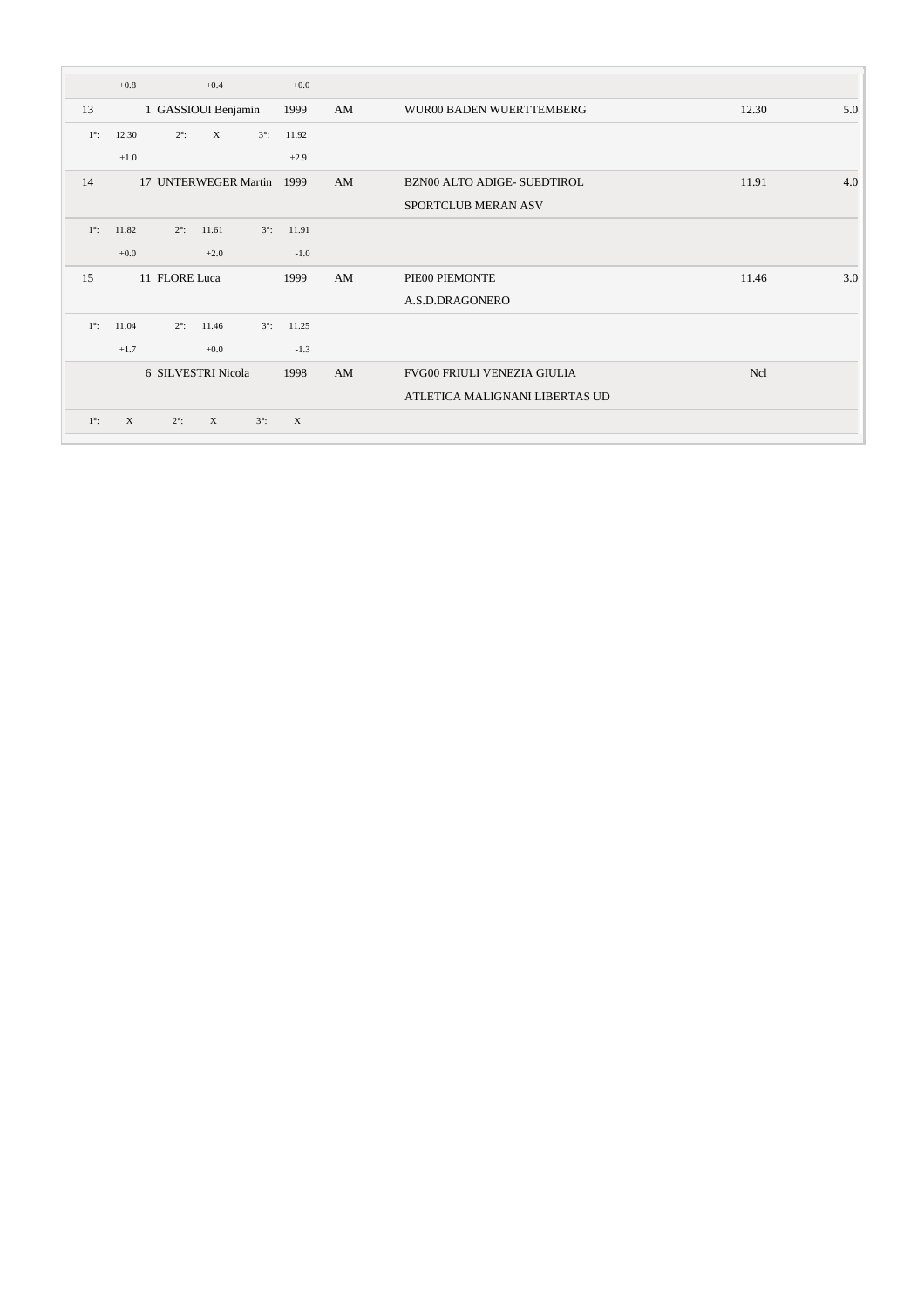# **Peso/SP Kg 5.000 Allievi**

|                |                                                           |                           |                        |             | Bressanone Raiffeisen Arena - 24 Maggio 2015 Ora Inizio: 09:57 - Ora Fine: 10:46 |                    |              |
|----------------|-----------------------------------------------------------|---------------------------|------------------------|-------------|----------------------------------------------------------------------------------|--------------------|--------------|
| Clas.          | Pett. Atleta                                              | <b>Anno</b>               | Cat.                   |             | <b>Societr</b>                                                                   | <b>Prestazione</b> | <b>Punti</b> |
| $\mathbf{1}$   | 9 PROIETTI Andrea                                         | 1999                      | $\mathbf{A}\mathbf{M}$ |             | LAZ00 LAZIO                                                                      | 17.72              | 17.0         |
|                |                                                           |                           |                        |             | ATL. STUDENTESCA CA.RI.RI                                                        |                    |              |
| $1^\circ$ :    | X<br>17.00<br>$3^\circ$ :<br>$2^{\circ}$ :                | 17.72                     | $4^\circ$ :            | 17.68       | $5^\circ$ :<br>17.51<br>$6^\circ$ :<br>X                                         |                    |              |
| 2              | 2 KNAUER Martin                                           | 1998                      | AM                     |             | <b>BAY00 BAYERN</b>                                                              | 17.60              | 16.0         |
| $1^\circ$ :    | 17.60<br>$2^{\circ}$ : 17.01<br>$3^\circ$ :               | 16.85                     | $4^\circ$ :            | $\mathbf X$ | $5^\circ$ :<br>16.28<br>$6^\circ$ :<br>$\mathbf X$                               |                    |              |
| 3              | 8 BRUNO Simone                                            | 1998                      | AM                     |             | LOM00 LOMBARDIA                                                                  | 17.31              | 15.0         |
|                |                                                           |                           |                        |             | PRO SESTO ATL.                                                                   |                    |              |
| $1^\circ$ :    | $2^{\circ}$ : 17.13<br>16.47<br>$3^\circ$ :               | 16.82                     | $4^\circ$ :            | 17.11       | $5^{\circ}$ : 16.49<br>$6^{\circ}$ : 17.31                                       |                    |              |
| $\overline{4}$ | 3 BRATANIC Nejc                                           | 1998                      | AM                     |             | SLO00 SLOVENIJE                                                                  | 16.47              | 14.0         |
| $1^\circ$ :    | 16.23<br>$2^\circ$ :<br>16.43<br>$3^\circ$ :              | 16.25                     | $4^\circ$ :            | 16.47       | $5^\circ$ :<br>16.46<br>$6^\circ$ :<br>$\mathbf X$                               |                    |              |
| 5              | 11 BRUNA Pietro                                           | 1998                      | AM                     |             | PIE00 PIEMONTE                                                                   | 16.37              | 13.0         |
|                |                                                           |                           |                        |             | ATLETICA PIEMONTE ASD                                                            |                    |              |
| $1^\circ$ :    | 15.98<br>15.76<br>$3^\circ$ :<br>$2^\circ$ :              | $\mathbf X$               | $4^\circ$ :            | 16.37       | 15.96<br>$6^\circ$ :<br>$\mathbf X$<br>$5^\circ$ :                               |                    |              |
| 6              | 10 PAOLUCCI Alex                                          | 1999                      | AM                     |             | <b>MAR00 MARCHE</b>                                                              | 15.63              | 12.0         |
|                |                                                           |                           |                        |             | SPORT ATL. FERMO                                                                 |                    |              |
| $1^\circ$ :    | 14.29<br>$2^\circ$ :<br>15.26<br>$3^\circ$ :              | $\mathbf X$               | $4^\circ$ :            | X           | $5^\circ$ :<br>15.63<br>$6^\circ$ :<br>$\mathbf X$                               |                    |              |
| $\tau$         | 12 MANNUCCI Alessio                                       | 1998                      | AM                     |             | TOS00 TOSCANA                                                                    | 15.32              | 11.0         |
|                |                                                           |                           |                        |             | ATLETICA LIVORNO                                                                 |                    |              |
| $1^\circ$ :    | 14.62<br>$2^\circ$ :<br>15.26<br>$3^\circ$ :              | 14.44                     | $4^\circ$ :            | 14.74       | 15.32<br>15.28<br>$5^\circ$ :<br>$6^\circ$ :                                     |                    |              |
| 8              | 1 VOLLMER Maximilian                                      | 1998                      | AM                     |             | WUR00 BADEN WUERTTEMBERG                                                         | 15.22              | 10.0         |
| $1^\circ$ :    | $2^\circ$ :<br>15.22<br>$\mathbb{Z}^2$<br>$3^\circ$ :     | $\sim$                    |                        |             |                                                                                  |                    |              |
| 9              | 17 GAMPER Markus                                          | 1998                      | AM                     |             | BZN00 ALTO ADIGE- SUEDTIROL                                                      | 14.78              | 9.0          |
|                |                                                           |                           |                        |             | SPORTCLUB MERAN ASV                                                              |                    |              |
| $1^\circ$ :    | 13.27<br>$2^{\circ}$ : 14.78<br>$3^\circ$ :               | 14.48                     |                        |             |                                                                                  |                    |              |
| 10             | 15 DONADELLO Nicolo'                                      | 1999                      | AM                     |             | <b>VEN00 VENETO</b>                                                              | 14.48              | $\ \ 8.0$    |
|                |                                                           |                           |                        |             | <b>ATL.VICENTINA</b>                                                             |                    |              |
|                | $1^{\circ}$ : 14.48<br>$2^{\circ}$ : 13.70<br>$3^\circ$ : | 13.02                     |                        |             |                                                                                  |                    |              |
| 11             | 7 MUSSO Giordano                                          | 1998                      | AM                     |             | LIG00 LIGURIA                                                                    | 14.24              | 7.0          |
|                |                                                           |                           |                        |             | A.S.D. C.U.S. GENOVA                                                             |                    |              |
| $1^\circ$ :    | $2^{\circ}$ : 14.24<br>X<br>$3^\circ$ :                   | 13.97                     |                        |             |                                                                                  |                    |              |
| 12             | 5 VOLO Calogero Marco                                     | 1999                      | AM                     |             | EMI00 EMILIA ROMAGNA                                                             | 14.17              | $6.0\,$      |
|                |                                                           |                           |                        |             | C.U.S. PARMA                                                                     |                    |              |
| $1^\circ$ :    | X<br>$2^{\circ}$ : 12.55<br>$3^\circ$ :                   | 14.17                     |                        |             |                                                                                  |                    |              |
| 13             | 6 GORGATO Giovanni                                        | 1998                      | AM                     |             | FVG00 FRIULI VENEZIA GIULIA                                                      | 11.82              | 5.0          |
|                |                                                           |                           |                        |             | LIBERTAS SANVITESE IPEROTTICA                                                    |                    |              |
|                | $1^{\circ}$ : 11.44<br>$2^{\circ}$ : 11.80<br>$3^\circ$ : | 11.82                     |                        |             |                                                                                  |                    |              |
| 14             | 13 GERI Alberto                                           | 1998                      | AM                     |             | TNT00 TRENTINO                                                                   | 11.12              | 4.0          |
|                |                                                           |                           |                        |             | ATLETICA TRENTO                                                                  |                    |              |
| $1^\circ$ :    | 11.00<br>$2^{\circ}$ : 11.12<br>$3^\circ$ :               | $\boldsymbol{\mathrm{X}}$ |                        |             |                                                                                  |                    |              |
| 15             | 4 LUISONI Nicola                                          | 1998                      | AM                     |             | TIC00 TICINO                                                                     | 10.67              | 3.0          |
| $1^\circ$ :    | 10.46<br>$2^{\circ}$ : 10.12                              | $3^{\circ}$ : 10.67       |                        |             |                                                                                  |                    |              |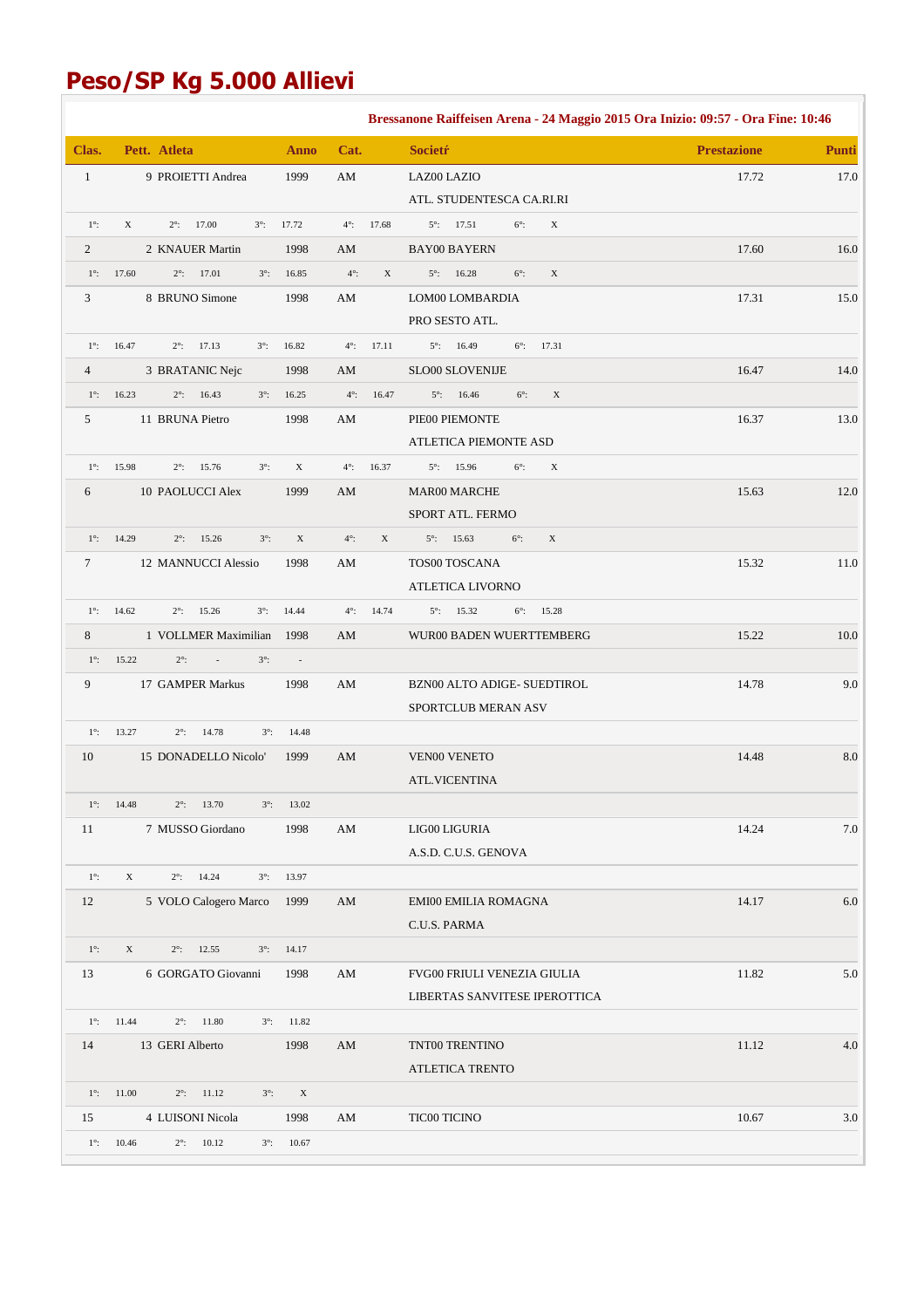# **Disco/DT Kg 1,500 Allievi**

|                |                                                                   |                            | Bressanone Raiffeisen Arena - 24 Maggio 2015 Ora Inizio: 11:18 - Ora Fine: 12:27 |                    |              |
|----------------|-------------------------------------------------------------------|----------------------------|----------------------------------------------------------------------------------|--------------------|--------------|
| Clas.          | Pett. Atleta<br><b>Anno</b>                                       | Cat.                       | <b>Societr</b>                                                                   | <b>Prestazione</b> | <b>Punti</b> |
| $\mathbf{1}$   | 1998<br>12 MARINAI Giacomo                                        | AM                         | TOS00 TOSCANA                                                                    | 53.39              | 17.0         |
|                |                                                                   |                            | ATL.GROSSETO BANCA D .MAREMMA                                                    |                    |              |
| $1^\circ$ :    | 52.64<br>$2^\circ$ :<br>53.39<br>$3^\circ$ :<br>X                 | $4^\circ$ :<br>50.82       | $5^\circ$ :<br>$\mathbf X$<br>$6^\circ$ :<br>$\mathbf X$                         |                    |              |
| 2              | 10 BALLONI Marco Giuseppe 1999                                    | AM                         | MAR00 MARCHE                                                                     | 51.85              | 16.0         |
|                |                                                                   |                            | ASA ASCOLI PICENO                                                                |                    |              |
| $1^\circ$ :    | X<br>$2^\circ$ :<br>45.80<br>$3^\circ$ :<br>43.65                 | 49.34<br>$4^\circ$ :       | $5^\circ$ :<br>$\mathbf X$<br>$6^{\circ}$ : 51.85                                |                    |              |
| $\mathfrak{Z}$ | 8 ROSSI SABATINI Gabriele 1998                                    | AM                         | LOM00 LOMBARDIA                                                                  | 51.08              | 15.0         |
|                |                                                                   |                            | ATL. BERGAMO 1959 CREBERG                                                        |                    |              |
| $1^\circ$ :    | 49.75<br>$2^\circ$ :<br>45.67<br>$3^\circ$ :<br>46.31             | $4^\circ$ :<br>41.57       | $5^{\circ}$ : 51.08<br>$6^\circ$ : 45.34                                         |                    |              |
| $\overline{4}$ | 1 KRETSCHMER Niklas<br>1998                                       | AM                         | WUR00 BADEN WUERTTEMBERG                                                         | 49.32              | 14.0         |
| $1^\circ$ :    | 46.63<br>$2^\circ$ :<br>$\mathbf X$<br>$3^\circ$ :<br>44.63       | 49.32<br>$4^\circ$ :       | $5^\circ$ :<br>$\mathbf X$<br>$6^\circ$ :<br>49.29                               |                    |              |
| 5              | 3 GRUENFELD Jaka<br>1998                                          | AM                         | <b>SLO00 SLOVENIJE</b>                                                           | 47.87              | 13.0         |
| $1^\circ$ :    | 47.34<br>$2^\circ$ :<br>$\mathbf X$<br>$3^\circ$ :<br>47.72       | $4^\circ$ :<br>X           | $5^\circ$ :<br>47.72<br>$6^\circ$ :<br>47.87                                     |                    |              |
| 6              | 2 VOSS Jannik<br>1998                                             | AM                         | <b>BAY00 BAYERN</b>                                                              | 47.82              | 12.0         |
| $1^\circ$ :    | 47.82<br>45.46<br>$2^\circ$ :<br>$3^\circ$ :<br>43.23             | $4^\circ$ :<br>$\mathbf X$ | $\mathbf X$<br>$5^\circ$ :<br>$6^\circ$ :<br>43.04                               |                    |              |
| $\tau$         | 9 PACE Alessandro<br>1999                                         | AM                         | LAZ00 LAZIO                                                                      | 45.68              | 11.0         |
|                |                                                                   |                            | FIAMME GIALLE G. SIMONI                                                          |                    |              |
| $1^\circ$ :    | 41.57<br>$2^\circ$ :<br>45.18<br>$3^\circ$ :<br>45.68             | $4^{\circ}$ : $45.12$      | $6^\circ$ :<br>$5^\circ$ :<br>X<br>$\mathbf X$                                   |                    |              |
| $\,8\,$        | 6 ZANOT Mattia<br>1998                                            | AM                         | FVG00 FRIULI VENEZIA GIULIA                                                      | 44.65              | 10.0         |
|                |                                                                   |                            | LIBERTAS SANVITESE IPEROTTICA                                                    |                    |              |
| $1^\circ$ :    | 43.16<br>$2^\circ$ :<br>$\mathbf X$<br>$3^\circ$ :<br>43.77       | $4^\circ$ :<br>44.55       | $5^{\circ}$ : 43.40<br>$6^{\circ}$ : 44.65                                       |                    |              |
| 9              | 11 BRUNA Pietro<br>1998                                           | AM                         | PIE00 PIEMONTE                                                                   | 43.25              | 9.0          |
|                |                                                                   |                            | <b>ATLETICA PIEMONTE ASD</b>                                                     |                    |              |
| $1^\circ$ :    | 40.90<br>$\mathbf X$<br>$2^\circ$ :<br>$3^\circ$ :<br>43.25       |                            |                                                                                  |                    |              |
| 10             | 5 VOLO Calogero Marco<br>1999                                     | AM                         | EMI00 EMILIA ROMAGNA                                                             | 41.70              | $8.0\,$      |
|                |                                                                   |                            | C.U.S. PARMA                                                                     |                    |              |
|                | $1^{\circ}$ : 35.89<br>$2^{\circ}$ : 41.70<br>$3^{\circ}$ : 38.86 |                            |                                                                                  |                    |              |
| 11             | 15 LENZONI Marco<br>1998                                          | AM                         | <b>VEN00 VENETO</b>                                                              | 40.15              | 7.0          |
|                |                                                                   |                            | <b>GA ARISTIDE COIN VENEZIA 1949</b>                                             |                    |              |
|                | $1^{\circ}$ : 39.05<br>$2^\circ$ :<br>X<br>40.15<br>$3^\circ$ :   |                            |                                                                                  |                    |              |
| 12             | 7 LANFRIT Pietro<br>1998                                          | AM                         | LIG00 LIGURIA                                                                    | 34.96              | 6.0          |
|                |                                                                   |                            | A.S.D. C.U.S. GENOVA                                                             |                    |              |
| $1^\circ$ :    | 34.96<br>$2^\circ$ :<br>X<br>$3^\circ$ :<br>29.20                 |                            |                                                                                  |                    |              |
| 13             | 17 RIZZELLO Simone<br>1998                                        | AM                         | BZN00 ALTO ADIGE- SUEDTIROL                                                      | 31.13              | 5.0          |
|                |                                                                   |                            | ATHLETIC CLUB 96 AE SPA                                                          |                    |              |
| $1^\circ$ :    | 29.55<br>$2^{\circ}$ : 31.13<br>$3^{\circ}$ : 28.48               |                            |                                                                                  |                    |              |
|                | 13 ERRAISS Imad<br>1998                                           | AM                         | TNT00 TRENTINO                                                                   | Ncl                |              |
|                |                                                                   |                            | LAGARINA CRUS TEAM                                                               |                    |              |
| $1^\circ$ :    | X<br>$2^\circ$ :<br>$\mathbf X$<br>$3^\circ$ :<br>X               |                            |                                                                                  |                    |              |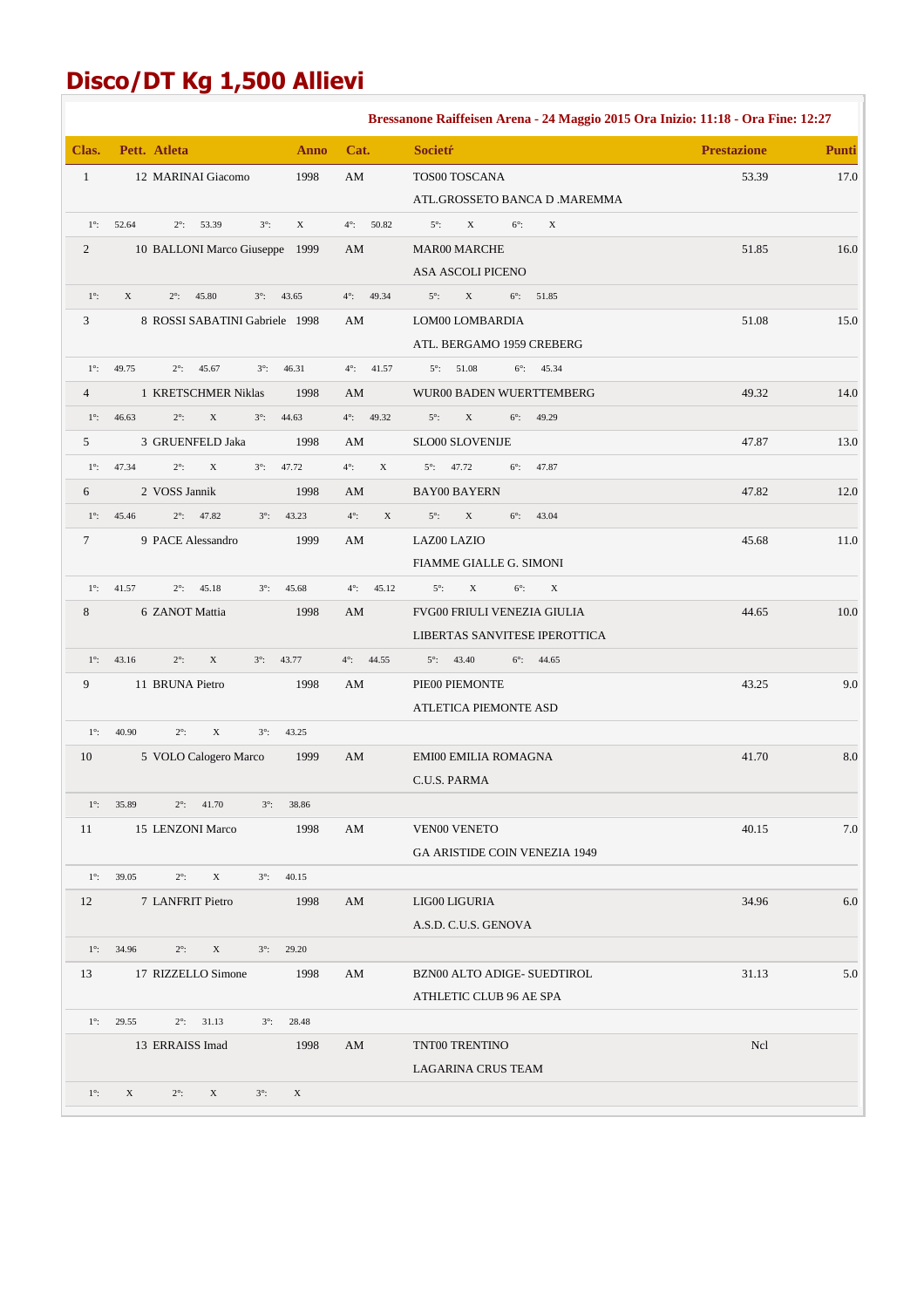## **Giavellotto/JT Gr700 Allievi**

|                  |                                                                                         |                   | Bressanone Raiffeisen Arena - 24 Maggio 2015 Ora Inizio: 12:51 - Ora Fine: 13:45 |                    |              |
|------------------|-----------------------------------------------------------------------------------------|-------------------|----------------------------------------------------------------------------------|--------------------|--------------|
| Clas.            | Pett. Atleta<br>Anno                                                                    | Cat.              | <b>Societr</b>                                                                   | <b>Prestazione</b> | <b>Punti</b> |
| $\mathbf{1}$     | 1999<br>1 FILGES Paul                                                                   | AM                | WUR00 BADEN WUERTTEMBERG                                                         | 62.53              | 17.0         |
| $1^\circ$ :      | 54.31<br>$2^{\circ}$ : 59.37<br>$3^{\circ}$ : 59.65                                     | $4^\circ$ :       | 55.40<br>$5^{\circ}$ : 62.53<br>$6^\circ$ :<br>$\mathbf X$                       |                    |              |
| $\overline{c}$   | 15 MASATO Samir<br>1998                                                                 | AM                | <b>VEN00 VENETO</b>                                                              | 61.66              | 16.0         |
|                  |                                                                                         |                   | ASSINDUSTRIA SPORT PADOVA                                                        |                    |              |
| $1^\circ$ :      | 61.66<br>$2^\circ$ :<br>$\mathbf X$<br>$3^{\circ}$ : 58.42                              | $4^\circ$ :       | $\mathbf X$<br>X<br>$5^\circ$ :<br>$6^{\circ}$ : 59.07                           |                    |              |
| 3                | 12 CERRUTI Michele<br>1998                                                              | AM                | TOS00 TOSCANA                                                                    | 59.32              | 15.0         |
|                  |                                                                                         |                   | TOSCANA ATLETICA FUTURA                                                          |                    |              |
| $1^\circ$ :      | $3^{\circ}$ : 58.60<br>59.32<br>$2^\circ$ :<br>$\mathbf X$                              | $4^\circ$ :       | $5^\circ$ :<br>$\mathbf X$<br>$6^\circ$ :<br>X<br>$\mathbf X$                    |                    |              |
| $\overline{4}$   | 2 GRAU Robert<br>1999                                                                   | AM                | <b>BAY00 BAYERN</b>                                                              | 57.95              | 14.0         |
| $1^\circ$ :      | 53.29<br>$2^{\circ}$ : 57.95<br>$3^\circ$ :<br>$\sim 10$                                | $4^\circ$ :       | 50.15<br>$5^{\circ}$ : 51.35<br>$6^\circ$ :<br>56.01                             |                    |              |
| 5                | 9 BISERNA Giacomo<br>1998                                                               | AM                | LAZ00 LAZIO                                                                      | 57.36              | 13.0         |
|                  |                                                                                         |                   | ATL. STUDENTESCA CA.RI.RI                                                        |                    |              |
| $1^\circ$ :      | 55.63<br>$2^\circ$ :<br>X<br>$3^\circ$ :<br>57.36                                       | $4^\circ$ :       | 54.09<br>$5^{\circ}$ : 57.15<br>$6^\circ$ : 55.02                                |                    |              |
| 6                | 11 SCAPARONE Luca<br>1998                                                               | AM                | PIE00 PIEMONTE                                                                   | 51.84              | 12.0         |
|                  |                                                                                         |                   | A.S.D. ATL. FOSSANO 75                                                           |                    |              |
| $1^\circ$ :      | 50.52<br>$2^\circ$ :<br>$\mathbf X$<br>$3^{\circ}$ : 51.84                              | $4^\circ$ :       | $5^{\circ}$ : 47.71<br>50.93<br>51.56<br>$6^\circ$ :                             |                    |              |
| $7\phantom{.0}$  | 7 GIRIBONE Maurizio<br>1998                                                             | AM                | LIG00 LIGURIA                                                                    | 51.80              | 11.0         |
|                  |                                                                                         |                   | U.S. MAURINA OLIO CARLI                                                          |                    |              |
|                  | $1^{\circ}$ : 51.33<br>$2^{\circ}$ : 49.44<br>$3^{\circ}$ : 51.80                       | $4^\circ$ :       | 46.58<br>$5^{\circ}$ : 48.90<br>$6^\circ$ :<br>$\mathbf X$                       |                    |              |
| 8                | 3 KOZINA Anze<br>1999                                                                   | AM                | <b>SLO00 SLOVENIJE</b>                                                           | 49.07              | 10.0         |
| $1^\circ$ :<br>9 | $\mathbf X$<br>47.61<br>$2^\circ$ :<br>$3^{\circ}$ : 49.07<br>8 BRUSCHI Lorenzo<br>1998 | $4^\circ$ :<br>AM | X<br>$5^{\circ}$ : 46.30<br>$6^\circ$ : 48.64<br>LOM00 LOMBARDIA                 | 43.42              | 9.0          |
|                  |                                                                                         |                   | O.S.A. SARONNO LIB.                                                              |                    |              |
| $1^\circ$ :      | $\mathbf X$<br>43.42<br>$2^\circ$ :<br>$3^\circ$ :<br>$\mathbf X$                       |                   |                                                                                  |                    |              |
| 10               | 5 KUMAR Ankit<br>1999                                                                   | AM                | <b>EMI00 EMILIA ROMAGNA</b>                                                      | 42.67              | $8.0\,$      |
|                  |                                                                                         |                   | C.U.S. PARMA                                                                     |                    |              |
|                  | $2^\circ$ :<br>$1^\circ$ : 42.67<br>$3^\circ$ :<br>39.83<br>X                           |                   |                                                                                  |                    |              |
| 11               | 17 AGOSTI Luca<br>1998                                                                  | AM                | BZN00 ALTO ADIGE- SUEDTIROL                                                      | 39.92              | 7.0          |
|                  |                                                                                         |                   | ATHLETIC CLUB 96 AE SPA                                                          |                    |              |
| $1^\circ$ :      | $2^{\circ}$ : 39.92<br>34.53<br>$3^\circ$ :<br>$\mathbf X$                              |                   |                                                                                  |                    |              |
| 12               | 10 CARFAGNA Filippo<br>1998                                                             | AM                | MAR00 MARCHE                                                                     | 38.90              | 6.0          |
|                  |                                                                                         |                   | COLLECTION ATLETICA SAMBENEDET                                                   |                    |              |
| $1^\circ$ :      | 33.50<br>$2^\circ$ :<br>37.37<br>$3^{\circ}$ : 38.90                                    |                   |                                                                                  |                    |              |
| 13               | 4 COLOMBINI Jonathan 1998                                                               | AM                | <b>TIC00 TICINO</b>                                                              | 34.02              | 5.0          |
| $1^\circ$ :      | 32.77<br>$2^{\circ}$ : 34.02<br>$3^\circ$ :<br>$\mathbf X$                              |                   |                                                                                  |                    |              |
| 14               | 13 CONCI Denis<br>1998                                                                  | AM                | TNT00 TRENTINO                                                                   | 33.94              | 4.0          |
|                  |                                                                                         |                   | <b>GS VALSUGANA TRENTINO</b>                                                     |                    |              |
| $1^\circ$ :      | 32.26<br>$2^\circ$ :<br>32.54<br>$3^{\circ}$ : 33.94                                    |                   |                                                                                  |                    |              |
|                  | 6 TRAORE Isack<br>1999                                                                  | AM                | FVG00 FRIULI VENEZIA GIULIA                                                      | Ncl                |              |
|                  |                                                                                         |                   | LIBERTAS SANVITESE IPEROTTICA                                                    |                    |              |
| $1^\circ$ :      | $\mathbf X$<br>$\mathbf X$<br>$2^\circ$ :<br>X<br>$3^\circ$ :                           |                   |                                                                                  |                    |              |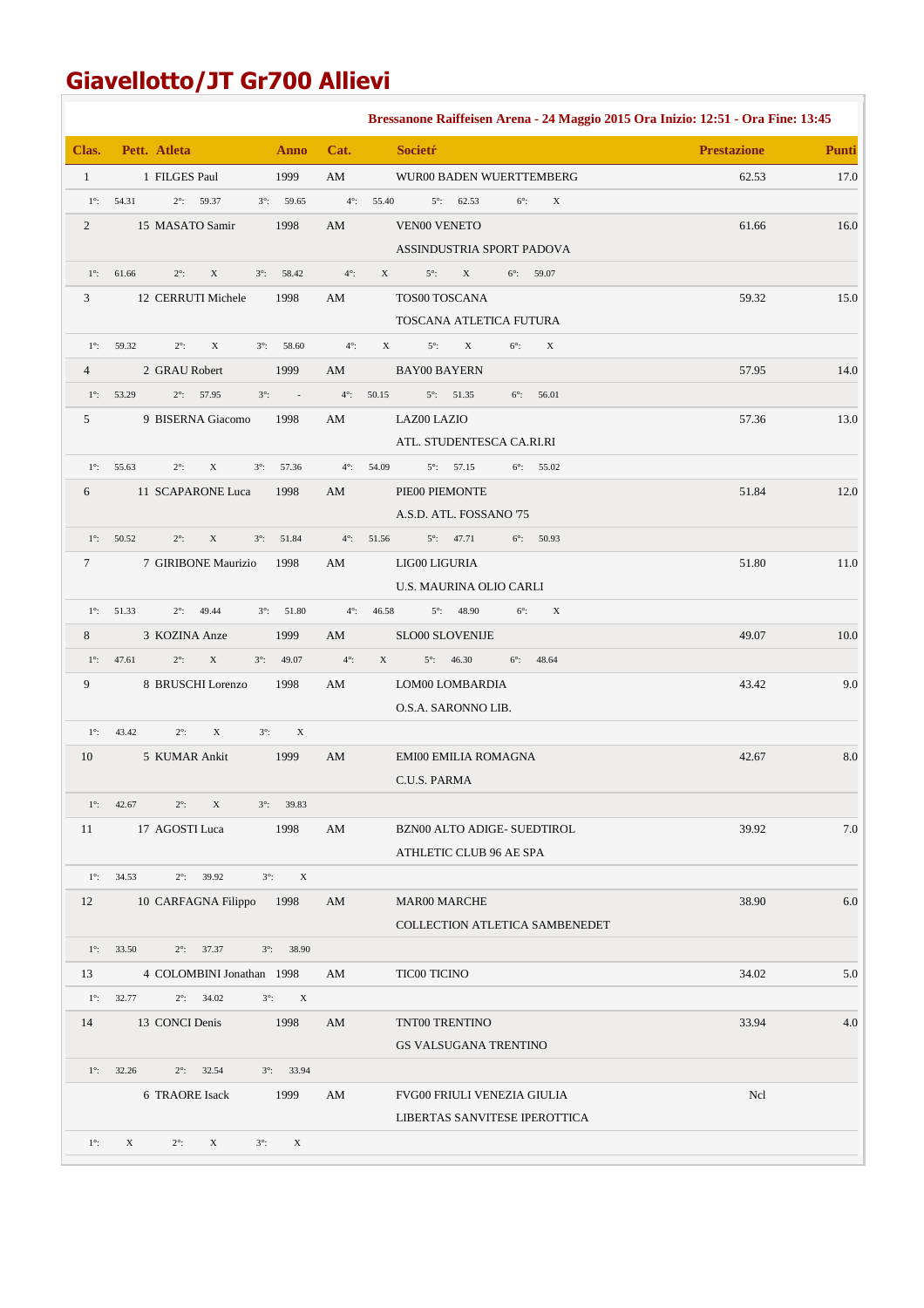## **Staffetta 4X100 Allievi**

|                | <b>Serie 1</b> |                                                                                                   |      | Bressanone Raiffeisen Arena - 24 Maggio 2015 Ora Inizio: 14:35 |                    |              |
|----------------|----------------|---------------------------------------------------------------------------------------------------|------|----------------------------------------------------------------|--------------------|--------------|
|                |                | Clas. Cors. Pett. Atleti                                                                          | Cat. | <b>Societr</b>                                                 | <b>Prestazione</b> | <b>Punti</b> |
|                | $\overline{4}$ | 6 CEGLIE Fabrizio - MARTOREL Nicola - FAIDIGA Cristian - VARIOLA AM<br>Andrea                     |      | <b>FVG00 FRIULI VENEZIA</b><br><b>GIULIA</b>                   | 42.46              | 14.0         |
|                | 2              | $13\ensuremath{\mathrm{_{BH}T00H\!\!{_{A}}}$ Oleh - ZANZOTTI Giacomo - RENSI Luca - CAVAGNA       | AM   | <b>TNT00 TRENTINO</b>                                          | 43.05              | 12.0         |
| 3              |                | $17\,$ TARNAGDA Cheick - ALBRECHT Michael - BAU' Alex - BUNIOLO Mario                             | AM   | <b>BZN00 ALTO ADIGE-</b><br>SUEDTIROL                          | 43.83              | 10.0         |
| $\overline{4}$ | 3              | 7 ZORZAN Edoardo - NIGRO Giorgio - SGROI Nikolas - PATTERSON<br>CAMPBELL Eddy                     | AM   | LIG00 LIGURIA                                                  | 43.94              | 9.0          |
| 5              | 8              | $10\,$ MARI Riccardo - FOSSATI PESARESI Andrea - CHIRIAC Lucian - MASSUCCI Vittorio               | AM   | <b>MAR00 MARCHE</b>                                            | 44.29              | 8.0          |
| 6              | 6              | TATTARLETTI Simone - TAMBURINI Aaron - GABUTTI Simone -<br>4 IAI LAKLET 11                        | AM   | <b>TIC00 TICINO</b>                                            | 44.71              | 7.0          |
|                | 7              | 12 MAURELLI Lorenzo - ANTONGIOVANNI Andrea - LANGELLA<br>12 <sub>Davide</sub> - LA SORSA Riccardo | AM   | <b>TOS00 TOSCANA</b>                                           | Squ                |              |
|                | 5              | ANSALONI Matteo - BERGAMASCHI Matteo - BERNABEI Davide -<br><sup>2</sup> ZLATAN Andrei Alexandru  | AM   | <b>EMI00 EMILIA</b><br>ROMAGNA                                 | Rit                |              |
|                |                |                                                                                                   |      |                                                                |                    |              |

#### **Serie 2 Bressanone Raiffeisen Arena - 24 Maggio 2015 Ora Inizio: 14:41**

|   |                | Clas. Cors. Pett. Atleti                                                                 | Cat. | <b>Societr</b>                         | <b>Prestazione</b> | Punti |
|---|----------------|------------------------------------------------------------------------------------------|------|----------------------------------------|--------------------|-------|
|   | 7              | FEDERICI Andrea - CORSA Daniele - MULASSANO Ferdinando -<br>16 PETTOROSSI Diego Aldo (I) | JM   | ITA00 ITALIAN TEAM +<br>$PUGL. + SIC.$ | 40.66              |       |
|   | 4              | SEEGER Gianni - STUBICAN Emmanuel - SKUPIN ALFA Milo -<br><sup>1</sup> THOMA Raphael     | AM   | WUR00 BADEN<br><b>WUERTTEMBERG</b>     | 41.37              | 17.0  |
| 3 | 3              | BELGADA Mohammed - TORTU Filippo - ZAPPA Riccardo -<br><sup>8</sup> BIGONI Marco         | AM   | <b>LOM00 LOMBARDIA</b>                 | 42.01              | 16.0  |
|   | 6              | > WIETHOFF Niklas - WINDPASSINGER Luis - SPRENG Dominik -<br>MAULBERGER Andreas          | AM   | <b>BAY00 BAYERN</b>                    | 42.36              | 15.0  |
|   | $\overline{c}$ | 3 SKOK Aljosa - PAVLOVIC Grega - OMERADZIC Sandi -<br><sup>3</sup> GRKMAN Jure           | AM   | <b>SLO00 SLOVENIJE</b>                 | 42.55              | 13.0  |
| 6 | 5              | IRRERA Lorenzo - PERROTTI Edoardo - CIOTTI Antonio -<br><sup>7</sup> CAMPANA Davide      | AM   | <b>LAZ00 LAZIO</b>                     | 43.11              | 11.0  |
|   | 8              | RACCA Alessandro - LI SANTI Nicolo' - MORAT Andrea -<br>11 <sub>BRUOGNOLO</sub> Matteo   | AM   | PIE00 PIEMONTE                         | 47.87              | 6.0   |
|   |                | GALLETTA Paolo - RANCAN Michele - MERZI Matteo -<br>15 GALLETTA Paolo - KAP              | AM   | <b>VEN00 VENETO</b>                    | Rit                |       |

#### **RIEPILOGO Bressanone Raiffeisen Arena**

|    |                | <b>Clas, Cors, Pett. Atleti</b>                                                             | Cat.      | <b>Societr</b>                               | <b>Prestazione</b> | Punti |
|----|----------------|---------------------------------------------------------------------------------------------|-----------|----------------------------------------------|--------------------|-------|
|    | 7              | 16 FEDERICI Andrea - CORSA Daniele - MULASSANO<br>16 Ferdinando - PETTOROSSI Diego Aldo (I) | <b>JM</b> | ITA00 ITALIAN TEAM +<br>$PUGL. + SIC.$       | 40.66              |       |
| 2  | 4              | 1 SEEGER Gianni - STUBICAN Emmanuel - SKUPIN ALFA AM<br>1 Milo - THOMA Raphael              |           | <b>WUR00 BADEN</b><br><b>WUERTTEMBERG</b>    | 41.37              | 17.0  |
| 3  | 3              | 8 BELGADA Mohammed - TORTU Filippo - ZAPPA<br>8 Riccardo - BIGONI Marco                     | AM        | LOM00 LOMBARDIA                              | 42.01              | 16.0  |
| 4  | 6              | 2 WIETHOFF Niklas - WINDPASSINGER Luis - SPRENG<br>2 Dominik - MAULBERGER Andreas           | AM        | <b>BAY00 BAYERN</b>                          | 42.36              | 15.0  |
| 5  | 4              | 6 CEGLIE Fabrizio - MARTOREL Nicola - FAIDIGA Cristian AM<br>- VARIOLA Andrea               |           | <b>FVG00 FRIULI VENEZIA</b><br><b>GIULIA</b> | 42.46              | 14.0  |
| 6  | $\overline{2}$ | 3 SKOK Aljosa - PAVLOVIC Grega - OMERADZIC Sandi -<br>GRKMAN Jure                           | AM        | SLO00 SLOVENIJE                              | 42.55              | 13.0  |
| 7  | 2              | SHAYNOHA Oleh - ZANZOTTI Giacomo - RENSI Luca -<br>13 SHAYNOHA VIER                         | AM        | TNT00 TRENTINO                               | 43.05              | 12.0  |
| 8  | 5              | 9 IRRERA Lorenzo - PERROTTI Edoardo - CIOTTI Antonio AM                                     |           | LAZ00 LAZIO                                  | 43.11              | 11.0  |
| 9  | $\mathbf{1}$   | 17 TARNAGDA Cheick - ALBRECHT Michael - BAU' Alex -<br>TBUNIOLO Mario                       | AM        | BZN00 ALTO ADIGE-<br><b>SUEDTIROL</b>        | 43.83              | 10.0  |
| 10 | 3              | 7 ZORZAN Edoardo - NIGRO Giorgio - SGROI Nikolas -<br>7 PATTERSON CAMPBELL Eddy             | AM        | LIG00 LIGURIA                                | 43.94              | 9.0   |
| 11 | 8              | $10^{~}$ MARI Riccardo - FOSSATI PESARESI Andrea - CHIRIAC $\,$ AM $\,$                     |           | <b>MAR00 MARCHE</b>                          | 44.29              | 8.0   |
| 12 | 6              | 4 TATTARLETTI Simone - TAMBURINI Aaron - GABUTTI<br>Simone - AZUCENA Jose                   | AM        | TIC00 TICINO                                 | 44.71              | 7.0   |
| 13 | 8              | $11\,$ RACCA Alessandro - LI SANTI Nicolo' - MORAT Andrea - AM                              |           | PIE00 PIEMONTE                               | 47.87              | 6.0   |
|    | 7              | 12_MAURELLI Lorenzo - ANTONGIOVANNI Andrea -<br>12_LANGELLA Davide - LA SORSA Riccardo      | AM        | <b>TOS00 TOSCANA</b>                         | Squ                |       |
|    | 5              | $5\,$ ANSALONI Matteo - BERGAMASCHI Matteo - BERNABEI $_{\rm AM}$                           |           | EMI00 EMILIA ROMAGNA                         | <b>Rit</b>         |       |
|    |                | 15 GALLETTA Paolo - RANCAN Michele - MERZI Matteo -                                         | AM        | <b>VENOO VENETO</b>                          | Rit                |       |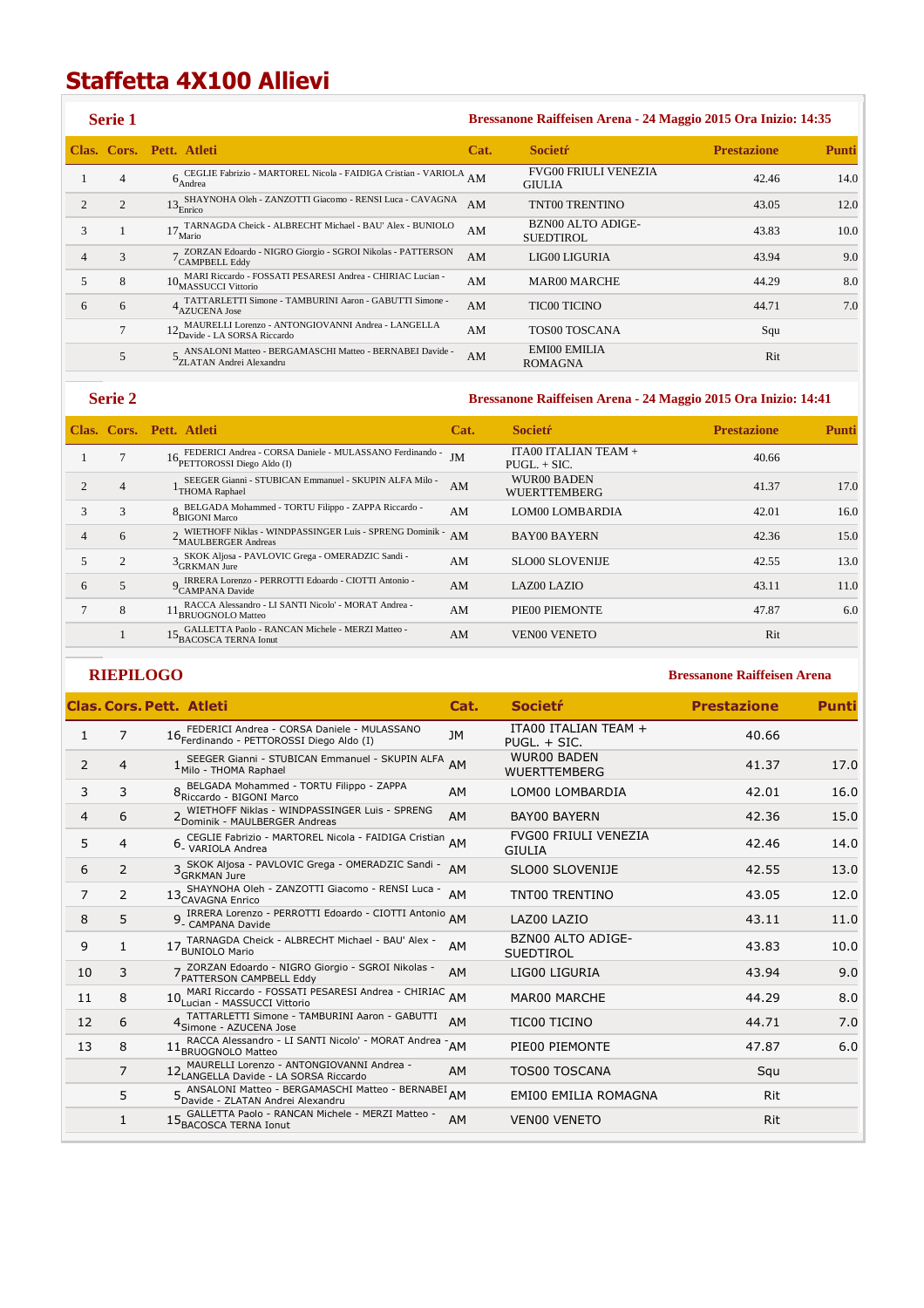## **100 metri Decathlon**

#### **SERIE - RISULTATI**

|                | Serie 1          |                                                                       |      |                        | Bressanone Raiffeisen Arena - 23 Maggio 2015 Ora Inizio: 14:00 - Vento: +1.5 |                                    |              |
|----------------|------------------|-----------------------------------------------------------------------|------|------------------------|------------------------------------------------------------------------------|------------------------------------|--------------|
|                |                  | Clas. Cors. Pett. Atleta                                              | Anno | Cat.                   | <b>Societr</b>                                                               | <b>Prestazione</b>                 | Punti        |
| $\mathbf{1}$   | 6                | 50 KASIBOVIC Amar (I)                                                 | 1999 | AM                     | <b>VEN00 VENETO</b>                                                          | 11.82                              | 687          |
|                |                  |                                                                       |      |                        | ATL.VICENTINA                                                                |                                    |              |
| $\overline{2}$ | $\overline{7}$   | 17 FUSARO Nicolo'                                                     | 1999 | AM                     | BZN00 ALTO ADIGE- SUEDTIROL                                                  | 11.93                              | 665          |
|                |                  |                                                                       |      |                        | ATHLETIC CLUB 96 AE SPA                                                      |                                    |              |
| 3              | 5                | 10 SABBATINI Simone                                                   | 1998 | AM                     | <b>MAR00 MARCHE</b>                                                          | 11.94                              | 663          |
|                |                  |                                                                       |      |                        | <b>TEAM ATLETICA MARCHE</b>                                                  |                                    |              |
| $\overline{4}$ | 8                | 46 ZANDARCO Simon (I)                                                 | 1998 | AM                     | BZN00 ALTO ADIGE- SUEDTIROL                                                  | 12.17                              | 618          |
|                |                  |                                                                       |      |                        | ASV S.V. LANA - RAIKA                                                        |                                    |              |
| 5              | 3                | 7 SCANNAVINO Marco                                                    | 1998 | AM                     | LIG00 LIGURIA                                                                | 12.26                              | 601          |
|                |                  |                                                                       |      |                        | <b>S.S. TRIONFO LIGURE</b>                                                   |                                    |              |
| 6              | $\overline{4}$   | 15 COCCO Luca                                                         | 1999 | AM                     | <b>VEN00 VENETO</b>                                                          | 12.33                              | 588          |
|                |                  |                                                                       |      |                        | <b>ATL.VICENTINA</b>                                                         |                                    |              |
| 7              | $\overline{c}$   | 4 DAL PONT Riccardo                                                   | 1998 | AM                     | <b>TIC00 TICINO</b>                                                          | 12.60                              | 538          |
|                | Serie 2          |                                                                       |      |                        | Bressanone Raiffeisen Arena - 23 Maggio 2015 Ora Inizio: 14:03 - Vento: +1.1 |                                    |              |
|                |                  | Clas. Cors. Pett. Atleta                                              | Anno | Cat.                   | <b>Societŕ</b>                                                               | <b>Prestazione</b>                 | <b>Punti</b> |
| $\mathbf{1}$   | $\overline{4}$   | 1 DIECKMANN Luca                                                      | 1998 | AM                     | WUR00 BADEN WUERTTEMBERG                                                     | 11.09                              | 841          |
| $\mathbf{2}$   | $\mathbf{1}$     | 9 CHIUSOLO Matteo                                                     | 1998 | AM                     | LAZ00 LAZIO                                                                  | 11.42                              | 769          |
|                |                  |                                                                       |      |                        | <b>SPORTRACE</b>                                                             |                                    |              |
| 3              | $\tau$           | 12 TESI Emilio                                                        | 1998 | AM                     | TOS00 TOSCANA                                                                | 11.59                              | 734          |
|                |                  |                                                                       |      |                        | CENTRO ATLETICA PIOMBINO                                                     |                                    |              |
| $\overline{4}$ | 6                | 3 METELKO Egon                                                        | 1998 | AM                     | <b>SLO00 SLOVENIJE</b>                                                       | 11.64                              | 723          |
| 5              | 3                | 2 OBERMAIER Korbinian                                                 | 1998 | AM                     | <b>BAY00 BAYERN</b>                                                          | 11.65                              | 721          |
| 6              | 5                | 5 BRINI Michele                                                       | 1998 | AM                     | EMI00 EMILIA ROMAGNA                                                         | 11.69                              | 713          |
|                |                  |                                                                       |      |                        | ATL. IMOLA SACMI AVIS                                                        |                                    |              |
| 7              | $\overline{c}$   | 11 NICOLA Riccardo                                                    | 1998 | AM                     | PIE00 PIEMONTE                                                               | 11.89                              | 673          |
|                |                  |                                                                       |      |                        | G.S. ERMENEGILDO ZEGNA                                                       |                                    |              |
| $8\,$          | $\,8\,$          | 8 LEONE Marco                                                         | 1998 | $\mathbf{A}\mathbf{M}$ | LOM00 LOMBARDIA                                                              | 12.02                              | 647          |
|                |                  |                                                                       |      |                        | ATL. LECCO-COLOMBO COSTRUZ.                                                  |                                    |              |
|                | <b>RIEPILOGO</b> |                                                                       |      |                        |                                                                              | <b>Bressanone Raiffeisen Arena</b> |              |
|                |                  | Clas. Cors. Pett. Atleta<br><b>Anno</b>                               | Cat. | <b>Societr</b>         |                                                                              | <b>Prestazione</b><br><b>Vento</b> | Punti        |
| $\mathbf{1}$   | $\overline{4}$   | 1 DIECKMANN Luca 1998                                                 | AM   |                        | WUR00 BADEN<br>WUERTTEMBERG                                                  | 11.09<br>$+1.1$                    | 841          |
| $\mathbf{2}$   | $\mathbf{1}$     | 9 CHIUSOLO Matteo 1998                                                | AM   |                        | LAZ00 LAZIO                                                                  | 11.42<br>$+1.1$                    | 769          |
|                |                  |                                                                       |      |                        | SPORTRACE                                                                    |                                    |              |
| 3              | $\tau$           | 12 TESI Emilio<br>1998                                                | AM   |                        | TOS00 TOSCANA                                                                | $+1.1$<br>11.59                    | 734          |
|                |                  |                                                                       |      | PIOMBINO               | CENTRO ATLETICA                                                              |                                    |              |
| $\overline{4}$ | 6                | 3 METELKO Egon<br>1998                                                | AM   |                        | SLO00 SLOVENIJE                                                              | 11.64<br>$+1.1$                    | 723          |
| 5              | $\mathfrak{Z}$   | <b>OBERMAIER</b><br>$2 \frac{\text{OBERM}}{\text{Korbinian}}$<br>1998 | AM   |                        | <b>BAY00 BAYERN</b>                                                          | 11.65<br>$+1.1$                    | 721          |

6 5 5 BRINI Michele 1998 AM EMI00 EMILIA ROMAGNA 11.69 +1.1 713 ATL. IMOLA SACMI AVIS  $7 \t 6 \t 50 \frac{\text{KASIBOVIC Amar}}{\text{(I)}}$  1999 AM VEN00 VENETO 11.82 +1.5 687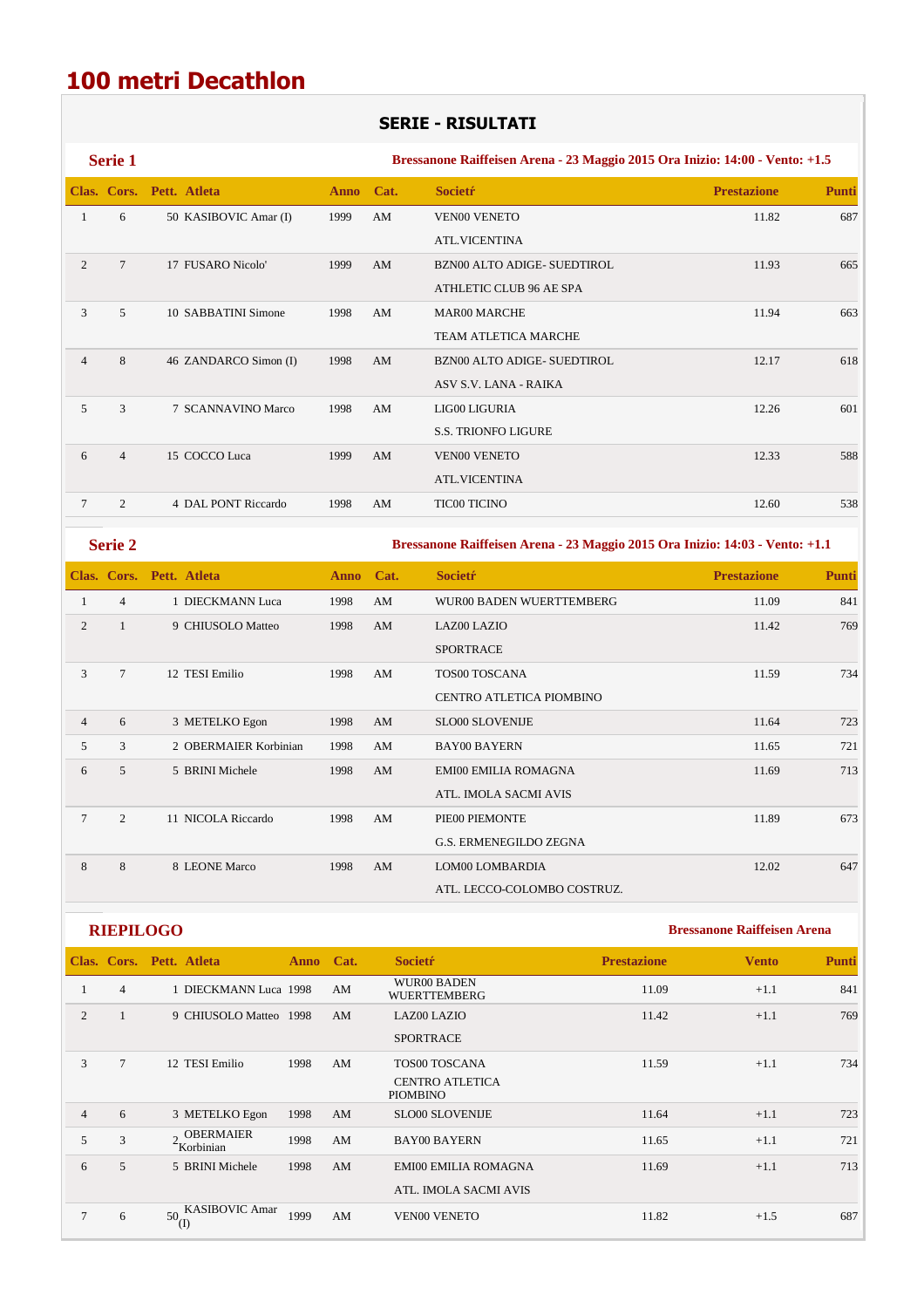|    |                |                          |      |    | <b>ATL.VICENTINA</b>                         |       |        |     |
|----|----------------|--------------------------|------|----|----------------------------------------------|-------|--------|-----|
| 8  | $\overline{2}$ | 11 NICOLA Riccardo       | 1998 | AM | PIE00 PIEMONTE                               | 11.89 | $+1.1$ | 673 |
|    |                |                          |      |    | <b>G.S. ERMENEGILDO ZEGNA</b>                |       |        |     |
| 9  | $\tau$         | 17 FUSARO Nicolo'        | 1999 | AM | BZN00 ALTO ADIGE-<br><b>SUEDTIROL</b>        | 11.93 | $+1.5$ | 665 |
|    |                |                          |      |    | ATHLETIC CLUB 96 AE SPA                      |       |        |     |
| 10 | $\overline{5}$ | 10 SABBATINI Simone 1998 |      | AM | <b>MAR00 MARCHE</b>                          | 11.94 | $+1.5$ | 663 |
|    |                |                          |      |    | <b>TEAM ATLETICA MARCHE</b>                  |       |        |     |
| 11 | 8              | 8 LEONE Marco            | 1998 | AM | LOM00 LOMBARDIA                              | 12.02 | $+1.1$ | 647 |
|    |                |                          |      |    | ATL. LECCO-COLOMBO<br>COSTRUZ.               |       |        |     |
| 12 | 8              | 46 ZANDARCO Simon<br>(L) | 1998 | AM | <b>BZN00 ALTO ADIGE-</b><br><b>SUEDTIROL</b> | 12.17 | $+1.5$ | 618 |
|    |                |                          |      |    | ASV S.V. LANA - RAIKA                        |       |        |     |
| 13 | 3              | 7 SCANNAVINO<br>'Marco   | 1998 | AM | LIG00 LIGURIA                                | 12.26 | $+1.5$ | 601 |
|    |                |                          |      |    | <b>S.S. TRIONFO LIGURE</b>                   |       |        |     |
| 14 | $\overline{4}$ | 15 COCCO Luca            | 1999 | AM | <b>VEN00 VENETO</b>                          | 12.33 | $+1.5$ | 588 |
|    |                |                          |      |    | <b>ATL.VICENTINA</b>                         |       |        |     |
| 15 | $\overline{2}$ | 4 DAL PONT Riccardo 1998 |      | AM | <b>TIC00 TICINO</b>                          | 12.60 | $+1.5$ | 538 |
|    |                |                          |      |    |                                              |       |        |     |

 $\sim$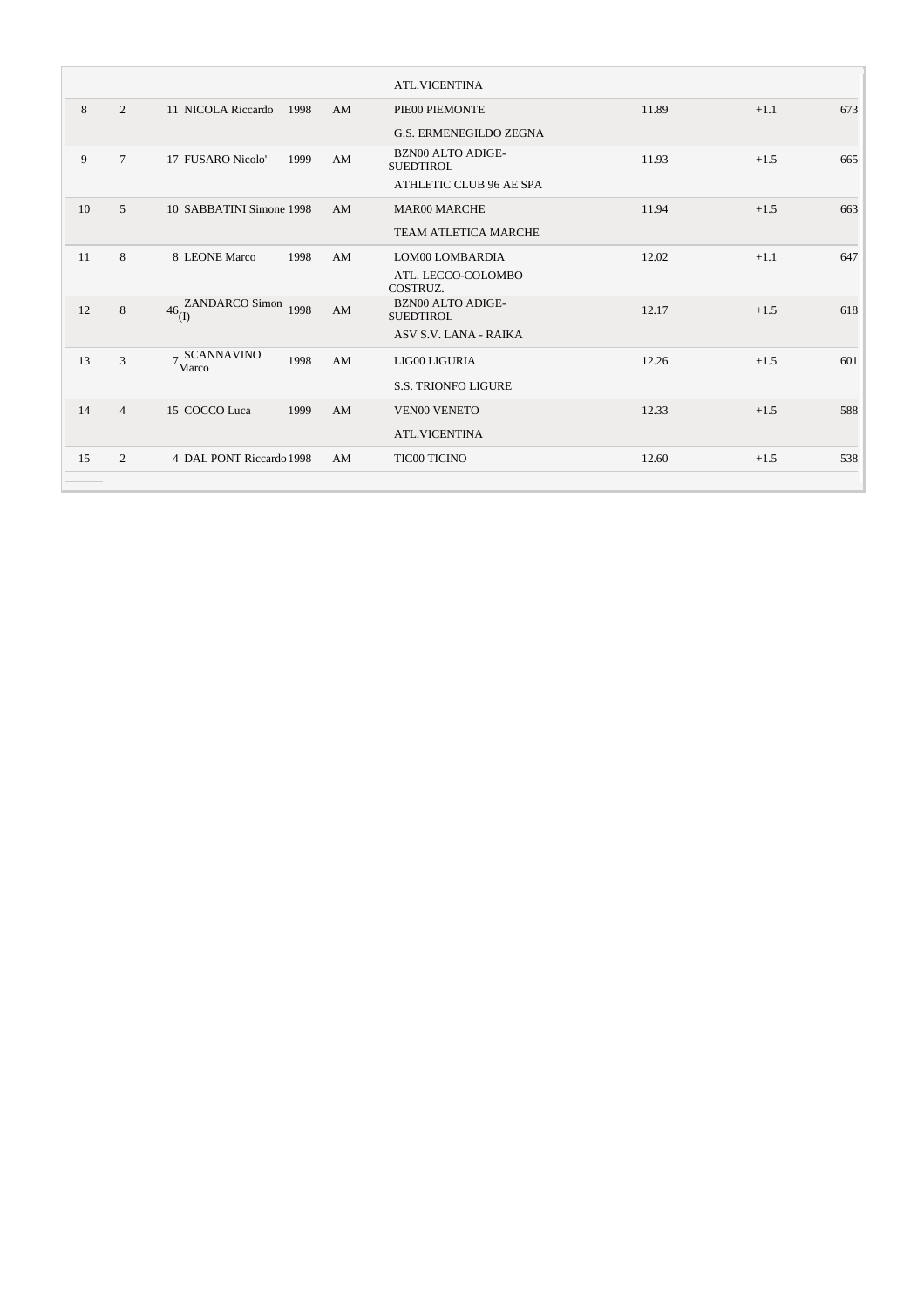## **Salto in lungo/LJ Decathlon**

|                |                               |                               |             |                        | Bressanone Raiffeisen Arena - 23 Maggio 2015 Ora Inizio: 14:30 - Ora Fine: 15:13 |                    |              |
|----------------|-------------------------------|-------------------------------|-------------|------------------------|----------------------------------------------------------------------------------|--------------------|--------------|
| Clas.          | Pett. Atleta                  |                               | <b>Anno</b> | Cat.                   | <b>Societŕ</b>                                                                   | <b>Prestazione</b> | <b>Punti</b> |
| $\mathbf{1}$   |                               | 1 DIECKMANN Luca              | 1998        | AM                     | WUR00 BADEN WUERTTEMBERG                                                         | $7.00\,$           | 814          |
| $1^\circ$ :    | 6.31<br>$2^\circ$ :           | 6.77<br>$3^\circ$ :           | 7.00        |                        |                                                                                  |                    |              |
|                | $+0.8$                        | $+1.4$                        | $+1.4$      |                        |                                                                                  |                    |              |
| 2              |                               | 3 METELKO Egon                | 1998        | AM                     | SLO00 SLOVENIJE                                                                  | 6.61               | 723          |
| $1^\circ$ :    | $2^\circ$ :<br>6.56           | 6.61<br>$3^\circ$ :           | 6.34        |                        |                                                                                  |                    |              |
|                | $+1.2$                        | $+1.7$                        | $+0.6$      |                        |                                                                                  |                    |              |
| 3              | 8 LEONE Marco                 |                               | 1998        | AM                     | LOM00 LOMBARDIA                                                                  | 6.42               | 679          |
|                |                               |                               |             |                        | ATL. LECCO-COLOMBO COSTRUZ.                                                      |                    |              |
| $1^\circ$ :    | 6.42<br>$2^\circ$ :           | 6.34<br>$3^\circ$ :           | 6.35        |                        |                                                                                  |                    |              |
|                | $+1.8\,$                      | $+1.0$                        | $+1.1$      |                        |                                                                                  |                    |              |
| $\overline{4}$ |                               | 11 NICOLA Riccardo            | 1998        | AM                     | PIE00 PIEMONTE                                                                   | 6.39               | 673          |
|                |                               |                               |             |                        | G.S. ERMENEGILDO ZEGNA                                                           |                    |              |
| $1^\circ$ :    | 6.14<br>$2^\circ$ :           | $3^\circ$ :<br>6.39           | $\mathbf X$ |                        |                                                                                  |                    |              |
|                | $+1.4$                        | $+0.0$                        |             |                        |                                                                                  |                    |              |
| 5              | 5 BRINI Michele               |                               | 1998        | AM                     | EMI00 EMILIA ROMAGNA                                                             | 6.35               | 664          |
|                |                               |                               |             |                        | ATL. IMOLA SACMI AVIS                                                            |                    |              |
| $1^\circ$ :    | 5.96<br>$2^\circ$ :<br>$+2.0$ | 6.35<br>$3^\circ$ :<br>$+1.3$ | $\mathbf X$ |                        |                                                                                  |                    |              |
| 6              | 17 FUSARO Nicolo'             |                               | 1999        | AM                     | BZN00 ALTO ADIGE- SUEDTIROL                                                      | 6.25               | 641          |
|                |                               |                               |             |                        | ATHLETIC CLUB 96 AE SPA                                                          |                    |              |
| $1^\circ$ :    | $\mathbf X$<br>$2^\circ$ :    | 6.25<br>$3^\circ$ :           | $\mathbf X$ |                        |                                                                                  |                    |              |
|                |                               | $+1.2$                        |             |                        |                                                                                  |                    |              |
| 7              |                               | 9 CHIUSOLO Matteo             | 1998        | $\mathbf{A}\mathbf{M}$ | LAZ00 LAZIO                                                                      | 6.17               | 624          |
|                |                               |                               |             |                        | <b>SPORTRACE</b>                                                                 |                    |              |
| $1^\circ$ :    | 6.12<br>$2^\circ$ :           | 6.11<br>$3^\circ$ :           | 6.17        |                        |                                                                                  |                    |              |
|                | $+1.5$                        | $+1.4$                        | $+0.5$      |                        |                                                                                  |                    |              |
| 8              |                               | 50 KASIBOVIC Amar (I)         | 1999        | $\mathbf{A}\mathbf{M}$ | <b>VEN00 VENETO</b>                                                              | 6.15               | 619          |
|                |                               |                               |             |                        | ATL.VICENTINA                                                                    |                    |              |
| $1^\circ$ :    | 5.73<br>$2^\circ$ :           | 5.79<br>$3^\circ$ :           | 6.15        |                        |                                                                                  |                    |              |
|                | $+1.0$                        | $+1.7$                        | $+1.8$      |                        |                                                                                  |                    |              |
| 9              | 12 TESI Emilio                |                               | 1998        | AM                     | TOS00 TOSCANA                                                                    | 6.14               | 617          |
|                |                               |                               |             |                        | CENTRO ATLETICA PIOMBINO                                                         |                    |              |
| $1^\circ$ :    | 5.14<br>$2^\circ$ :           | 6.14<br>$3^\circ$ :           | 5.53        |                        |                                                                                  |                    |              |
|                | $+0.0$                        | $+1.2$                        | $+1.4$      |                        |                                                                                  |                    |              |
| 10             |                               | 46 ZANDARCO Simon (I)         | 1998        | AM                     | BZN00 ALTO ADIGE- SUEDTIROL                                                      | 6.00               | 587          |
|                |                               |                               |             |                        | ASV S.V. LANA - RAIKA                                                            |                    |              |
| $1^\circ$ :    | 5.84<br>$2^\circ$ :           | 5.73<br>$3^\circ$ :           | 6.00        |                        |                                                                                  |                    |              |
|                | $+1.0$                        | $+0.6$                        | $+1.4$      |                        |                                                                                  |                    |              |
| 11             |                               | 2 OBERMAIER Korbinian         | 1998        | AM                     | BAY00 BAYERN                                                                     | 5.87               | 559          |
| $1^\circ$ :    | 5.59<br>$2^\circ$ :           | 4.53<br>$3^\circ$ :           | 5.87        |                        |                                                                                  |                    |              |
|                | $+2.5$                        | $+0.0$                        | $+1.7$      |                        |                                                                                  |                    |              |
| 12             | 15 COCCO Luca                 |                               | 1999        | AM                     | VEN00 VENETO                                                                     | 5.69               | 521          |
|                |                               |                               |             |                        | <b>ATL.VICENTINA</b>                                                             |                    |              |
| $1^\circ$ :    | 5.69<br>$2^\circ$ :           | 5.53<br>$3^\circ$ :           | 5.67        |                        |                                                                                  |                    |              |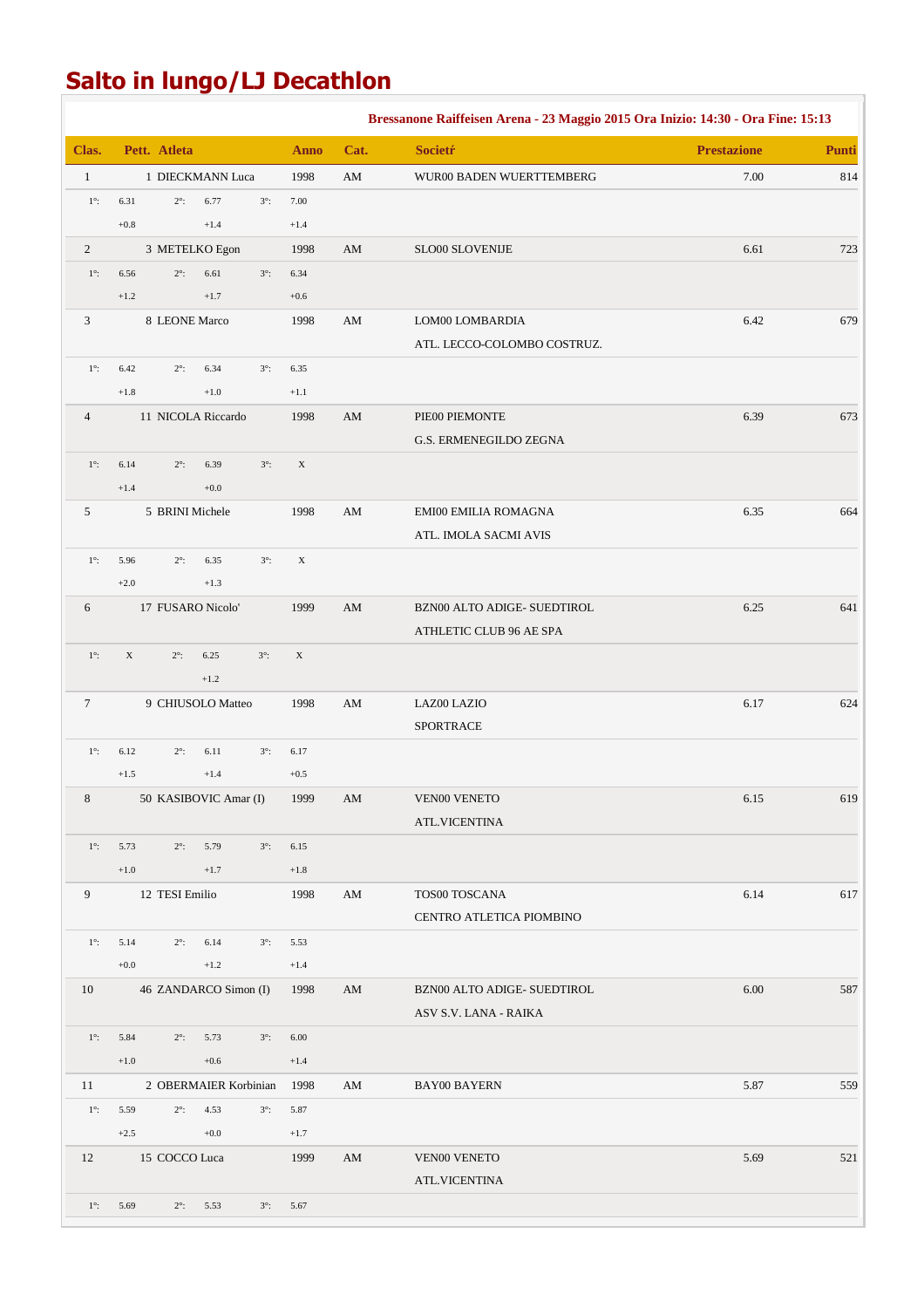|             | $+0.0$ |                     | $+1.4$ |             | $+1.5$ |    |                            |      |     |
|-------------|--------|---------------------|--------|-------------|--------|----|----------------------------|------|-----|
| 13          |        | 10 SABBATINI Simone |        |             | 1998   | AM | <b>MAR00 MARCHE</b>        | 5.54 | 490 |
|             |        |                     |        |             |        |    | TEAM ATLETICA MARCHE       |      |     |
| $1^\circ$ : | 5.42   | $2^\circ$ :         | 5.36   | $3^\circ$ : | 5.54   |    |                            |      |     |
|             | $+1.0$ |                     | $+1.6$ |             | $+0.2$ |    |                            |      |     |
| 14          |        | 7 SCANNAVINO Marco  |        |             | 1998   | AM | LIG00 LIGURIA              | 5.23 | 427 |
|             |        |                     |        |             |        |    | <b>S.S. TRIONFO LIGURE</b> |      |     |
| $1^\circ$ : | 5.06   | $2^\circ$ :         | 5.23   | $3^\circ$ : | $\sim$ |    |                            |      |     |
|             | $+1.7$ |                     | $+1.6$ |             |        |    |                            |      |     |
| 15          |        | 4 DAL PONT Riccardo |        |             | 1998   | AM | <b>TIC00 TICINO</b>        | 5.05 | 392 |
| $1^\circ$ : | 5.05   | $2^\circ$ :         | 4.91   | $3^\circ$ : | 4.86   |    |                            |      |     |
|             | $+0.4$ |                     | $+2.0$ |             | $+0.7$ |    |                            |      |     |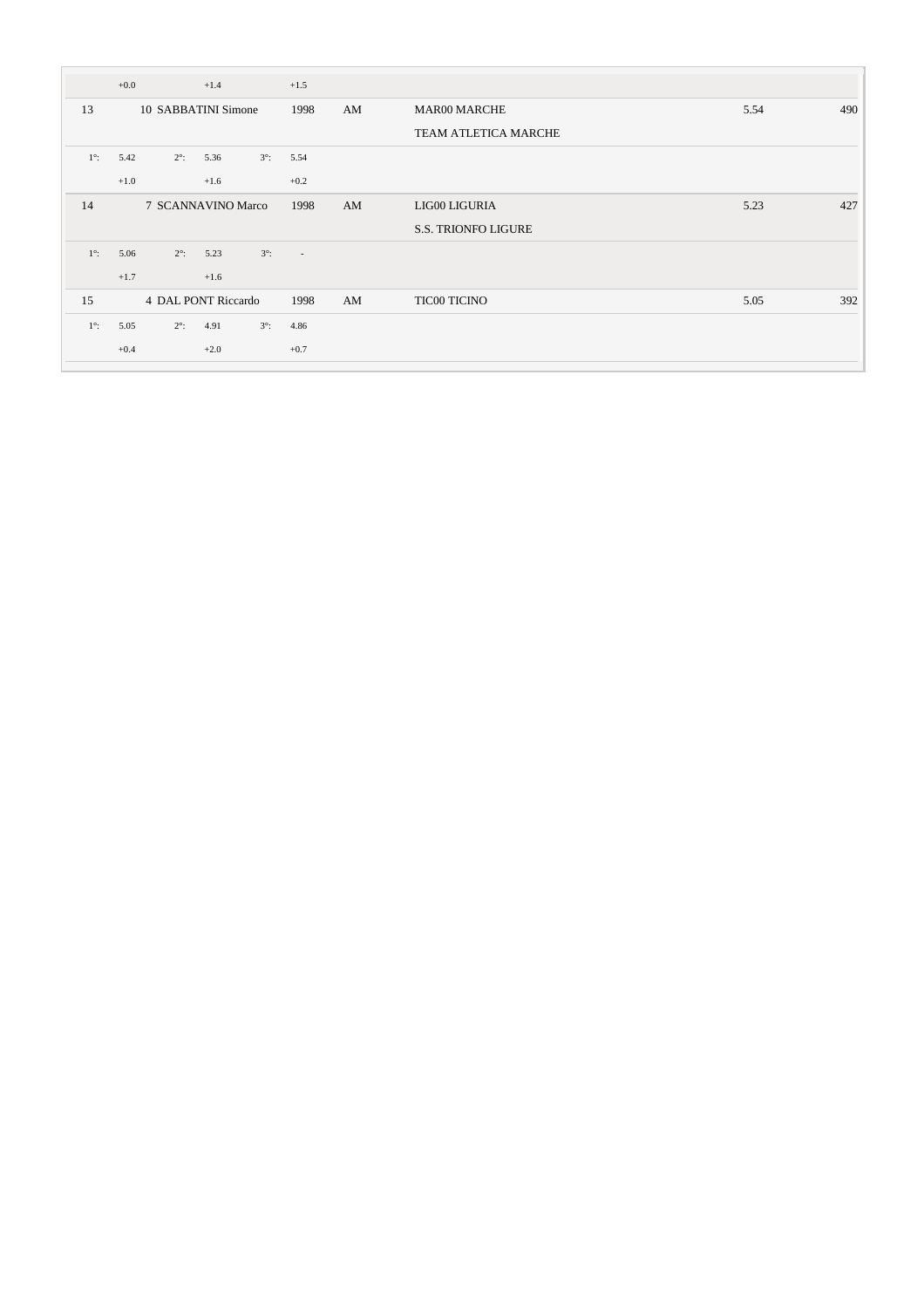## **Peso/SP Kg 5.000 Decathlon**

|              |                                                    |                     |                        | Bressanone Raiffeisen Arena - 23 Maggio 2015 Ora Inizio: 15:40 - Ora Fine: 16:13 |                    |       |
|--------------|----------------------------------------------------|---------------------|------------------------|----------------------------------------------------------------------------------|--------------------|-------|
| Clas.        | Pett. Atleta                                       | <b>Anno</b>         | Cat.                   | <b>Societr</b>                                                                   | <b>Prestazione</b> | Punti |
| $\mathbf{1}$ | 1 DIECKMANN Luca                                   | 1998                | AM                     | WUR00 BADEN WUERTTEMBERG                                                         | 14.18              | 739   |
| $1^\circ$ :  | 14.18<br>$2^{\circ}$ : 13.59<br>$3^\circ$ :        | 14.16               |                        |                                                                                  |                    |       |
| $\mathbf{2}$ | 8 LEONE Marco                                      | 1998                | AM                     | LOM00 LOMBARDIA                                                                  | 13.31              | 686   |
|              |                                                    |                     |                        | ATL. LECCO-COLOMBO COSTRUZ.                                                      |                    |       |
| $1^\circ$ :  | $2^{\circ}$ : 11.78<br>12.44<br>$3^\circ$ :        | 13.31               |                        |                                                                                  |                    |       |
| 3            | 3 METELKO Egon                                     | 1998                | AM                     | SLO00 SLOVENIJE                                                                  | 13.07              | 672   |
| $1^\circ$ :  | 13.07<br>$2^{\circ}$ : 13.04<br>$3^\circ$ :        | 12.50               |                        |                                                                                  |                    |       |
| 4            | 5 BRINI Michele                                    | 1998                | AM                     | EMI00 EMILIA ROMAGNA                                                             | 12.62              | 644   |
|              |                                                    |                     |                        | ATL. IMOLA SACMI AVIS                                                            |                    |       |
| $1^\circ$ :  | 11.47<br>12.59<br>$2^\circ$ :<br>$3^\circ$ :       | 12.62               |                        |                                                                                  |                    |       |
| 5            | 11 NICOLA Riccardo                                 | 1998                | AM                     | PIE00 PIEMONTE                                                                   | 12.47              | 635   |
|              |                                                    |                     |                        | G.S. ERMENEGILDO ZEGNA                                                           |                    |       |
| $1^\circ$ :  | 12.09<br>12.20<br>$2^\circ$ :<br>$3^\circ$ :       | 12.47               |                        |                                                                                  |                    |       |
| 6            | 50 KASIBOVIC Amar (I)                              | 1999                | AM                     | <b>VEN00 VENETO</b>                                                              | 12.40              | 631   |
|              |                                                    |                     |                        | <b>ATL.VICENTINA</b>                                                             |                    |       |
| $1^\circ$ :  | 11.49<br>$2^\circ$ :<br>12.40<br>$3^\circ$ :       | 12.35               |                        |                                                                                  |                    |       |
| $\tau$       | 9 CHIUSOLO Matteo                                  | 1998                | AM                     | LAZ00 LAZIO                                                                      | 12.22              | 620   |
|              |                                                    |                     |                        | SPORTRACE                                                                        |                    |       |
| $1^\circ$ :  | 10.64<br>$2^\circ$ :<br>11.77<br>$3^\circ$ :       | 12.22               |                        |                                                                                  |                    |       |
| $8\,$        | 15 COCCO Luca                                      | 1999                | AM                     | <b>VEN00 VENETO</b>                                                              | 11.11              | 553   |
|              |                                                    |                     |                        | <b>ATL.VICENTINA</b>                                                             |                    |       |
| $1^\circ$ :  | $\mathbf X$<br>11.11<br>$2^\circ$ :<br>$3^\circ$ : | X                   |                        |                                                                                  |                    |       |
| 9            | 2 OBERMAIER Korbinian                              | 1998                | AM                     | <b>BAY00 BAYERN</b>                                                              | 11.00              | 546   |
| $1^\circ$ :  | 10.77<br>$2^\circ$ :<br>10.89<br>$3^\circ$ :       | 11.00               |                        |                                                                                  |                    |       |
| 10           | 12 TESI Emilio                                     | 1998                | $\mathbf{A}\mathbf{M}$ | TOS00 TOSCANA                                                                    | 10.55              | 519   |
|              |                                                    |                     |                        | CENTRO ATLETICA PIOMBINO                                                         |                    |       |
|              | $1^{\circ}$ : 10.17<br>$2^{\circ}$ : 10.55         | $3^{\circ}$ : 10.01 |                        |                                                                                  |                    |       |
| 11           | 46 ZANDARCO Simon (I)                              | 1998                | AM                     | BZN00 ALTO ADIGE- SUEDTIROL                                                      | 9.69               | 467   |
|              |                                                    |                     |                        | ASV S.V. LANA - RAIKA                                                            |                    |       |
| $1^\circ$ :  | 9.22<br>$2^\circ$ :<br>9.69<br>$3^\circ$ :         | 9.20                |                        |                                                                                  |                    |       |
| 12           | 7 SCANNAVINO Marco                                 | 1998                | AM                     | LIG00 LIGURIA                                                                    | 9.58               | 460   |
|              |                                                    |                     |                        | <b>S.S. TRIONFO LIGURE</b>                                                       |                    |       |
| $1^\circ$ :  | 9.58<br>$2^\circ$ :<br>9.36<br>$3^\circ$ :         | 8.69                |                        |                                                                                  |                    |       |
| 13           | 4 DAL PONT Riccardo                                | 1998                | AM                     | <b>TIC00 TICINO</b>                                                              | 9.52               | 457   |
| $1^\circ$ :  | 9.52<br>$2^\circ$ :<br>8.14<br>$3^\circ$ :         | 9.04                |                        |                                                                                  |                    |       |
| 14           | 17 FUSARO Nicolo'                                  | 1999                | AM                     | BZN00 ALTO ADIGE- SUEDTIROL                                                      | 9.40               | 450   |
|              |                                                    |                     |                        | ATHLETIC CLUB 96 AE SPA                                                          |                    |       |
| $1^\circ$ :  | 8.67<br>$2^\circ$ :<br>9.40<br>$3^\circ$ :         | $\mathbf{X}$        |                        |                                                                                  |                    |       |
| 15           | 10 SABBATINI Simone                                | 1998                | AM                     | <b>MAR00 MARCHE</b>                                                              | 8.02               | 367   |
|              |                                                    |                     |                        | TEAM ATLETICA MARCHE                                                             |                    |       |
| $1^\circ$ :  | 7.62<br>$2^\circ$ :<br>8.02<br>$3^\circ$ :         | 7.51                |                        |                                                                                  |                    |       |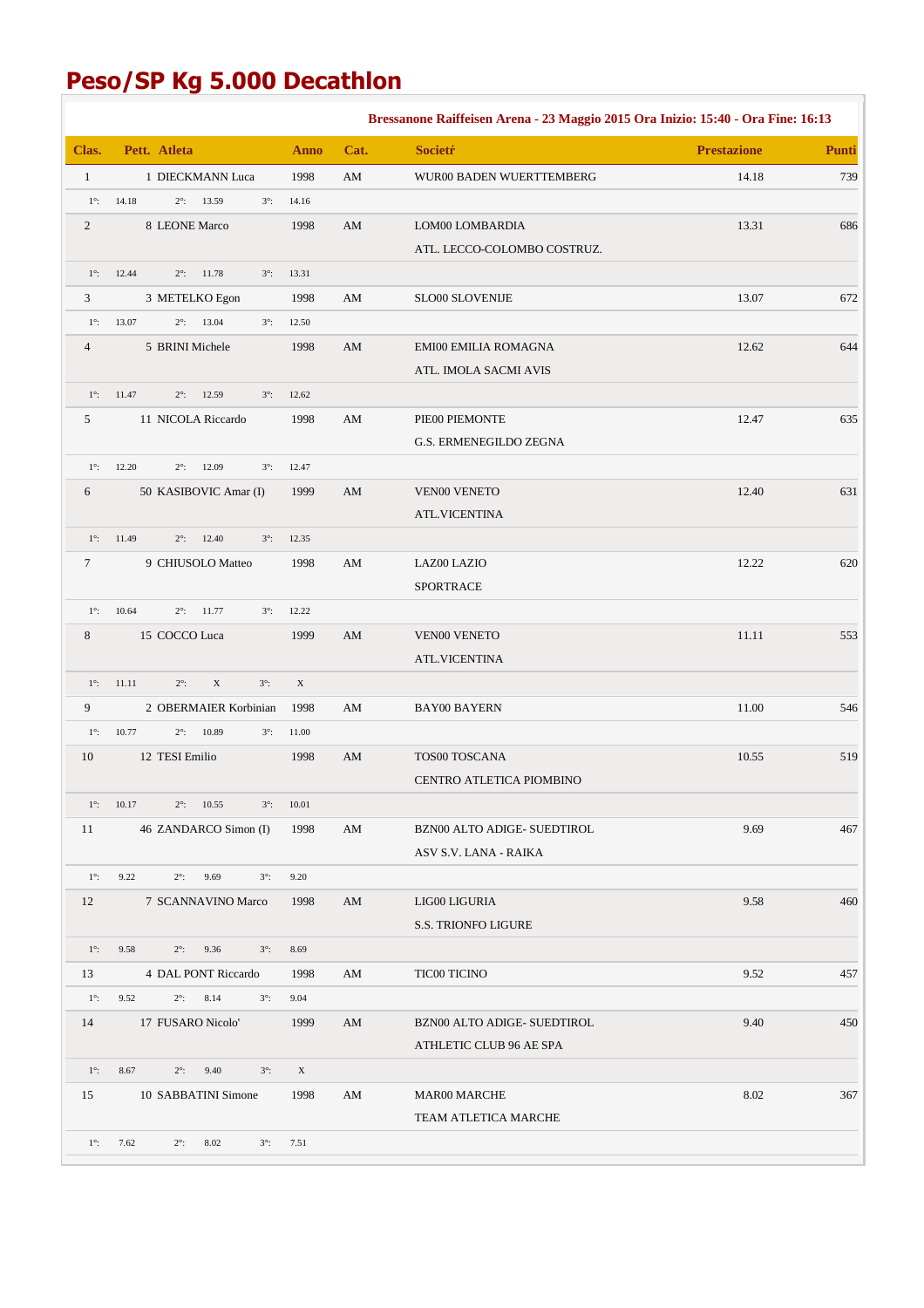## **Salto in alto/HJ Decathlon**

|                                                       |                |          |                                                                                    |                                |              | Bressanone Raiffeisen Arena - 23 Maggio 2015 Ora Inizio: 16:35 - Ora Fine: 17:10 |                    |              |
|-------------------------------------------------------|----------------|----------|------------------------------------------------------------------------------------|--------------------------------|--------------|----------------------------------------------------------------------------------|--------------------|--------------|
|                                                       |                |          | <b>Clas. Pett. Atleta</b>                                                          | Anno Cat.                      |              | <b>Societr</b>                                                                   | <b>Prestazione</b> | <b>Punti</b> |
| $\mathbf{1}$                                          |                |          | 1 DIECKMANN Luca                                                                   | 1998                           | AM           | WUR00 BADEN WUERTTEMBERG                                                         | 1.88               | 696          |
|                                                       |                |          | 1.49 1.55 1.61 1.64 1.67 1.70 1.73 1.76 1.79 1.82 1.85 1.88 1.91                   |                                |              |                                                                                  |                    |              |
|                                                       |                |          | $\mathbf{O}$<br>$\overline{O}$<br>$\overline{O}$<br>$\mathbf{O}$                   | $\overline{O}$<br>$\mathbf{O}$ | XXO O<br>XXO |                                                                                  |                    |              |
| $\overline{2}$                                        |                |          | 50 KASIBOVIC Amar (I)                                                              | 1999                           | AM           | VEN00 VENETO                                                                     | 1.82               | 644          |
|                                                       |                |          |                                                                                    |                                |              | ATL.VICENTINA                                                                    |                    |              |
|                                                       |                |          | 1.49 1.55 1.61 1.64 1.67 1.70 1.73 1.76 1.79 1.82 1.85 1.88                        |                                |              |                                                                                  |                    |              |
|                                                       |                |          | $\mathbf{O}$<br>$\mathbf{O}$<br>$\mathbf{O}$<br>$\sim 100$<br>$\sim 100$           | $0$ XX $0$ $0$                 | XXX          |                                                                                  |                    |              |
| 3                                                     |                |          | 11 NICOLA Riccardo                                                                 | 1998                           | AM           | PIE00 PIEMONTE                                                                   | 1.79               | 619          |
|                                                       |                |          | 1.49 1.55 1.61 1.64 1.67 1.70 1.73 1.76 1.79 1.82 1.85                             |                                |              | G.S. ERMENEGILDO ZEGNA                                                           |                    |              |
|                                                       |                |          | $\Omega$<br>XO XO O<br>$\sim$ $-$                                                  | XXO XXX                        |              |                                                                                  |                    |              |
| 4                                                     |                |          | 8 LEONE Marco                                                                      | 1998                           | AM           | LOM00 LOMBARDIA                                                                  | 1.76               | 593          |
|                                                       |                |          |                                                                                    |                                |              | ATL. LECCO-COLOMBO COSTRUZ.                                                      |                    |              |
|                                                       |                |          | 1.49   1.55   1.61   1.64   1.67   1.70   1.73   1.76   1.79   1.82                |                                |              |                                                                                  |                    |              |
|                                                       |                |          | XO XO O                                                                            | XXX                            |              |                                                                                  |                    |              |
| 5                                                     |                |          | 17 FUSARO Nicolo'                                                                  | 1999                           | AM           | BZN00 ALTO ADIGE- SUEDTIROL                                                      | 1.73               | 569          |
|                                                       |                |          |                                                                                    |                                |              | ATHLETIC CLUB 96 AE SPA                                                          |                    |              |
|                                                       |                |          | 1.49 1.55 1.61 1.64 1.67 1.70 1.73 1.76 1.79                                       |                                |              |                                                                                  |                    |              |
|                                                       |                |          | $\mathbf{O}$<br>$0\qquad 0$<br>XO XXX                                              |                                |              |                                                                                  |                    |              |
| 6                                                     |                |          | 2 OBERMAIER Korbinian 1998                                                         |                                | <b>AM</b>    | <b>BAY00 BAYERN</b>                                                              | 1.73               | 569          |
|                                                       |                |          | 1.49 1.55 1.61 1.64 1.67 1.70 1.73 1.76                                            |                                |              |                                                                                  |                    |              |
|                                                       |                | $\Omega$ | XO XO XXO<br>$\mathbf{O}$<br>$\overline{O}$                                        |                                |              |                                                                                  |                    |              |
| 7                                                     |                |          | 10 SABBATINI Simone                                                                | 1998                           | AM           | MAR00 MARCHE                                                                     | 1.70               | 544          |
|                                                       |                |          |                                                                                    |                                |              | TEAM ATLETICA MARCHE                                                             |                    |              |
|                                                       | $\mathbf{O}$   |          | 1.49 1.55 1.61 1.64 1.67 1.70 1.73 1.76<br>$\mathbf{O}$<br>$\mathbf{O}$<br>$\circ$ |                                |              |                                                                                  |                    |              |
| 8                                                     |                | $\Omega$ | XXO XXX<br>15 COCCO Luca                                                           | 1999                           | <b>AM</b>    | VEN00 VENETO                                                                     | 1.64               | 496          |
|                                                       |                |          |                                                                                    |                                |              | ATL.VICENTINA                                                                    |                    |              |
|                                                       |                |          | 1.49 1.55 1.61 1.64 1.67 1.70                                                      |                                |              |                                                                                  |                    |              |
|                                                       |                |          | XO XXO O<br>XXX                                                                    |                                |              |                                                                                  |                    |              |
| 9                                                     |                |          | 46 ZANDARCO Simon (I) 1998                                                         |                                | AM           | BZN00 ALTO ADIGE- SUEDTIROL                                                      | 1.64               | 496          |
|                                                       |                |          |                                                                                    |                                |              | ASV S.V. LANA - RAIKA                                                            |                    |              |
|                                                       |                |          | 1.49 1.55 1.61 1.64 1.67 1.70                                                      |                                |              |                                                                                  |                    |              |
|                                                       |                |          | $0$ $0$ $X0$ $XXX$                                                                 |                                |              |                                                                                  |                    |              |
| 10                                                    |                |          | 3 METELKO Egon                                                                     | 1998                           | AM           | SLO00 SLOVENIJE                                                                  | 1.64               | 496          |
|                                                       |                |          | 1.49  1.55  1.61  1.64  1.67  1.70                                                 |                                |              |                                                                                  |                    |              |
| $\mathcal{L}_{\rm{max}}$ and $\mathcal{L}_{\rm{max}}$ |                |          | XO XXO XO XXX                                                                      |                                |              |                                                                                  |                    |              |
| 11 \,                                                 |                |          | 12 TESI Emilio                                                                     | 1998                           | AM           | TOS00 TOSCANA                                                                    | 1.64               | 496          |
|                                                       |                |          |                                                                                    |                                |              | CENTRO ATLETICA PIOMBINO                                                         |                    |              |
|                                                       |                |          | 1.49 1.55 1.61 1.64 1.67 1.70                                                      |                                |              |                                                                                  |                    |              |
|                                                       | $\overline{O}$ |          | O XO XXO XXX                                                                       |                                |              |                                                                                  |                    |              |
| 12 <sup>2</sup>                                       |                |          | 9 CHIUSOLO Matteo                                                                  | 1998                           | AM           | LAZ00 LAZIO<br><b>SPORTRACE</b>                                                  | 1.61               | 472          |
|                                                       |                |          | 1.49 1.55 1.61 1.64 1.67                                                           |                                |              |                                                                                  |                    |              |
|                                                       |                |          |                                                                                    |                                |              |                                                                                  |                    |              |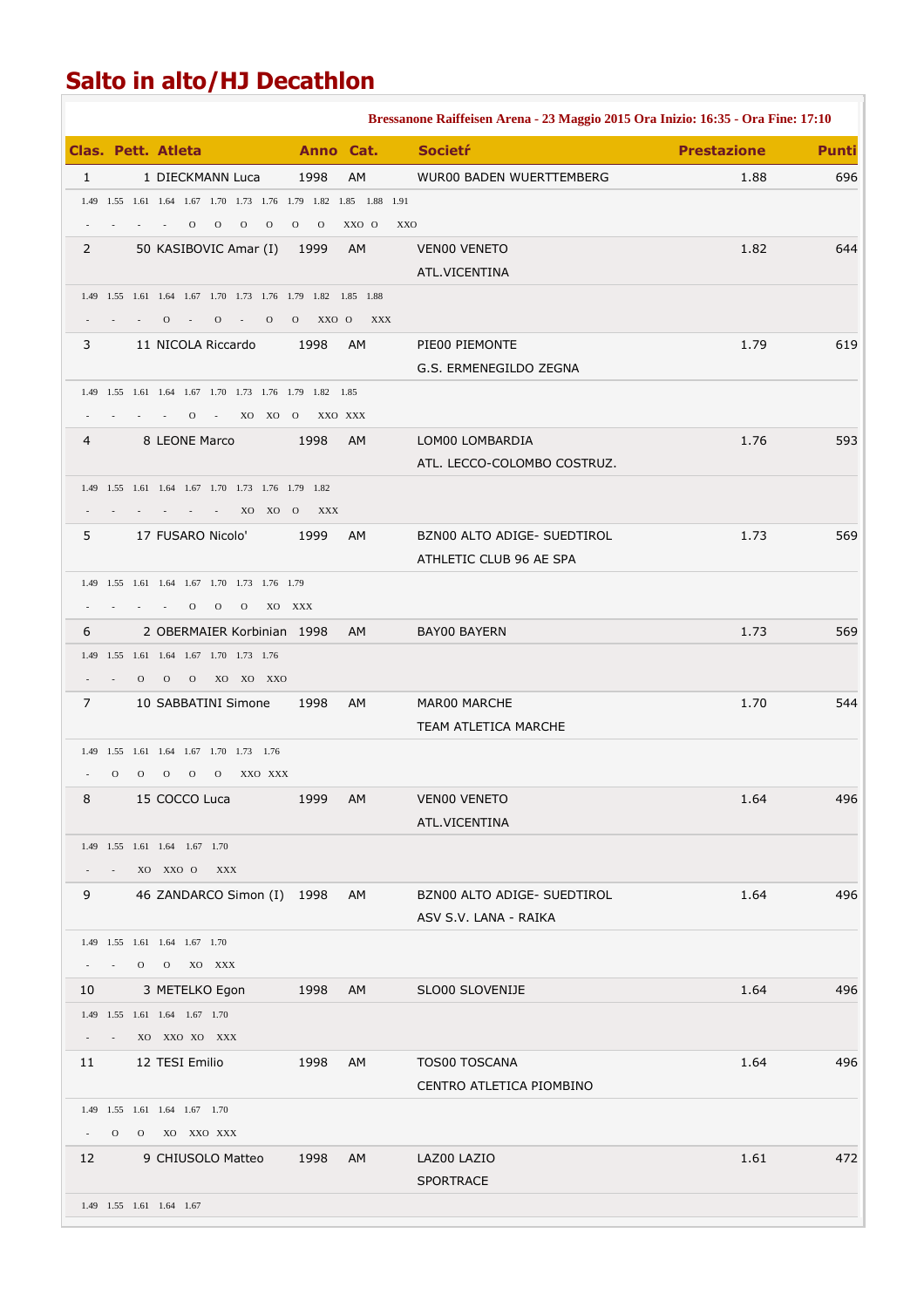|        | $\overline{O}$<br>$\overline{O}$<br><b>XXX</b><br>$\sim$            |      |           |                       |      |     |
|--------|---------------------------------------------------------------------|------|-----------|-----------------------|------|-----|
| 12     | 5 BRINI Michele                                                     | 1998 | <b>AM</b> | EMI00 EMILIA ROMAGNA  | 1.61 | 472 |
|        |                                                                     |      |           | ATL. IMOLA SACMI AVIS |      |     |
| 1.49   | 1.55 1.61 1.64 1.67                                                 |      |           |                       |      |     |
|        | $\overline{O}$<br>$\overline{O}$<br>XXX<br>$\overline{\phantom{a}}$ |      |           |                       |      |     |
| 14     | 7 SCANNAVINO Marco                                                  | 1998 | <b>AM</b> | LIG00 LIGURIA         | 1.55 | 426 |
|        |                                                                     |      |           | S.S. TRIONFO LIGURE   |      |     |
|        | 1.49 1.55 1.61                                                      |      |           |                       |      |     |
|        | XXO<br>$\overline{a}$                                               |      |           |                       |      |     |
| 15     | 4 DAL PONT Riccardo                                                 | 1998 | <b>AM</b> | TIC00 TICINO          | 1.49 | 381 |
|        | 1.49 1.55 1.61                                                      |      |           |                       |      |     |
| $\sim$ | XXX<br>$\circ$                                                      |      |           |                       |      |     |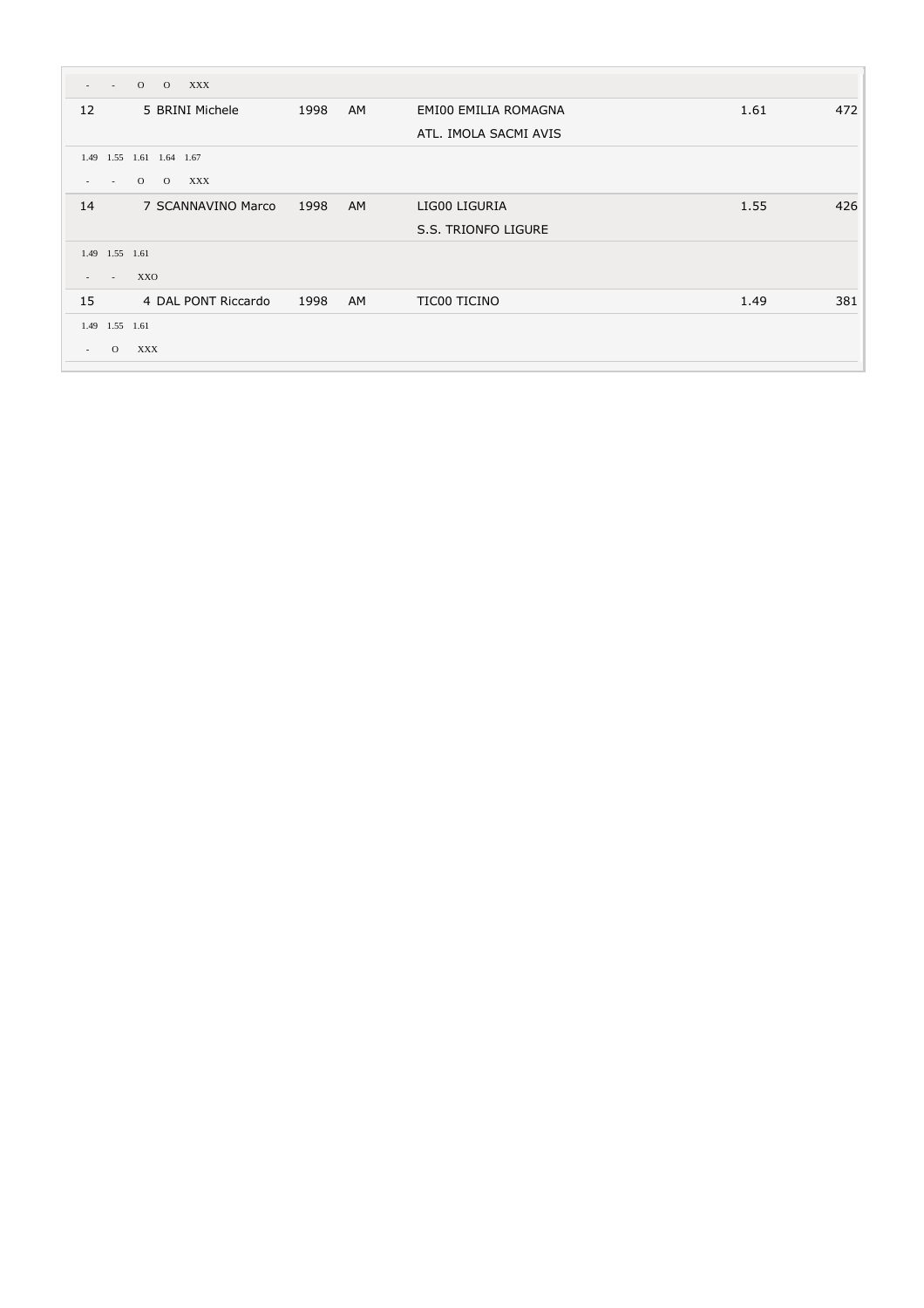### **400 metri Decathlon**

#### **SERIE - RISULTATI**

**Serie 1 Bressanone Raiffeisen Arena - 23 Maggio 2015 Ora Inizio: 18:35 Clas. Cors. Pett. Atleta Anno Cat. Societŕ Prestazione Punti** 1 5 10 SABBATINI Simone 1998 AM MAR00 MARCHE 54.54 617 TEAM ATLETICA MARCHE 2 7 12 TESI Emilio 1998 AM TOS00 TOSCANA 55.55 577 CENTRO ATLETICA PIOMBINO 3 3 50 KASIBOVIC Amar (I) 1999 AM VEN00 VENETO 55.88 564 ATL.VICENTINA 4 4 46 ZANDARCO Simon (I) 1998 AM BZN00 ALTO ADIGE- SUEDTIROL 56.78 529 ASV S.V. LANA - RAIKA 5 8 15 COCCO Luca 1999 AM VEN00 VENETO 57.11 517 ATL.VICENTINA 6 2 7 SCANNAVINO Marco 1998 AM LIG00 LIGURIA 58.07 481 S.S. TRIONFO LIGURE 7 6 4 DAL PONT Riccardo 1998 AM TIC00 TICINO 58.73 457

**Serie 2 Bressanone Raiffeisen Arena - 23 Maggio 2015 Ora Inizio: 18:39** 

|                |                | Clas. Cors. Pett. Atleta | <b>Anno</b> | Cat. | <b>Societr</b>                     | <b>Prestazione</b> | <b>Punti</b> |
|----------------|----------------|--------------------------|-------------|------|------------------------------------|--------------------|--------------|
|                |                | 1 DIECKMANN Luca         | 1998        | AM   | WUR00 BADEN WUERTTEMBERG           | 50.27              | 802          |
| 2              | $\overline{4}$ | 9 CHIUSOLO Matteo        | 1998        | AM   | <b>LAZ00 LAZIO</b>                 | 51.58              | 743          |
|                |                |                          |             |      | <b>SPORTRACE</b>                   |                    |              |
| 3              | 7              | 5 BRINI Michele          | 1998        | AM   | <b>EMI00 EMILIA ROMAGNA</b>        | 52.11              | 720          |
|                |                |                          |             |      | ATL. IMOLA SACMI AVIS              |                    |              |
| $\overline{4}$ | 2              | 8 LEONE Marco            | 1998        | AM   | LOM00 LOMBARDIA                    | 52.82              | 689          |
|                |                |                          |             |      | ATL. LECCO-COLOMBO COSTRUZ.        |                    |              |
| 5              | 3              | 11 NICOLA Riccardo       | 1998        | AM   | PIE00 PIEMONTE                     | 53.17              | 674          |
|                |                |                          |             |      | <b>G.S. ERMENEGILDO ZEGNA</b>      |                    |              |
| 6              | 8              | 3 METELKO Egon           | 1998        | AM   | <b>SLO00 SLOVENIJE</b>             | 53.70              | 652          |
| 7              | 5              | 2 OBERMAIER Korbinian    | 1998        | AM   | <b>BAY00 BAYERN</b>                | 55.35              | 585          |
| 8              | 6              | 17 FUSARO Nicolo'        | 1999        | AM   | <b>BZN00 ALTO ADIGE- SUEDTIROL</b> | 56.02              | 558          |
|                |                |                          |             |      | ATHLETIC CLUB 96 AE SPA            |                    |              |

**RIEPILOGO Bressanone Raiffeisen Arena** 

|                |               | Clas. Cors. Pett. Atleta | Anno Cat.         | <b>Societr</b>                                 | <b>Prestazione</b> | <b>Punti</b> |
|----------------|---------------|--------------------------|-------------------|------------------------------------------------|--------------------|--------------|
|                | 1             | 1 DIECKMANN Luca         | 1998<br><b>AM</b> | <b>WUR00 BADEN WUERTTEMBERG</b>                | 50.27              | 802          |
| 2              | 4             | 9 CHIUSOLO Matteo        | 1998<br><b>AM</b> | LAZ00 LAZIO<br><b>SPORTRACE</b>                | 51.58              | 743          |
| 3              | 7             | 5 BRINI Michele          | 1998<br><b>AM</b> | EMI00 EMILIA ROMAGNA<br>ATL. IMOLA SACMI AVIS  | 52.11              | 720          |
| $\overline{4}$ | $\mathcal{P}$ | 8 LEONE Marco            | 1998<br><b>AM</b> | LOM00 LOMBARDIA<br>ATL. LECCO-COLOMBO COSTRUZ. | 52.82              | 689          |
| 5.             | 3             | 11 NICOLA Riccardo       | 1998<br><b>AM</b> | PIE00 PIEMONTE<br>G.S. ERMENEGILDO ZEGNA       | 53.17              | 674          |
| 6              | 8             | 3 METELKO Egon           | 1998<br><b>AM</b> | SLO00 SLOVENIJE                                | 53.70              | 652          |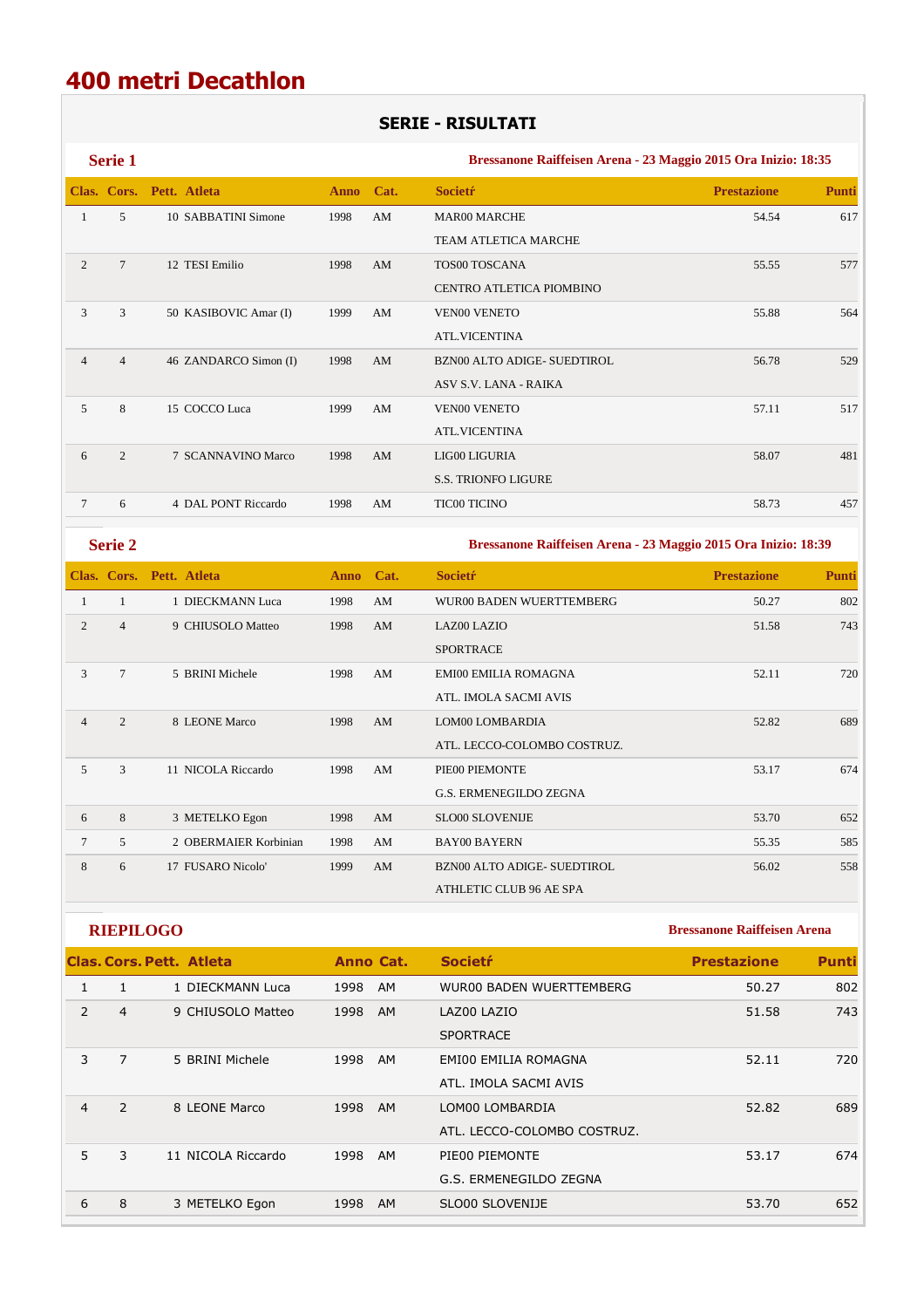| 7  | 5              | 10 SABBATINI Simone   | 1998 | AM        | <b>MAR00 MARCHE</b>         | 54.54 | 617 |
|----|----------------|-----------------------|------|-----------|-----------------------------|-------|-----|
|    |                |                       |      |           | TEAM ATLETICA MARCHE        |       |     |
| 8  | 5              | 2 OBERMAIER Korbinian | 1998 | AM        | <b>BAY00 BAYERN</b>         | 55.35 | 585 |
| 9  | $\overline{7}$ | 12 TESI Emilio        | 1998 | AM        | <b>TOS00 TOSCANA</b>        | 55.55 | 577 |
|    |                |                       |      |           | CENTRO ATLETICA PIOMBINO    |       |     |
| 10 | 3              | 50 KASIBOVIC Amar (I) | 1999 | AM        | <b>VENOO VENETO</b>         | 55.88 | 564 |
|    |                |                       |      |           | ATL.VICENTINA               |       |     |
| 11 | 6              | 17 FUSARO Nicolo'     | 1999 | AM        | BZN00 ALTO ADIGE- SUEDTIROL | 56.02 | 558 |
|    |                |                       |      |           | ATHLETIC CLUB 96 AE SPA     |       |     |
| 12 | $\overline{4}$ | 46 ZANDARCO Simon (I) | 1998 | AM        | BZN00 ALTO ADIGE- SUEDTIROL | 56.78 | 529 |
|    |                |                       |      |           | ASV S.V. LANA - RAIKA       |       |     |
| 13 | 8              | 15 COCCO Luca         | 1999 | AM        | <b>VENOO VENETO</b>         | 57.11 | 517 |
|    |                |                       |      |           | ATL.VICENTINA               |       |     |
| 14 | 2              | 7 SCANNAVINO Marco    | 1998 | <b>AM</b> | LIG00 LIGURIA               | 58.07 | 481 |
|    |                |                       |      |           | S.S. TRIONFO LIGURE         |       |     |
| 15 | 6              | 4 DAL PONT Riccardo   | 1998 | <b>AM</b> | TIC00 TICINO                | 58.73 | 457 |
|    |                |                       |      |           |                             |       |     |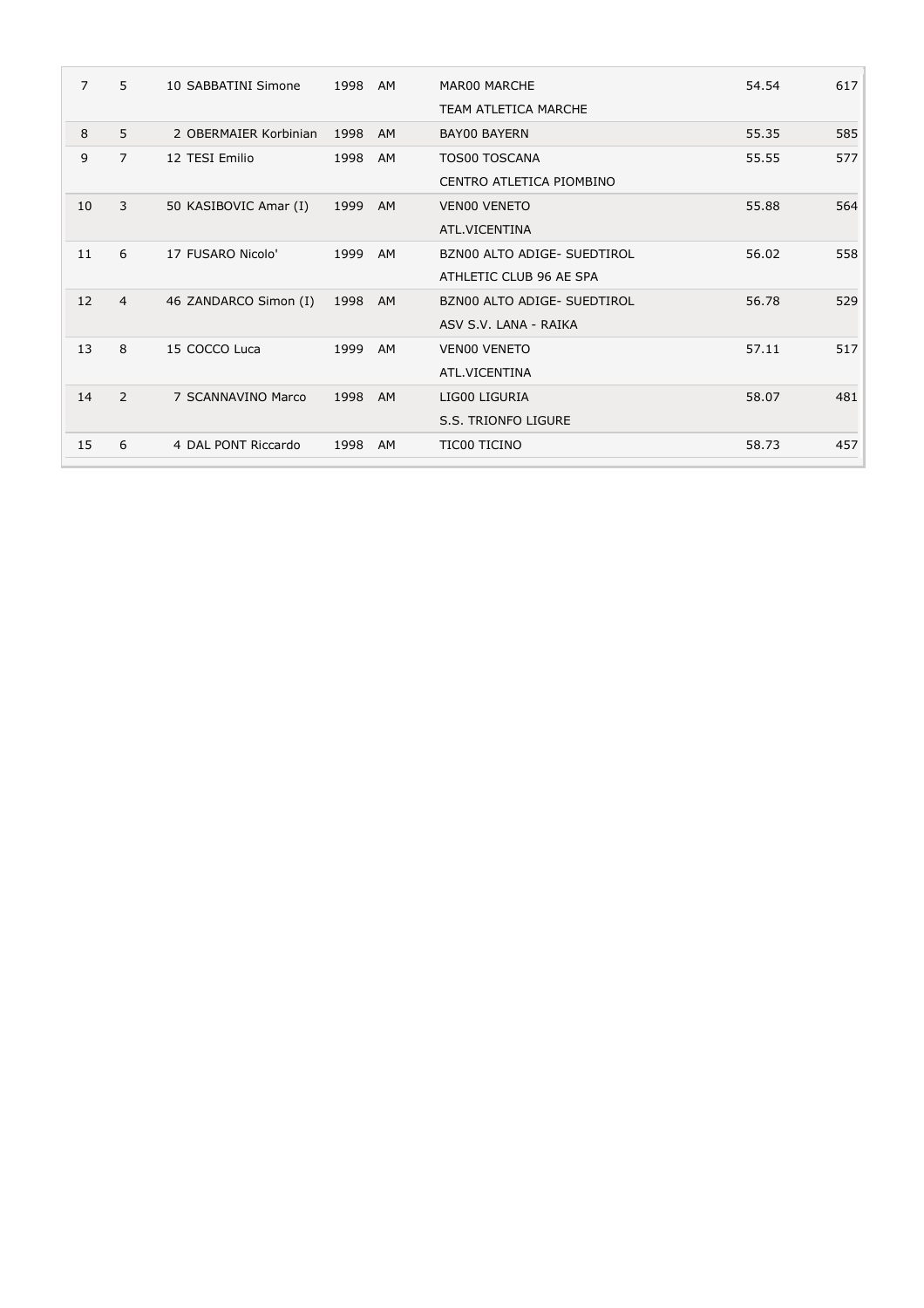## **110 Hs H 91 Decathlon**

### **SERIE - RISULTATI**

| Serie 1        |                |                          |             |      | Bressanone Raiffeisen Arena - 24 Maggio 2015 Ora Inizio: 09:28 - Vento: +0.5 |                    |              |
|----------------|----------------|--------------------------|-------------|------|------------------------------------------------------------------------------|--------------------|--------------|
|                |                | Clas. Cors. Pett. Atleta | <b>Anno</b> | Cat. | <b>Societr</b>                                                               | <b>Prestazione</b> | <b>Punti</b> |
|                | 3              | 3 METELKO Egon           | 1998        | AM   | <b>SLO00 SLOVENIJE</b>                                                       | 15.93              | 741          |
| 2              | 6              | 17 FUSARO Nicolo'        | 1999        | AM   | BZN00 ALTO ADIGE-SUEDTIROL                                                   | 15.95              | 738          |
|                |                |                          |             |      | ATHLETIC CLUB 96 AE SPA                                                      |                    |              |
| 3              | $\overline{4}$ | 46 ZANDARCO Simon (I)    | 1998        | AM   | <b>BZN00 ALTO ADIGE- SUEDTIROL</b>                                           | 16.30              | 699          |
|                |                |                          |             |      | ASV S.V. LANA - RAIKA                                                        |                    |              |
| $\overline{4}$ | $\overline{2}$ | 15 COCCO Luca            | 1999        | AM   | <b>VEN00 VENETO</b>                                                          | 16.96              | 628          |
|                |                |                          |             |      | <b>ATL.VICENTINA</b>                                                         |                    |              |
| 5              | $\overline{7}$ | 50 KASIBOVIC Amar (I)    | 1999        | AM   | <b>VEN00 VENETO</b>                                                          | 17.05              | 619          |
|                |                |                          |             |      | <b>ATL.VICENTINA</b>                                                         |                    |              |
| 6              | 5              | 4 DAL PONT Riccardo      | 1998        | AM   | <b>TIC00 TICINO</b>                                                          | 17.22              | 602          |
|                | 8              | 7 SCANNAVINO Marco       | 1998        | AM   | LIG00 LIGURIA                                                                | Rit                |              |
|                |                |                          |             |      | <b>S.S. TRIONFO LIGURE</b>                                                   |                    |              |

**Serie 2 Bressanone Raiffeisen Arena - 24 Maggio 2015 Ora Inizio: 09:32 - Vento: +0.0** 

|                |                | Clas. Cors. Pett. Atleta | <b>Anno</b> | Cat. | <b>Societr</b>                | <b>Prestazione</b> | <b>Punti</b> |
|----------------|----------------|--------------------------|-------------|------|-------------------------------|--------------------|--------------|
| 1              | 8              | 5 BRINI Michele          | 1998        | AM   | <b>EMI00 EMILIA ROMAGNA</b>   | 14.38              | 926          |
|                |                |                          |             |      | ATL. IMOLA SACMI AVIS         |                    |              |
| $\overline{2}$ | $\overline{4}$ | 1 DIECKMANN Luca         | 1998        | AM   | WUR00 BADEN WUERTTEMBERG      | 14.42              | 921          |
| 3              | 5              | 8 LEONE Marco            | 1998        | AM   | LOM00 LOMBARDIA               | 15.07              | 841          |
|                |                |                          |             |      | ATL. LECCO-COLOMBO COSTRUZ.   |                    |              |
| $\overline{4}$ | 3              | 9 CHIUSOLO Matteo        | 1998        | AM   | <b>LAZ00 LAZIO</b>            | 15.23              | 822          |
|                |                |                          |             |      | <b>SPORTRACE</b>              |                    |              |
| 5              | $\overline{7}$ | 12 TESI Emilio           | 1998        | AM   | TOS00 TOSCANA                 | 15.39              | 803          |
|                |                |                          |             |      | CENTRO ATLETICA PIOMBINO      |                    |              |
| 6              | $\overline{2}$ | 11 NICOLA Riccardo       | 1998        | AM   | PIE00 PIEMONTE                | 15.80              | 755          |
|                |                |                          |             |      | <b>G.S. ERMENEGILDO ZEGNA</b> |                    |              |
| $\tau$         | 6              | 2 OBERMAIER Korbinian    | 1998        | AM   | <b>BAY00 BAYERN</b>           | 15.89              | 745          |
| 8              |                | 10 SABBATINI Simone      | 1998        | AM   | <b>MAR00 MARCHE</b>           | 16.22              | 708          |
|                |                |                          |             |      | <b>TEAM ATLETICA MARCHE</b>   |                    |              |

**RIEPILOGO Bressanone Raiffeisen Arena** 

|                |  |                                                                                                                            |                       | <b>Societr</b>                            | <b>Prestazione</b> | <b>Vento</b> | <b>Punti</b> |
|----------------|--|----------------------------------------------------------------------------------------------------------------------------|-----------------------|-------------------------------------------|--------------------|--------------|--------------|
| 8              |  | 1998                                                                                                                       | AM                    | EMI00 EMILIA ROMAGNA                      | 14.38              | $+0.0$       | 926          |
|                |  |                                                                                                                            |                       | ATL. IMOLA SACMI AVIS                     |                    |              |              |
| $\overline{4}$ |  |                                                                                                                            | <b>AM</b>             | <b>WUR00 BADEN</b><br><b>WUERTTEMBERG</b> | 14.42              | $+0.0$       | 921          |
| 5              |  | 1998                                                                                                                       | <b>AM</b>             | LOM00 LOMBARDIA                           | 15.07              | $+0.0$       | 841          |
|                |  |                                                                                                                            |                       | ATL. LECCO-COLOMBO<br>COSTRUZ.            |                    |              |              |
| 3              |  | 1998                                                                                                                       | AM                    | LAZ00 LAZIO                               | 15.23              | $+0.0$       | 822          |
|                |  |                                                                                                                            |                       | <b>SPORTRACE</b>                          |                    |              |              |
| $\overline{7}$ |  | 1998                                                                                                                       | AM                    | <b>TOS00 TOSCANA</b>                      | 15.39              | $+0.0$       | 803          |
|                |  |                                                                                                                            |                       | <b>CENTRO ATLETICA</b><br>PIOMBINO        |                    |              |              |
|                |  | <b>Clas. Cors. Pett. Atleta</b><br>5 BRINI Michele<br>8 LEONE Marco<br>9 CHIUSOLO<br><sup>'</sup> Matteo<br>12 TESI Emilio | 1 DIECKMANN Luca 1998 | Anno Cat.                                 |                    |              |              |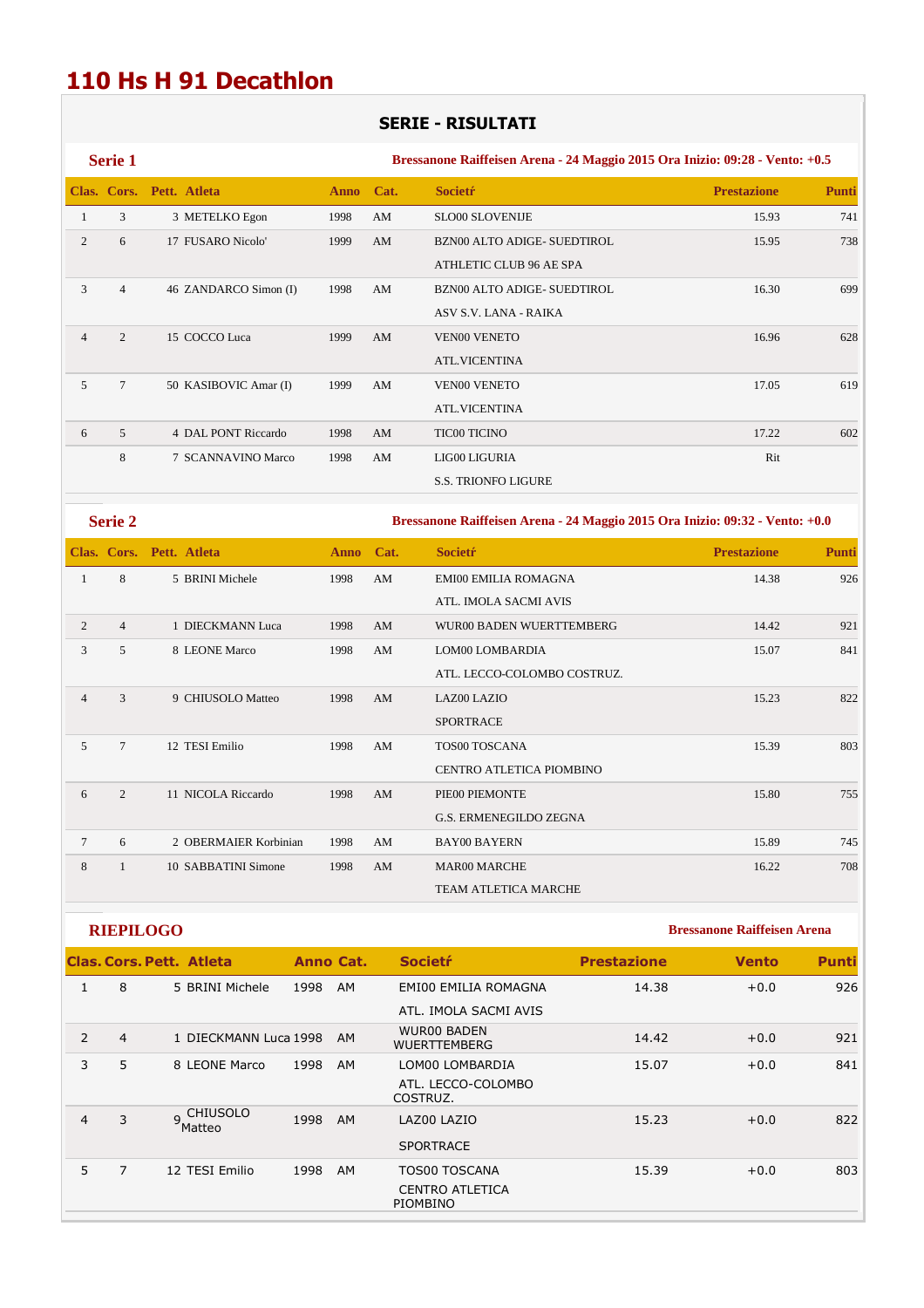| 6              | 2              | 11 NICOLA Riccardo 1998                  |      | AM        | PIE00 PIEMONTE<br>G.S. ERMENEGILDO<br><b>ZEGNA</b>                                | 15.80 | $+0.0$ | 755 |
|----------------|----------------|------------------------------------------|------|-----------|-----------------------------------------------------------------------------------|-------|--------|-----|
| $\overline{7}$ | 6              | 2 OBERMAIER<br>Korbinian                 | 1998 | AM        | <b>BAY00 BAYERN</b>                                                               | 15.89 | $+0.0$ | 745 |
| 8              | 3              | 3 METELKO Egon                           | 1998 | <b>AM</b> | SLO00 SLOVENIJE                                                                   | 15.93 | $+0.5$ | 741 |
| 9              | 6              | 17 FUSARO Nicolo'                        | 1999 | AM        | <b>BZN00 ALTO ADIGE-</b><br><b>SUEDTIROL</b><br>ATHLETIC CLUB 96 AE<br><b>SPA</b> | 15.95 | $+0.5$ | 738 |
| 10             | $\mathbf{1}$   | SABBATINI<br>$10$ Simone                 | 1998 | AM        | MAR00 MARCHE<br><b>TEAM ATLETICA MARCHE</b>                                       | 16.22 | $+0.0$ | 708 |
| 11             | 4              | ZANDARCO<br>$46\frac{2}{S}$ (I)          | 1998 | AM        | <b>BZN00 ALTO ADIGE-</b><br><b>SUEDTIROL</b><br>ASV S.V. LANA - RAIKA             | 16.30 | $+0.5$ | 699 |
| 12             | $\overline{2}$ | 15 COCCO Luca                            | 1999 | <b>AM</b> | <b>VENOO VENETO</b><br>ATL.VICENTINA                                              | 16.96 | $+0.5$ | 628 |
| 13             | $\overline{7}$ | 50 KASIBOVIC Amar 1999<br>(1)            |      | AM        | <b>VENOO VENETO</b><br>ATL.VICENTINA                                              | 17.05 | $+0.5$ | 619 |
| 14             | 5              | <b>DAL PONT</b><br>$4\frac{1}{Riccardo}$ | 1998 | AM        | TIC00 TICINO                                                                      | 17.22 | $+0.5$ | 602 |
|                | 8              | SCANNAVINO<br>7 SUAIN<br>Marco           | 1998 | AM        | LIG00 LIGURIA<br>S.S. TRIONFO LIGURE                                              | Rit   | $+0.5$ |     |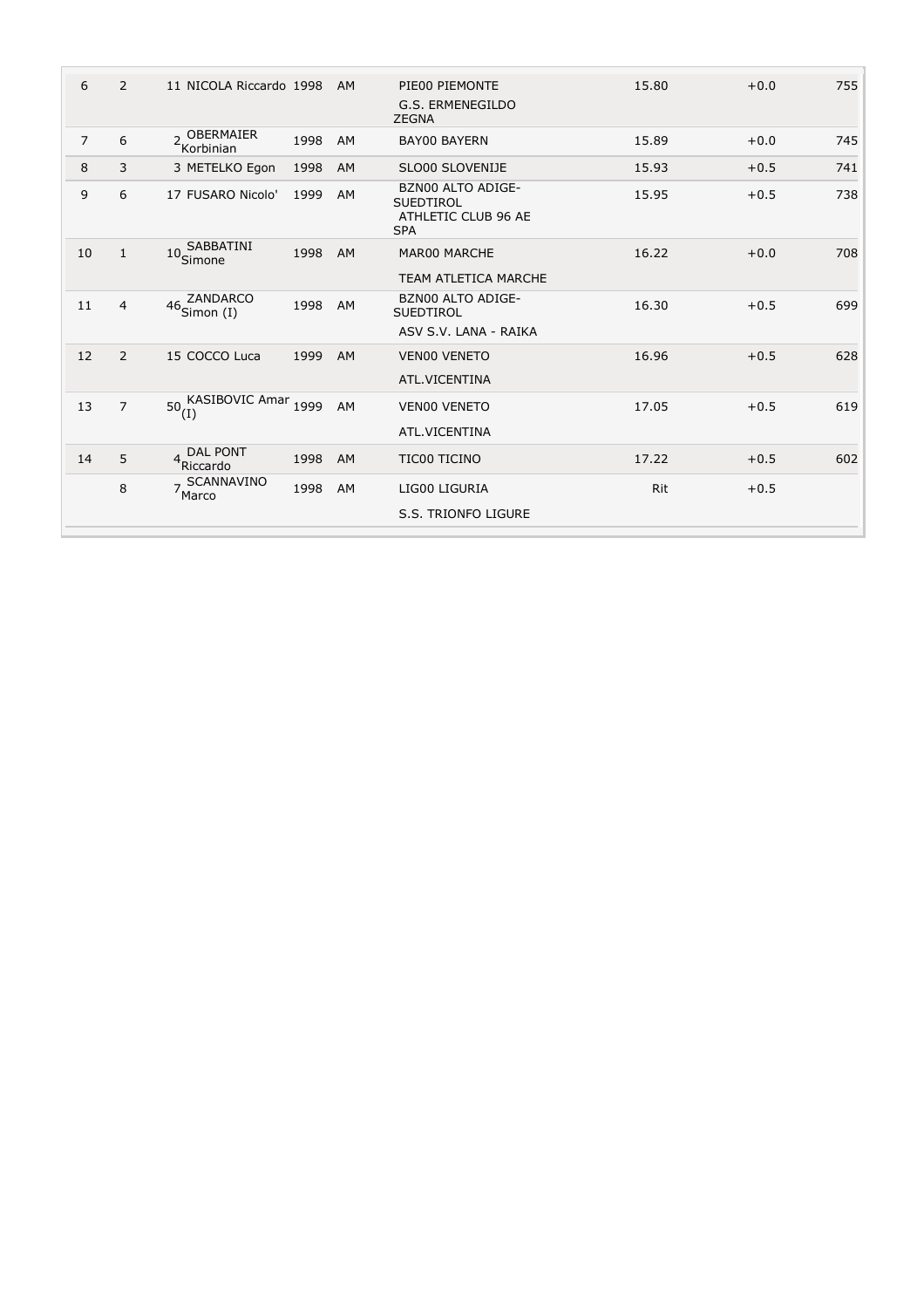## **Disco/DT Kg 1,500 Decathlon**

|                |                                                                   |              |           | Bressanone Raiffeisen Arena - 24 Maggio 2015 Ora Inizio: 10:03 - Ora Fine: 10:50 |                    |              |
|----------------|-------------------------------------------------------------------|--------------|-----------|----------------------------------------------------------------------------------|--------------------|--------------|
|                | <b>Clas. Pett. Atleta</b>                                         | Anno Cat.    |           | <b>Societŕ</b>                                                                   | <b>Prestazione</b> | <b>Punti</b> |
| $\mathbf{1}$   | 8 LEONE Marco                                                     | 1998         | AM        | LOM00 LOMBARDIA                                                                  | 38.84              | 641          |
|                |                                                                   |              |           | ATL. LECCO-COLOMBO COSTRUZ.                                                      |                    |              |
| $1^\circ$ :    | 36.37<br>$2^\circ$ :<br>38.84<br>$3^\circ$ :                      | $\mathbf{X}$ |           |                                                                                  |                    |              |
| $\overline{2}$ | 11 NICOLA Riccardo                                                | 1998         | AM        | PIE00 PIEMONTE                                                                   | 37.57              | 615          |
|                |                                                                   |              |           | G.S. ERMENEGILDO ZEGNA                                                           |                    |              |
| $1^\circ$ :    | 35.23<br>$2^{\circ}$ : 37.51<br>$3^{\circ}$ : $37.57$             |              |           |                                                                                  |                    |              |
| 3              | 50 KASIBOVIC Amar (I)                                             | 1999         | AM        | VEN00 VENETO                                                                     | 34.03              | 544          |
|                |                                                                   |              |           | ATL.VICENTINA                                                                    |                    |              |
| $1^\circ$ :    | 25.09<br>$2^{\circ}$ : 34.03<br>$3^\circ$ :                       | X            |           |                                                                                  |                    |              |
| 4              | 1 DIECKMANN Luca                                                  | 1998         | AM        | <b>WUR00 BADEN WUERTTEMBERG</b>                                                  | 33.51              | 534          |
| $1^\circ$ :    | X<br>$2^{\circ}$ : 33.51<br>$3^{\circ}$ : 33.29                   |              |           |                                                                                  |                    |              |
| 5              | 9 CHIUSOLO Matteo                                                 | 1998         | AM        | LAZ00 LAZIO                                                                      | 33.30              | 530          |
|                |                                                                   |              |           | <b>SPORTRACE</b>                                                                 |                    |              |
| $1^\circ$ :    | 32.92<br>$2^{\circ}$ : 33.30<br>$3^\circ$ :                       | $\mathbf{X}$ |           |                                                                                  |                    |              |
| 6              | 5 BRINI Michele                                                   | 1998         | <b>AM</b> | <b>EMI00 EMILIA ROMAGNA</b>                                                      | 30.69              | 478          |
|                |                                                                   |              |           | ATL. IMOLA SACMI AVIS                                                            |                    |              |
| $1^\circ$ :    | $\mathbf X$<br>30.69<br>$2^\circ$ :<br>$3^\circ$ :                | X            |           |                                                                                  |                    |              |
| 7              | 3 METELKO Egon                                                    | 1998         | AM        | SLO00 SLOVENIJE                                                                  | 30.62              | 477          |
| $1^\circ$ :    | $2^{\circ}$ : 30.47<br>27.63<br>$3^\circ$ :                       | 30.62        |           |                                                                                  |                    |              |
| 8              | 2 OBERMAIER Korbinian 1998                                        |              | <b>AM</b> | <b>BAY00 BAYERN</b>                                                              | 29.77              | 460          |
| $1^\circ$ :    | 29.77<br>$2^\circ$ :<br>X<br>$3^{\circ}$ : 25.57                  |              |           |                                                                                  |                    |              |
| 9              | 15 COCCO Luca                                                     | 1999         | AM        | VEN00 VENETO                                                                     | 29.36              | 452          |
|                |                                                                   |              |           | ATL.VICENTINA                                                                    |                    |              |
|                | $1^\circ$ : 25.91<br>$2^{\circ}$ : 29.36<br>$3^\circ$ :           | 28.20        |           |                                                                                  |                    |              |
| 10             | 46 ZANDARCO Simon (I) 1998                                        |              | AM        | BZN00 ALTO ADIGE- SUEDTIROL                                                      | 25.09              | 369          |
|                |                                                                   |              |           | ASV S.V. LANA - RAIKA                                                            |                    |              |
|                | $1^{\circ}$ : 23.03<br>$2^{\circ}$ : 25.09<br>$3^{\circ}$ : 23.93 |              |           |                                                                                  |                    |              |
| 11             | 10 SABBATINI Simone                                               | 1998         | AM        | MAR00 MARCHE                                                                     | 25.00              | 367          |
|                |                                                                   |              |           | TEAM ATLETICA MARCHE                                                             |                    |              |
|                | $1^{\circ}$ : 20.62<br>$2^{\circ}$ : 25.00<br>$3^{\circ}$ : 24.10 |              |           |                                                                                  |                    |              |
| 12             | 17 FUSARO Nicolo'                                                 | 1999         | AM        | BZN00 ALTO ADIGE- SUEDTIROL                                                      | 24.55              | 358          |
|                |                                                                   |              |           | ATHLETIC CLUB 96 AE SPA                                                          |                    |              |
| $1^\circ$ :    | $X \sim$<br>$2^{\circ}$ : 24.55<br>$3^{\circ}$ : 19.56            |              |           |                                                                                  |                    |              |
| 13             | 4 DAL PONT Riccardo                                               | 1998         | AM        | TIC00 TICINO                                                                     | 23.72              | 343          |
|                | $1^{\circ}$ : 20.34<br>$2^{\circ}$ : 23.72<br>$3^\circ$ :         | X            |           |                                                                                  |                    |              |
| 14             | 12 TESI Emilio                                                    | 1998         | AM        | <b>TOS00 TOSCANA</b>                                                             | 22.62              | 322          |
|                |                                                                   |              |           | CENTRO ATLETICA PIOMBINO                                                         |                    |              |
|                | $1^{\circ}$ : 22.62<br>$2^{\circ}$ : 20.40<br>$3^\circ$ :         | X            |           |                                                                                  |                    |              |
| 15             | 7 SCANNAVINO Marco                                                | 1998         | AM        | LIG00 LIGURIA                                                                    | 21.68              | 304          |
|                |                                                                   |              |           | S.S. TRIONFO LIGURE                                                              |                    |              |
|                | $1^{\circ}$ : 21.68<br>$2^{\circ}$ : 20.14<br>$3^{\circ}$ : 19.58 |              |           |                                                                                  |                    |              |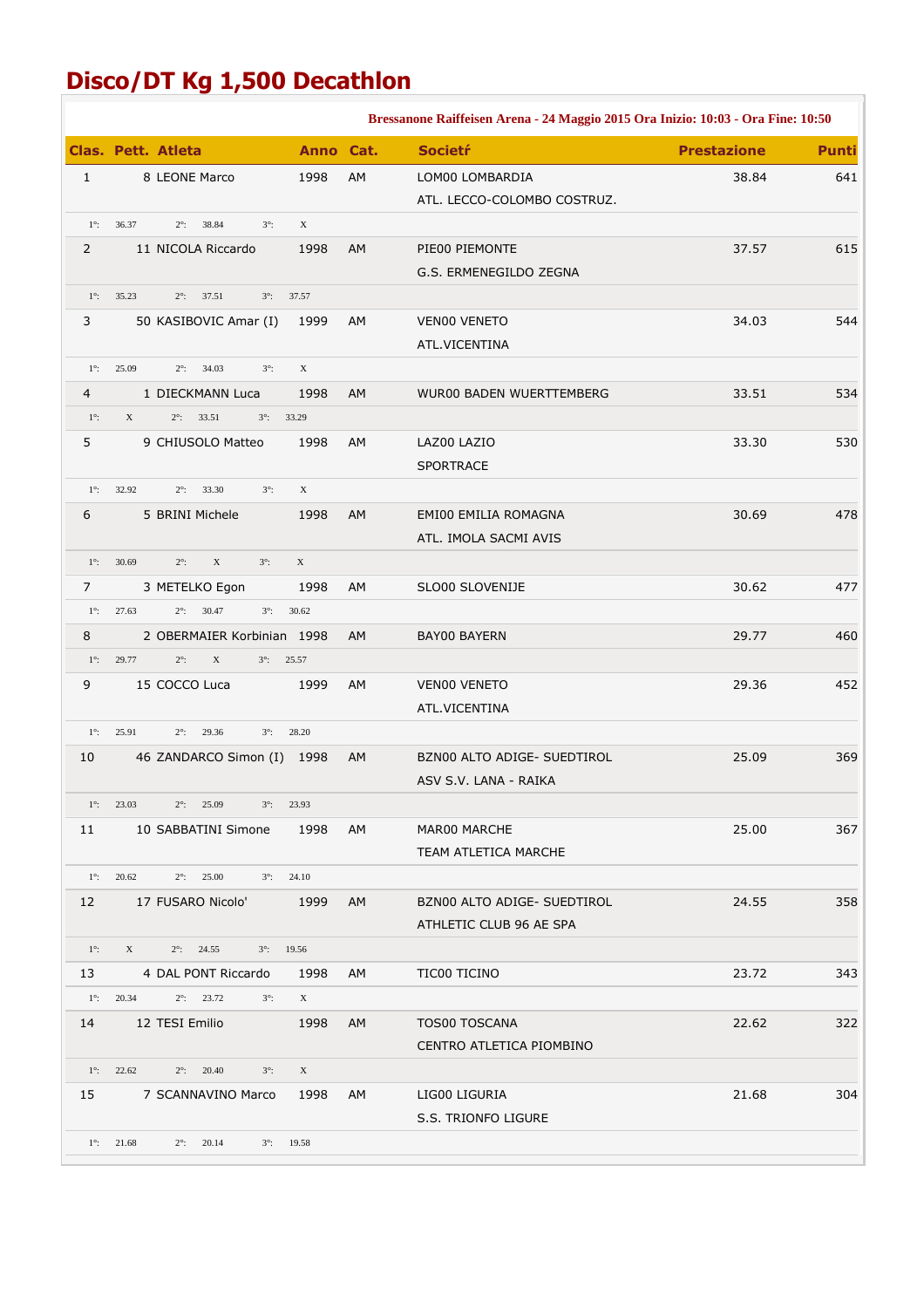## **Salto con l'asta/PV Decathlon**

|                |              |                                                                       |                               |               |          |               |                |                     |               |              | Bressanone Raiffeisen Arena - 24 Maggio 2015 Ora Inizio: 11:25 - Ora Fine: 13:11 |                    |              |
|----------------|--------------|-----------------------------------------------------------------------|-------------------------------|---------------|----------|---------------|----------------|---------------------|---------------|--------------|----------------------------------------------------------------------------------|--------------------|--------------|
| Clas.          |              | Pett. Atleta                                                          |                               |               |          | Anno          |                | Cat.                |               |              | <b>Societr</b>                                                                   | <b>Prestazione</b> | <b>Punti</b> |
| 1              |              | 8 LEONE Marco                                                         |                               |               |          | 1998          |                | AM                  |               |              | LOM00 LOMBARDIA                                                                  | 4.00               | 617          |
|                |              |                                                                       |                               |               |          |               |                |                     |               |              | ATL. LECCO-COLOMBO COSTRUZ.                                                      |                    |              |
|                |              |                                                                       |                               |               |          |               |                |                     |               |              | 2.00 2.30 2.60 2.80 3.00 3.20 3.40 3.50 3.60 3.70 3.80 3.90 4.00 4.10 4.20       |                    |              |
|                |              |                                                                       |                               |               |          |               | XXO O          |                     |               | XO XO O      | XXX                                                                              |                    |              |
| 2              |              | 9 CHIUSOLO Matteo                                                     |                               |               |          | 1998          |                | AM                  |               |              | LAZ00 LAZIO                                                                      | 3.90               | 590          |
|                |              |                                                                       |                               |               |          |               |                |                     |               |              | <b>SPORTRACE</b>                                                                 |                    |              |
|                |              | 2.00 2.30 2.60 2.80 3.00 3.20 3.40 3.50 3.60 3.70 3.80 3.90 4.00 4.10 |                               |               |          |               |                |                     |               |              |                                                                                  |                    |              |
|                |              |                                                                       |                               |               |          |               |                | $\mathbf{O}$        | $\mathcal{O}$ | $\mathbf{O}$ | <b>XXX</b>                                                                       |                    |              |
| 3              |              | 1 DIECKMANN Luca                                                      |                               |               |          | 1998          |                | AM                  |               |              | WUR00 BADEN WUERTTEMBERG                                                         | 3.90               | 590          |
|                |              | 2.00 2.30 2.60 2.80 3.00 3.20 3.40 3.50 3.60 3.70                     |                               |               |          |               |                | 3.80 3.90 4.00 4.10 |               |              |                                                                                  |                    |              |
|                |              |                                                                       |                               |               | $\Omega$ |               | $\mathbf{O}$   | $\mathbf{O}$        | XO O          |              | <b>XXX</b>                                                                       |                    |              |
| $\overline{4}$ |              | 2 OBERMAIER Korbinian                                                 |                               |               |          | 1998          |                | AM                  |               |              | <b>BAY00 BAYERN</b>                                                              | 3.70               | 535          |
|                |              | 2.00 2.30 2.60 2.80 3.00 3.20 3.40 3.50 3.60 3.70                     |                               |               |          |               |                | 3.80 3.90           |               |              |                                                                                  |                    |              |
|                |              |                                                                       |                               |               |          | $\mathbf{O}$  | $\overline{O}$ | $\mathcal{O}$       | <b>XXX</b>    |              |                                                                                  |                    |              |
| 5              |              | 5 BRINI Michele                                                       |                               |               |          | 1998          |                | AM                  |               |              | <b>EMI00 EMILIA ROMAGNA</b>                                                      | 3.50               | 482          |
|                |              |                                                                       |                               |               |          |               |                |                     |               |              | ATL. IMOLA SACMI AVIS                                                            |                    |              |
|                |              | 2.00 2.30 2.60 2.80 3.00 3.20 3.40 3.50 3.60 3.70                     |                               |               |          |               |                |                     |               |              |                                                                                  |                    |              |
|                |              |                                                                       | $\mathcal{O}$<br>$\mathbf{O}$ |               |          | XO XO XXO XXX |                |                     |               |              |                                                                                  |                    |              |
| 6              |              | 11 NICOLA Riccardo                                                    |                               |               |          | 1998          |                | AM                  |               |              | PIE00 PIEMONTE                                                                   | 3.40               | 457          |
|                |              |                                                                       |                               |               |          |               |                |                     |               |              | G.S. ERMENEGILDO ZEGNA                                                           |                    |              |
|                |              | 2.00 2.30 2.60 2.80 3.00 3.20 3.40 3.50 3.60                          |                               |               |          |               |                |                     |               |              |                                                                                  |                    |              |
|                |              |                                                                       | $\mathbf{O}$<br>$\mathbf{O}$  | $\mathcal{O}$ | $\Omega$ | <b>XXX</b>    |                |                     |               |              |                                                                                  |                    |              |
| $\tau$         |              | 50 KASIBOVIC Amar (I)                                                 |                               |               |          | 1999          |                | AM                  |               |              | <b>VEN00 VENETO</b>                                                              | 3.20               | 406          |
|                |              |                                                                       |                               |               |          |               |                |                     |               |              | <b>ATL.VICENTINA</b>                                                             |                    |              |
|                |              | 2.00 2.30 2.60 2.80 3.00 3.20 3.40 3.50                               |                               |               |          |               |                |                     |               |              |                                                                                  |                    |              |
|                |              | $\mathbf{O}$                                                          | XO O                          |               | XO XXX   |               |                |                     |               |              |                                                                                  |                    |              |
| 8              |              | 4 DAL PONT Riccardo                                                   |                               |               |          | 1998          |                | AM                  |               |              | <b>TIC00 TICINO</b>                                                              | 3.00               | 357          |
|                |              | 2.00 2.30 2.60 2.80 3.00 3.20 3.40                                    |                               |               |          |               |                |                     |               |              |                                                                                  |                    |              |
|                |              |                                                                       | $\mathbf{O}$                  | <b>XXX</b>    |          |               |                |                     |               |              |                                                                                  |                    |              |
| 9              |              | 15 COCCO Luca                                                         |                               |               |          | 1999          |                | AM                  |               |              | VEN00 VENETO                                                                     | 3.00               | 357          |
|                |              |                                                                       |                               |               |          |               |                |                     |               |              | <b>ATL.VICENTINA</b>                                                             |                    |              |
|                |              | 2.00 2.30 2.60 2.80 3.00 3.20 3.40                                    |                               |               |          |               |                |                     |               |              |                                                                                  |                    |              |
|                |              | XO XO XXO XXO XXX                                                     |                               |               |          |               |                |                     |               |              |                                                                                  |                    |              |
| 10             |              | 3 METELKO Egon                                                        |                               |               |          | 1998          |                | AM                  |               |              | SLO00 SLOVENIJE                                                                  | 2.80               | 309          |
|                |              | 2.00 2.30 2.60 2.80 3.00 3.20                                         |                               |               |          |               |                |                     |               |              |                                                                                  |                    |              |
|                | $\mathbf{O}$ | $\overline{O}$<br>$\mathbf{O}$                                        | XXX                           |               |          |               |                |                     |               |              |                                                                                  |                    |              |
| 11             |              | 46 ZANDARCO Simon (I)                                                 |                               |               |          | 1998          |                | AM                  |               |              | BZN00 ALTO ADIGE- SUEDTIROL                                                      | 2.80               | 309          |
|                |              |                                                                       |                               |               |          |               |                |                     |               |              | ASV S.V. LANA - RAIKA                                                            |                    |              |
|                |              | 2.00 2.30 2.60 2.80 3.00 3.20                                         |                               |               |          |               |                |                     |               |              |                                                                                  |                    |              |
|                | $\mathbf{O}$ |                                                                       | O XO XXX                      |               |          |               |                |                     |               |              |                                                                                  |                    |              |
| 12             |              | 10 SABBATINI Simone                                                   |                               |               |          | 1998          |                | AM                  |               |              | <b>MAR00 MARCHE</b>                                                              | 2.80               | 309          |
|                |              |                                                                       |                               |               |          |               |                |                     |               |              | TEAM ATLETICA MARCHE                                                             |                    |              |
|                |              | 2.00 2.30 2.60 2.80 3.00 3.20                                         |                               |               |          |               |                |                     |               |              |                                                                                  |                    |              |
|                | XO O         |                                                                       | XO XXO XXX                    |               |          |               |                |                     |               |              |                                                                                  |                    |              |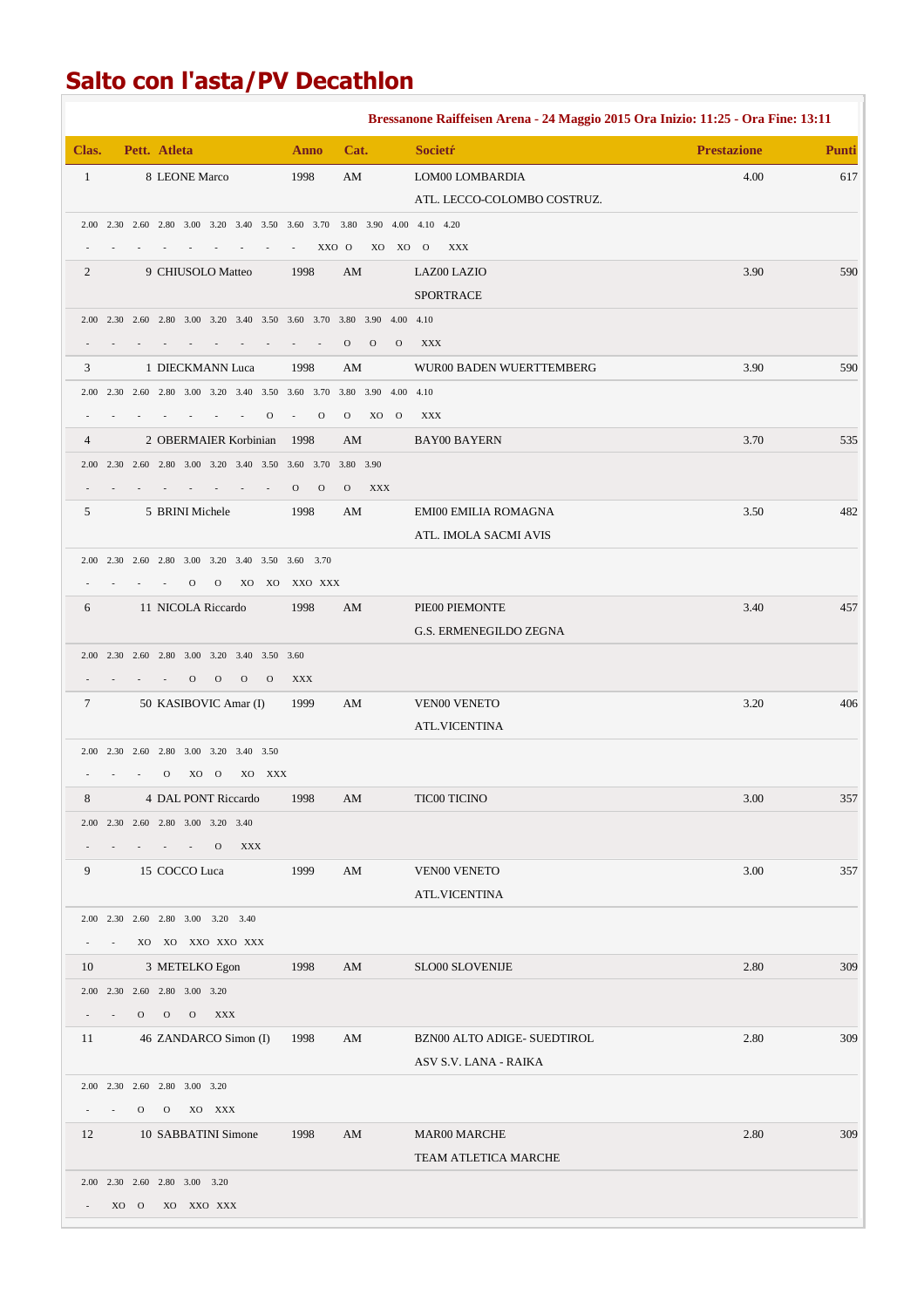| 13                                   | 12 TESI Emilio      | 1998 | AM | TOS00 TOSCANA                      | 2.30 | 199 |
|--------------------------------------|---------------------|------|----|------------------------------------|------|-----|
|                                      |                     |      |    | CENTRO ATLETICA PIOMBINO           |      |     |
|                                      | 2.00 2.30 2.60 2.80 |      |    |                                    |      |     |
| $\overline{O}$<br>$\sim$             | XXX<br>$\Omega$     |      |    |                                    |      |     |
| 14                                   | 17 FUSARO Nicolo'   | 1999 | AM | <b>BZN00 ALTO ADIGE- SUEDTIROL</b> | 2.00 | 140 |
|                                      |                     |      |    | ATHLETIC CLUB 96 AE SPA            |      |     |
| 2.00 2.30 2.60                       |                     |      |    |                                    |      |     |
| $\Omega$<br>$\overline{\phantom{a}}$ | XXX                 |      |    |                                    |      |     |
|                                      | 7 SCANNAVINO Marco  | 1998 | AM | LIG00 LIGURIA                      | Rit  |     |
|                                      |                     |      |    | <b>S.S. TRIONFO LIGURE</b>         |      |     |
|                                      |                     |      |    |                                    |      |     |
|                                      |                     |      |    |                                    |      |     |
|                                      |                     |      |    |                                    |      |     |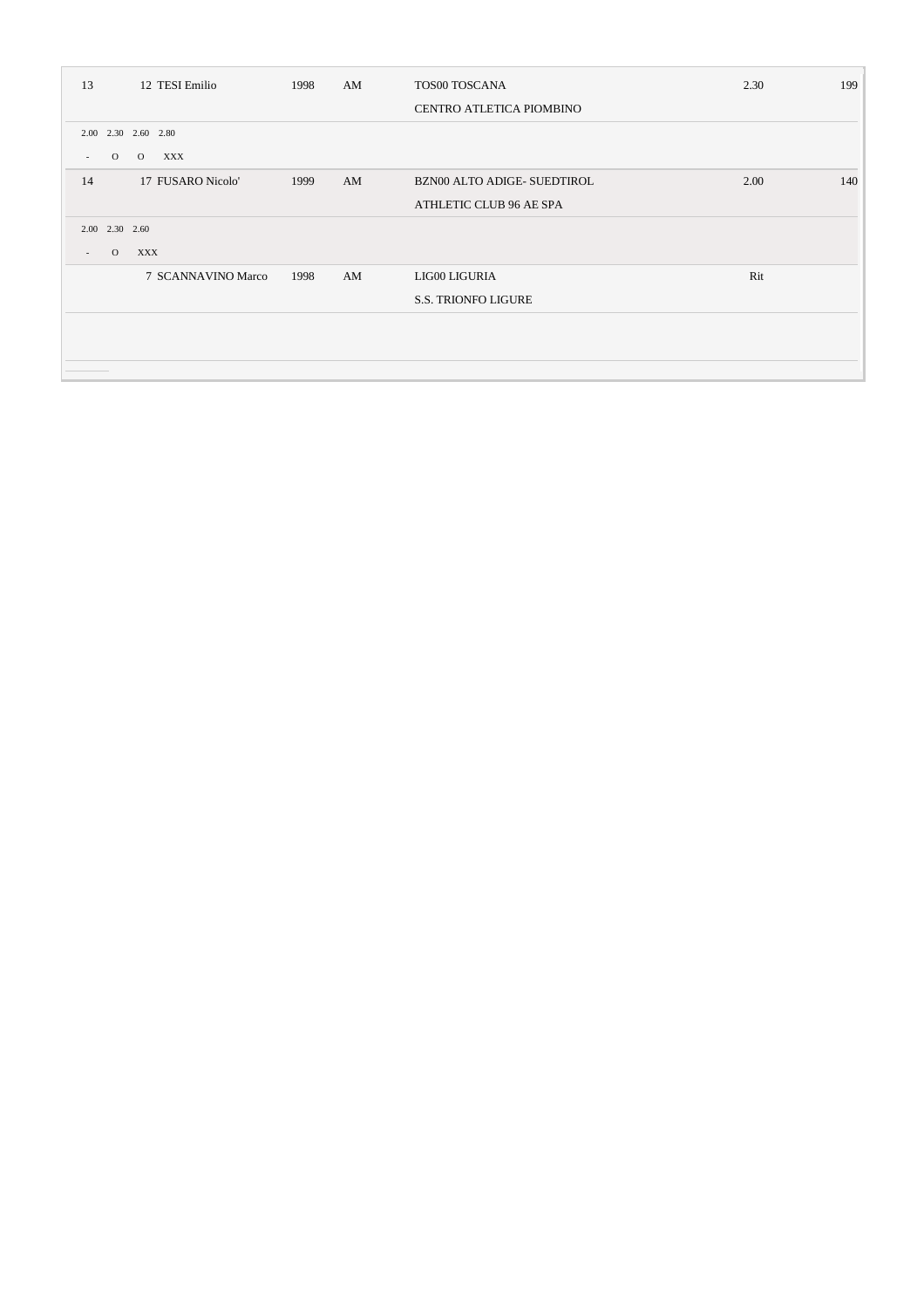## **Giavellotto/JT Gr700 Decathlon**

|                |                                                                        |            | Bressanone Raiffeisen Arena - 24 Maggio 2015 Ora Inizio: 14:20 - Ora Fine: 14:53 |                    |              |
|----------------|------------------------------------------------------------------------|------------|----------------------------------------------------------------------------------|--------------------|--------------|
|                | <b>Clas. Pett. Atleta</b>                                              | Anno Cat.  | <b>Societŕ</b>                                                                   | <b>Prestazione</b> | <b>Punti</b> |
| $\mathbf{1}$   | 5 BRINI Michele                                                        | AM<br>1998 | EMI00 EMILIA ROMAGNA                                                             | 55.87              | 676          |
|                |                                                                        |            | ATL. IMOLA SACMI AVIS                                                            |                    |              |
| $1^\circ$ :    | 55.87<br>48.09<br>$2^\circ$ :<br>$3^\circ$ :<br>47.84                  |            |                                                                                  |                    |              |
| 2              | 50 KASIBOVIC Amar (I)                                                  | 1999<br>AM | VEN00 VENETO                                                                     | 52.13              | 620          |
|                |                                                                        |            | ATL.VICENTINA                                                                    |                    |              |
| $1^\circ$ :    | 47.64<br>$2^{\circ}$ : 52.13<br>47.65<br>$3^\circ$ :                   |            |                                                                                  |                    |              |
| 3              | 8 LEONE Marco                                                          | 1998<br>AM | LOM00 LOMBARDIA                                                                  | 52.04              | 619          |
|                |                                                                        |            | ATL. LECCO-COLOMBO COSTRUZ.                                                      |                    |              |
| $1^\circ$ :    | 52.04<br>$2^\circ$ :<br>46.87<br>$3^\circ$ :<br>$\mathbf X$            |            |                                                                                  |                    |              |
| 4              | 11 NICOLA Riccardo                                                     | 1998<br>AM | PIE00 PIEMONTE                                                                   | 47.10              | 546          |
|                |                                                                        |            | G.S. ERMENEGILDO ZEGNA                                                           |                    |              |
| $1^\circ$ :    | 42.27<br>$2^{\circ}$ : 47.10<br>$3^\circ$ :<br>45.43                   |            |                                                                                  |                    |              |
| 5              | 3 METELKO Egon                                                         | 1998<br>AM | SLO00 SLOVENIJE                                                                  | 44.86              | 513          |
| $1^\circ$ :    | $2^{\circ}$ : 38.55<br>X<br>$3^{\circ}$ : 44.86                        |            |                                                                                  |                    |              |
| 6              | 9 CHIUSOLO Matteo                                                      | 1998<br>AM | LAZ00 LAZIO                                                                      | 43.80              | 497          |
|                |                                                                        |            | <b>SPORTRACE</b>                                                                 |                    |              |
| $1^\circ$ :    | 43.80<br>$2^\circ$ :<br>X<br>$3^\circ$ :<br>38.90                      |            |                                                                                  |                    |              |
| $\overline{7}$ | 1 DIECKMANN Luca                                                       | 1998<br>AM | <b>WUR00 BADEN WUERTTEMBERG</b>                                                  | 42.64              | 480          |
| $1^\circ$ :    | X<br>$2^\circ$ :<br>42.64<br>$3^\circ$ :<br>40.09                      |            |                                                                                  |                    |              |
| 8              | 2 OBERMAIER Korbinian 1998                                             | AM         | <b>BAY00 BAYERN</b>                                                              | 41.58              | 465          |
| $1^\circ$ :    | 38.60<br>$2^{\circ}$ : 41.58<br>$3^\circ$ :<br>40.64                   |            |                                                                                  |                    |              |
| 9              | 15 COCCO Luca                                                          | AM<br>1999 | VEN00 VENETO                                                                     | 41.50              | 464          |
|                |                                                                        |            | ATL.VICENTINA                                                                    |                    |              |
| $1^\circ$ :    | X<br>$2^{\circ}$ : 41.50<br>$3^\circ$ :<br>40.48                       |            |                                                                                  |                    |              |
| 10             | 17 FUSARO Nicolo'                                                      | 1999<br>AM | BZN00 ALTO ADIGE- SUEDTIROL                                                      | 40.82              | 454          |
|                |                                                                        |            | ATHLETIC CLUB 96 AE SPA                                                          |                    |              |
| $1^\circ$ :    | X<br>$2^{\circ}$ : X<br>$3^{\circ}$ : 40.82                            |            |                                                                                  |                    |              |
| 11             | 12 TESI Emilio                                                         | 1998<br>AM | <b>TOS00 TOSCANA</b>                                                             | 37.86              | 411          |
|                |                                                                        |            | CENTRO ATLETICA PIOMBINO                                                         |                    |              |
|                | $1^{\circ}$ : 37.86<br>$2^{\circ}$ : 32.83<br>$3^\circ$ :<br>37.64     |            |                                                                                  |                    |              |
| 12             | 10 SABBATINI Simone                                                    | 1998<br>AM | MAR00 MARCHE                                                                     | 31.76              | 324          |
|                |                                                                        |            | TEAM ATLETICA MARCHE                                                             |                    |              |
| $1^\circ$ :    | 31.76<br>29.40<br>27.09<br>$2^\circ$ :<br>$3^\circ$ :                  |            |                                                                                  |                    |              |
| 13             | 46 ZANDARCO Simon (I) 1998                                             | AM         | BZN00 ALTO ADIGE- SUEDTIROL                                                      | 31.31              | 318          |
|                |                                                                        |            | ASV S.V. LANA - RAIKA                                                            |                    |              |
|                | $2^{\circ}$ : 29.93<br>$\mathbf X$<br>$1^\circ$ : 31.31<br>$3^\circ$ : |            |                                                                                  |                    |              |
|                | 4 DAL PONT Riccardo                                                    | 1998<br>AM | TIC00 TICINO                                                                     | Rit                |              |
|                | 7 SCANNAVINO Marco                                                     | 1998<br>AM | LIG00 LIGURIA                                                                    | Rit                |              |
|                |                                                                        |            | S.S. TRIONFO LIGURE                                                              |                    |              |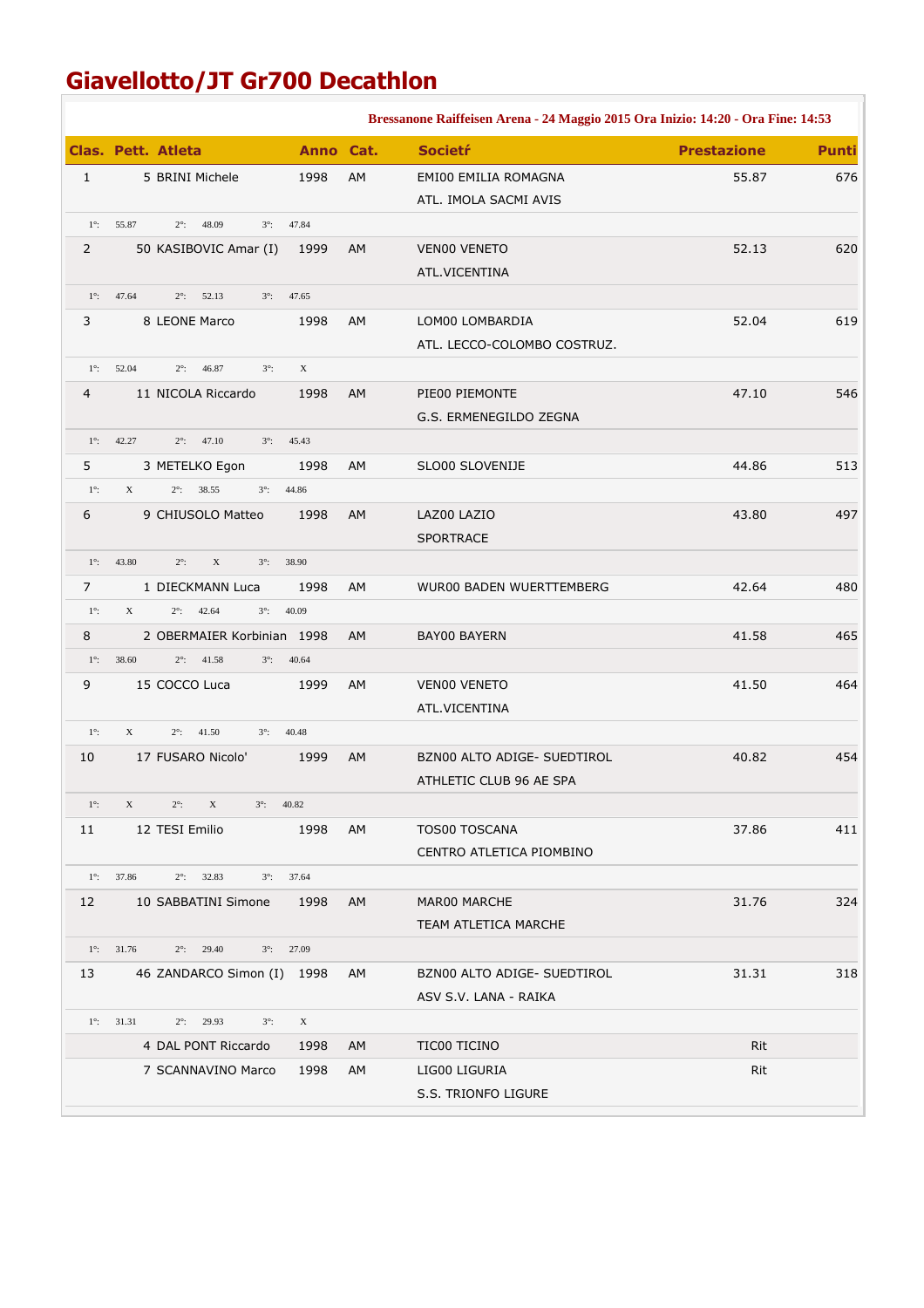## **1500 metri Decathlon**

| <b>Serie Unica</b><br>Bressanone Raiffeisen Arena - 24 Maggio 2015 Ora Inizio: 15:17 |                           |            |                             |                    |              |  |  |
|--------------------------------------------------------------------------------------|---------------------------|------------|-----------------------------|--------------------|--------------|--|--|
|                                                                                      | <b>Clas. Pett. Atleta</b> | Anno Cat.  | <b>Societr</b>              | <b>Prestazione</b> | <b>Punti</b> |  |  |
| $\mathbf{1}$                                                                         | 9 CHIUSOLO Matteo         | 1998 AM    | LAZ00 LAZIO                 | 4:35.04            | 712          |  |  |
|                                                                                      |                           |            | <b>SPORTRACE</b>            |                    |              |  |  |
| $\overline{2}$                                                                       | 11 NICOLA Riccardo        | 1998 AM    | PIE00 PIEMONTE              | 4:35.62            | 708          |  |  |
|                                                                                      |                           |            | G.S. ERMENEGILDO ZEGNA      |                    |              |  |  |
| 3                                                                                    | 5 BRINI Michele           | 1998 AM    | EMI00 EMILIA ROMAGNA        | 4:36.94            | 700          |  |  |
|                                                                                      |                           |            | ATL. IMOLA SACMI AVIS       |                    |              |  |  |
| 4                                                                                    | 1 DIECKMANN Luca          | 1998<br>AM | WUR00 BADEN WUERTTEMBERG    | 4:49.76            | 620          |  |  |
| 5                                                                                    | 8 LEONE Marco             | 1998 AM    | LOM00 LOMBARDIA             | 4:58.32            | 569          |  |  |
|                                                                                      |                           |            | ATL. LECCO-COLOMBO COSTRUZ. |                    |              |  |  |
| 6                                                                                    | 15 COCCO Luca             | 1999<br>AM | <b>VEN00 VENETO</b>         | 4:59.75            | 561          |  |  |
|                                                                                      |                           |            | ATL.VICENTINA               |                    |              |  |  |
| $\overline{7}$                                                                       | 17 FUSARO Nicolo'         | 1999 AM    | BZN00 ALTO ADIGE- SUEDTIROL | 5:01.94            | 549          |  |  |
|                                                                                      |                           |            | ATHLETIC CLUB 96 AE SPA     |                    |              |  |  |
| 8                                                                                    | 10 SABBATINI Simone       | 1998 AM    | MAR00 MARCHE                | 5:07.37            | 518          |  |  |
|                                                                                      |                           |            | <b>TEAM ATLETICA MARCHE</b> |                    |              |  |  |
| 9                                                                                    | 2 OBERMAIER Korbinian     | 1998 AM    | <b>BAY00 BAYERN</b>         | 5:09.78            | 505          |  |  |
| 10                                                                                   | 3 METELKO Egon            | 1998<br>AM | SLO00 SLOVENIJE             | 5:26.81            | 415          |  |  |
| 11                                                                                   | 46 ZANDARCO Simon (I)     | 1998 AM    | BZN00 ALTO ADIGE- SUEDTIROL | 5:28.17            | 408          |  |  |
|                                                                                      |                           |            | ASV S.V. LANA - RAIKA       |                    |              |  |  |
| 12                                                                                   | 50 KASIBOVIC Amar (I)     | 1999 AM    | <b>VEN00 VENETO</b>         | 5:33.41            | 383          |  |  |
|                                                                                      |                           |            | ATL.VICENTINA               |                    |              |  |  |
|                                                                                      | 12 TESI Emilio            | 1998 AM    | <b>TOS00 TOSCANA</b>        | <b>Rit</b>         |              |  |  |
|                                                                                      |                           |            | CENTRO ATLETICA PIOMBINO    |                    |              |  |  |
|                                                                                      | 4 DAL PONT Riccardo       | 1998<br>AM | TIC00 TICINO                | <b>NP</b>          |              |  |  |
|                                                                                      | 7 SCANNAVINO Marco        | 1998 AM    | LIG00 LIGURIA               | <b>NP</b>          |              |  |  |
|                                                                                      |                           |            | S.S. TRIONFO LIGURE         |                    |              |  |  |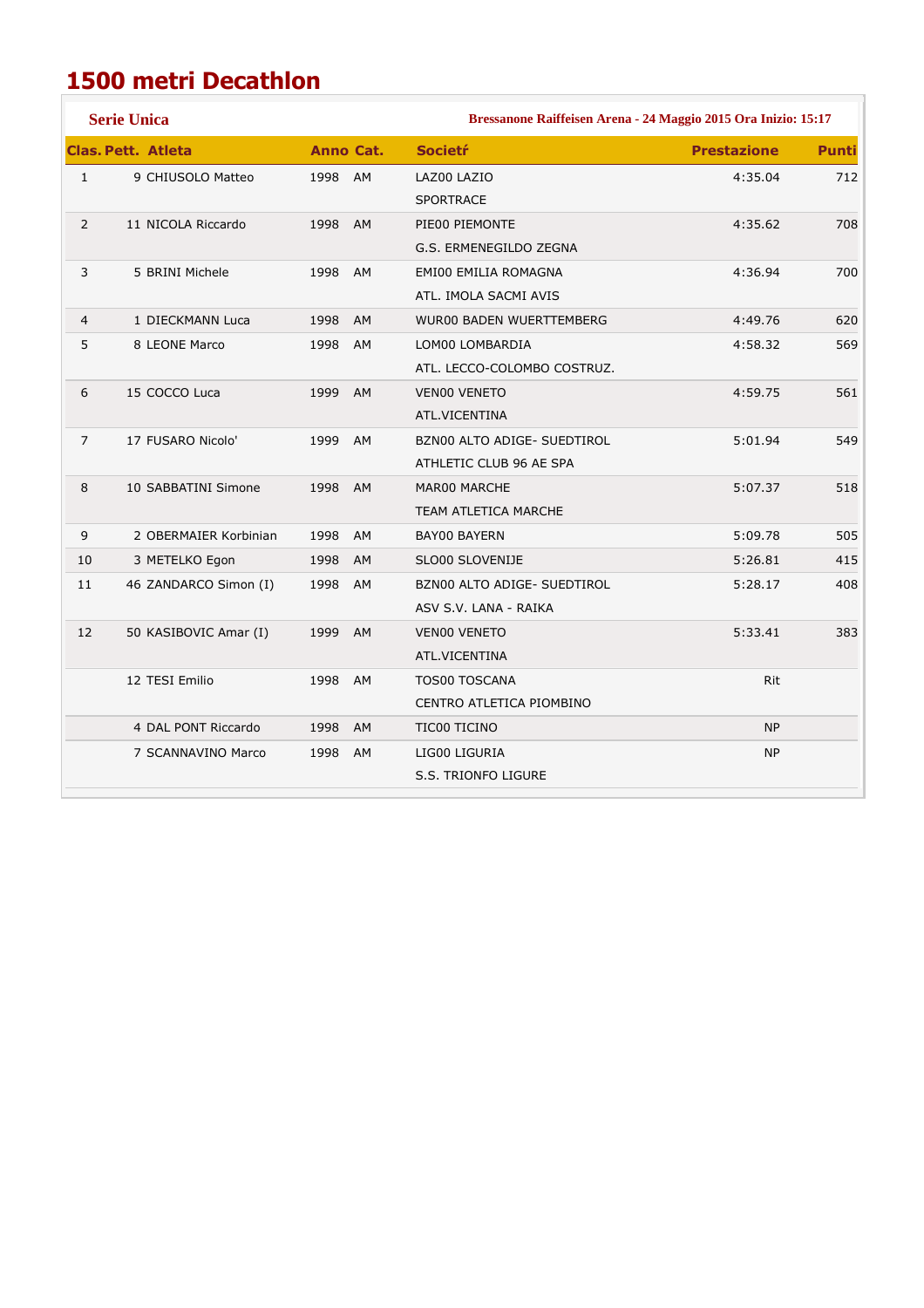## **DECATHLON ALLIEVI**

|                 | <b>Classifica Finale</b> |                                               |               |            |                                      |                                                     |                  |            | <b>Bressanone Raiffeisen Arena</b> |               |
|-----------------|--------------------------|-----------------------------------------------|---------------|------------|--------------------------------------|-----------------------------------------------------|------------------|------------|------------------------------------|---------------|
| Clas.           |                          | Pett. Atleta                                  | Anno          | Cat.       | <b>Societr</b>                       |                                                     |                  |            | Punti                              | Punti         |
| $\mathbf{1}$    |                          | 1 DIECKMANN Luca                              | 1998          | AM         |                                      | WUR00 BADEN WUERTTEMBERG                            |                  |            | 7037                               | 17.0          |
|                 | $100$ m.                 | Lungo                                         | Peso Kg 5.000 | Alto       | 400 m.                               | 110 Hs H 91                                         | Disco $Kg$ 1,500 | Asta       | Giavellotto Gr 700                 | 1500 m.       |
|                 |                          | $11.09(1.1)/841$ 7.00 (1.4) / 814             | 14.18/739     | 1.88 / 696 | 50.27(1.5)/802                       | 14.42 (0.0) / 921                                   | 33.51/534        | 3.90 / 590 | 42.64 / 480                        | 4:49.76 / 620 |
| 2               |                          | 8 LEONE Marco                                 | 1998          | AM         |                                      | LOM00 LOMBARDIA                                     |                  |            | 6581                               | 16.0          |
|                 | $100$ m.                 | Lungo                                         | Peso Kg 5.000 | Alto       | 400 m.                               | 110 Hs H 91                                         | Disco $Kg$ 1,500 | Asta       | Giavellotto Gr 700                 | 1500 m.       |
|                 |                          | $12.02(1.1)/647$ 6.42 (1.8) / 679             | 13.31 / 686   | 1.76 / 593 | $52.82(1.5)/689$ $15.07(0.0)/841$    |                                                     | 38.84 / 641      | 4.00 / 617 | 52.04 / 619                        | 4:58.32 / 569 |
| 3               |                          | 5 BRINI Michele                               | 1998          | AM         |                                      | EMI00 EMILIA ROMAGNA                                |                  |            | 6475                               | 15.0          |
|                 | $100 \text{ m}$ .        | Lungo                                         | Peso Kg 5.000 | Alto       | 400 m.                               | 110 Hs H 91                                         | Disco Kg $1,500$ | Asta       | Giavellotto Gr 700                 | 1500 m.       |
|                 | 11.69(1.1)/713           | 6.35(1.3)/664                                 | 12.62 / 644   | 1.61 / 472 | $52.11(1.5)/720$ 14.38 (0.0) / 926   |                                                     | 30.69 / 478      | 3.50 / 482 | 55.87 / 676                        | 4:36.94 / 700 |
| $\overline{4}$  |                          | 9 CHIUSOLO Matteo                             | 1998          | AM         | LAZ00 LAZIO                          |                                                     |                  |            | 6379                               | 14.0          |
|                 | $100$ m.                 | Lungo                                         | Peso Kg 5.000 | Alto       | 400 m.                               | 110 Hs H 91                                         | Disco Kg $1,500$ | Asta       | Giavellotto Gr 700                 | 1500 m.       |
|                 |                          | $11.42(1.1)/769$ 6.17 (0.5) / 624             | 12.22 / 620   | 1.61 / 472 | $51.58(1.5)/743$ 15.23 (0.0) / 822   |                                                     | 33.30 / 530      | 3.90 / 590 | 43.80 / 497                        | 4:35.04 / 712 |
| $5^{\circ}$     |                          | 11 NICOLA Riccardo                            | 1998          | AM         | PIE00 PIEMONTE                       |                                                     |                  |            | 6355                               | 13.0          |
|                 | $100$ m.                 | Lungo                                         | Peso Kg 5.000 | Alto       | 400 m.                               | 110 Hs H 91                                         | Disco $Kg$ 1,500 | Asta       | Giavellotto Gr 700                 | 1500 m.       |
|                 | 11.89(1.1)/673           | 6.39(0.0) / 673                               | 12.47 / 635   | 1.79/619   | $53.17(1.5)/674$ 15.80 (0.0) / 755   |                                                     | 37.57 / 615      | 3.40 / 457 | 47.10 / 546                        | 4:35.62 / 708 |
| 6               |                          | 3 METELKO Egon                                | 1998          | AM         | <b>SLO00 SLOVENIJE</b>               |                                                     |                  |            | 5721                               | 12.0          |
|                 | $100$ m.                 | Lungo                                         | Peso Kg 5.000 | Alto       | $400$ m.                             | 110 Hs H 91                                         | Disco Kg 1,500   | Asta       | Giavellotto Gr 700                 | 1500 m.       |
|                 |                          | $11.64(1.1)/723$ 6.61 (1.7) / 723 13.07 / 672 |               | 1.64 / 496 | $53.70(1.5)/652$ 15.93 (0.5) / 741   |                                                     | 30.62 / 477      | 2.80 / 309 | 44.86 / 513                        | 5:26.81 / 415 |
| $7\overline{ }$ |                          | 50 KASIBOVIC Amar (I) 1999                    |               | AM         | <b>VEN00 VENETO</b>                  |                                                     |                  |            | 5717                               |               |
|                 | $100$ m.                 | Lungo                                         | Peso Kg 5.000 | Alto       | 400 m.                               | 110 Hs H 91                                         | Disco Kg $1,500$ | Asta       | Giavellotto Gr 700                 | 1500 m.       |
|                 | 11.82(1.5)/687           | 6.15(1.8)/619                                 | 12.40 / 631   | 1.82 / 644 | $55.88(1.1) / 564$ 17.05 (0.5) / 619 |                                                     | 34.03 / 544      | 3.20 / 406 | 52.13 / 620                        | 5:33.41 / 383 |
| 8               |                          | 2 OBERMAIER Korbinian 1998                    |               | AM         | <b>BAY00 BAYERN</b>                  |                                                     |                  |            | 5690                               | 11.0          |
|                 | $100$ m.                 | Lungo                                         | Peso Kg 5.000 | Alto       | 400 m.                               | 110 Hs H 91                                         | Disco Kg $1,500$ | Asta       | Giavellotto Gr 700                 | 1500 m.       |
|                 |                          | $11.65(1.1)/721$ 5.87 (1.7) / 559             | 11.00 / 546   | 1.73 / 569 | $55.35(1.5)/585$ 15.89 (0.0) / 745   |                                                     | 29.77 / 460      | 3.70 / 535 | 41.58 / 465                        | 5:09.78 / 505 |
| 9               |                          | 15 COCCO Luca                                 | 1999          | AM         | <b>VEN00 VENETO</b>                  |                                                     |                  |            | 5137                               | 10.0          |
|                 | $100$ m.                 | Lungo                                         | Peso Kg 5.000 | Alto       | 400 m.                               | 110 Hs H 91                                         | Disco $Kg$ 1,500 | Asta       | Giavellotto Gr 700                 | 1500 m.       |
|                 |                          | $12.33(1.5) / 588$ 5.69 (0.0) / 521           | 11.11 / 553   | 1.64 / 496 |                                      | 57.11 $(1.1) / 517$ 16.96 $(0.5) / 628$ 29.36 / 452 |                  | 3.00 / 357 | 41.50 / 464                        | 4:59.75 / 561 |
| 10              |                          | 17 FUSARO Nicolo'                             | 1999          | AM         |                                      | BZN00 ALTO ADIGE- SUEDTIROL                         |                  |            | 5122                               | 9.0           |
|                 | $100$ m.                 | Lungo                                         | Peso Kg 5.000 | Alto       | 400 m.                               | 110 Hs H 91                                         | Disco $Kg$ 1,500 | Asta       | Giavellotto Gr 700                 | 1500 m.       |
|                 | 11.93(1.5)/665           | 6.25(1.2)/641                                 | 9.40 / 450    | 1.73 / 569 | $56.02(1.5)/558$ 15.95 $(0.5)/738$   |                                                     | 24.55 / 358      | 2.00 / 140 | 40.82 / 454                        | 5:01.94 / 549 |
| 11              |                          | 10 SABBATINI Simone                           | 1998          | AM         | MAR00 MARCHE                         |                                                     |                  |            | 4907                               | 8.0           |
|                 | $100$ m.                 | Lungo                                         | Peso Kg 5.000 | Alto       | 400 m.                               | 110 Hs H 91                                         | Disco $Kg$ 1,500 | Asta       | Giavellotto Gr 700                 | 1500 m.       |
|                 | 11.94(1.5)/663           | 5.54(0.2)/490                                 | 8.02 / 367    | 1.70 / 544 | $54.54(1.1)/617$ 16.22 (0.0) / 708   |                                                     | 25.00 / 367      | 2.80 / 309 | 31.76 / 324                        | 5:07.37 / 518 |
| 12              |                          | 46 ZANDARCO Simon (I)                         | 1998          | AM         |                                      | BZN00 ALTO ADIGE- SUEDTIROL                         |                  |            | 4800                               |               |
|                 | $100$ m.                 | Lungo                                         | Peso Kg 5.000 | Alto       | 400 m.                               | 110 Hs H 91                                         | Disco Kg 1,500   | Asta       | Giavellotto Gr 700                 | 1500 m.       |
|                 | 12.17(1.5)/618           | 6.00(1.4)/587                                 | 9.69 / 467    | 1.64 / 496 | 56.78(1.1)/529                       | 16.30(0.5)/699                                      | 25.09 / 369      | 2.80 / 309 | 31.31 / 318                        | 5:28.17 / 408 |
| 13              |                          | 12 TESI Emilio                                | 1998          | AM         | TOS00 TOSCANA                        |                                                     |                  |            | 4678                               | 7.0           |
|                 | $100$ m.                 | Lungo                                         | Peso Kg 5.000 | Alto       | 400 m.                               | 110 Hs H 91                                         | Disco $Kg$ 1,500 | Asta       | Giavellotto Gr 700                 | 1500 m.       |
|                 | 11.59(1.1)/734           | 6.14(1.2)/617                                 | 10.55 / 519   | 1.64 / 496 | 55.55(1.1)/577                       | 15.39(0.0)/803                                      | 22.62 / 322      | 2.30 / 199 | 37.86/411                          | Rit/0         |
|                 |                          |                                               |               |            |                                      |                                                     |                  |            |                                    |               |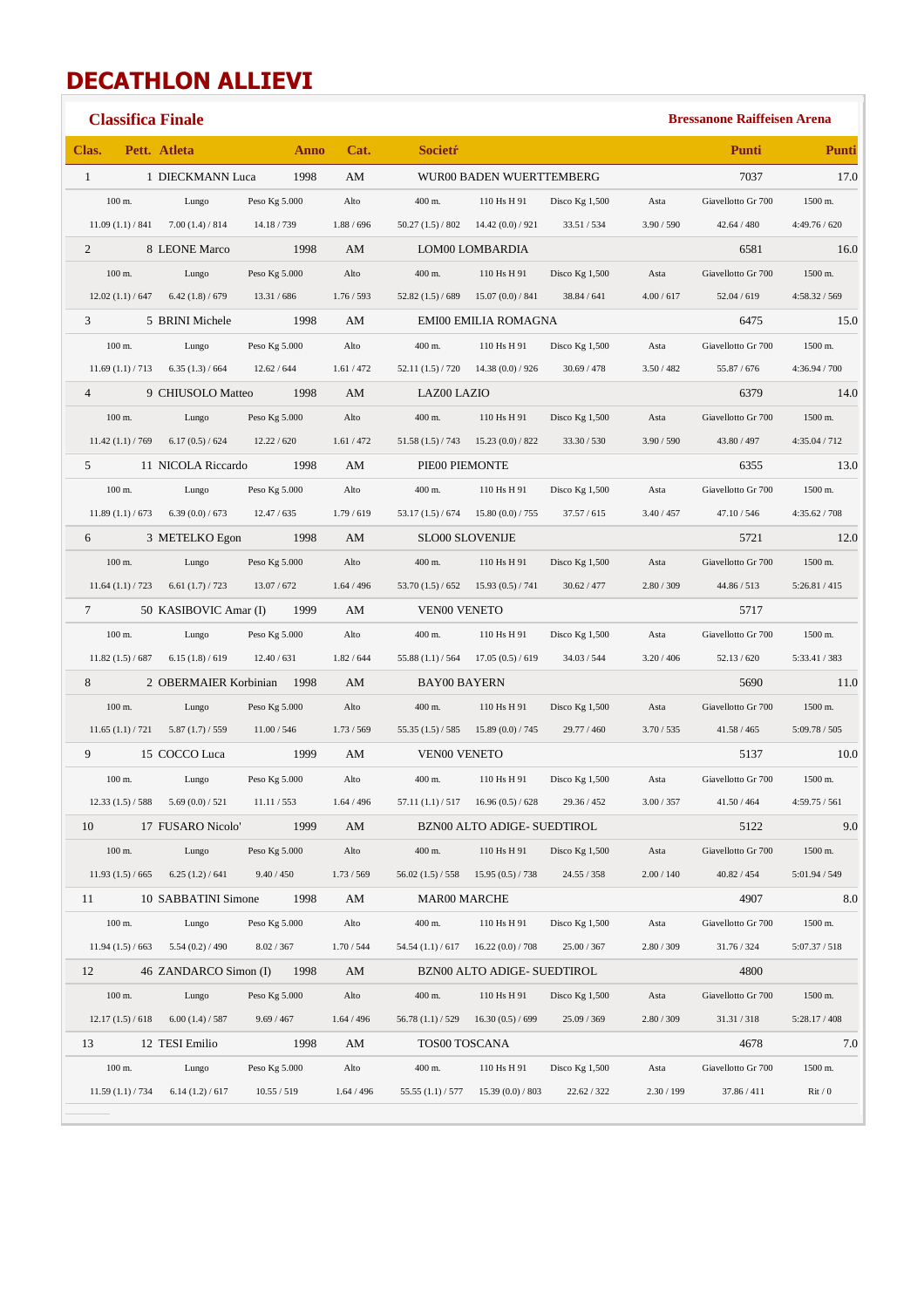## **CLASSIFICA FEMMINILE**

| Clas. | <b>Societr</b>              | <b>Prov. Comune</b> | <b>Punti</b> |                |
|-------|-----------------------------|---------------------|--------------|----------------|
| 1     | LOM00 LOMBARDIA             |                     | 226.0        | 16             |
| 2     | WUR00 BADEN WUERTTEMBERG    |                     | 220.5        | 16             |
| 3     | <b>VENOO VENETO</b>         |                     | 205.0        | 16             |
| 4     | SLO00 SLOVENIJE             |                     | 203.0        | 15             |
| 5     | <b>BAY00 BAYERN</b>         |                     | 196.5        | 16             |
| 6     | LAZ00 LAZIO                 | <b>RM</b>           | 184.0        | 16             |
| 7     | PIE00 PIEMONTE              |                     | 173.5        | 16             |
| 8     | <b>TOS00 TOSCANA</b>        |                     | 169.0        | 16             |
| 9     | FVG00 FRIULI VENEZIA GIULIA |                     | 144.0        | 15             |
| 10    | EMI00 EMILIA ROMAGNA        |                     | 141.0        | 14             |
| 11    | BZN00 ALTO ADIGE- SUEDTIROL |                     | 122.5        | 15             |
| 12    | TNT00 TRENTINO              |                     | 107.0        | 16             |
| 13    | MAR00 MARCHE                |                     | 94.5         | 15             |
| 14    | LIG00 LIGURIA               |                     | 91.0         | 16             |
| 15    | TIC00 TICINO                |                     | 60.0         | 10             |
| 16    | VAO00 VALLE D'AOSTA         |                     | 29.5         | $\overline{4}$ |

## **CLASSIFICA MASCHILE**

| Clas.          | <b>Societr</b>                     | <b>Prov. Comune</b> | <b>Punti</b> |                |
|----------------|------------------------------------|---------------------|--------------|----------------|
| $\mathbf{1}$   | <b>WUR00 BADEN WUERTTEMBERG</b>    |                     | 237.0        | 17             |
| 2              | LOM00 LOMBARDIA                    |                     | 217.0        | 16             |
| 3              | <b>BAY00 BAYERN</b>                |                     | 197.5        | 17             |
| $\overline{4}$ | LAZ00 LAZIO                        | <b>RM</b>           | 194.0        | 17             |
| 5              | SLO00 SLOVENIJE                    |                     | 191.0        | 17             |
| 6              | <b>VENOO VENETO</b>                |                     | 189.0        | 16             |
| 7              | <b>TOS00 TOSCANA</b>               |                     | 180.5        | 16             |
| 8              | <b>FVG00 FRIULI VENEZIA GIULIA</b> |                     | 155.5        | 14             |
| 9              | <b>EMI00 EMILIA ROMAGNA</b>        |                     | 154.5        | 16             |
| 10             | MAR00 MARCHE                       |                     | 153.5        | 17             |
| 11             | PIE00 PIEMONTE                     |                     | 149.0        | 17             |
| 12             | BZN00 ALTO ADIGE- SUEDTIROL        |                     | 149.0        | 17             |
| 13             | LIG00 LIGURIA                      |                     | 114.0        | 16             |
| 14             | TNT00 TRENTINO                     |                     | 106.5        | 15             |
| 15             | <b>TIC00 TICINO</b>                |                     | 69.0         | 14             |
| 16             | ITA00 ITALIAN TEAM + PUGL. + SIC.  |                     | 32.0         | 2              |
| 17             | VAO00 VALLE D'AOSTA                |                     | 26.0         | $\overline{2}$ |